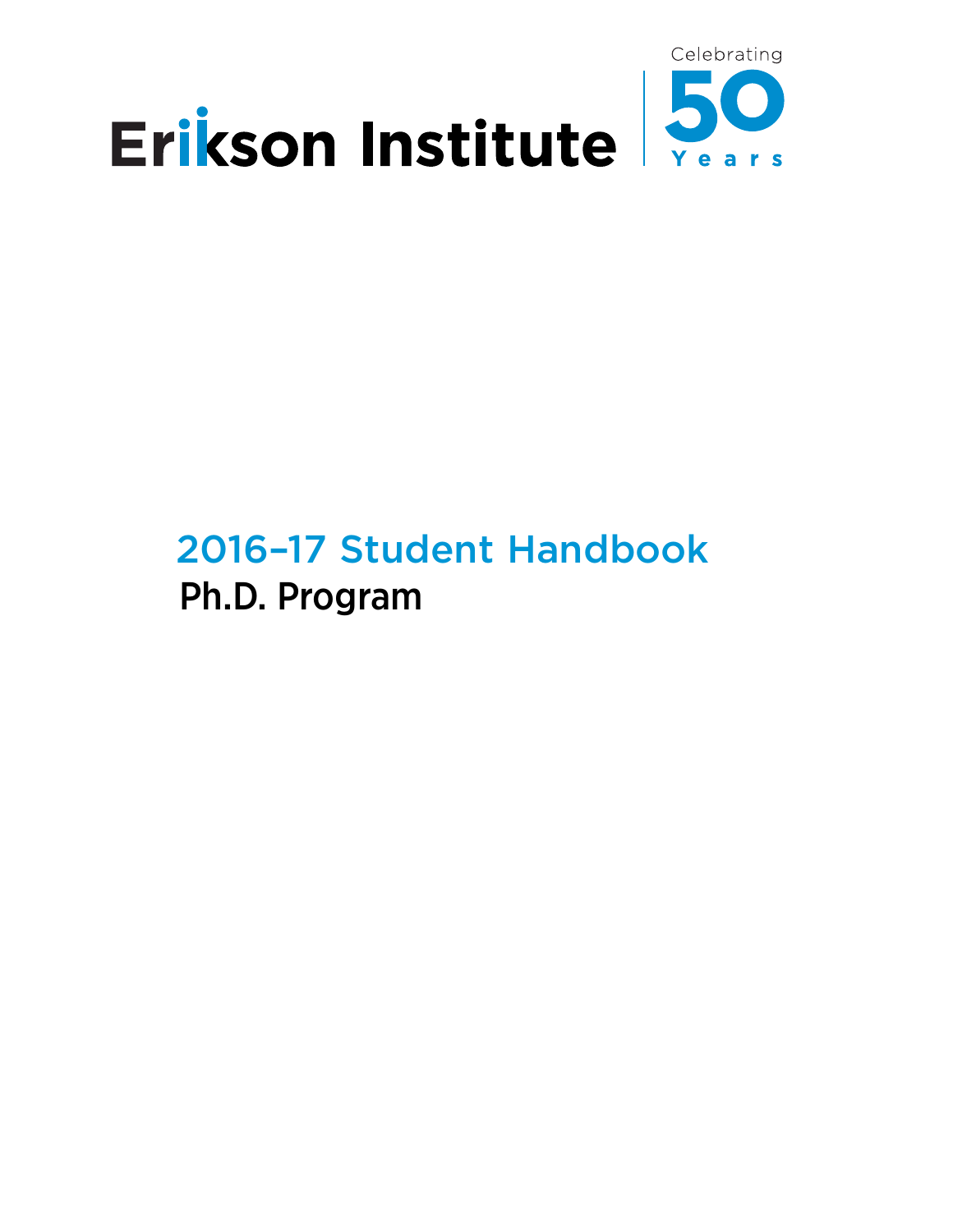# **Contents**

*Click on a section to navigate.*

| Academic calendar 2016-17                                  |    |
|------------------------------------------------------------|----|
| Welcome to Erikson Institute                               | 3  |
| Our mission and values                                     | 4  |
| Admission requirements                                     | 6  |
| Degree requirements                                        | 8  |
| <b>Ph.D. course descriptions</b>                           | 12 |
| Academic policies and procedures                           | 14 |
| Academic integrity                                         | 14 |
| Academic grievance procedure                               | 16 |
| Attendance and classroom decorum                           | 17 |
| Conferral of degrees at Loyola                             | 18 |
| Copyright protection for work created by others            | 18 |
| Copyright protection for work created by students          | 18 |
| Course and end-of-year evaluations                         | 19 |
| Credit hour policy                                         | 19 |
| English-language requirement                               | 20 |
| Final examinations                                         | 21 |
| Freedom of inquiry                                         | 21 |
| Good academic standing                                     | 21 |
| Grading system at Loyola                                   | 21 |
| Internships                                                | 21 |
| Probation                                                  | 22 |
| Erikson campus policies and procedures                     | 23 |
| Building access information                                | 23 |
| Concealed carry policy                                     | 23 |
| Discrimination and harassment, including sexual harassment | 24 |
| <b>Emergency procedures</b>                                | 27 |
| Gender neutral restrooms                                   | 28 |
| Information technology telecommunication networks          |    |
| and information resources                                  | 28 |
| Peer-to-peer file-sharing policy                           | 30 |
| Privacy statement for Erikson websites                     | 30 |
| Smoking policy                                             | 32 |

 $\overline{\phantom{0}}$ 

| Registration/student records policies<br>and procedures                                                                                                                                                                                                                                                                                                                               | 33                               |  |
|---------------------------------------------------------------------------------------------------------------------------------------------------------------------------------------------------------------------------------------------------------------------------------------------------------------------------------------------------------------------------------------|----------------------------------|--|
| Academic records                                                                                                                                                                                                                                                                                                                                                                      | 33                               |  |
| Add/drop procedures                                                                                                                                                                                                                                                                                                                                                                   | 33                               |  |
| Audited courses                                                                                                                                                                                                                                                                                                                                                                       | 33                               |  |
| Change of address                                                                                                                                                                                                                                                                                                                                                                     |                                  |  |
| Change of name                                                                                                                                                                                                                                                                                                                                                                        |                                  |  |
| Extension of time                                                                                                                                                                                                                                                                                                                                                                     | 34                               |  |
| Holds on registration                                                                                                                                                                                                                                                                                                                                                                 | 35                               |  |
| Immunization records                                                                                                                                                                                                                                                                                                                                                                  | 35                               |  |
| Incomplete policy                                                                                                                                                                                                                                                                                                                                                                     | 35                               |  |
| Independent study                                                                                                                                                                                                                                                                                                                                                                     | 36                               |  |
| Leave of absence                                                                                                                                                                                                                                                                                                                                                                      | 36                               |  |
| Official communications                                                                                                                                                                                                                                                                                                                                                               | 37                               |  |
| Readmission                                                                                                                                                                                                                                                                                                                                                                           | 37                               |  |
| Registration                                                                                                                                                                                                                                                                                                                                                                          | 37                               |  |
| Repeated courses                                                                                                                                                                                                                                                                                                                                                                      | 38                               |  |
| Review of records - Erikson Institute                                                                                                                                                                                                                                                                                                                                                 | 38                               |  |
| Review of records - Loyola University Chicago                                                                                                                                                                                                                                                                                                                                         | 39                               |  |
| Transcript requests                                                                                                                                                                                                                                                                                                                                                                   | 42                               |  |
| Transfer credit                                                                                                                                                                                                                                                                                                                                                                       | 42                               |  |
| Withdrawing from the doctoral program                                                                                                                                                                                                                                                                                                                                                 | 43                               |  |
| Erikson student rights and responsibilities                                                                                                                                                                                                                                                                                                                                           | 44                               |  |
| General                                                                                                                                                                                                                                                                                                                                                                               |                                  |  |
|                                                                                                                                                                                                                                                                                                                                                                                       |                                  |  |
|                                                                                                                                                                                                                                                                                                                                                                                       |                                  |  |
|                                                                                                                                                                                                                                                                                                                                                                                       |                                  |  |
|                                                                                                                                                                                                                                                                                                                                                                                       |                                  |  |
|                                                                                                                                                                                                                                                                                                                                                                                       | 44<br>44<br>44<br>44<br>45<br>47 |  |
|                                                                                                                                                                                                                                                                                                                                                                                       |                                  |  |
|                                                                                                                                                                                                                                                                                                                                                                                       | 50<br>52                         |  |
|                                                                                                                                                                                                                                                                                                                                                                                       |                                  |  |
|                                                                                                                                                                                                                                                                                                                                                                                       |                                  |  |
|                                                                                                                                                                                                                                                                                                                                                                                       |                                  |  |
|                                                                                                                                                                                                                                                                                                                                                                                       |                                  |  |
| Finance<br>Registration<br>Student conduct<br>Student disciplinary process<br><b>Financial aid</b><br><b>Erikson student financial accounts</b><br><b>Student resources at Erikson</b><br><b>Student resources at Loyola</b><br>Erikson Institute doctoral faculty<br>Erikson Institute teaching affiliates<br>Erikson student services directory<br>Loyola Graduate School directory | 57<br>68<br>69<br>70<br>71       |  |

≡∢▶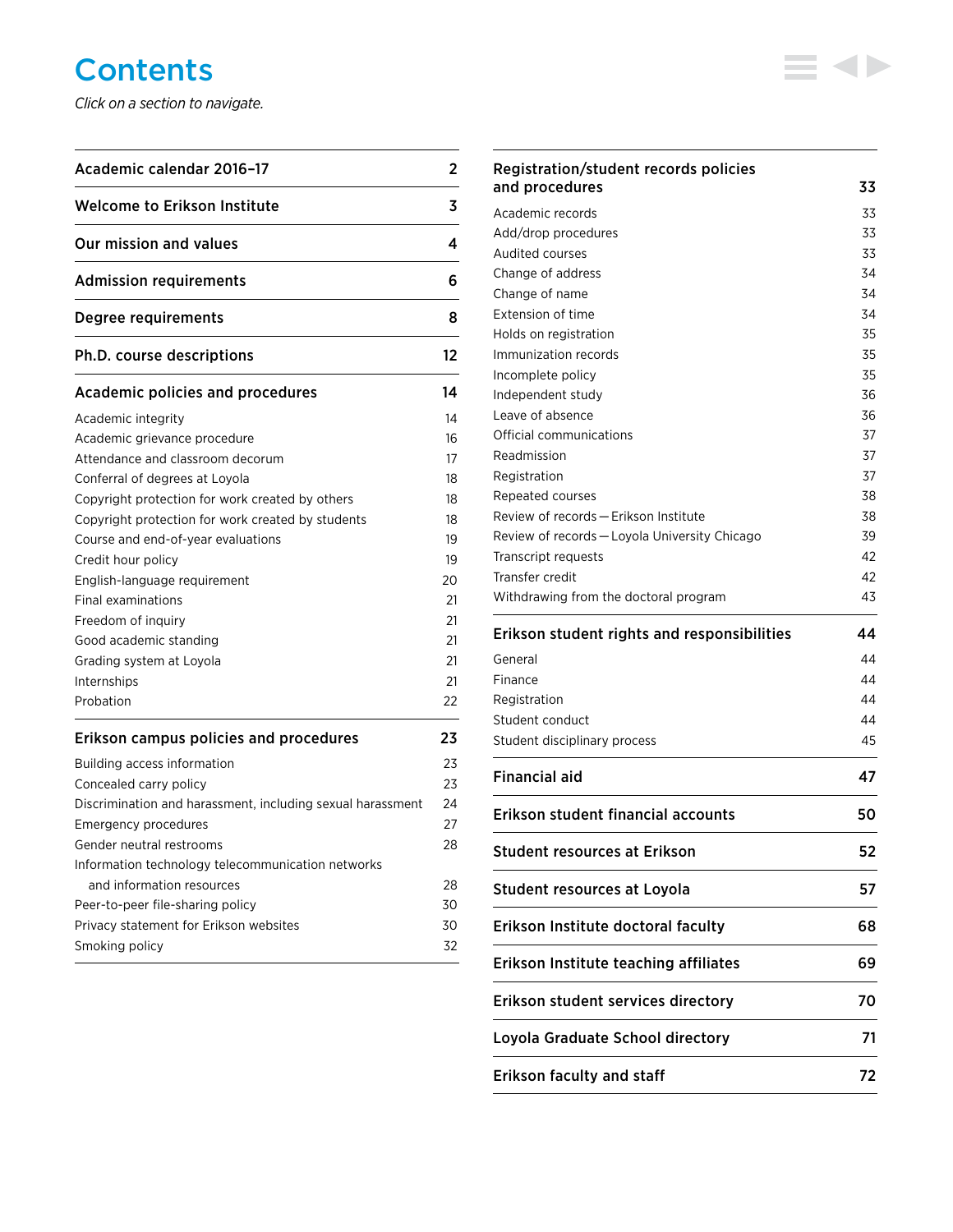# <span id="page-2-0"></span>Academic calendar 2016–17

*This calendar is subject to change without notice.*

| <b>Fall 2016</b> | Thursday, August 25, 6-8 p.m.      | Internship orientation (continuing students)                                  |
|------------------|------------------------------------|-------------------------------------------------------------------------------|
|                  | Friday, August 26, 9 a.m. - 5 p.m. | New master's student orientation                                              |
|                  | Friday, August 26                  | Fall semester online classes begin                                            |
|                  | Monday, August 29                  | Fall semester on-campus classes begin                                         |
|                  | Friday, September 2                | Add/drop period ends                                                          |
|                  | Friday, September 2                | Fall semester tuition due                                                     |
|                  | Monday, September 5                | Labor Day holiday                                                             |
|                  | Saturday, September 10             | Comprehensive exam                                                            |
|                  | Friday, September 16               | Constitution Day observed                                                     |
|                  | Friday, September 30               | Last day to submit approved rewrites of papers or to complete                 |
|                  |                                    | requirements for Summer 2016 courses if a grade of 'I' or 'NG'                |
|                  |                                    | was submitted                                                                 |
|                  | Friday, November 4                 | Last day to withdraw from a class with a "W" grade                            |
|                  | Monday, November 7                 | Priority registration for Spring 2017 begins                                  |
|                  | Thursday-Friday, November 24-25    | Thanksgiving holiday                                                          |
|                  | Thursday, December 8               | Fall semester online classes end                                              |
|                  | Thursday, December 15              | Fall semester on-campus classes end                                           |
|                  | December 16, 2016-January 9, 2017  | Winter break                                                                  |
| Spring 2017      | Friday, January 6                  | Spring semester online classes begin                                          |
|                  | Monday, January 9                  | Spring semester on-campus classes begin                                       |
|                  | Friday, January 13                 | Add/drop period ends                                                          |
|                  | Friday, January 13                 | Spring semester tuition due                                                   |
|                  | Saturday, January 14, 1-3 p.m.     | Comprehensive exam orientation                                                |
|                  | Monday, January 16                 | Martin Luther King, Jr. holiday                                               |
|                  | Monday, January 30                 | Last day to submit approved rewrites of papers or to complete                 |
|                  |                                    | requirements for Fall 2016 courses if a grade of 'I' or 'NG' was<br>submitted |
|                  | Saturday, February 4, 1-3 p.m.     | Internship orientation                                                        |
|                  | Friday, March 3-Thursday, March 9  | Spring break for online courses                                               |
|                  | Monday, March 6-Friday, March 10   | Spring break for on-campus courses                                            |
|                  | Monday, March 20                   | Priority registration for Summer and Fall 2017 begins                         |
|                  |                                    |                                                                               |
|                  | Friday, March 24                   | Last day to withdraw from a class with a "W" grade                            |
|                  | Saturday, April 8                  | Comprehensive examination                                                     |
|                  | Thursday, April 27                 | Spring semester online classes end                                            |
|                  | Monday, May 1                      | Spring semester on-campus classes end                                         |
|                  | Thursday, May 11                   | Master's commencement ceremony                                                |
| Summer 2017      | Friday, May 12                     | Summer Term B 12-week on-campus and online classes begin                      |
|                  | Monday, May 22                     | Summer Term A 10-week on-campus classes begin                                 |
|                  | Friday, May 26                     | Summer term tuition due                                                       |
|                  | Friday, May 26                     | Add/drop period ends                                                          |
|                  | Monday, May 29                     | Memorial Day holiday                                                          |
|                  | Saturday, June 10                  | Comprehensive examination                                                     |
|                  | Friday, June 23                    | Last day to withdraw from a class with a "W" grade                            |
|                  | Friday, June 30                    | Last day to submit approved rewrites of papers or to complete                 |
|                  |                                    | requirements for Spring 2017 courses if a grade of 'I' or 'NG'                |
|                  |                                    | was submitted                                                                 |
|                  | Tuesday, July 4                    | Independence Day holiday                                                      |
|                  | Tuesday, August 1                  | Summer Term A 10-week on-campus classes end                                   |
|                  | Thursday, August 3                 | Summer Term B 12-week online classes end                                      |
|                  | Tuesday, August 8                  | Summer Term B 12-week on-campus classes end                                   |

**E 4D**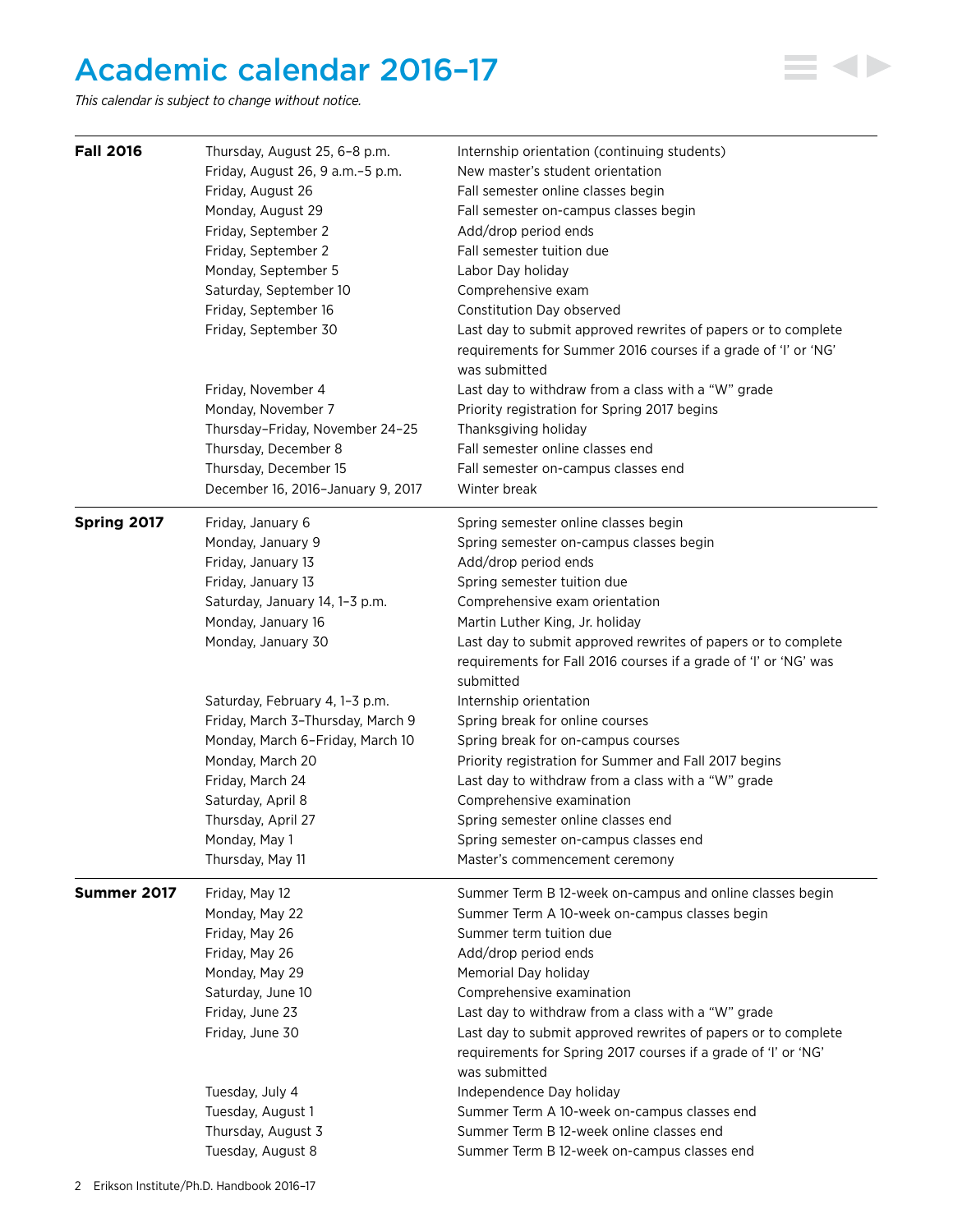# <span id="page-3-0"></span>Welcome to Erikson Institute

Each year Erikson brings together the most promising group of doctoral students who show leadership potential and a deep interest in the fields serving children and their families. The doctoral program engages students in a rigorous course of study in applied child development research that emphasizes cultural and historical perspectives, human relationships, teaching and learning, and advocacy and public policy.

You are now among a remarkable, collegial community of students, faculty, and staff deeply committed to expanding the boundaries of child development knowl-edge and understanding. Erikson and Loyola faculty will be deeply involved in your program and have a wide range of practical, academic and methodological expertise. Among them you will find some of the leading scholars in our profession who are committed to producing leaders who are passionate about improving the lives of children and their families. We hope that you will take the time to become familiar with them and their academic and research interests.

Over the course of your enrollment in the doctoral program, you will find that:

- The program is intellectually demanding, yet allows students the freedom and flexibility to pursue their own interests while working collaboratively with faculty and students in a supportive environment.
- You will take courses in child development at Erikson, as well as graduate level courses at Loyola University Chicago. This collaboration with Loyola allows you to explore other disciplines and approaches to research, as well as learn from faculty in other fields.
- Faculty adviser and student relationships are collegial, based on mutual respect and a shared commitment to excellence. Faculty advisers are scholars in fields that include mental health, social work, policy analysis, social and emotional development, school reform, infancy, literacy development, technology in early education, and early math education.
- You are encouraged to get involved and contribute to the larger Erikson community. You have opportunities to conduct research with faculty, participate in projects at the institute, teach at the graduate level, and participate in activities organized by the Doctoral Student Association.

We hope that the time you spend in our program will challenge you intellectually to deepen your thinking as emerging scholar leaders in our chosen profession.

Jon Korfmacher, Ph.D. Michel Frendian Professor and Director of Ph.D. Program Dean of Enrollment Management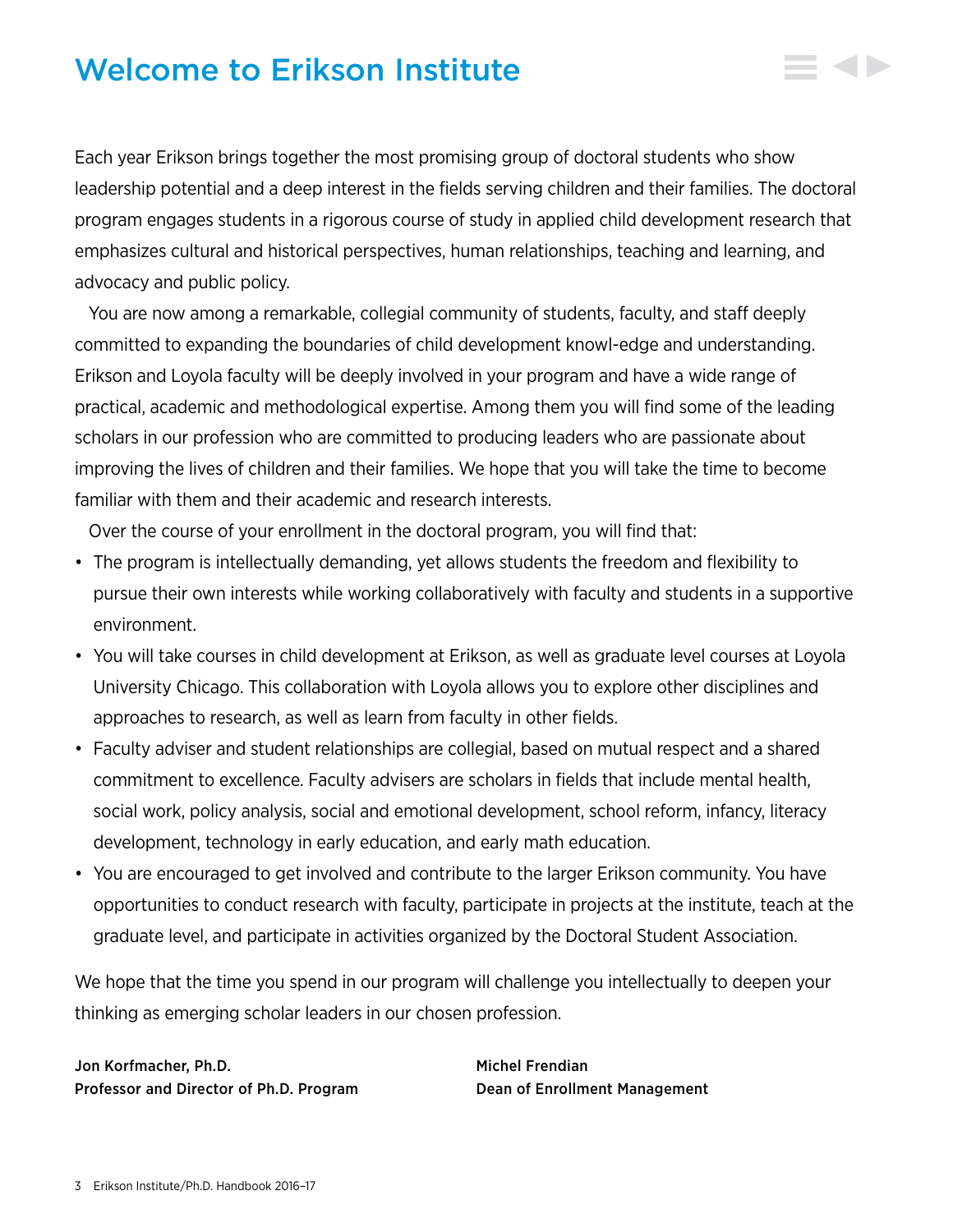# <span id="page-4-0"></span>Our mission and values

Erikson Institute is the premier independent institution of higher education committed to ensuring that all children have equitable opportunities to realize their potential.

Recognized for our groundbreaking work in the field of early childhood, we uniquely prepare child development, education, and social work leaders to improve the lives of young children and their families. Our impact and influence is further amplified through our innovative academic programs, applied research, knowledge creation and distribution, direct service, and field-wide advocacy.

Because nothing matters more than a child's early years, Erikson Institute educates, inspires, and provides leadership to serve the needs of children and families so that all can achieve optimal educational, social, emotional, and physical well-being.

# Our vision

Our vision is that every adult who works with young children will be knowledgeable, aware, skilled, and alive to the possibilities that each child presents. We are passionately committed to helping every child reach his or her potential and supporting children and families in every way possible, and we believe that we are uniquely qualified as educators, researchers, and citizens to realize this vision.

# Our values

The history and development of the Institute reveal a remarkably stable and cohesive set of values that are shared by Board of Trustees, faculty, staff, and students. They are as follows:

Freedom of inquiry and freedom of expression Freedom of inquiry and freedom of expression are at the heart of the Institute's academic mission. Erikson encourages open and vigorous discussion and strives to maintain an environment in which the free exchange of ideas and opinions can flourish.

Relationship-based education The Erikson approach to education recognizes the centrality of relationships in all learning. Erikson is committed to creating a community of teachers and learners who together can generate and

share knowledge and explore assumptions guiding practice. Students acquire skills of reflection in order to develop selfknowledge and to explore their own practice. It is in the context of gradually nurtured, trusting relationships with faculty and fellow students that students can take the risk of reflecting on and sometimes striving to alter their approach and identity as professionals. We assume that if students are themselves embedded in rewarding and growth-producing relationships, they will use relationships to inspire children and collaborate with families and colleagues.

Commitment to social justice In all its activities, Erikson seeks to contribute to a significant improvement in the quality, effectiveness, and equity of education and services for all children and families and to help children develop to their fullest potential. Since its inception, Erikson has focused on equity and justice in the care and education of disadvantaged and minority children. Grounded in practical arenas and problems, Erikson is committed to providing a sound and useful base of information to guide the understanding of such complex social issues as changing family and societal needs and families in stress, as well as the nature and efficacy of services for children and families.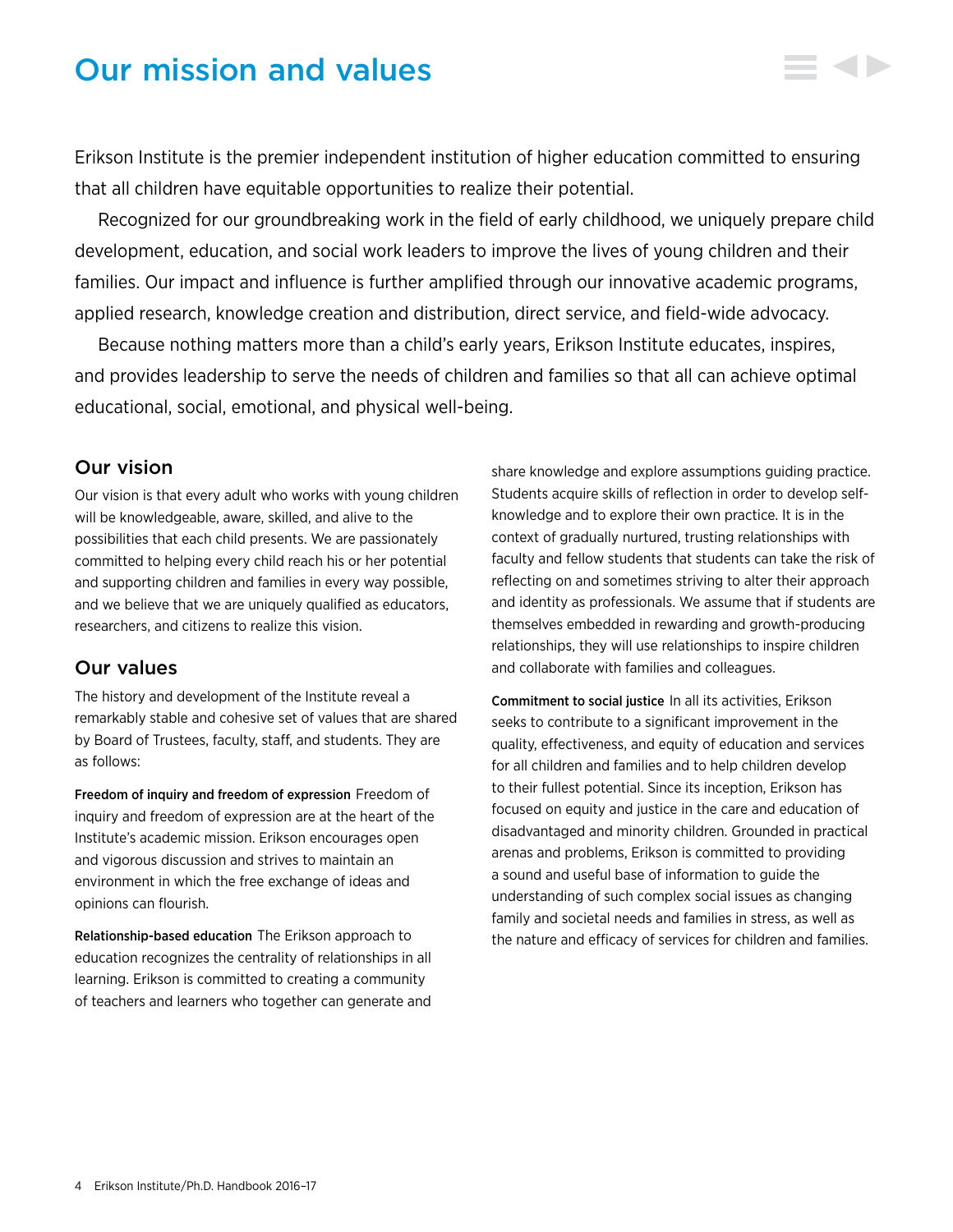Diversity Dedicated to addressing the interests and needs of an increasingly diverse society, Erikson prepares professionals to work with populations that vary in age, race, ethnicity, and physical and mental abilities. Erikson recruits a diverse student body in all its academic programs and provides them the support they need to meet Erikson's high academic standards and maintain good academic standing. Erikson is also committed to hiring and retaining faculty and staff who reflect the diversity of students and people in the communities served by the Institute.

Complexity of approach to subject, issues, and conceptual frameworks In recognition of the complexity of human experience, Erikson Institute was named in honor of the renowned psychoanalyst Erik Erikson, who was one of the first to study the importance of biological, psychological, and social influences and of history and culture in the life of each child. An appreciation of this complexity informs all activities at Erikson.

High standards and excellence Graduates consistently report Erikson's academic programs to be exacting but more than worth the effort. Students acquire an in-depth knowledge of child development theory and research as well as strong conceptual and analytic capacities. Faculty have expertise in their various sub-fields within psychology and education and maintain an active program of research and/or scholarly writing to stay abreast of the field. Faculty and staff bring these same standards to all of Erikson's activities.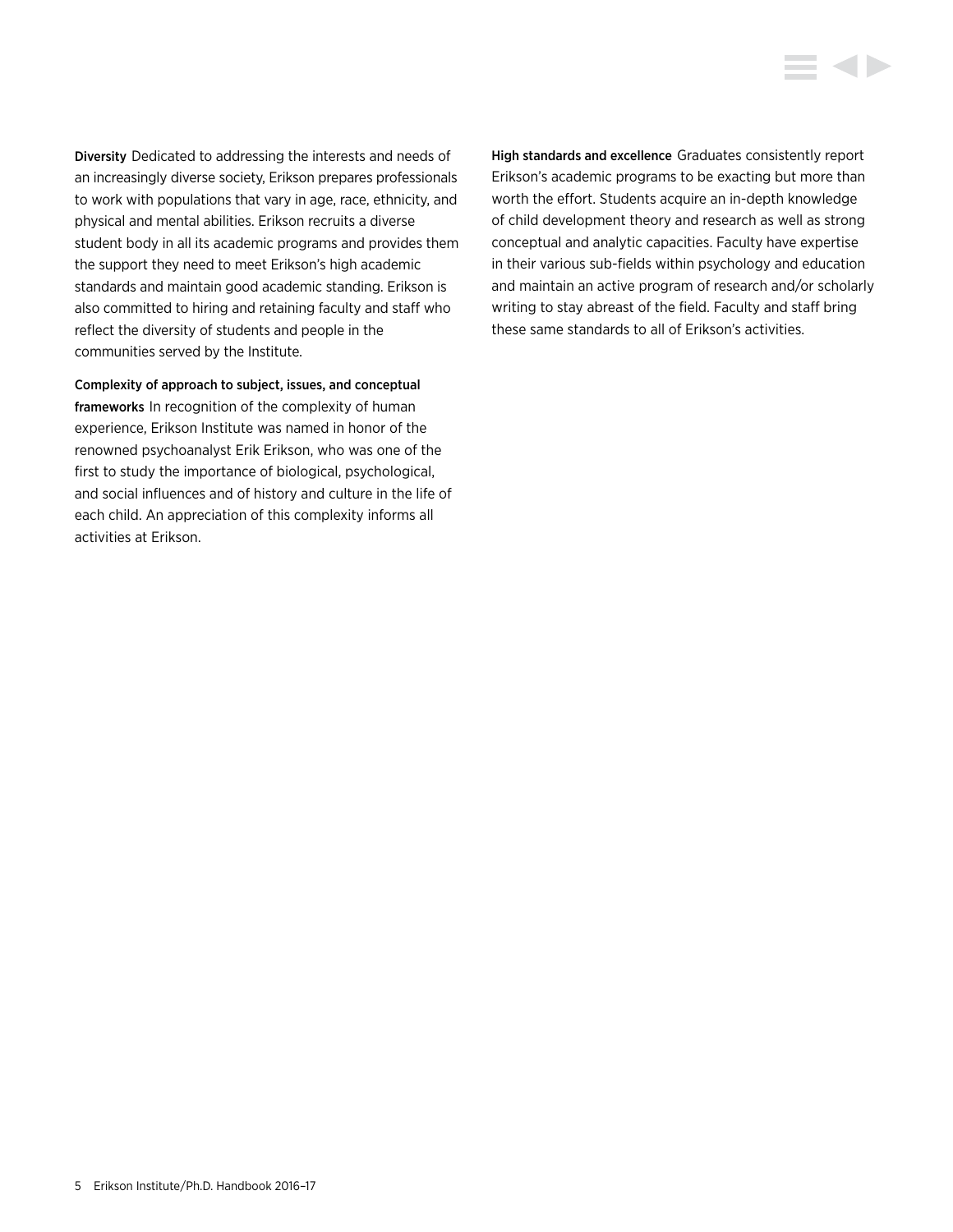# <span id="page-6-0"></span>Admission requirements

Candidates interested in applying to the Ph.D. program in child development are required to submit separate applications to both Erikson Institute and the Loyola University Chicago's Graduate School. Please visit Loyola's website for specific information about application procedures for the Graduate School.

All applicants must have a master's degree from an accredited institution of higher education in a field related to child development, such as education, social work or psychology, with a minimum cumulative grade point average of 3.0 on a 4.0 scale. Applicants will be selected on the basis of their prior academic performance, acceptable results on the Graduate Record Examination and evidence of intellectual curiosity.

Candidates complete the Erikson doctoral program application for admission, submit an Applicant Self-Disclosure Form, pay an application fee, submit a research paper or academic writing sample, write three short essays in response to questions, provide three letters of recommendation, and submit official, sealed transcripts from all colleges and universities attended. Applicants must also request

to have official score reports from the Graduate Record Exam sent to Erikson Institute. The GRE must have been taken within the previous five years. All applicants to the doctoral program are interviewed by a member of the doctoral faculty.

# Admission review process

An admission committee carefully reviews all materials submitted by applicants. The admission committee will review the applicant's credentials and make a decision, and an interview is required.

The admission committees for the Ph.D. program begins review of all applications immediately after the application deadline. From there, the committee determines which qualified applicants will be asked to interview for the program. Applicants are admitted to the program based on an evaluation of their interview and qualifications. Applicants will be notified of the target dates for admission decisions during the interview process.

Applications for the program will be accepted beginning in September of the year preceding the academic year in which applicants wish to enroll. All decisions of the admission committees are final.

# Application deadline

*The following is a firm deadline for postmark of application materials.*

Ph.D. in Child Development February 1

# Admission of international students

Qualified applicants from abroad are encouraged to apply for admission to Erikson Institute. In addition to the application materials described above, international applicants must submit official translations of their academic transcripts and records, if the originals are not in English, as well as a course by course official credential evaluation by a recognized firm.

Applicants whose native language is not English and/ or whose previous education was conducted in a language other then English are required to submit official score reports from the Test of English as a Foreign Language (TOEFL) or the International English Language Testing System (IELTS) as evidence of proficiency in oral and written English. Test scores must be no more than two years old at the time of admission.

In order to be considered for admission, students taking the TOEFL exam must receive a minimum score of 80 on the internet-based TOEFL, 213 on the computer-based TOEFL, or 550 on the paper-based TOEFL. Students taking the IELTS exam must receive a minimum overall band score of 6.5, as well as minimum score of 6.0 on the academic reading and academic writing sections. Scores from the IELTS General Training exam cannot be accepted.

# Applicant self-disclosure statement

The Institute requires applicants to self-disclose information related to criminal convictions, revocation, suspension, or denial of professional licenses and involvement in child abuse and neglect investigations both to comply with state law regarding field placements and also to ensure a safe environment for all members of the Institute community. The existence of a conviction or past disciplinary problem in an applicant's record does not necessarily mean that he or she will be denied admission to Institute programs or dismissed from the programs. Each case is evaluated individually on its facts and not all convictions or disciplinary actions are considered disqualifying to the course of study at the Institute.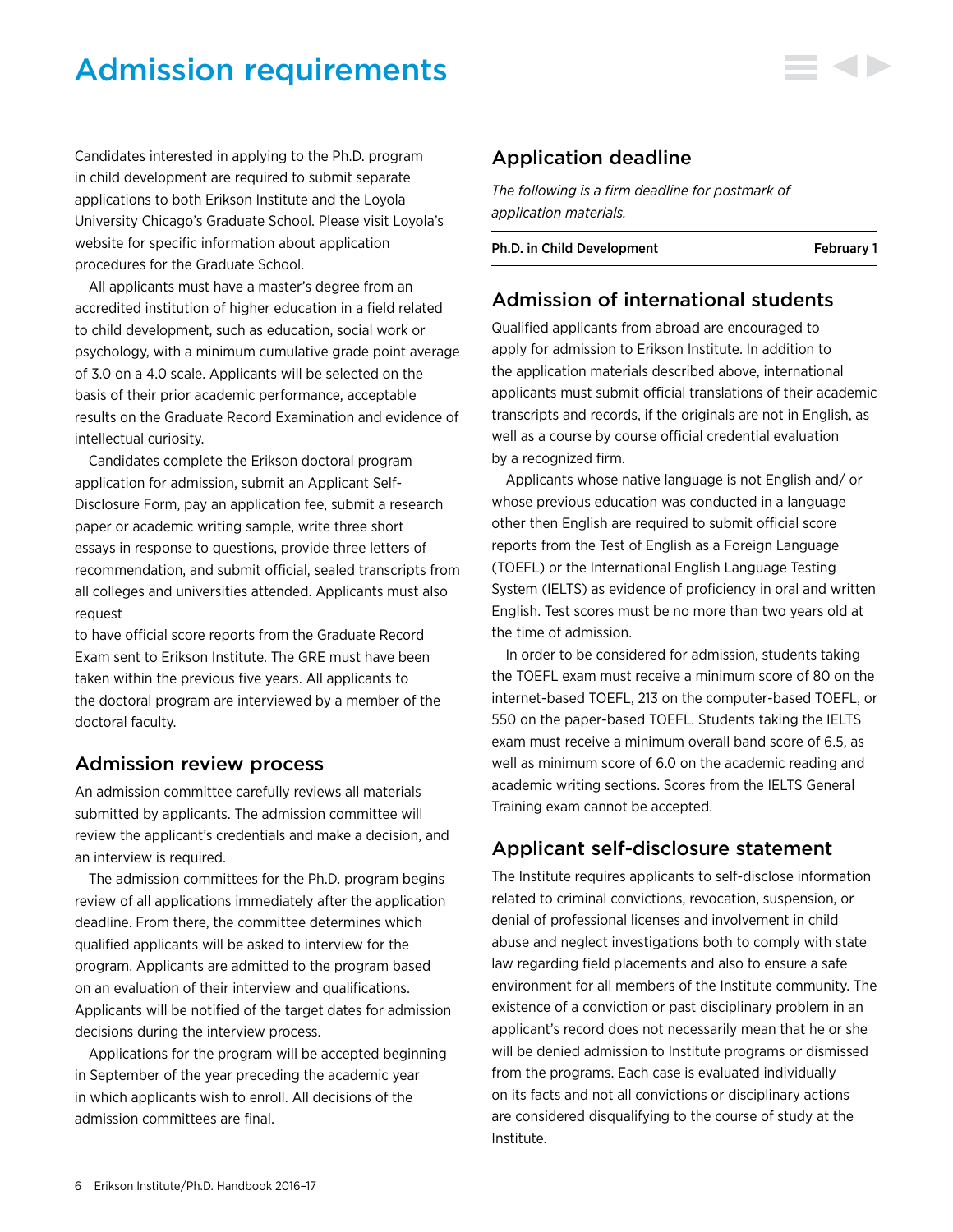# Nondiscrimination policy

It is the policy of Erikson Institute not to discriminate against any individual on the basis of race, color, religion, national origin, sex, sexual orientation, gender identity, gender expression, marital status, age, disability, or veteran status in matters of admissions, employment, or services or in the educational programs or activities it operates, in accordance with civil rights legislation and institutional commitment. It is also the policy of Erikson not to retaliate against any person for making a complaint in good faith about alleged discrimination or for supporting any other Erikson student or representative in making such a complaint. Any alleged violations of this policy should be directed to the Senior Vice President for Academic Affairs/ Dean of Faculty.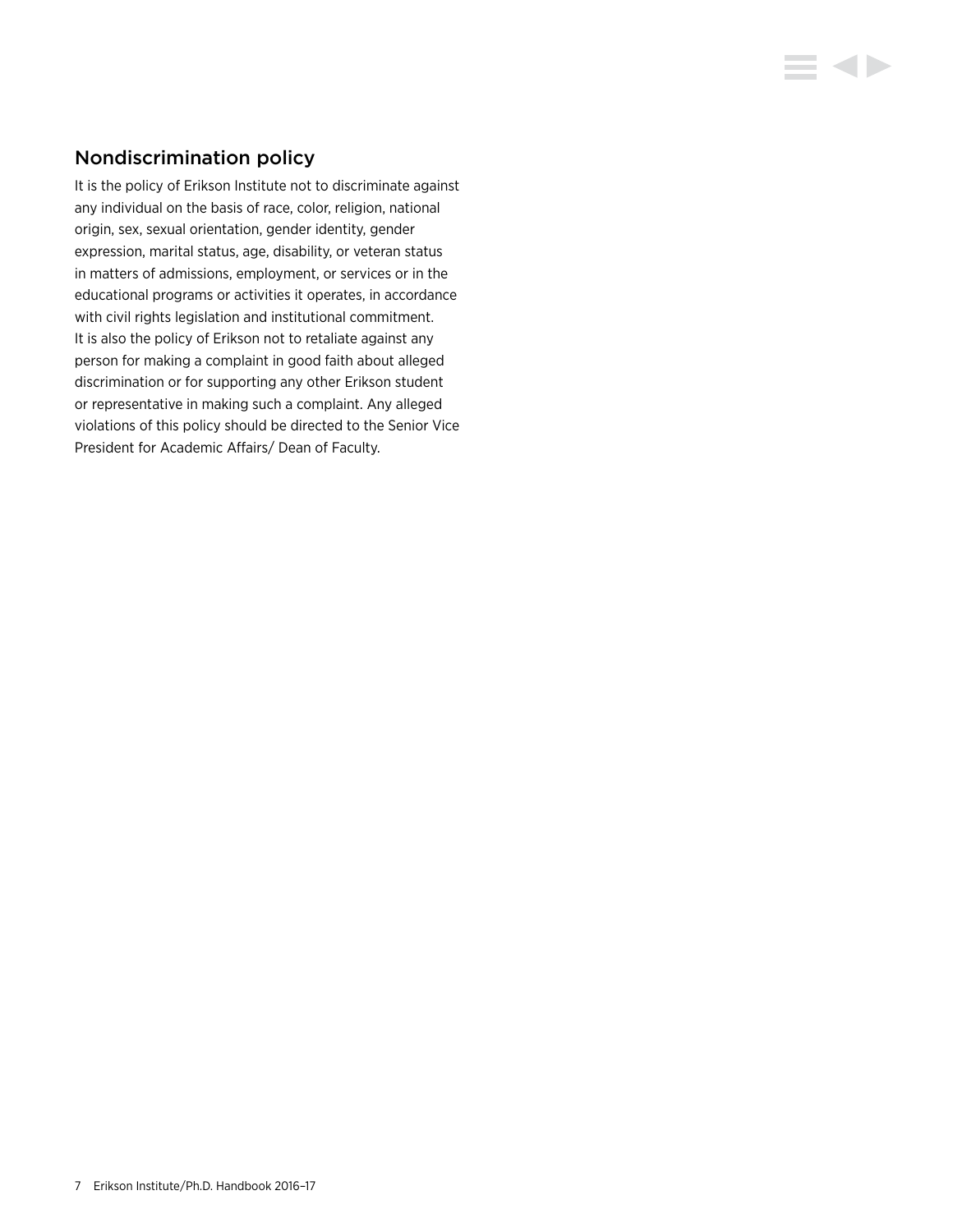# <span id="page-8-0"></span>Degree requirements

Erikson Institute offers the Ph.D. in Child Development in conjunction with The Graduate School of Loyola University Chicago. The degree is awarded by Loyola. The doctoral program focuses on applied child development research and examines the dynamics of and sociocultural influences on human development from infancy through early and middle childhood.

The program emphasizes the impact of culture, social class, and social relationships on young children's learning and development. Applied research includes studying the effects of educational institutions, intervention programs, policies and other contextual factors (such as poverty and language differences) on children's development, achievement and wellbeing. Internships supported by a student-mentor relationship provide opportunities for students to learn the crafts of research and college teaching.

The doctoral program prepares academics, applied researchers, and program developers to assume intellectual leadership in a variety of professional settings that study and/ or serve young children. Graduates pursue careers in college teaching and research, program design and evaluation, program administration, and policy analysis. Completion of the doctoral program does not result in any type of licensure.

The doctoral program has close ties to Loyola's graduate programs in psychology, particularly with developmental psychology. Students in the program are enrolled in The Graduate School of Loyola University Chicago and must conform to all graduate school policies. Students are advised to consult the Graduate School's academic policies and procedures which can be found through Loyola's website at *[www.luc.edu.](http://www.luc.edu/)*

# Timeframe

Students must finish all requirements for the doctorate within six years of admission to the program. Students register each semester (excluding summer sessions) until they complete all program requirements.

After completing the program course work and while preparing for admission to candidacy, students typically register for Doctoral Study (ERIK E497) for up to two semesters. After being admitted to doctoral candidacy, students register for a minimum of two semesters of Dissertation Supervision (ERIK E499) and continue to register until the oral defense is successfully completed.

| <b>Requirements</b>           | Recommended timeframe             |
|-------------------------------|-----------------------------------|
| Course work (36 credit hours) | Complete within the first 3 years |
| Internship (6 credit hours)   | Complete within the first 3 years |
| Qualifying paper              | Complete in the 4th or 5th year   |
| Dissertation proposal         | Complete in the 5th year          |
| Dissertation defense          | Complete in the 6th year          |

# Specific degree requirements

### **Doctorate of Philosophy** 42 credit hours

Doctoral students must generally complete 42 semester hours beyond the master's degree. Students take courses at both Erikson Institute and The Loyola Graduate School.

For registration purposes, all Erikson requirements need to be registered for at both Erikson and Loyola, even though the courses are taken at Erikson's campus. All Loyola requirements are registered for and taken at Loyola's campus only.

Students who received their Master's degree from Erikson only need 33 credit hours to complete the Ph.D. and are exempt from ERIK E421,the Loyola Cognitive Development course, and one of the two required Internship courses.

#### **Erikson Requirements (24 credits)**

| ERIK E421               | Human Development I: Psychosocial Development         |
|-------------------------|-------------------------------------------------------|
|                         | in Infancy and Childhood (3)                          |
| <b>ERIK E477</b>        | Children at Risk (3)                                  |
| ERIK E479               | Learning and Teaching: Linking Theory and Research    |
|                         | to Practice (3)                                       |
| ERIK E481               | Social and Cultural Contexts (3)                      |
| ERIK E482               | Designing, Developing, and Evaluating Early Childhood |
|                         | Intervention Programs (3)                             |
| ERIK E489               | Special Topics (3)                                    |
| <b>ERIK E485</b>        | Research Internship (3)                               |
| ERIK E497               | Doctoral Study (0)                                    |
| FRIK F499               | Dissertation Supervision (0)                          |
| Internship elective (3) |                                                       |
|                         |                                                       |

#### **Loyola Requirements (18 credits)**

UNIV 370 Responsible Conduct in Research and Scholarship (0) Research Design course (3) Statistics course (3) Research Design or Statistics elective (3) Cognitive Development course (3) Loyola doctoral-level course elective (3) Loyola doctoral-level course elective (3)

#### **Qualifying Paper**

#### **Dissertation**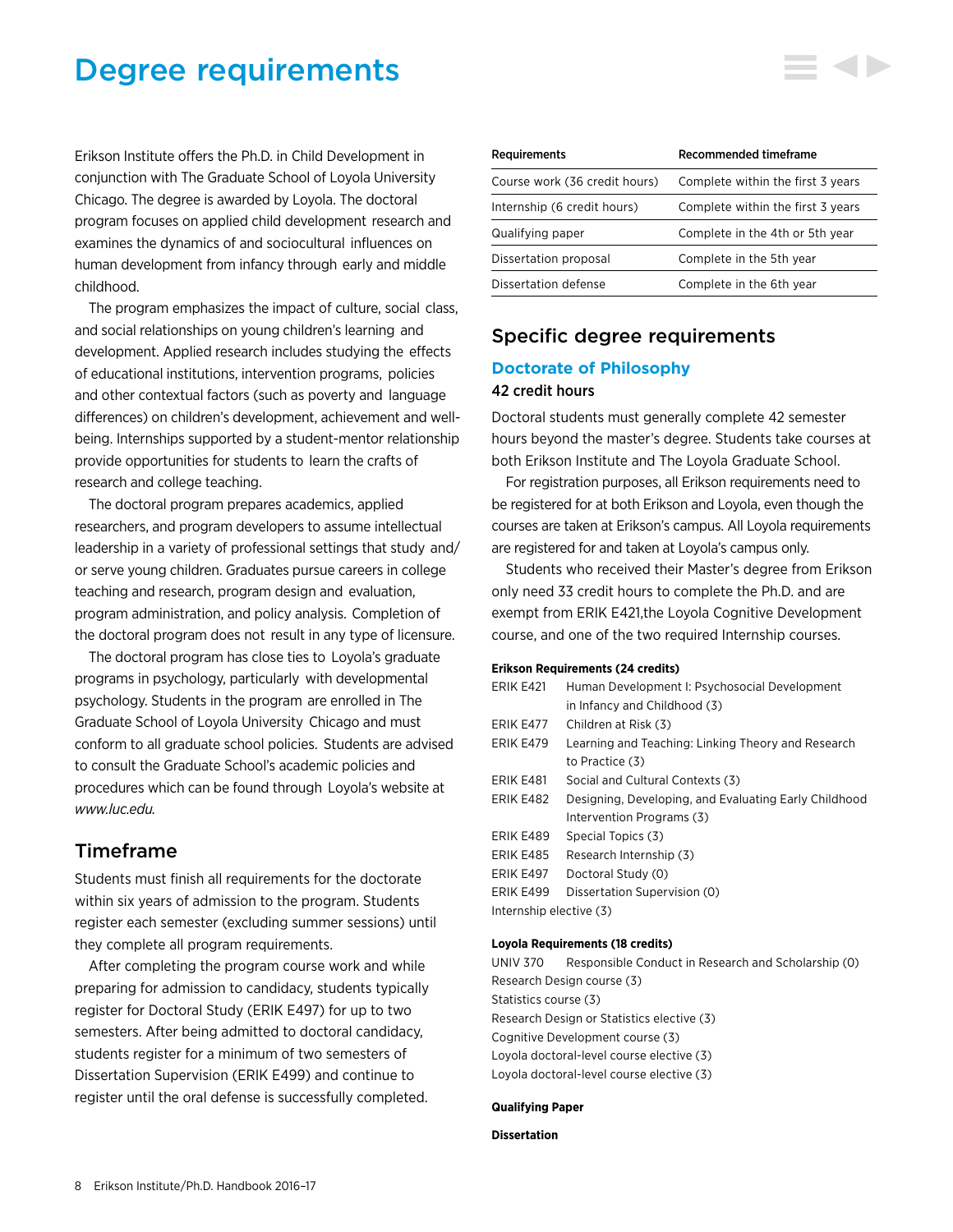# Qualifying paper

Doctoral students are required to submit a qualifying paper. The qualifying paper is designed to test the student's scholarly ability to identify problems or issues in the field, analyze relevant literature critically and succinctly, generate research questions, work independently, and ultimately undertake a dissertation. It is recommended that its subject relate to the literature review of the dissertation.

The qualifying paper will be read and evaluated by the student's advisor plus one other member of Erikson's doctoral faculty, selected by the advisor in consultation with the student. It is usually completed at end of the student's fourth year.

It will be listed on your official academic record at Loyola as a comprehensive examination.

# Doctoral candidacy

The status of doctoral candidacy indicates that the student has completed all requirements but the dissertation. She/he is ready to begin conducting dissertation research and write the dissertation. The student becomes a doctoral candidate after successfully completing the following steps:

#### **Steps toward candidacy**

- 1. Completion of all required courses
- 2. Completion of qualifying paper
- 3. Establishment of an approved dissertation committee
- 4.Approval of the dissertation proposal by the dissertation committee, Loyola's Institutional Review Board, and The Graduate School

It is expected that a student complete requirements to become a doctoral candidate five years after admission. Students are notified via letter by the Graduate School when they have achieved doctoral candidacy. It will also be noted on the student's official academic transcript at Loyola.

# **Dissertation**

The dissertation is a substantial original piece of research undertaken by the student with the guidance of his/her committee with the prime objective being the advancement of knowledge in the field of child development.

#### **Dissertation committee**

The dissertation committee is usually formed after completing the Erikson qualifying paper. A committee consists of a minimum of three faculty members; two must be Loyola approved doctoral faculty members. See page 68 and 69 for a full list of Loyola approved doctoral faculty and teaching affiliates who can serve on dissertation committees. If the number of committee members exceeds the minimum, at least half of the members of the committee must be Loyola approved doctoral faculty members or full or associate members of Loyola Graduate School faculty.

If a dissertation chair's status changes due to retirement or leaving the university, for example, he or she may still serve as the chair of the dissertation for one year with approval of the Graduate School. After one year, either a new chair will need to be picked, or a co-chair, who is still a full member of the faculty, may be named to serve along the original dissertation chair.

The student will need to submit the Ballot for the Approval of a Dissertation Committee, which can be found on the Graduate Student Progress System (GSPS) at *gsps.luc.edu.* The director will need to be picked from the drop down menu option, but all other members may be entered as external faculty for ease of the approval process. The committee must be fully approved by the chair, graduate program director, and the Graduate School before the student is allowed to enter their dissertation proposal in GSPS. See page 62 for more information on GSPS.

#### **Dissertation proposal**

The proposal contains a statement of the problem being investigated, an overview of the relevant research literature, a statement of hypotheses and/or research questions, and a description of the methodology, including subjects, sampling procedures, intervention or data collection process, and a description of the proposed data analysis.

The faculty member serving as dissertation chair will decide with the student when it is appropriate to call a dissertation committee meeting to discuss the proposal.

Erikson holds an oral hearing on the dissertation proposal as part of the process for admission to doctoral candidacy. The proposal must have unanimous approval in order to be approved.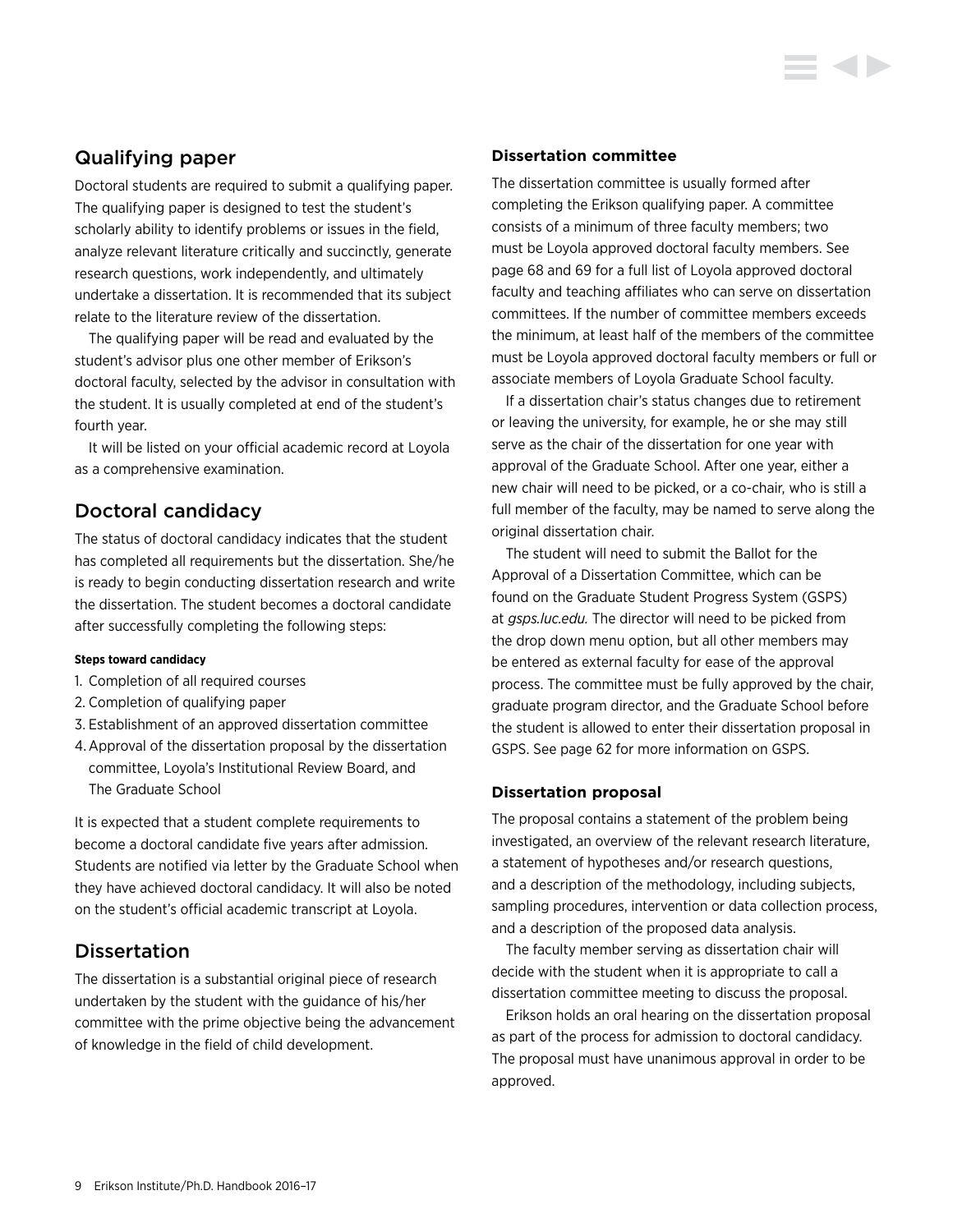If the student is using human subjects, they will need to secure approval for this research with the Loyola Institutional Review Board (IRB) for the Protection of Human Subjects before a proposal will be fully approved by the Graduate School.

The student must submit the Ballot for the Approval of the Dissertation Proposal through GSPS at *gsps.luc.edu* after a successful oral hearing. All members of the committee, the graduate program director, and the Graduate School, must approve the proposal before a student will be considered a doctoral candidate.

Upon completion of the candidacy requirements and acceptance of the dissertation proposal with IRB approval, a student is admitted to candidacy and is considered a doctoral candidate.

The dissertation and its title will be listed on the student's official Loyola transcript as "in progress" once approved.

#### **Human subjects review procedures**

Before collecting data for the dissertation, the student must receive approval from the Loyola Institutional Review Board for the Protection of Human Subjects if the research will involve live human investigation and not a pre-existing data set.

All students will be required to take UNIV 370—Responsible Conduct in Research and Scholarship as part of the Loyola course requirements for the Ph.D. program.

If the student requires IRB approval, this must be obtained before research begins on the dissertation and before writing any of the dissertation text. IRB approval must also be secured before the Graduate School can approve the dissertation proposal.

The student will need to log into the Compliance Approval Portal (CAP) system at *www.luc.edu/irb* to enter their research proposal for IRB approval. It is recommended that this be done at the same time that the proposal is entered in GSPS to avoid delays in the approval process.

#### **Text and oral defense**

Once the text has been fully written, the student and the dissertation chair will decide when to schedule an oral defense. An oral defense is required of all dissertations. The entire text of the dissertation must be approved by the dissertation committee before the defense date can be established. No oral defense can take place without committee agreement that the text is substantially in its final state, with no major revisions necessary.

Students must complete an Oral Defense Announcement at least one month before the scheduled defense in order for it to be posted to the appropriate offices. An example can be found on the Forms page at *[www.luc.edu/gradschool](http://www.luc.edu/gradschool)*.

It is recommended that the student schedule the defense at least three weeks before the final copies deadline so that there is substantial time to make any necessary last minute changes to the dissertation as directed by the committee after the defense. See the Format Check and Final Copies section for appropriate deadlines.

All members of the dissertation committee must attend the oral defense. With the approval of the dissertation chair, a reader may attend via phone or video conference under exceptional circumstances only. The dissertation chair is required to attend in all circumstances. All committee members must participate in the defense or it will not be accepted by the Graduate School.

If the dissertation committee is three members, the approval of the oral defense must be unanimous. There can be one dissenting vote allowed if the committee is four or more members.

The committee may also elect to award the dissertation a mark of "Distinction" if the work is an outstanding example. This is a rare designation that marks only truly exceptional work. This will be noted on the student's official Loyola transcript if granted.

The student will need to take the Approval Ballot for Text and Oral Defense to the scheduled defense. All members of the committee will be required to sign it at the defense. The form is then given to the graduate program director to be uploaded into GSPS for Graduate School approval. The form can be found on the Forms page at *[www.luc.edu/gradschool.](http://www.luc.edu/gradschool)*

Upon successful defense of the dissertation, the official Loyola transcript will update the dissertation to "complete."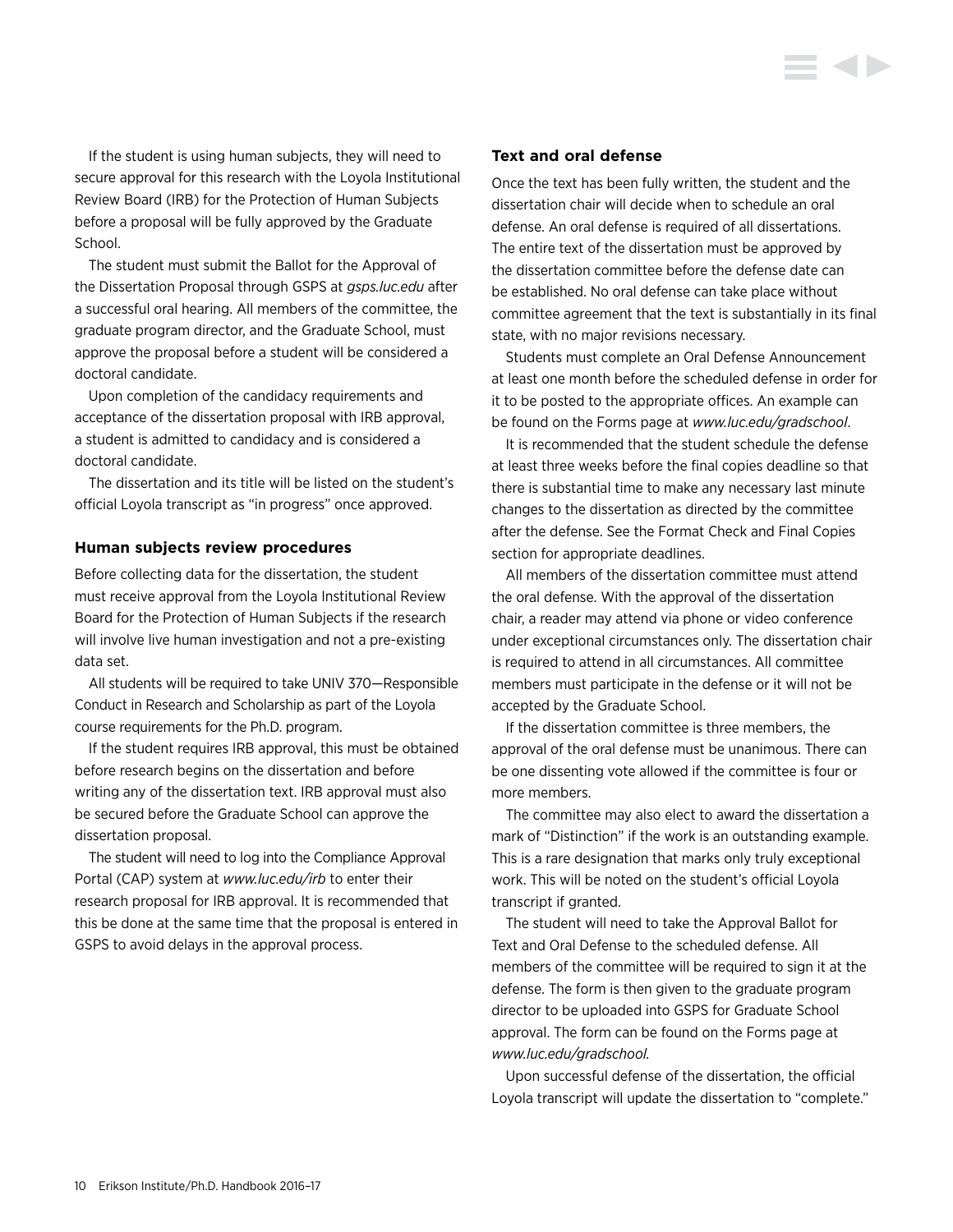#### **Format check and final copies**

All students are required to submit a copy of the dissertation for format check and final copies by the Graduate School. The following deadlines apply for every year:

|                    | <b>Format check</b> | <b>Final copies</b> |
|--------------------|---------------------|---------------------|
| May graduates      | March 1             | April 1             |
| August graduates   | June 1              | July 1              |
| December graduates | October 1           | November 1          |

Questions about dissertation formatting should be directed toward formathelp@luc.edu.

#### **Format check**

The format check is a required part of the dissertation process. The Graduate School must check to make sure that the dissertation has been formatted correctly, so this deadline gives ample time to receive feedback and make corrections. If the student misses this deadline, they will be denied graduation by the Graduate School.

The formatting guide can be found on the Dissertation/ Thesis Formatting page on *[www.luc.edu/gradschool](http://www.luc.edu/gradschool).* It is recommended that the student read through all the information on this page before beginning to write the dissertation.

The student should submit the entire dissertation to meet this requirement. However, if this is not possible, it is an option to turn in all front material, a minimum of two chapters, and all back material in to meet the requirement. Also, it is not required to defend before submitting for format check. The format check is submitted electronically. All information about the submission process can be found on the Graduate School's website.

#### **Final copies**

The final copies of the dissertation may be submitted only after the oral defense has been approved and all formatting errors have been corrected with the Graduate School. The dissertation must have one copy submitted electronically and one hard copy must be either dropped off with or mailed to the Graduate School. The hard copy is sent to Loyola's library as an archive copy. It is recommended that another hard copy be submitted to Erikson's Library as well for archival purposes.

The Graduate School may still return the final copies to the student if there are errors, and the student will be contacted if that is the case. Any delay in final copy submission could result in denial of graduation.

Once the final copy is fully accepted by the Graduate School, the student will be notified of completion of their Ph.D. degree.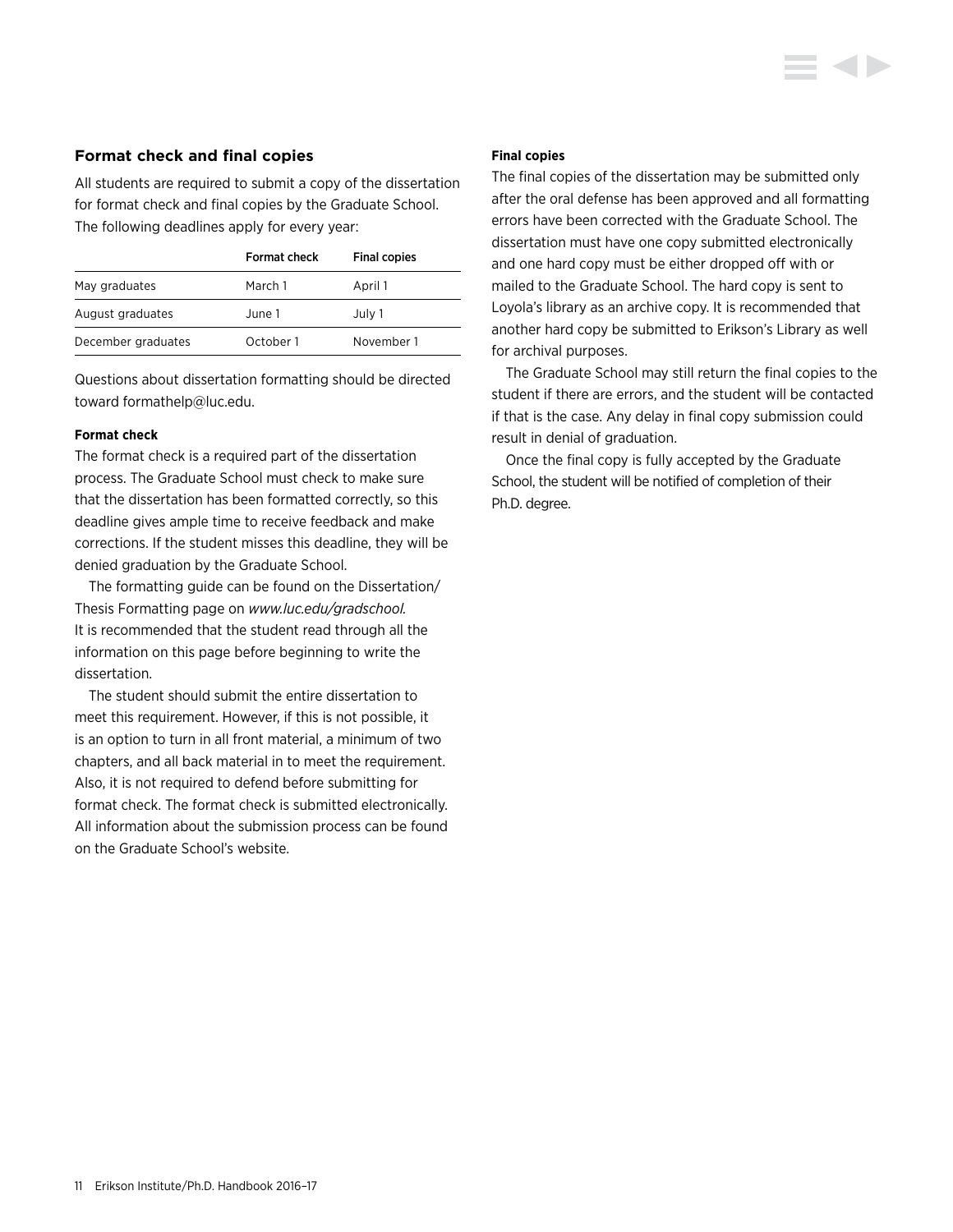# <span id="page-12-0"></span>Ph.D. course descriptions

#### **Child development core**

#### Required: 18 semester hours

Students are required to take the following six courses at Erikson.

## **ERIK E421 Human Development I: Psychosocial Development in Infancy and Childhood (3 semester hours)**

This course focuses on the study of social and emotional development in children from birth through age eight. It primarily considers how children experience themselves and others; the role of relationships in development; and the interaction of biological, psychological and social forces. Throughout the course, culture is seen as shaping every aspect of human development, and is reflected in child-rearing beliefs and practices designed to promote healthy adaptation. Students are expected to acquire a working knowledge of the emotional and social domains of development through the integration of natural observation and use of media resources with relevant theory and research. Other domains of development, including cognitive, linguistic and physical, will be discussed as they relate to social and emotional development.

#### **ERIK E477 Children at Risk (3 semester hours)**

This course examines the concept of risk and how it impacts child development. We will use multiple frameworks to examine risk, including public health, developmental psychopathology, and education. Attention will be focused on biological/genetic (such as prematurity and temperament), family (such as parent mental health and child maltreatment), and environmental (such as poverty and neighborhood violence) factors. The consequences of growing up in the context of chronic adversity will be explored, as well as the factors that lead some children to cope with and show resilience in these circumstances. The challenges of understanding risk in current research, as well as the implications of this research for programs and policy will also be discussed.

# **ERIK E479 Learning and Teaching: Linking Theory and Research to Practice (3 semester hours)**

An understanding of the two domains of learning and teaching is fundamental to the field of child development and education. This course examines these issues through investigating and analyzing exemplary models of recent and influential theory and research. A dialogue-based approach

to learning will be used throughout the course to encourage personal involvement in exploring and explaining the science of learning and teaching. Students will also engage in fieldwork, such as on-site observations, conversations with practitioners, and a research project, to gain first-hand experience of these issues.

## **ERIK E481 Social and Cultural Contexts (3 semester hours)**

Through an examination of current theory and multidisciplinary social science research, this course explores the influence of contextual factors on the development of children.

Socially and culturally constructed factors (such as gender, race, ethnicity and social class) and institutions (such as family, schools, and organized child care) will be discussed in terms of their influence on child rearing and child development. Through course lectures, discussion, and assignments, students will gain an understanding of the variability of child rearing strategies and outcomes across cultural communities; the role of historical and ecological factors in child rearing and family functioning; identity development in complex societies; and sources of possible tensions between different cultural communities and societal institutions (such as schools, social service providers, and child care programs).

## **ERIK E482 Designing, Developing, and Evaluating Early Childhood Intervention Programs (3 semester hours)**

This course examines the variety of early childhood supports and interventions that have evolved to serve lowincome children and their families. These include: parenting and family support interventions, preschool, child care, kindergarten (and other supports around the transition to school), and more broadly, public aid (welfare), parental leave, and maternal and child health.

#### **ERIK E489 Special Topics (3 semester hours)**

This course allows doctoral students to select from a range of applied child development courses at Erikson Institute that are taught by a member of the doctoral program faculty. The course must be taken with a Loyola approved doctoral faculty member (see pages 68–69). Examples include Physical Growth and Development; Development of Cognition Language and Play II: Language Development; Working with Adults; and an Independent Study arranged with an approved doctoral faculty member.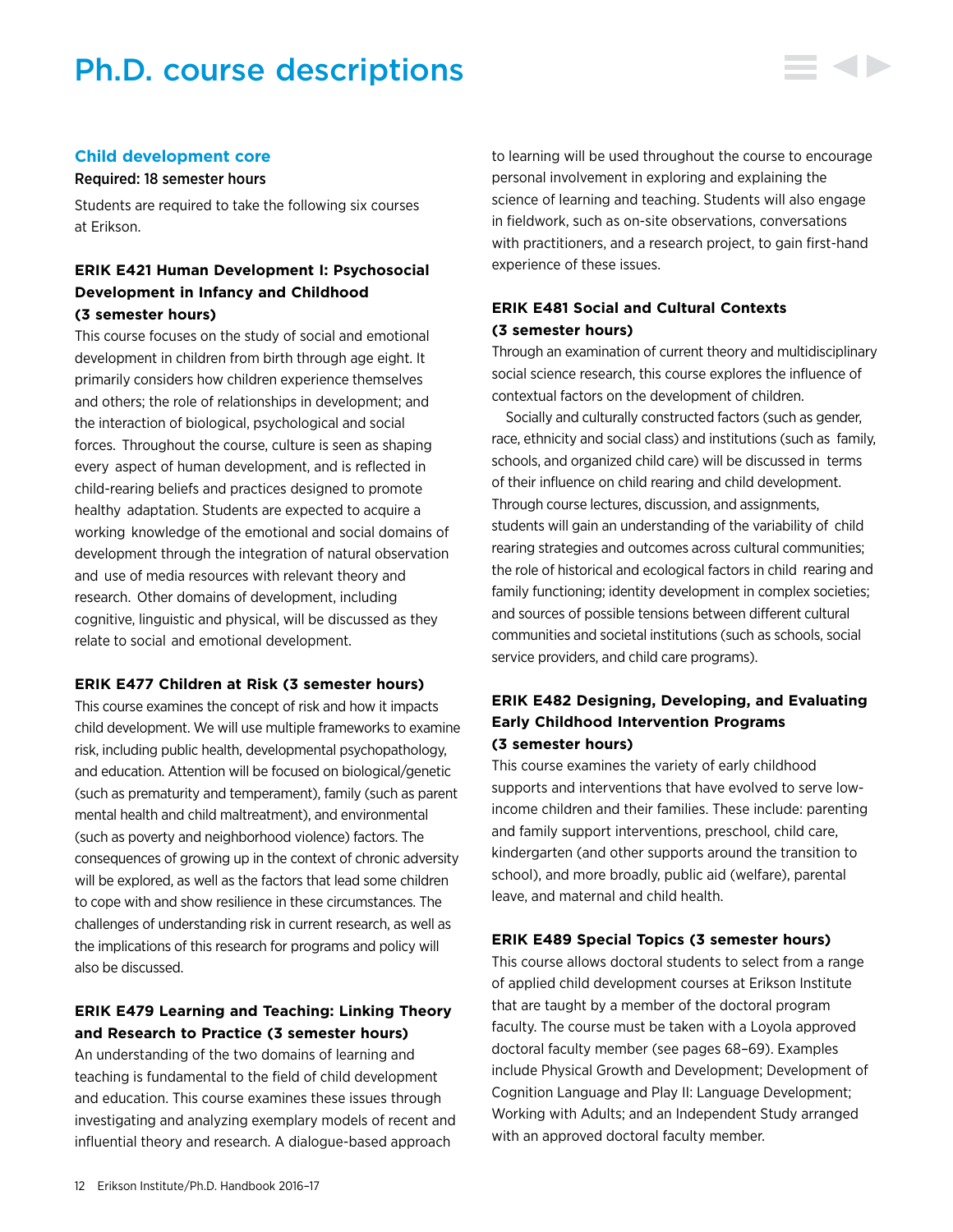#### **Research design and statistics**

#### Required: 9 semester hours

Students are required to take three courses in research design and statistics at Loyola for a total of nine semester hours. At least one course must be in research design, e.g., PSYCH 514 Research Methods in Developmental Psychology, and one must be in statistics, e.g., PSYCH 480 Advanced Statistics I. The third course may be in either area.

#### **Additional Loyola courses**

#### Required: 9 semester hours

Doctoral students are required to take three additional doctoral-level courses at Loyola University, one of which must be a course in cognitive development. (Doctoral students who have graduated from Erikson's master's degree program and have already taken CHLD C426 Development of Cognition, Language, and Play I are not required to take an additional course on cognitive development.)

See The Loyola Graduate School Catalog for a listing of Loyola courses and faculty.

#### **Internships**

#### Required: 6 semester hours

The internship consists of two semesters of supervised fieldwork and is supervised by the student's Erikson advisor. One semester must be a research internship and the other is planned to meet the professional needs of each student. For detailed information about internship requirements, refer to pages 21–22.

#### **ERIK E485 Research Internship (3 semester hours)**

The student will work either with an Erikson faculty member, research scientist, or research associate, or on a research project at another institution.

#### **ERIK E486 Teaching Internship (3 semester hours)**

The student will teach or assist in teaching a college course in child development or a related topic.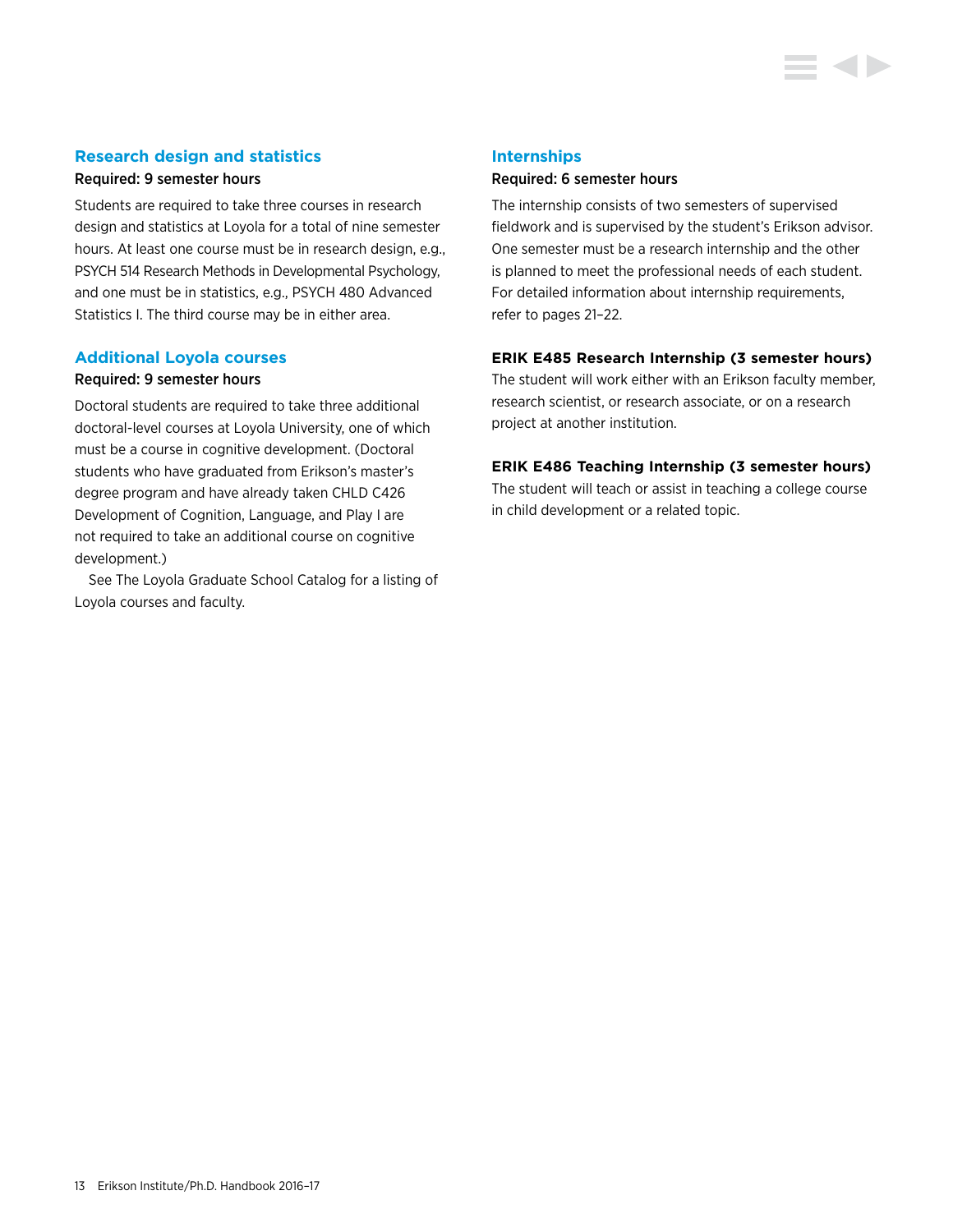# <span id="page-14-0"></span>Academic policies and procedures

The following policies at both Erikson Institute and Loyola University Chicago apply to all Ph.D. students. It is each student's responsibility to become familiar with and abide by these policies while enrolled as a student at Erikson.

Ph.D. students are subject to all of Loyola's Academic Policies and Procedures, which can be found in greater detail at *<www.luc.edu/gradschool>.*

#### **Academic integrity**

The academic integrity policies of Erikson Institute are based on the respect for individual achievement that lies at the heart of academic culture. Every faculty member and student belongs to a community of scholars in which academic integrity is a fundamental commitment. It is critical that students contribute to the ideal of academic integrity and accept individual responsibility for their work.

Academic dishonesty or misconduct undermines the learning experience and may be grounds for dismissal. Academic dishonesty or misconduct can include, but is not necessarily limited to, the following unacceptable conduct: 1) cheating (including use of unauthorized materials, altering a graded work, or allowing another person to do one's work); 2) plagiarism (including copying of material from published or posted works of others without proper attribution); 3) obtaining an unfair advantage (including unauthorized use of examination materials, defacement or theft of materials needed by others, unauthorized collaboration on assignments, or intentional interference with another student's academic work); 4) fabrication of data; 5) falsification of records or official documents; 6) unauthorized access to computerized academic or administrative records or systems; or 7) aiding and abetting any such acts of academic dishonesty.

Specific examples of academic dishonesty, including but not limited to the above, and additional information is available in the library and through the writing tutorial program. However, all graduate students entering Erikson Institute are presumed to be familiar with basic standards of academic integrity within the higher education community. To this end, every student should obtain her/his own copy of *Doing Honest Work in College: How to Prepare Citations, Avoid Plagiarism, and Achieve Real Academic Success* by Charles Lipson (2004). Student failure to practice academic integrity will, depending upon the seriousness of the misconduct, result in a sanction ranging from a lowered

grade or grade of "F" for the assignment to expulsion from the Institute.

#### **Informal resolution of concerns regarding academic dishonesty**

Suspected cases of academic dishonesty should be reported to the course instructor, the Administration, or any faculty member of the Institute. If the complaint relates to a specific course or a project being supervised by a particular instructor, the complaint will be referred back to that faculty member, who will have initial jurisdiction over any instance of academic dishonesty relating to that faculty member's course or work performed under that faculty member's supervision. In such circumstances, the faculty member may personally meet with the student to discuss the alleged misconduct and its consequences (e.g., zero on an exam, a lower grade for the course, etc.). If the student and faculty member reach an agreement, the incident need not be the subject of any further proceedings; however, a written statement or "letter of understanding" must be drafted by the faculty member, signed by the faculty member and student to record the resolution of this matter, and retained by the faculty member, with a copy of the resolution promptly forwarded to the Dean of Students.

If a complaint about academic dishonesty in a specific course or under a specific faculty member's supervision is not resolved informally between the student and faculty member as described above, then the faculty member must notify the student in writing (by both email and certified mail, if possible) of the alleged misconduct.

A copy of that written notice will be provided to the Dean of Students, who will initiate an investigation as described below in "Investigation and Resolution of Formal Academic Dishonesty Complaint."

Once a student receives formal or informal notice that a faculty member or other Institute community member has expressed concerns about the student's potential violation of the Academic Integrity Policy, the student may not change his or her registration in a course in which the charge is pending or in which a finding of academic dishonesty has been made. Once a complaint has been referred to the Administration after failure to achieve an informal resolution, the complaint may not be withdrawn by the complaining party without the Administration's approval, nor may any faculty member resolve the matter without the Administration's approval. A student may not receive an Institute degree while a charge of academic dishonesty is pending or while a sanction imposed pursuant to a finding of academic dishonesty is in effect.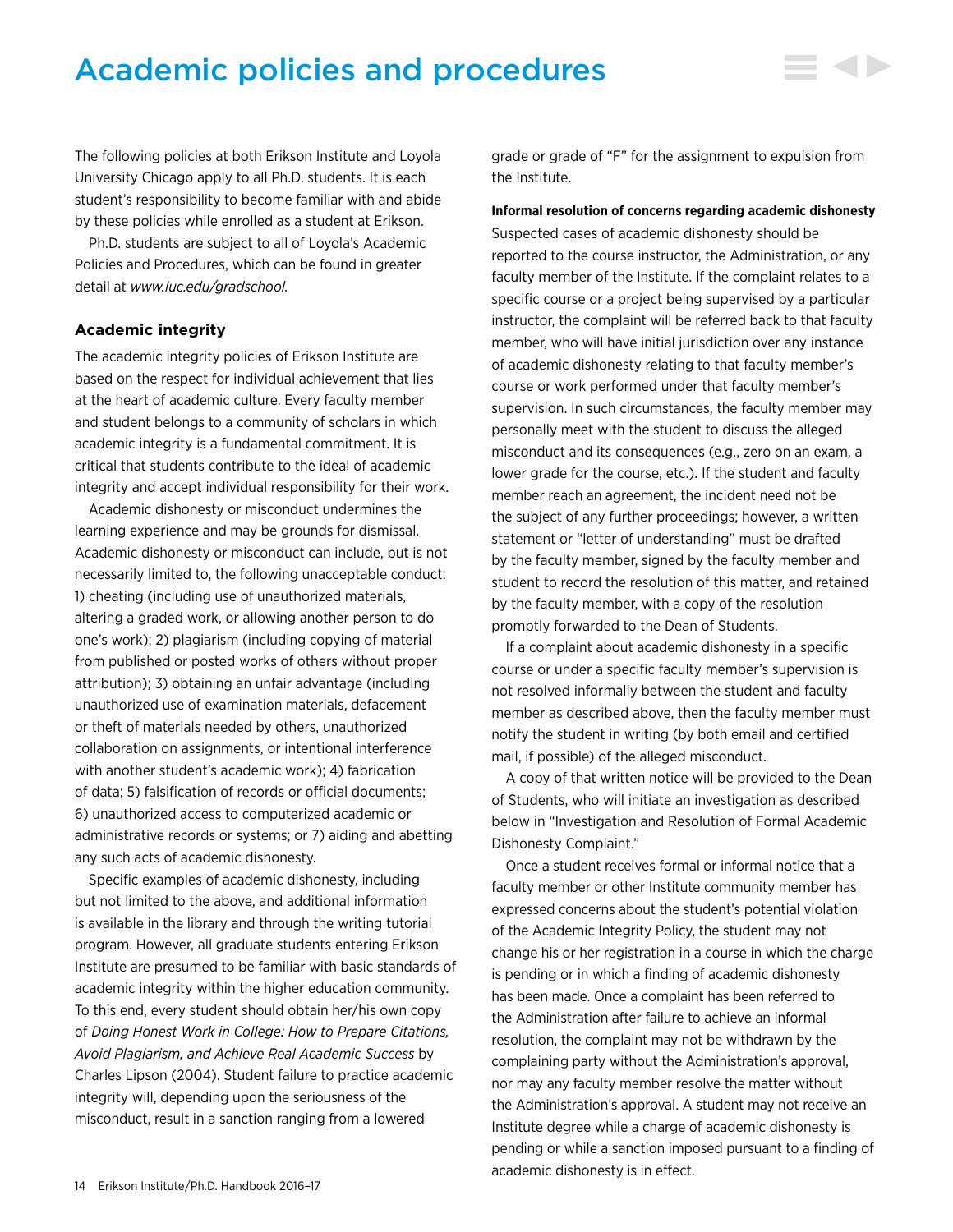The Institute has the authority to pursue an investigation of alleged academic dishonesty and enter a finding of violation or sanctions (including rescission of a degree) against a student or former student, notwithstanding that student's having already withdrawn or transferred from the institution or graduated with a degree.

#### **Other concerns about academic dishonesty**

In certain circumstances, a student may suspect another student or Institute representative of academic dishonesty, or an Institute representative other than a student's course instructor may develop such concerns about a student. In such circumstances, that suspicion should be reported or complaint made to the faculty member teaching the particular course at issue or to the Dean of Students. If any faculty member becomes aware of such a suspicion or complaint relating to a course other than one being taught by that faculty member, this information should also be reported to the Dean of Students. Once such a complaint or concern reaches the Dean of Students, the Dean will attempt to resolve the matter informally if no informal resolution has yet been attempted, using a process similar to the Informal Resolution process noted above; if such a resolution cannot be achieved, the Dean will then institute an Investigation and Resolution as set forth below.

The Institute reserves the right to modify the procedures set forth below for investigation, resolution, and appeal of academic dishonesty complaints, as appropriate to the particular case, upon notice to the complaining/reporting party and to the student or other Institute representative who is the subject of the complaint.

#### **Investigation and resolution of formal academic dishonesty complaint**

Where a complaint is referred by a faculty member to the Dean of Students for formal investigation, the procedure undertaken shall be as follows. The Dean of Students may conduct the investigation or designate another representative of the Institute to conduct such investigation, as the Dean deems appropriate. The Dean or designee shall then review the facts of the alleged incident, including statements made by the reporting individual, the accused individual, and supporting material. The accused individual and reporting individual shall both have the opportunity to meet separately with the investigating Dean or designee

and provide written material or documents considered relevant to resolution of the complaint. The investigating Dean or designee may, but need not, conduct interviews or undertake other investigation as suggested by the parties or as deemed appropriate, including seeking information from individuals outside the Institute about appropriate academic conduct or anything else relevant to investigation of the complaint. The investigating Dean of Students or designee has the discretion to limit or expand the scope of the investigation as deemed appropriate to dispose fully and fairly of the complaint. The investigating Dean or designee also has the discretion to confer with the Dean of Enrollment Management or any other Erikson Institute representative, as appropriate, in the course of such investigation or when considering a range of possible sanctions.

At the conclusion of the investigation, the Dean of Students or designee shall, subject to any applicable FERPA limitations, notify the reporting party and the accused party in writing about the investigator's conclusions as to 1) whether an academic integrity violation occurred and, if so, 2) the sanction to be placed upon the accused for the violation. In any investigation in which a violation is found regarding a student's conduct in a specific course or program, or in any investigation stemming from a faculty member's complaint about a student, the Dean of Students or designee should first confer with the appropriate faculty member about the proposed sanction. If an affected faculty member and the Dean of Students (or designee) cannot agree on an appropriate sanction, the Dean (or designee) shall make the final decision as to the appropriate sanction, but the faculty member shall have a right to appeal that determination as set forth in the "Appeal of Academic Dishonesty Determination" procedure set forth below.

Investigations conducted pursuant to this paragraph shall be maintained as confidential by all parties to the greatest extent reasonable, but the Institute reserves the right to investigate such matters fully and to disseminate information, both within and beyond the Institute, to the extent deemed necessary to reach a fair and appropriate resolution.

#### **Appeal of academic dishonesty determination**

A student may appeal to the Institute a finding of academic dishonesty and/or the particular sanction assessed upon such finding by filing a written notice of appeal with the Senior Vice President for Academic Affairs/Dean of Faculty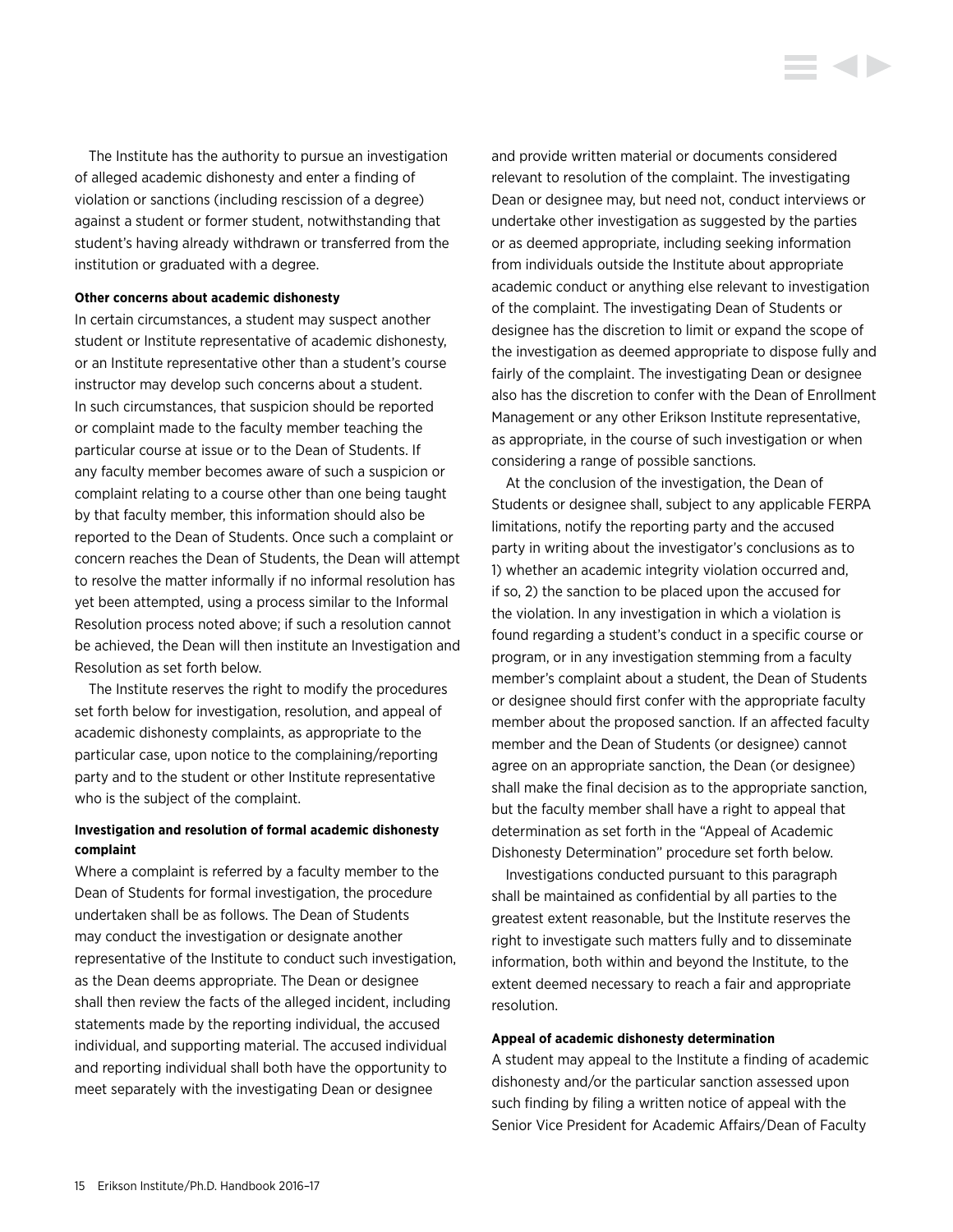<span id="page-16-0"></span>of Erikson Institute within 10 business days of the date that the student receives the written notification of resolution described above. The student's written notice of appeal must state whether the student is appealing the finding of dishonesty, the sanction, or both, and must describe in detail the grounds for appeal. Such an appeal may be considered by the Senior Vice President for Academic Affairs/Dean of Faculty or the Senior Vice President's designee, who will evaluate the matter to the extent considered appropriate under the circumstances. Grounds for appeal will be limited to alleged errors in procedures, misinterpretation of policies, or a clear discrepancy between a finding of liability and the sanction assessed. An appeal is not an evidentiary hearing or a reconsideration of the evidence, and the Senior Vice President for Academic Affairs/Dean of Faculty or designee need not, but may, interview the parties and accept supplemental written submissions or documentation. The decision of the Senior Vice President for Academic Affairs/ Dean of Faculty or designee on an appeal shall be final.

Where an appeal is taken regarding a serious sanction such as a grade of "F," suspension or expulsion, the sanction may, but need not, be stayed by the Senior Vice President's office pending the resolution of the appeal; no degree or honors shall be awarded during the pendency of an appeal.

Where a faculty member disagrees with an academic dishonesty decision or a sanction assessed with respect to a student's work in the faculty member's course or under the faculty member's supervision, the faculty member may file an appeal with the Senior Vice President for Academic Affairs/Dean of Faculty, and this appeal shall be subject to the same time and notice requirements applicable to a student filing an appeal as noted above. A faculty member's appeal shall be heard by the Senior Vice President for Academic Affairs/Dean of Faculty or designee using the same process and limited scope of review applicable to a student's appeal. The decision of the Senior Vice President for Academic Affairs/Dean of Faculty or designee regarding a faculty member's appeal shall also be final.

#### **Academic grievance procedure**

Academic disputes can arise relating to alleged mistakes or inequities in grading; application of due dates and extensions for late work; imposition of additional requirements after the course has begun; and similar issues. With respect to any academic grievance or dispute other

than one involving academic integrity, a student should use the following grievance procedure.

Where a student has questions or concerns about any requirement relating to a course or to any grading issue, the student should first attempt to resolve the problem directly with the instructor. If the issue is resolved informally between student and instructor, the matter ends and no formal record need be maintained.

If an academic grievance is not settled informally, or if the student wishes to pursue the matter formally, the student must file a written grievance with the Dean of Students within 10 business days after the issue for complaint has occurred. The Dean of Students (or designee) will consider the grievance within ten business days, determine whether it merits continued review, and dismiss it if it does not. The student grievant will be notified in writing if the Dean or designee determines that the grievance lacks merit, and this written decision is final.

If the Dean of Students or designee concludes upon initial review of the grievance that continued consideration is warranted, the Dean (or designee) shall then conduct an appropriate investigation, discussing the matter with the complaining student and with the instructor at issue, permitting both such parties to submit written materials if appropriate, and undertaking any other necessary investigation. The Dean of Students or designee may effect a negotiated resolution between the student and faculty member at this stage, which resolution should be written, signed by the student and faculty member, and retained by the office of the Dean of Students.

Upon conclusion of such an investigation without a negotiated resolution, the Dean of Students or designee shall determine whether the grievance has merit and whether any relief is warranted. If the Dean of Students or designee finds that the grievance lacks merit or that no changes to the challenged grade or course requirements are warranted, the Dean of Students or designee shall so notify the grievant and the affected faculty member in writing, with a copy of such resolution to be sent to the Senior Vice President for Academic Affairs/Dean of Faculty. In this situation, the decision of the Dean of Students (or designee) shall be final.

If the Dean of Students (or designee) determines, after investigation, that a student's academic grievance has merit and that a change in a grade or course requirement may be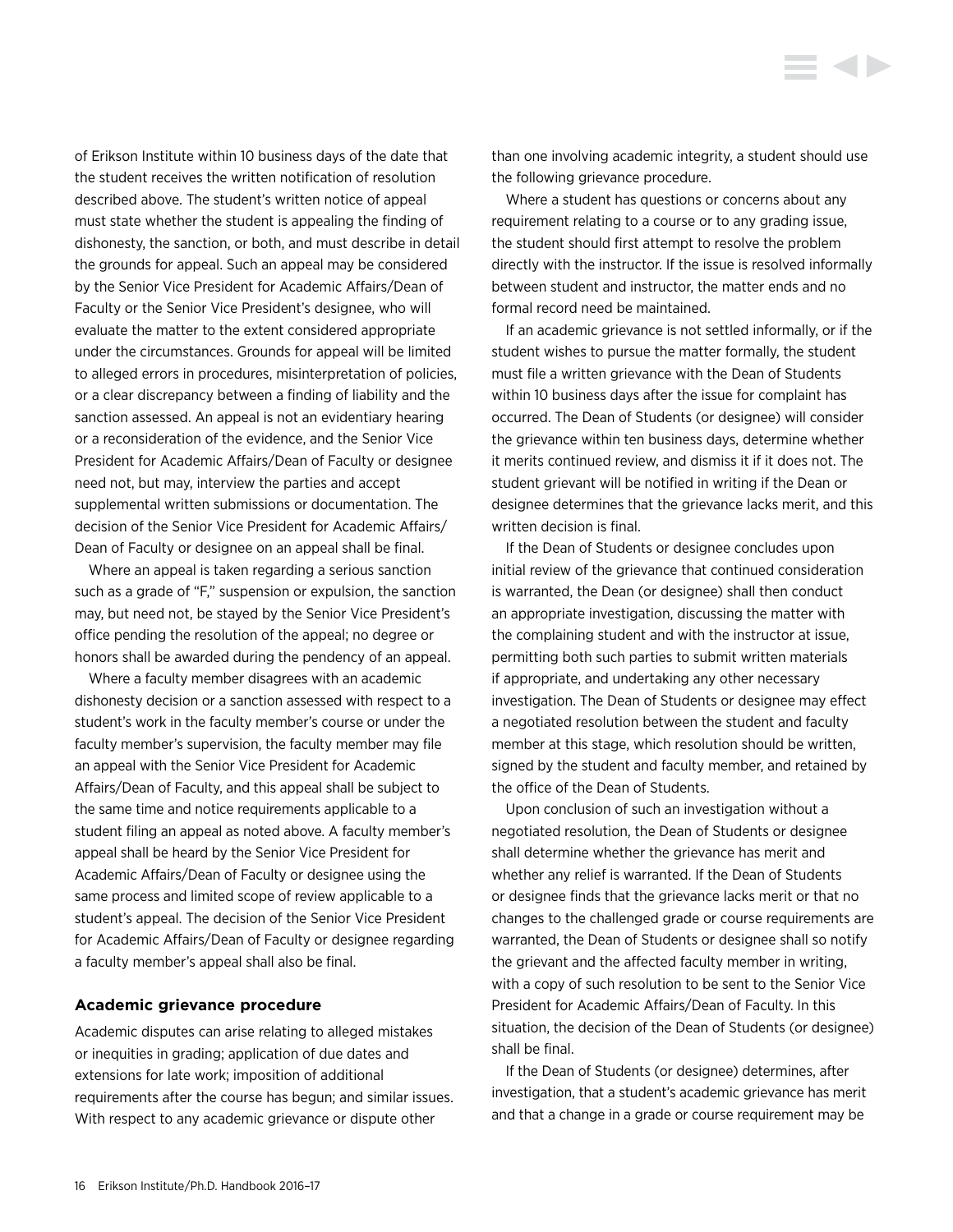should be filed or how it will be processed should be directed to the Dean of Students or the Senior Vice President for Academic Affairs/Dean of Faculty.

**Handbook grievance and appeal procedures**

All of the grievance, appeal, and disciplinary procedures set forth in this Handbook are intended as fact finding and dispute resolution mechanisms and do not afford students any contractual rights. The Institute reserves the right to modify these procedures at any time and, where circumstances warrant in a particular case and at the Institute's discretion, to modify, combine, or fashion a new procedure to address a particular case or dispute fully and fairly.

#### **Attendance and classroom decorum**

Class participation is an important part of your academic program, and attendance is expected for all classes. Most class work is designed to extend or complement the readings, not duplicate them. An attendance sheet is kept for each class.

Each instructor will set the attendance and participation guidelines for her/his respective course. You are responsible for reviewing your course syllabi for the attendance policy for each of your classes, and if you must miss a class, you should notify the instructor in advance. Failure to comply with the published attendance and participation expectations for a course can result in a lowered grade for class participation, additional readings or assignments to make up for the missed class, or a lower/non-passing final grade for the course.

For students in the field placement, internship or action research phase of their degree or certificate program, attendance at weekly integrative/supervision seminars is mandatory. The seminar is designed to bridge the gap between the academic program and the practice component. It provides an opportunity for students to share experiences and to question, probe and analyze problems and issues of both a theoretical and a practical nature.

Additionally, students are expected to refrain from behavior and/or activities in the classroom that can be disruptive to the educational process. Examples of such behavior include, but are not limited to, the following: conducting personal business; working on assignments for other courses; text/IM messaging; and using personal devices for activities unrelated to the class.

<span id="page-17-0"></span>warranted, the Dean of Students (or designee) shall prepare a written recommendation for the consideration of the Senior Vice President for Academic Affairs/Dean of Faculty. The Senior Vice President for Academic Affairs/Dean of Faculty shall discuss the proposed recommendation with the student grievant, affected faculty member, and other members of the faculty or administration, as appropriate. The Senior Vice President for Academic Affairs/Dean of Faculty may also investigate the grievance.

If investigation is deemed appropriate, the Senior Vice President for Academic Affairs/Dean of Faculty may ultimately accept, reject, or modify the recommended resolution. The Senior Vice President for Academic Affairs/ Dean of Faculty will notify the student grievant and the affected faculty member of the Senior Vice President for Academic Affairs/Dean of Faculty' decision upon the recommendation, which shall constitute the final decision on the grievance.

#### **General grievance procedure applicable to other student grievances**

The Academic Grievance Procedure set forth above does not apply to any issues relating to academic integrity, student discipline, or denial of accommodation, which are governed by separate, specific procedures set forth in this Handbook. With respect to any other disputed decisions or conduct by Erikson representatives, however, a student is free to file a grievance under the above Academic Grievance Procedure section, and a modified version of the investigation and resolution process set forth above will be used to resolve the disputed issue. The Institute reserves the right to modify its Academic Grievance Procedure as appropriate to the specific nature of the grievance; for instance, depending upon the nature of the grievance or the identity of the Erikson representative whose conduct is being challenged, the above procedure might be changed, or a different decision maker designated, to allow for full and fair resolution of a particular grievance. The student grievant and any other parties to such a grievance will be notified if modifications to the Academic Grievance Procedure are implemented for any particular grievance.

Where a grievance includes issues covered under one or more of the Institute's applicable grievance procedures, the Institute will determine which such procedure will apply to the particular grievance and will notify the grievant and other parties to this effect. Any questions about how a grievance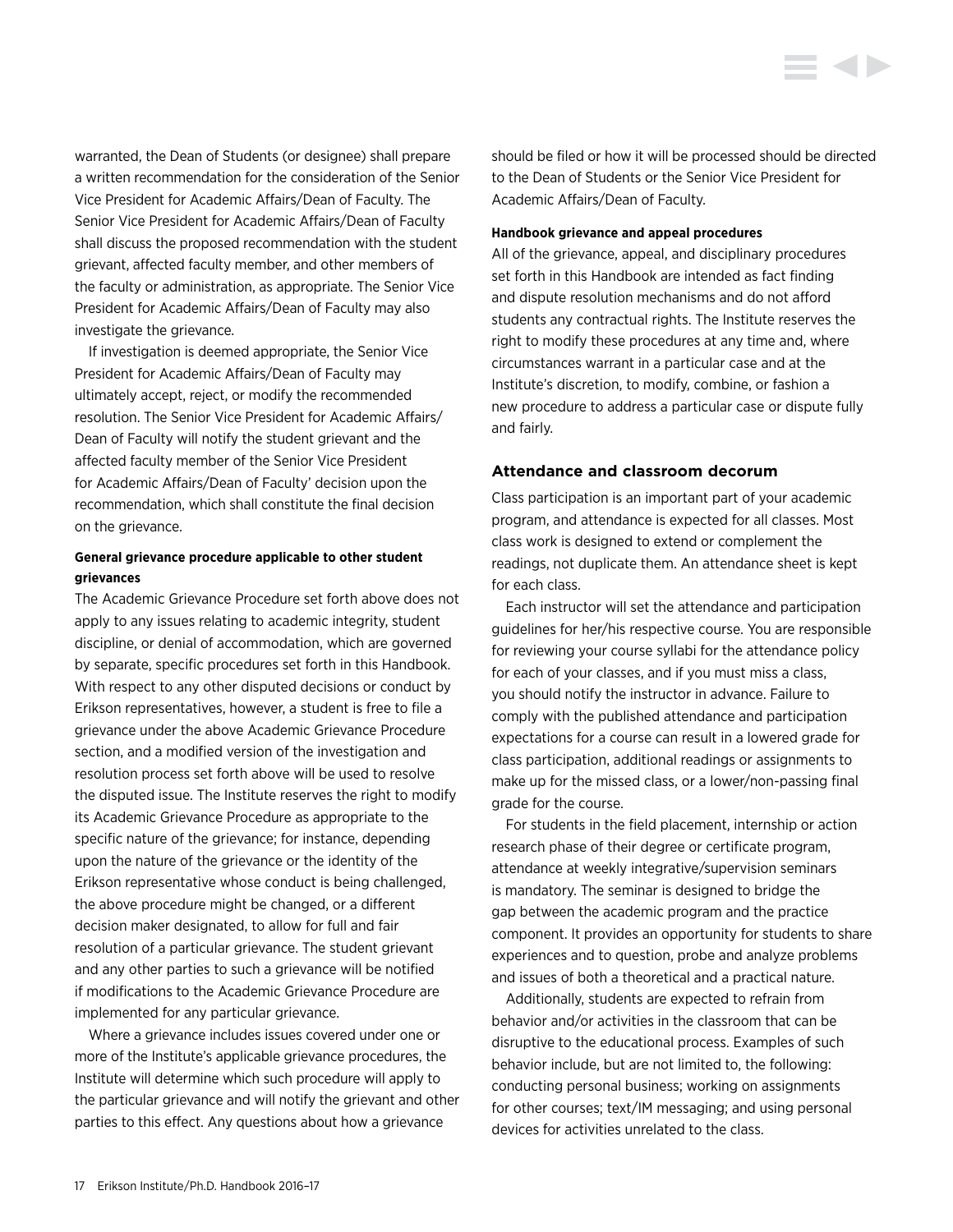#### <span id="page-18-0"></span>**Conferral of degrees at Loyola**

All Ph.D. degrees are awarded by Loyola University Chicago. Loyola has three official degree conferral dates each year in December, May, and August. Ph.D. students who plan to graduate must complete and submit an application for degree conferral, must do so in LOCUS by the following deadlines:

| <b>August 1</b> for December graduation |
|-----------------------------------------|
| <b>December 1</b> for May graduation    |
| <b>February 1</b> for August graduation |

*The deadlines remain the same for any given year.* 

To receive your degree, you must have fulfilled all program requirements, including completion of the qualifying paper and dissertation. All tuition and fees must be paid and all library materials returned before a student can be approved for graduation. Diplomas will be mailed by Loyola's Registration and Records Office.

#### **Copyright protection for work created by others**

Erikson Institute respects the intellectual property rights of others, including yours. We take great care to ensure that our use of copyrighted materials in Erikson courses and other areas conforms to copyright law. We expect you to do so as well. It is your responsibility to make a good faith determination that your use of copyrighted materials complies with U.S. Copyright Law (*[www.copyright.gov/title](www.copyright.gov/title17/)17/*) and Erikson's Intellectual Property Policy, available on the Academics homepage on *my.erikson.edu.*

You should familiarize yourself with sections of the Intellectual Property Policy that are particularly relevant to students. Please take time to review Part I, "Use of Copyrighted Material of Others" (pages 1–11) to ensure that you use such materials correctly. The policy covers "fair use" in many different situations, including use of copyrighted materials available on the Internet. Under Part II, "Ownership of Intellectual Property," you will want to look at "Work Created by Students," page 17. Given the complexity of copyright law, we encourage you to err on the side of caution. If you have any questions regarding appropriate use of copyrighted materials, please don't hesitate to contact the library staff, who are your best resource.

#### **Penalties for Copyright Violations**

Users who violate policies regarding the use of copyrighted materials may be subject to disciplinary actions, including dismissal from the Institute and legal penalties.

Under federal law, a person found to have infringed upon a copyrighted work may be liable for actual damages and lost profits attributable to the infringement, and statutory damages from \$200 up to \$150,000. The copyright owner also has the right to permanently enjoin an infringer from further infringing activities, and the infringing copies and equipment used in the infringement can be impounded and destroyed. If a copyright owner hired an attorney to enforce his or her rights, the infringer of a work may also be liable for the attorney's fees as well as court costs. Finally, criminal penalties may also be assessed against the infringer and could include jail time depending upon the nature of the violation. For more information on penalties for violation of federal copyright laws, see *www.copyright.gov/ title17/92chap5.html.*

### **Copyright protection for work created by students**

Erikson Institute's intellectual property policy seeks to encourage the a) creation of original scholarship, including online work and electronic media, b) development of educational materials, applications and products, and c) dissemination of Erikson's work throughout the profession and the academic community, with such work identified with Erikson Institute.

Erikson students shall own copyrights in the papers, theses, dissertations, and other scholarly works they produce while at Erikson, except in the following circumstances:

- 1. Scholarly work authored by a faculty member with assistance from a student shall be owned by the Erikson faculty member;
- 2. Erikson owns any student work that constitutes or is part of a sponsored work as defined in the Institute's intellectual property policy;
- 3. Erikson owns any work for which Erikson has obtained a written transfer of copyright from the student and Erikson owns any student works created as part of the student's employment at Erikson.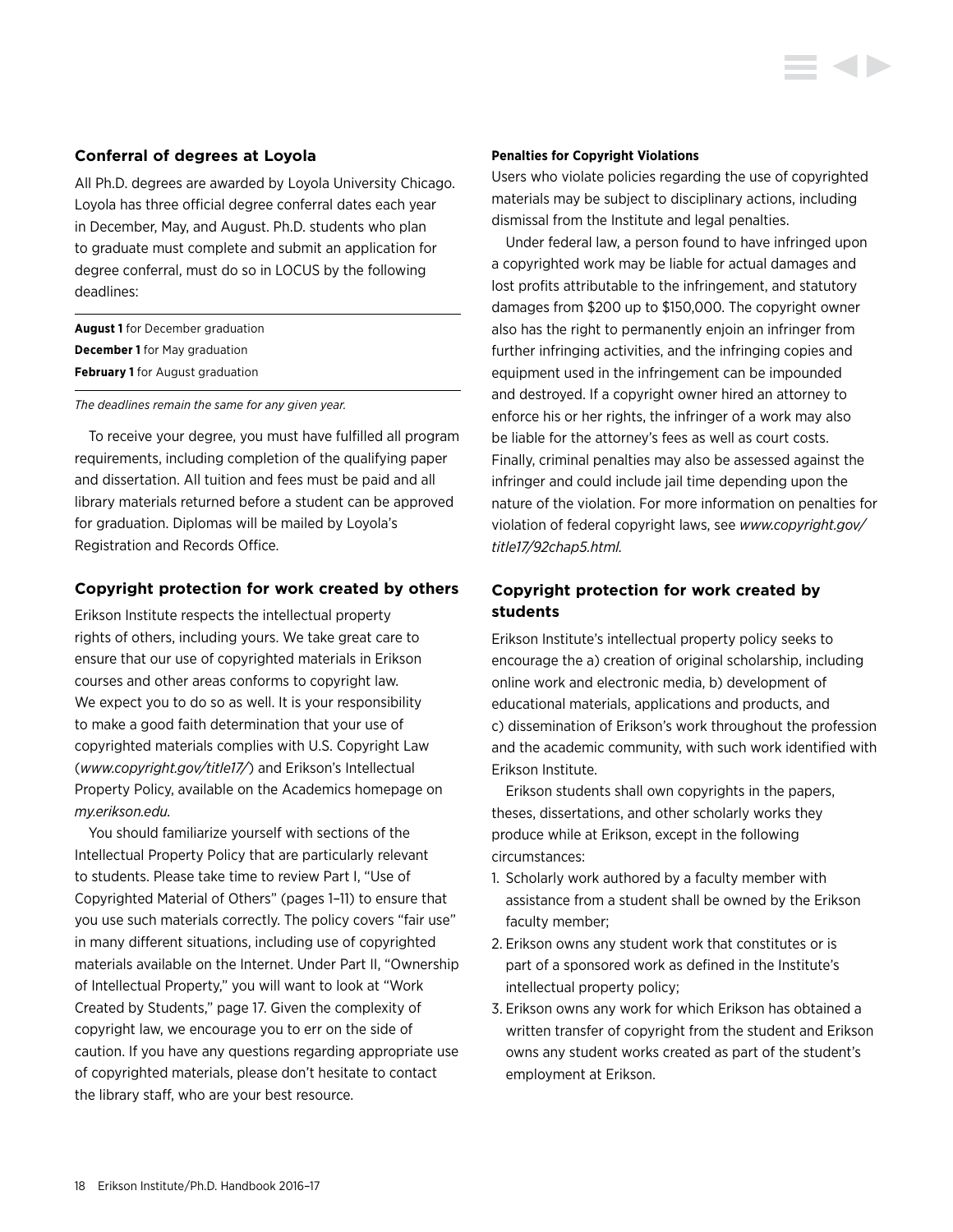#### <span id="page-19-0"></span>**Erikson rights regarding student-owned work**

- 1. Erikson has an interest in using certain student-owned works for academic purposes (e.g., grading), and in maintaining copies of student work for administrative and disciplinary purposes. As a condition of enrollment, Erikson students grant Erikson the irrevocable, perpetual right to use and retain all copies of student work for these purposes.
- 2. Student works that constitute notes of classroom lectures or exercises shall not be used by the student for commercial purposes.

The full text of the Institute's Intellectual Property Policy is available on the Academics home page on *my.erikson.edu.*

#### **Course and end-of-year evaluations**

At the end of each semester, you will complete a course evaluation for each of your courses. At the end of the academic year, you will complete a more comprehensive evaluation of your overall experience with Erikson's academic programs and support services. Evaluation results are taken into account by faculty and staff as they review the curriculum and various services for students.

#### **Credit hour policy at Erikson**

Erikson Institute awards credits for degree and certificate program courses based on the semester hour unit. The number of credits assigned to Erikson degree and certificate program courses is a function of the depth and breadth of subject matter deemed appropriate by program faculty to achieve the outcomes of the respective program, and approved through the faculty curriculum review process. The Institute's credit hour policy is intended to ensure consistency in assigning credit hours to courses and to comply with national, state and accreditation agencies.

Each unit of credit is understood to represent a *minimum* of three hours of actual work per week for the *typical* student during a 15 week semester, or a *minimum* of 4.5 hours of actual work per week during the 10 week summer term.

For lecture and seminar courses, an average of one hour per week is typically allotted to faculty led instruction (i.e. lecture and/or discussions) for each unit of credit awarded. Courses will be designed and expectations established so that the typical student will need to study and/or engage in an average of two hours of out of classroom activity for every hour of faculty led instruction in order to achieve the intended learning outcomes. Out of classroom activities include, but are not limited to:

- Reading assigned texts;
- Viewing recorded lectures;
- Completing assignments;
- Completing online modules;
- Participating in synchronous or asynchronous discussion with other students;
- Taking exams;
- Conducting field observations; and/or
- Collaborating on group projects

The Institute's credit hour policy for online and hybrid courses is consistent with the standards for courses offered through face-to-face instruction, although some or all of course content and faculty-student interaction occurs through one or more forms of distance education.

For doctoral level internships, one credit is awarded for a minimum of 8–10 hours of work per week in a supervised setting over the course of the term for doctoral program courses.

For research practicum and independent study courses, the scope of the study or research will be established to require the typical student to work an average of 45 hours per credit earned.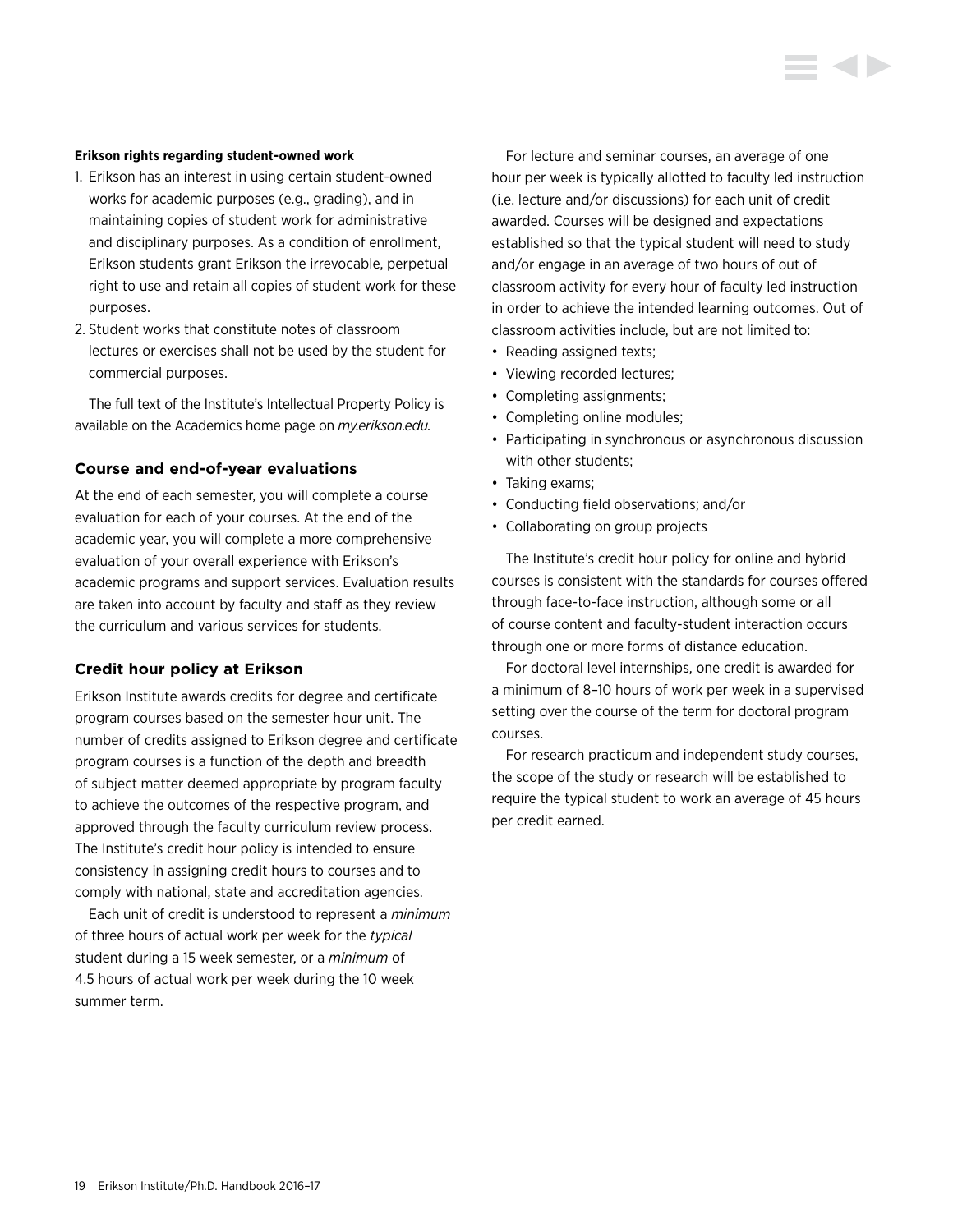#### <span id="page-20-0"></span>**English-language requirement**

The Loyola Graduate School's English-language requirement applies to degree-seeking students who have not received a bachelor's degree from an institution where English is the language of instruction. It is intended to further students' academic success and allow them to attain a level of proficiency expected of students completing a graduate program at a U.S. university. As stated in letters of admission, the requirement includes assessment of students' English skills and, depending on the results of the assessment, course work. The English-language requirement is a degree requirement; students who have not fulfilled the requirement will not receive a degree. In addition, students must complete the requirement in their first term in order to be eligible for continued enrollment in the Graduate School and for renewal of merit awards.

The Graduate School may grant a student an exemption from the English-language requirement if the student has written and orally defended a thesis or dissertation as part of completing a graduate program at an institution where English is the language of instruction. All requests for exemption must be in writing and include appropriate supporting documentation. Requests must be sent first to the student's graduate program director, who sends it to the Graduate School with a written recommendation regarding the request. The Graduate School will not grant an exemption without receiving a positive recommendation from the graduate program director. Requests for exemption must be received by the Graduate School: at least one week before the placement test preceding the student's first semester as a degree-seeking student. The Graduate School will determine whether the student qualifies for an exemption and will notify the student and the graduate program director of its decision.

#### **Assessment**

As indicated above, the English-language requirement includes a placement test to assess students' English skills. This placement test is administered by Loyola University Chicago's Department of English as a Second Language (ESL) and is not the same as either the Test of English as a Foreign Language (TOEFL) or the International English Language Testing System (IELTS), taken before admission.

Students entering a Graduate School program as a degree-seeking student during the Summer or Fall semesters must take the placement test scheduled prior to the beginning of their first Fall semester. Students entering a Graduate School program as a degree-seeking student during the Spring semester must take the placement test scheduled prior to the beginning of their first Spring semester.

The ESL department will notify students of the results of the test. Students whose score on the placement test indicates they have attained acceptable English proficiency will have fulfilled the English-language requirement. Students whose scores indicate they are in need of additional English instruction will be required to complete course work. Students who take the placement test will not subsequently be eligible for an exemption from the Englishlanguage requirement.

#### **Course work**

As noted above, students whose score on the placement test indicates they are in need of additional English instruction will be required to complete course work in Loyola's ESL department to improve their English reading, writing and speaking skills. This course work will be in addition to the courses required in the student's graduate program and must be taken immediately following the placement test.

Students are expected to attend all classes and complete all assignments. Students must receive a grade of CR (credit) for each required course; courses for which students receive a grade of NC (no credit) will not apply toward fulfillment of the English language requirement.

If extraordinary circumstances prevent one from taking required course work in the first semester, the student may request to defer course work for one semester. Requests for deferrals must be in writing and sent first to the student's graduate program director, who is to then send it to the Graduate School with a written recommendation regarding the request. Requests for deferrals must be received by the Graduate School within one week of notification of placement test results. The Graduate School will notify the student and the graduate program director of its decision.

#### **Additional information**

Students with questions regarding the Graduate School's English-language policies should contact their graduate program director or the Graduate School. Students with questions regarding the nature of the placement test or course work should visit the ESL department's Website.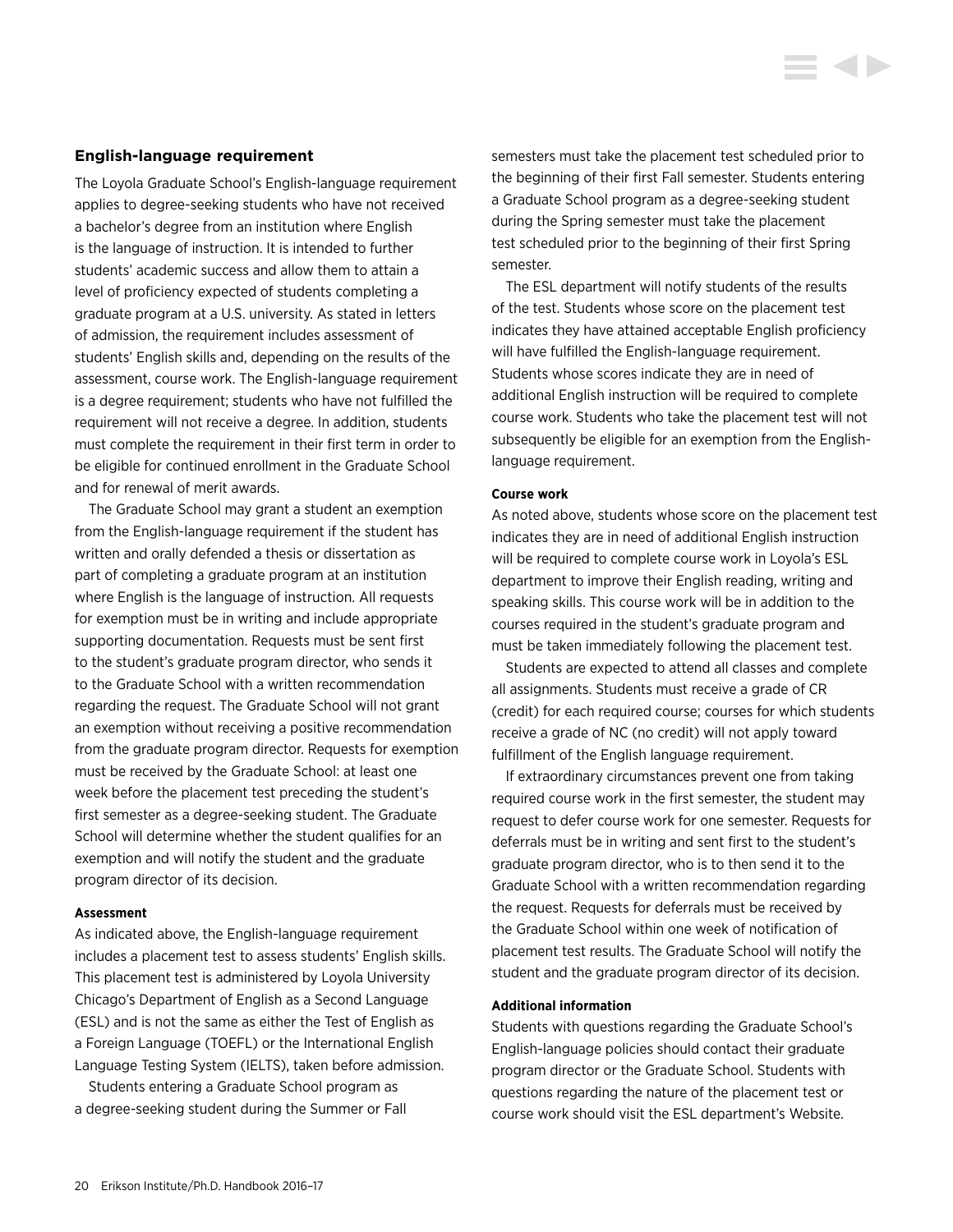### <span id="page-21-0"></span>**Final examinations**

Courses taken at Loyola University Chicago will require a final examination. Final exams are given during the scheduled exam period in each session. Students are expected to take no more than three final examinations in one day. Tests or examinations may be given during the semester or summer sessions as often as deemed advisable by the instructor. Students who miss a final examination should contact their instructor.

### **Freedom of inquiry**

At Erikson, students are encouraged to engage in free discussion, inquiry, and expression. Student academic performance is evaluated solely on academic achievement, including adherence to the traditional canons of scholarly honesty and integrity, and not on unrelated opinions and conduct.

#### **Good academic standing**

Students are to maintain an overall grade point average that will result in a GPA of not less than B (3.0) upon completion of all program requirements. No more than two grades of C+, or C may be counted towards Ph.D. requirements. No grade of grade of C− or lower may be counted toward the degree or certificate requirements, nor does a C− or lower grade fulfill a course requirement. Such grades, however, will be calculated in the GPA. No student will be awarded a diploma with less than a cumulative 3.0 grade point average for all Erikson and Loyola courses. Also, students with a GPA below 3.00 may be subject to dismissal.

#### **Grading system at Loyola**

All Ph.D. courses are graded based on Loyola University Chicago's grading scale. Loyola is on a 4 point grading system. The unit of credit is the semester hour. The following grade notations are used in calculating the Grade Point Average (GPA=the quotient of total quality points divided by total hours attempted).

#### **Grades included in GPA**

| Grade | <b>Quality points</b> | <b>Definition</b> |
|-------|-----------------------|-------------------|
| A     | 4.00                  | Excellent         |
| $A-$  | 3.67                  | Very good         |
| B+    | 3.33                  | Good              |
| B     | 3.00                  | Above average     |
| $B -$ | 2.67                  | Average           |
| $C+$  | 2.33                  | Fair              |
| C     | 2.00                  | Acceptable        |
| $C-$  | 1.67                  | Passing           |
| D+    | 1.33                  | Unacceptable      |
| D     | 1.00                  | Unacceptable      |
| F     | 0.00                  | Fail              |
| WF    | 0.00                  | Withdrawal, fail  |

#### **Grades not included in GPA**

| Grade | <b>Definition</b> |
|-------|-------------------|
| AU    | Audited           |
| I     | Incomplete*       |
| W     | Withdrawal        |
| Þ     | Credit            |
| F     | No credit         |
|       |                   |

*\*Grades of I (Incomplete) will be permanently changed to a grade of F (Fail) if course requirements are not met by the deadline published in Loyola's academic calendar.*

#### **Internships**

All doctoral students are required to complete two internship experiences. The first internship must be a research internship. Depending on the professional needs of individual student, the second internship can be either teaching or research internship. Doctoral students with an Erikson master's degree will complete only one internship. Each internship is approximately 8–10 hours per week for 15 weeks. Students receive a pass or fail grade for either internship.

The research internship typically involves participation in a research project directed by a seasoned researcher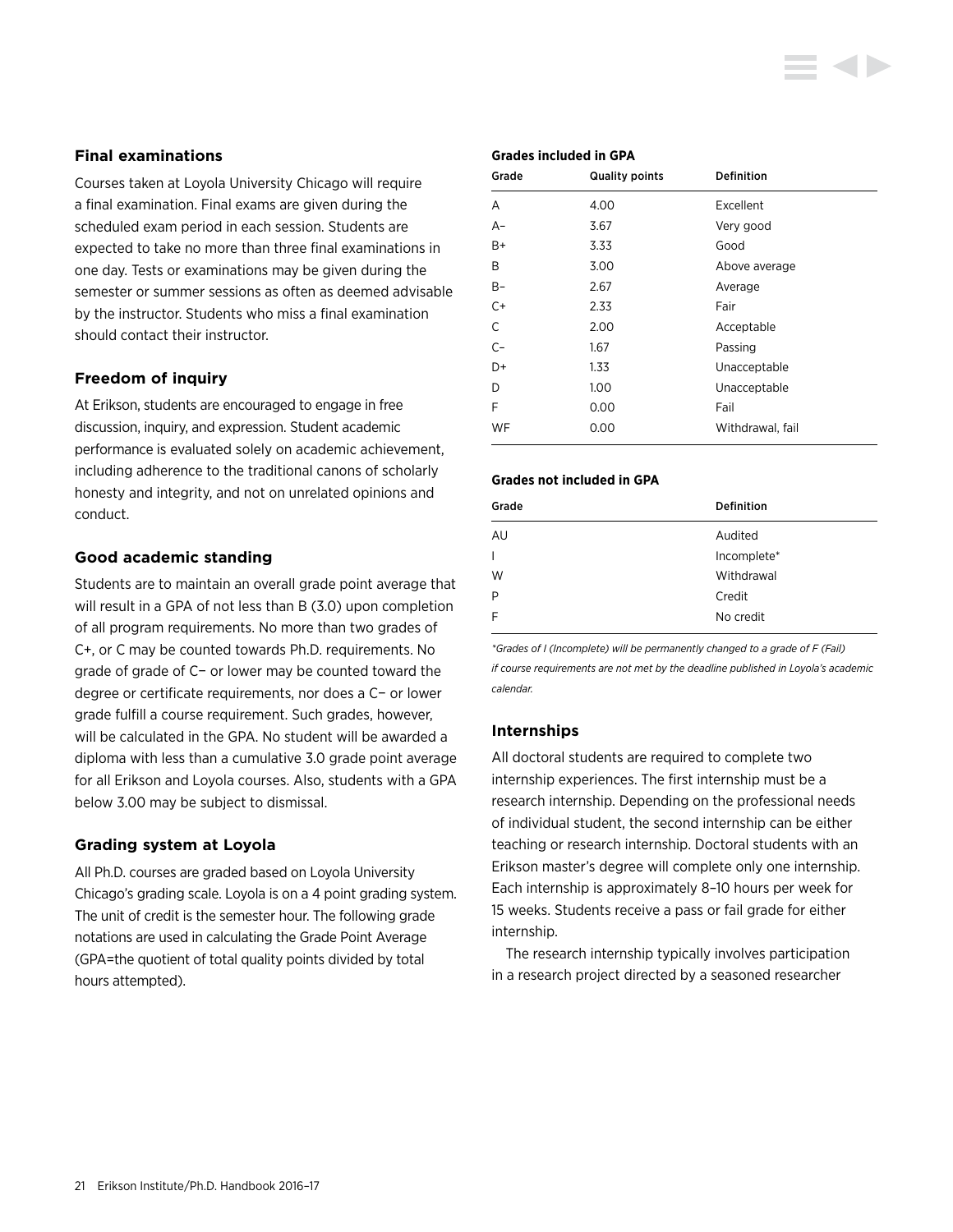<span id="page-22-0"></span>at Erikson or another educational institution. Research activities might include, but are not limited to, assisting with literature reviews, data collection, data analysis, instrument development, and report writing. The student is required to have a plan with goals, activities, and specific competencies she or he wants to develop through the internship. The student's faculty advisor must approve it and monitor progress. Students are expected to meet their supervisor, usually the director of the research project, on a regular basis to receive guidance and support.

The teaching internship involves either independent teaching at a collegiate level or a teaching assistantship for one of Erikson's graduate courses. When teaching at a college, the department chair will serve as the internship supervisor. When assistant-teaching at Erikson, the course instructor will serve as the internship supervisor.

#### **Probation**

Students are subject to Erikson Institute and Loyola University Chicago's academic policies regarding probation. Students who fail to maintain a grade-point average of at least a 3.00 will be placed on academic probation. In such cases, if the student does not raise the grade-point average to at least 3.00 during the next two consecutive terms in which the student registers, the student may be dismissed for poor scholarship.

Students who are near the end of their programs must raise their cumulative GPAs to 3.00 in order to receive a degree. Students will not be permitted to continue taking courses after they have completed all of their degree course requirements in the hope of raising their cumulative GPAs.

A student who earns more than two grades of C or lower, or who otherwise fails to maintain good academic standing as described above, is subject to academic standing review and possible dismissal from the program.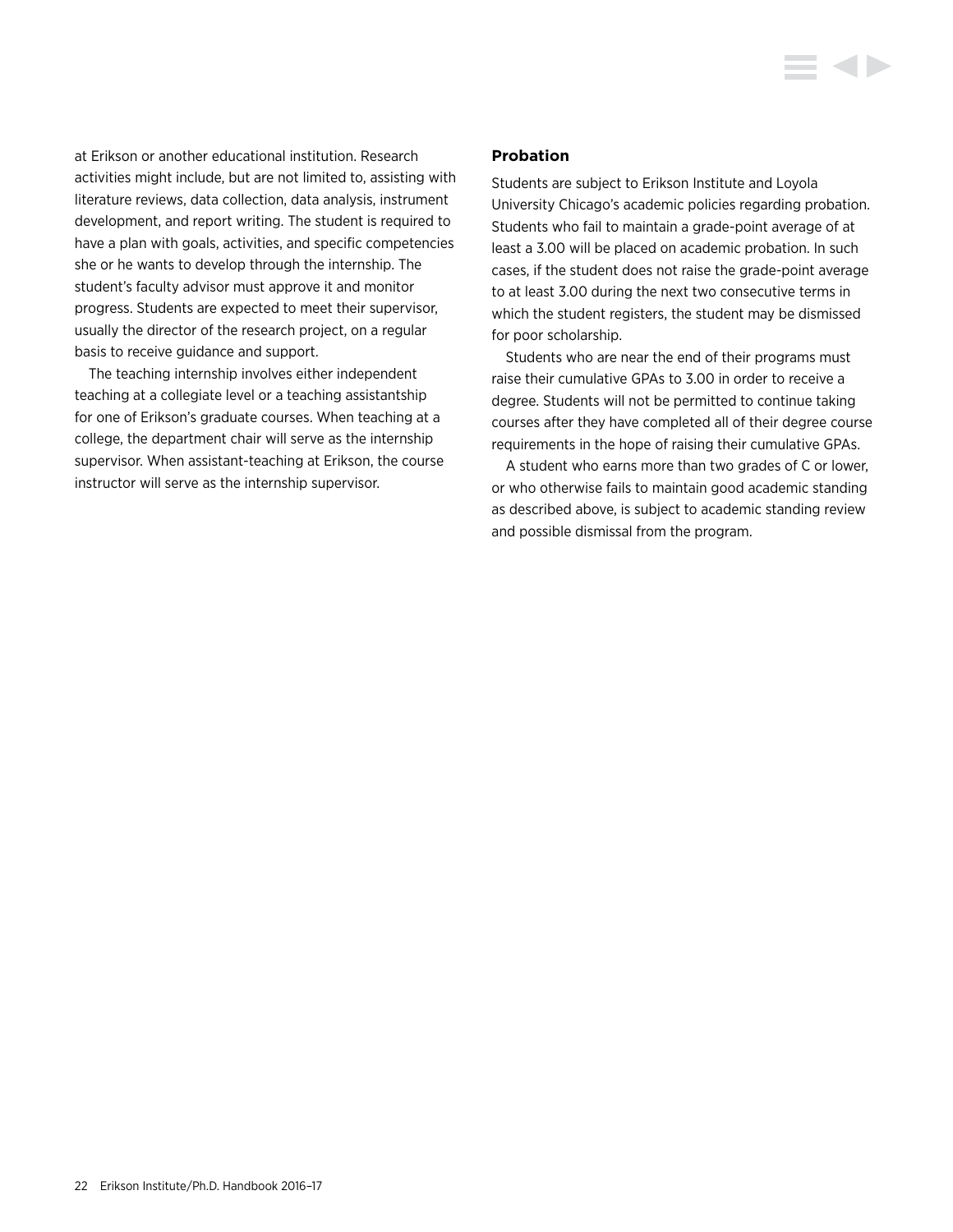# <span id="page-23-0"></span>Erikson campus policies and procedures

### **Building access information**

The operating hours for the building during the regular academic term are as follows:

| Monday-Thursday | 8 a.m. – 8 p.m. |
|-----------------|-----------------|
| Fridav          | 8 a.m. – 5 p.m. |

The operating hours for the building during the semester break periods is 8 a.m.– 5 p.m., Monday–Friday and closed on Saturdays. For safety and security purposes, the building is kept locked at all other times.

Students are issued a photo ID/access card which is used to check-in at the building. All students must swipe their photo ID/access card at the main lobby security desk located on the first floor in order to enter the building. Student photo ID/access cards must be returned to Erikson upon withdrawal from the Institute or completion of the degree/certificate program. If lost, the replacement cost for each card is \$50. Guests and visitors can gain access to the building by checking in and presenting a valid photo ID at the main lobby security desk on the first floor.

#### **Concealed carry policy**

#### **Purpose**

Erikson is committed to providing a safe and secure environment for its community and guests.

In support of this commitment, Erikson will establish restrictions on carrying firearms or weapons on the Erikson campus in accordance with the 2013 Illinois Firearm Concealed Carry Act, Section 65.

#### **Scope**

This policy applies to all employees, students, visitors and individuals conducting business on the Erikson campus. Campus includes, but is not limited to, the LaSalle Street campus and field placement sites whether owned, leased or controlled by Erikson, where Erikson programs, activities and classes are held.

#### **Policy**

Erikson maintains a Firearms and Weapons Free Campus. No person covered by this policy, regardless of whether that person has a valid federal or state license to possess a firearm or weapon, is authorized to possess a firearm or weapon while engaged in Erikson related business or activities.

#### **Exceptions**

The provisions of this policy do not apply to the possession of firearms or weapons on the Erikson campus, or at any Erikson sponsored activity if the firearm or weapon is carried by a full-time law enforcement officer required to carry a firearm or weapon as a condition of his or her employment, the firearm or weapon is carried by an enforcement officer from an external agency conducting official business at Erikson or any other exception that is deemed necessary as determined by the Chief Facilities Officer. The exceptions to the prohibitions of concealed carry do not apply to off-duty law enforcement officers on campus including off-duty law enforcement officers attending classes as students.

#### **Enforcement**

Any of the aforementioned individuals who violate this policy, which means he or she is found to have carried a firearm or weapon onto the Erikson campus knowingly or is found to have carried a firearm or weapon under circumstances in which the individual should have known that he or she was in possession of a firearm or weapon will face the following disciplinary actions:

- Employees may be subject to discipline up to and including immediate termination;
- Students may be subject to discipline up to and including immediate expulsion;
- Individuals visiting or conducting business on the Erikson campus may be banned and/or referred to an external law enforcement agency, which may lead to arrest and prosecution.

Erikson's Facilities and Enrollment Departments, in consultation with other relevant departments and executive management, shall be responsible for the development and distribution of information regarding this policy to the Erikson campus community; shall be responsible for the development and promulgation of procedures and protocols for confiscation of weapons; shall promulgate policies and procedures to be used in determining whether any exceptions to this policy are necessary and shall be responsible for determining the clear and conspicuous posting of signage at all entrances stating that concealed firearms are prohibited. Signs shall be in accordance with the design approved by the Illinois State Police.

The Chief Facilities Officer and Dean of Enrollment Management shall be the designees of the President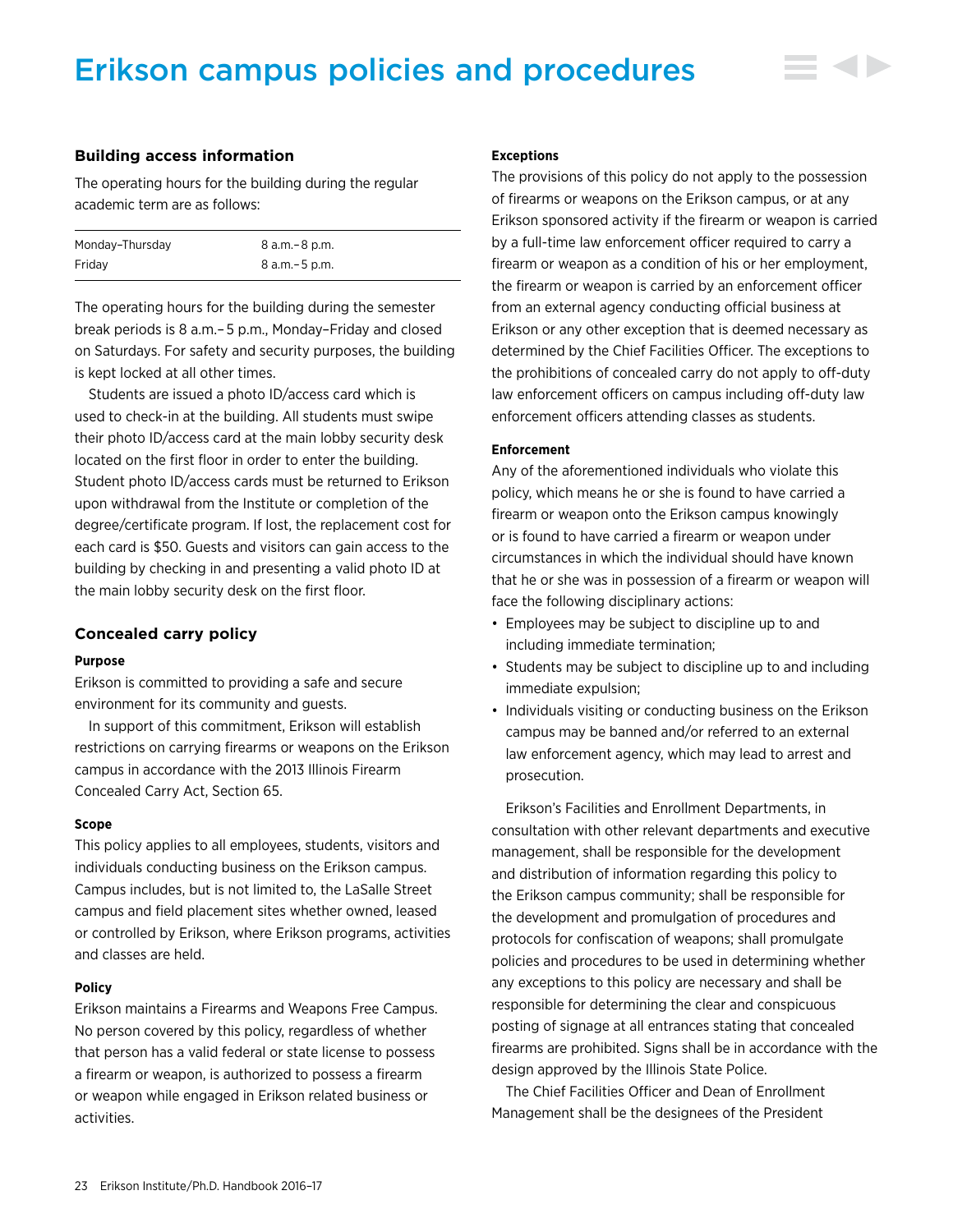<span id="page-24-0"></span>of Erikson responsible for reporting any employee, student or visitor who is determined to pose a clear and present danger to the Chicago Police Department and the Illinois State Police.

#### **Definitions**

- A. "firearm" is defined as: loaded or unloaded handgun. A "handgun" is defined as any device which is designed to expel a projectile or projectiles by the action of an explosion, expansion of gas, or escape of gas that is designed to be held and fired by the use of a single hand.
- B. "weapon" is defined as: Any device, whether loaded or unloaded, that shoots a bullet, pellet, flare or any other projectile including those powered by  $CO<sub>2</sub>$ . This includes, but is not limited to, machine guns, rifles, shotguns, handguns or other firearm, BB/pellet gun, spring gun, paint ball gun, flare gun, stun gun, taser or dart gun and any ammunition for any such device. Any replica of the foregoing is also prohibited. Any explosive device including, but not limited to, firecrackers and black powder. Any device that is designed or traditionally used to inflict harm including, but not limited to, bows and arrows, any knife with a blade longer than three inches, hunting knife, fixed blade knife, throwing knives, dagger, razor or other cutting instrument the blade of which is exposed.

### **Discrimination and harassment, including sexual harassment**

All Erikson students have the right to learn and work in a positive environment free of discrimination or harassment, either verbal or physical, that is based on race, religion, color, age, gender, national origin, citizenship, marital or parental status, sex, sexual orientation, gender identity, gender expression, military discharge status, physical or mental disability, or any other protected status or characteristic. An example of "discrimination" would be different treatment of two similarly situated students on the basis of their different races. An example of racial "harassment" would be a pattern of belittling remarks made about a person's racial origins or of joking based upon stereotypes about a particular race, gender, or religion. Both discrimination and harassment are violations of the civil rights laws and are absolutely prohibited at Erikson Institute.

In keeping with this commitment, we will not tolerate discrimination against or harassment of students by anyone, including any faculty member, staff member, fellow student, vendor, trustee, or employee of Erikson. The Institute also strictly prohibits discrimination against or harassment of other Erikson representatives by students. Such conduct, or any interference with the investigation of an alleged incident, or retaliation will result in disciplinary action, possibly up to and including dismissal of students and termination of employees.

Title IX of the Education Amendment of 1972 prohibits discrimination on the basis of sex in any federally funded education program or activity. Erikson Institute has a Title IX policy that expressly prohibits discrimination on the basis of sex, sexual orientation, gender, and/or gender identity in any Institute program or activity consistent with Title IX of the Educational Amendments of 1972 and other applicable state and federal laws. Sexual misconduct, including sexual harassment, non-consensual sexual intercourse and/or contact, exploitation, and interpersonal violence such as stalking, dating violence and/or domestic violence are forms of sex discrimination that deny or limit a community member's ability to participate in Erikson Institute's programs or activities. Every student must avoid conduct that reasonably could be interpreted as discrimination or harassment under this policy, even if such conduct was not intended to be offensive. Like every representative of Erikson, a student is expected and encouraged to inform fellow students or others whenever conduct is unwelcome, offensive or in poor taste. Only through such open communication can we maintain the type of learning environment and workplace where everyone has an equal opportunity to flourish.

Erikson Institute provides educational, preventative and training programs regarding sex, sexual orientation, gender and gender identity-based discrimination; encourages the reporting of any incident that might violate this policy; provides timely services to those who have been affected by discrimination; and utilizes prompt and equitable methods of investigation and resolution to stop discrimination, remedy any harm, and prevent recurrence. Violations of this Policy may result in the imposition of sanctions including, but not limited to termination, dismissal, or expulsion.

This Policy applies to all members of Erikson Institute community, including students, faculty, staff, administrators, board members, contractors, vendors, and visitors, regardless of their sex, sexual orientation, gender or gender identity. The Policy applies to on-campus and off campus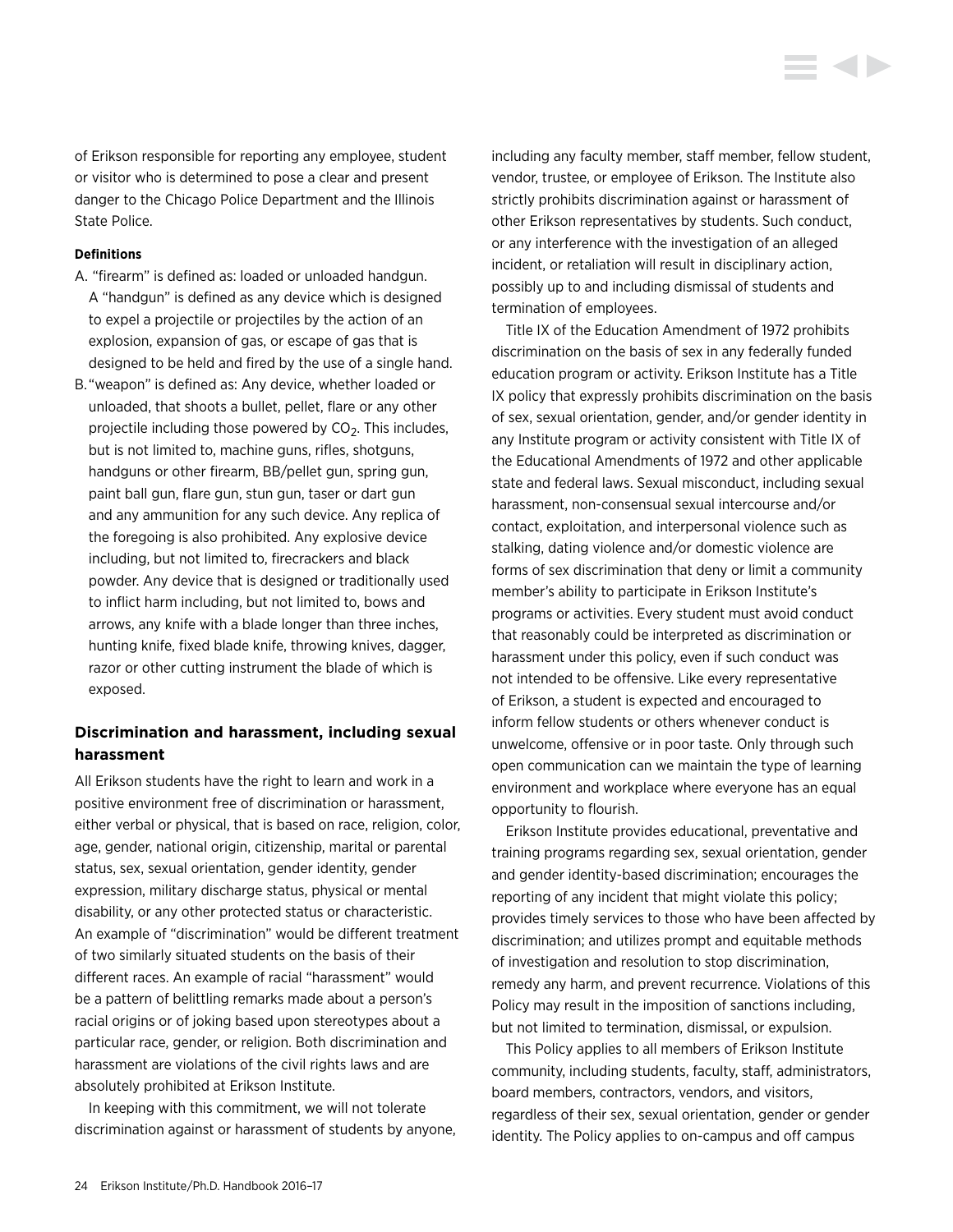conduct, including online or electronic conduct, when the off campus conduct: (i) occurs during an Institute sponsored employment or education activity or program; (ii) adversely impacts the education or employment of a member of the Erikson Institute community; or (iii) otherwise threatens the health and/or safety of a member of the Erikson Institute community.

Any of the prohibited conduct set forth in this Policy can occur between strangers or acquaintances, individuals involved in intimate or sexual relationships, individuals of any sex or gender identity, and/or individuals of the same or different sexes or gender identities. In addition, some of the prohibited misconduct also violates the criminal laws of the State of Illinois.

Sex discrimination is adverse treatment of an individual based on sex or gender, rather than individual merit. Sex discrimination encompasses sexual misconduct, as defined below, but also includes other discriminatory behavior that does not constitute sexual misconduct.

#### **Sexual Misconduct**

Sexual misconduct is a broad term that encompasses sexual harassment, non-consensual sexual intercourse or contact, sexual exploitation, domestic violence, dating violence, and stalking.

The following offenses are considered "sexual misconduct" and prohibited by Erikson Institute.

"Sexual Harassment." Sexual harassment is unwelcome conduct of a sexual nature, including unwelcome sexual advances, requests for sexual favors, and other verbal, nonverbal, graphic or physical conduct of a sexual nature, without regard to whether the parties are of the same or different gender when:

- Submission to such conduct is either explicitly or implicitly a term or condition of an individual's employment or status in a course, program or Institute-sponsored activity, or is used as the basis for employment or educational decisions affecting that individual (also referred to as "quid pro quo"); or
- Such conduct is sufficiently severe, pervasive, or persistent that it has the purpose or effect of unreasonably interfering with an individual's educational experience or working conditions (also referred to as "hostile environment").

"Gender-Based Harassment." Gender-based harassment includes acts of verbal, nonverbal, or physical aggression, intimidation, or hostility based on gender, sex or sexstereotyping, even if those acts do not involve conduct of a sexual nature. Use of the term "sexual harassment" throughout this policy includes gender-based harassment/ misconduct.

"Sexual Orientation-Based/Gender Identity-Based Harassment." Sexual orientation-based harassment includes verbal, non-verbal and physical acts of aggression, intimidation, or hostility based on an individual's actual or perceived heterosexuality, homosexuality, bisexuality, or transsexuality/ gender identity. Use of the term "sexual harassment" throughout this policy includes sexual orientation-based and gender identity-based harassment/misconduct.

"Non-Consensual Sexual Intercourse (or attempts to commit the same)." Non-consensual sexual intercourse is any penetration of the sex organs, anus, or mouth of another person when affirmative consent is not present or force is used. This includes penetration or intrusion, however slight, by an object or any part of the body, specifically including cunnilingus, fellatio, vaginal intercourse, and anal intercourse.

"Non-Consensual Sexual Contact (or attempt to commit the same)." Non-consensual sexual contact is the intentional touching or fondling a person's genitals, breasts, thighs, groin, or buttocks, or any other contact of a sexual nature (including by bodily fluids), when consent is not present or force is used. This includes contact done directly, through clothing, or with an object. It also includes causing or inducing a person, when consent is not present, to similarly touch, fondle, or contact oneself or someone.

"Sexual Exploitation." Sexual exploitation occurs when a person takes non-consensual or abusive sexual advantage of another for his/her own benefit, or to benefit anyone other than the one being exploited, and that behavior does not otherwise constitute one of the other sexual misconduct offenses in this policy. Examples of sexual exploitation include, but are not limited to, invasion of sexual privacy, prostituting another person, non-consensual photographing, video or audio-taping of sexual activity, non-consensual showing or sharing of otherwise consensual images, engaging in voyeurism, knowingly transmitting a sexually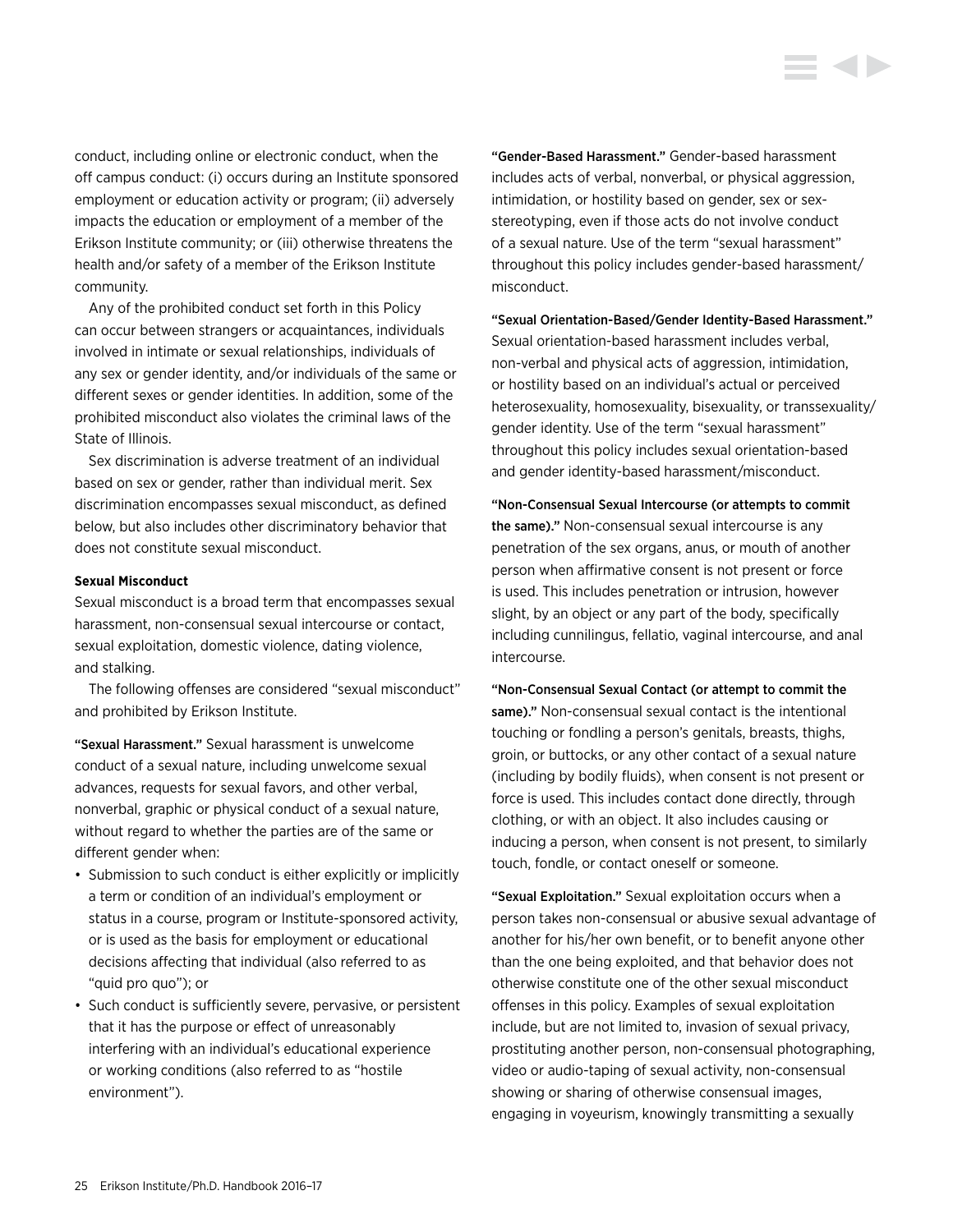transmitted infection (STI) to another without disclosing STI status, exposing one's genitals in non-consensual circumstances, and inducing another to expose their genitals. Sexually-based stalking and/or bullying may also be forms of sexual exploitation.

"Dating Violence." Dating violence is violence or the threat of violence by another person with whom the individual is or has been in a social relationship of a romantic or intimate nature. The existence of such a relationship shall be determined based on a consideration of the following factors: the length of the relationship, the type of relationship, and the frequency of interaction between the persons involved in the relationship. Dating violence does not include acts covered under the definition of domestic violence below.

"Domestic Violence." Domestic violence is violence committed or threatened to commit by a current or former spouse or intimate partner of the individual, by someone with whom the individual shares a child in common, by someone who is cohabitating with or has cohabitated with the individual as a spouse or intimate partner, by someone similarly situated to a spouse of the individual under the domestic or family violence laws of the jurisdiction in which the violence occurred, or any other person against an adult or youth who is protected from that person's acts under the domestic or family violence laws of the jurisdiction in which the violence occurred.

"Stalking." Stalking is a course of conduct directed at a specific person that would cause a reasonable person to fear for their safety (or the safety of a third person) or suffer substantial emotional distress. For purposes of this definition, course of conduct means two or more acts, including, but not limited to, acts in which the stalker directly, indirectly, or through third parties, by any action, method, device, or means follows, monitors, observes, surveils, threatens, or communicates to or about, a person, or interferes with a person's property.

#### **Reporting options and resources**

There are various reporting options and resources available to Erikson Institute community. Erikson Institute encourages those who believe they may have experienced sexual discrimination/misconduct to talk to one or more of the below individuals or agencies.

Confidential Sources. The following resources are available to discuss incidents of misconduct in confidence, and will only report to Erikson Institute that an incident occurred without revealing any personally identifying information. Disclosures to these entities *will not* trigger an Institute investigation into an incident. Faculty, staff and students wishing to obtain confidential assistance without making a report to Erikson Institute may do so by speaking with one of the following confidential sources:

# Student Assistance Program 1.800.386.7055

The following off-campus organizations also provide confidential assistance and additional resources and will not make any report to Erikson Institute:

| The Chicago Rape Crisis Hotline                    | 888-293-2080        |
|----------------------------------------------------|---------------------|
| <b>National Sexual Assault</b>                     | 800-656-HOPE (4673) |
| <b>Telephone Hotline</b>                           |                     |
| <b>State of Illinois Domestic Violence Hotline</b> | 877-863-6338        |

Reporting to Erikson Institute. Erikson Institute strongly encourages individuals to report incidents of sexual discrimination/misconduct to the Title IX Coordinator or other Institute employee. With the exception of the confidential resources identified directly above, all other Institute employees who receive a report of sexual discrimination/misconduct are required to report all the details of an incident (including the identities of both the complainant and alleged respondent) to the Title IX Coordinator. Upon receiving notice of an alleged violation of this Policy, Erikson Institute shall provide the Complainant with a separate written document listing the Complainant's available rights and options.

The following resources may be contacted to initiate an investigation into an incident of sexual discrimination/ misconduct:

| The Title IX Coordinator             |                                   |  |
|--------------------------------------|-----------------------------------|--|
| Patricia Lawson                      | plawson@erikson.edu, 312-893-7120 |  |
| Dean of Students                     |                                   |  |
| Collette Davison                     | cdavison@erikson.edu 312-893-7173 |  |
| <b>Chief Human Resources Officer</b> |                                   |  |
| David Wilson                         | dwilson@erikson.edu 312-893-7200  |  |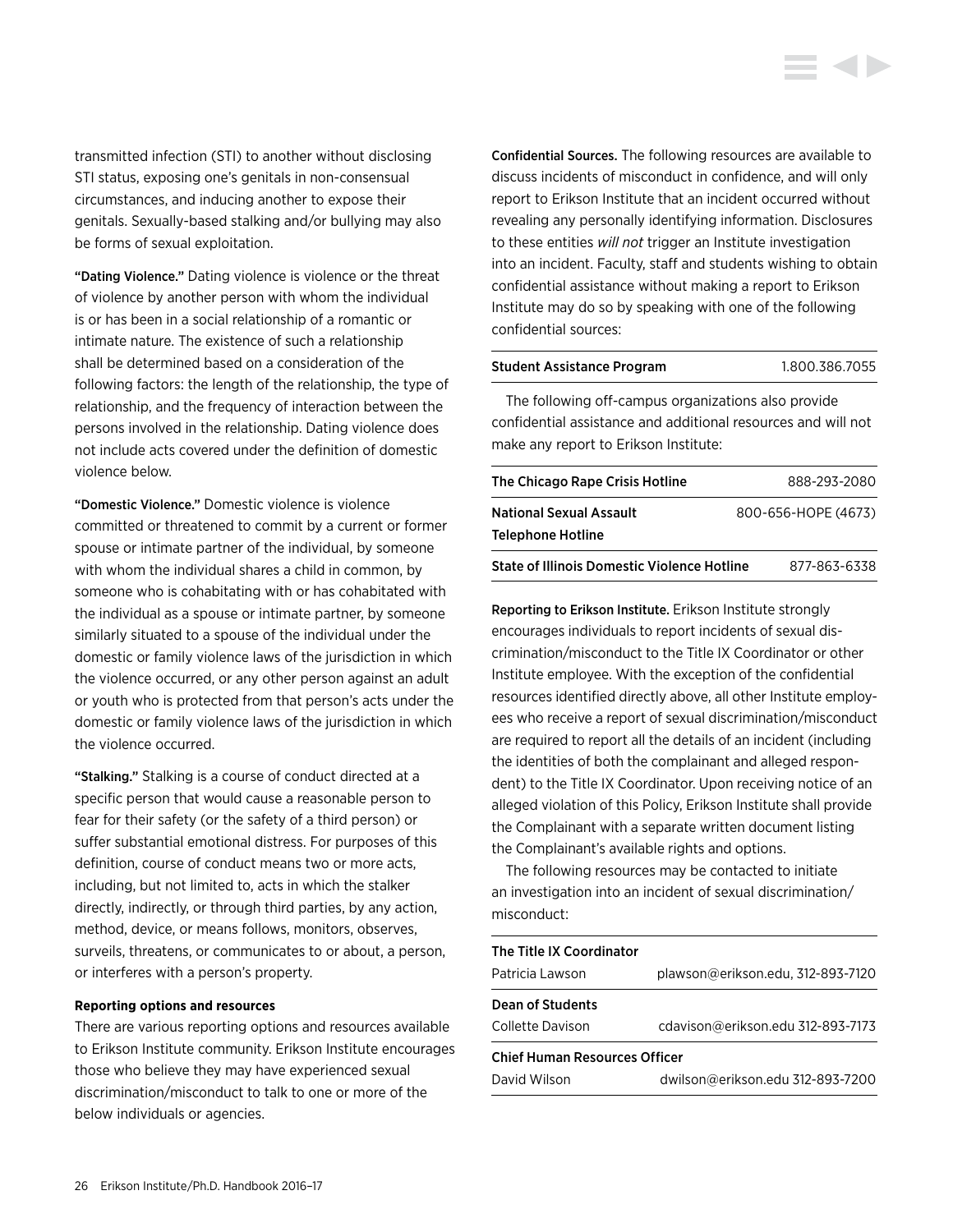<span id="page-27-0"></span>Whether or not an individual who has experienced sexual misconduct decides to report an incident to Erikson Institute or the local Police Department, individuals are encouraged to seek immediate medical attention in order to treat physical injuries, test for and treat sexually transmitted infections and pregnancy, and access emergency contraception (if requested).

Under Illinois law, medical personnel are required to alert police when it reasonably appears that the individual requesting the treatment has received an injury sustained as a victim of a criminal offense, including sexual violence. However, it is the individual's choice as to whether he or she wants to speak to the police.

Erikson Institute provides a prompt, fair, and impartial institutional resolution to allegations of violations of this Policy. Erikson Institute's process is completely separate from the police and courts. Upon receipt of a report or complaint of a violation of this Policy, the Title IX Coordinator shall review the allegations and determine an appropriate course of action. In addition, the Title IX Coordinator or designee will provide prompt and appropriate interim measures to support and protect the Complainant and Respondent and prevent any further acts of misconduct, harassment or retaliation prior to the final resolution of the complaint.

For a copy of the full Title IX policy, contact Patricia Lawson, the Vice-President for Finance and Operations/CFO and Title IX Coordinator at plawson@erikson.edu or go to *[www.erikson.edu/consumer-information](http://www.erikson.edu/consumer-information)* and click on Health & Safety.

Any student who has made a complaint about discrimination, harassment, or retaliation and who is not satisfied with the outcome of the investigation of such complaint may initiate a grievance by using the General Grievance Procedure set forth on page 16.

Prohibition on retaliation: There will be no retaliation or reprisals against any employee or student who submits a complaint, reports an incident witnessed, supports a complaining witness, or participates in any way in the investigation of a discrimination or harassment claim. For instance, a faculty member would be prohibited from making any adverse academic decision or taking any other adverse action against a student because the student complained or cooperated in good faith with an investigation of alleged conduct prohibited by this policy. Any acts of retaliation will be considered a violation of this policy and corrective action will be taken immediately.

#### **Emergency procedures**

In the event of an emergency, dial 911 from any telephone inside Erikson Institute. Emergency response personnel will be able to identify the exact location of the phone from which the call was made. If possible, please notify the security desk by dialing '0' after calling 911, so they can direct emergency response personnel to the individual(s) requiring assistance and alert Erikson staff.

In the event of a fire, everyone is required to use the stairwells located by the classrooms and elevators.

More extensive emergency procedures are posted on *my.erikson.edu*. For additional information, see "Campus safety and security," page 52.

Procedures for reporting criminal actions: If you believe yourself to be the victim of a crime or to have knowledge of a crime, you should immediately report to one of the security authorities identified below. They will assist you to report the incident to the proper authorities. A security officer is on duty in the ground floor lobby during normal business hours and during evenings and weekends when classes or other public events are scheduled. The security officer may be contacted in an emergency by dialing extension 0 on any phone in the Erikson Institute building or by calling (312) 755-2250. You may also reach the Institute operator during daytime business hours by pressing "0" on any internal phone. Each of Erikson's elevators has an emergency call button, which is monitored 24/7 by Simplex, Inc. Calls made to the monitoring service are routed to security personnel.

You can also report criminal activities or other emergencies directly to the Chicago Police Department by dialing 911 from any phone in the building. The phone system is designed so that the police can identify the caller's exact location within the building. We encourage you to contact Erikson's security officer in addition to calling 911 so that he can direct the emergency response team to the desired location as quickly as possible. The security officer can also provide assistance in reporting criminal activity to the police. Non-emergencies can be reported to the Chicago Police Department by dialing 311.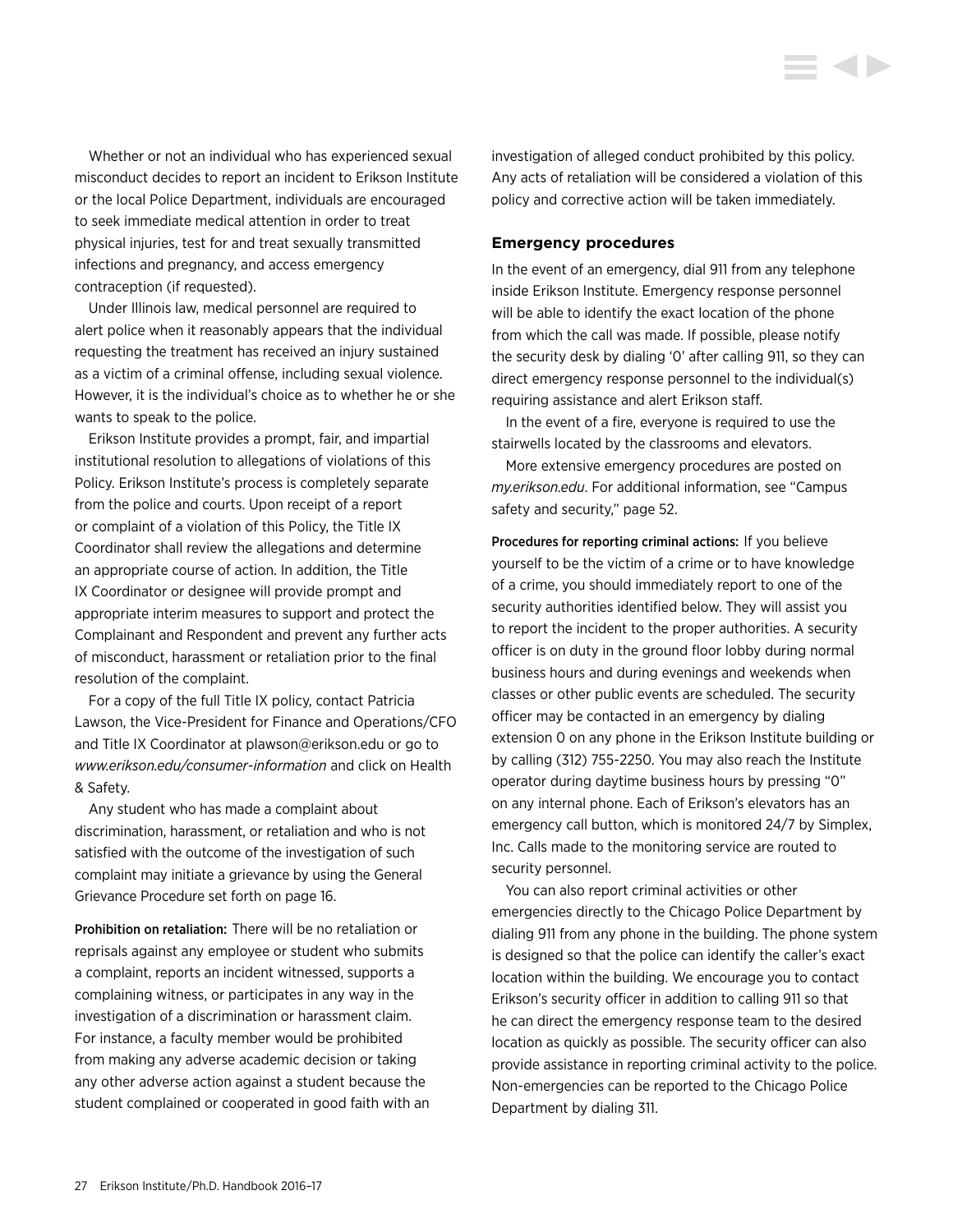<span id="page-28-0"></span>The following table summarizes the contact information for security authorities to whom you can report a crime:

| <b>Security Authority</b>            | Location              | <b>Number</b>    |
|--------------------------------------|-----------------------|------------------|
| Security officer                     | Ground floor lobby    | $\left( \right)$ |
| Chief HR and Facilities Officer      | 4th floor, Office 449 | (312) 893-7200   |
| Dean of Students                     | 4th floor. Office 414 | (312) 893-7173   |
| VP for Finance and<br>Operations/CFO | 4th floor. Office 410 | (312) 893-7120   |
| Dean of Enrollment                   | 3rd floor. Office 319 | (312) 893-7145   |
| Police Department, non-emergency     |                       | 311              |
| Police Department, emergency 911     |                       |                  |

#### **Gender neutral restrooms**

In keeping with Erikson's commitment to a safe and inclusive environment for all students, staff, and visitors to our campus, two multi-stall, gender-neutral bathrooms are available to provide options that are consistent with each person's gender identification and expression. The gender-neutral restrooms can be found on the second and third floor.

### **Information technology telecommunication networks and information resources**

#### **Purpose**

Erikson provides its staff, students, and guests with a wide array of information technology and resources. As with all Institute assets, our campus-wide telecommunications, including phones, voicemail, computer network, workstations, laptops, servers, software, printers, mobile devices, and collaboration tools, are intended for authorized business use. Members of the Erikson community are expected to use these resources in a responsible, professional way. Users shall use these resources in a manner that is honest and ethical and in accordance with the standards for honest and ethical behavior outlined in Erikson's Human Resources Policy Manual. The following guidelines will help users understand their responsibility to protect the integrity of these resources, to properly use and protect information, and to respect the rights and privacy of other users. The rules apply equally to users who connect their own devices to Erikson's network.

*Please note that the policy guidelines described below*  will not be enforced so as to interfere with or restrict an employee's legal rights, including rights under the National Labor Relations Act, or to proscribe or prohibit any lawfully protected employee communications, including but not limited to the right to discuss wages, hours and working conditions, terms and conditions of employment and the existence of certain labor practices or the right to identify Erikson by name or logo or in certain cases to use photos or images in connection with a protest relating to any such practices.

#### **Policy guidelines**

The purpose of Erikson's computer network and information resources is to support its mission of teaching, research, and community engagement. The guidelines below are meant to help us avoid compromising Erikson's mission as well as resources.

- 1. Access—Users must refrain from seeking to gain unauthorized access to information resources or enabling unauthorized access by others. Inappropriate uses include, but are not limited to:
	- Sharing your username and passwords and permitting other individuals to access your accounts;
	- Accessing another user's files or directories without authorization; Attempting to capture or crack passwords or encryption to access another user's accounts or network files;
	- Intercepting or monitoring any network communication not explicitly intended for you without authorization;
	- Impersonating another individual in communication (e.g., forged email, texts, IMs, social media postings);
	- Restricting or denying access to the system by legitimate users.
- 2.Usage—Use of Erikson's information resources must comply with Institute policies and legal obligations, including licenses and contracts, and all federal and state laws.

Inappropriate uses include, but are not limited to:

- Using Erikson's resources for private financial gain (e.g., running a private business);
- Using Erikson's resources to conduct partisan political activities (e.g., lobbying or campaigning) where prohibited by federal, state, or other applicable laws;
- Copying and using Institute purchased/leased software contrary to the provisions of the contract;
- Consuming an unauthorized, disproportionate share of networking resources;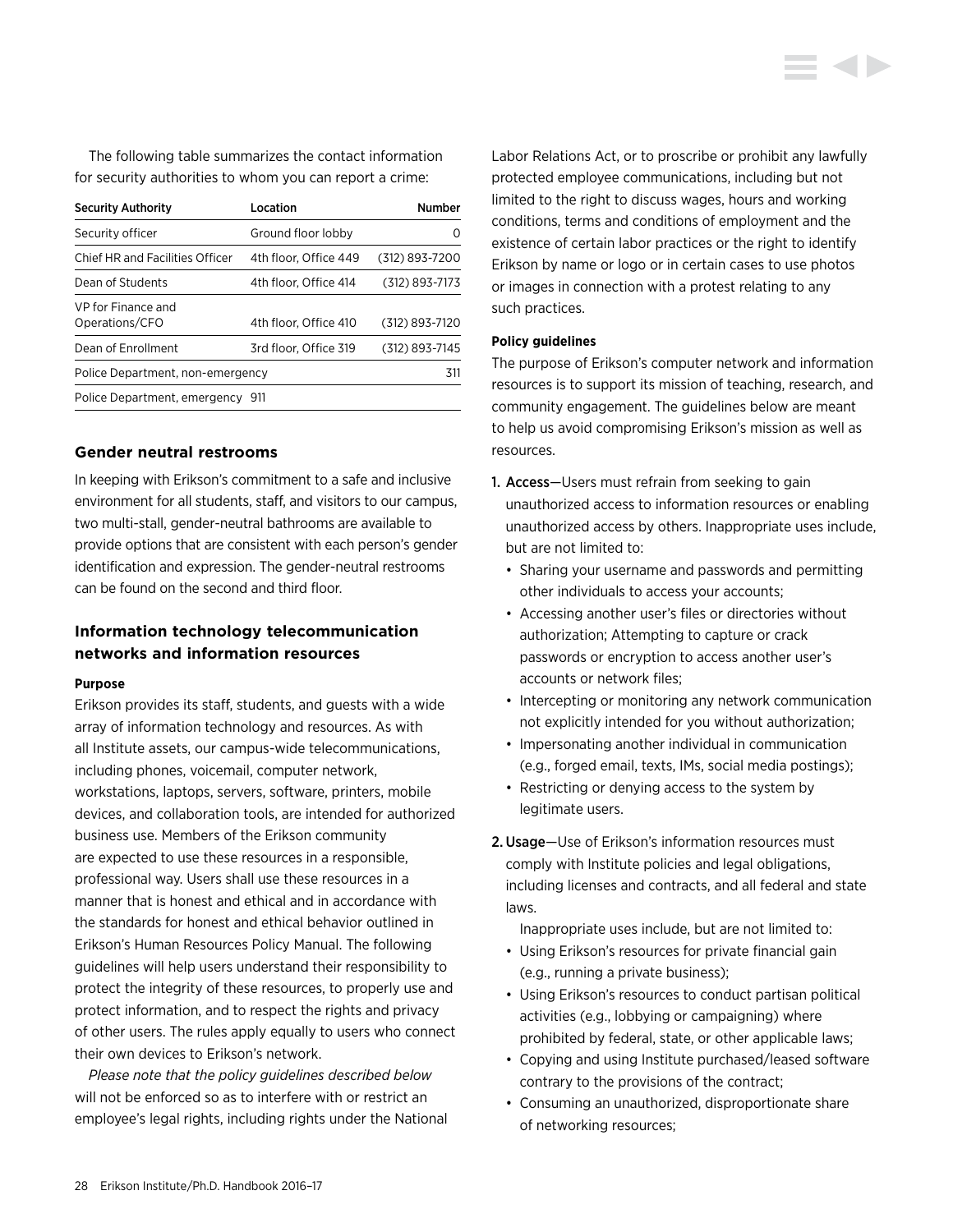- Downloading, viewing, or transmitting fraudulent, harassing, pornographic, or threatening messages or materials or materials containing ethnic slurs, racial epithets, or other content that may be construed as harassment or disparagement of others based on their race, color, religion, national or ethnic origin, gender, gender identity, gender expression, sexual orientation, marital status, age, disability, veteran status, or any other status protected by federal, state, or local laws;
- Using copyrighted or licensed digital resources without appropriate permission and/or attribution (e.g., journals, movies, music, software, games, data, etc.). (See Erikson's Intellectual Property Policy and the Peerto-Peer File-Sharing policy for more information);
- Violating the terms of use of online media forums, including social networking websites, mailing lists, chat rooms, and blogs.

Please note that Erikson acknowledges that there may be a legitimate academic or scholarly reason for downloading, viewing or transmitting certain content that in most other contexts would be violative of this policy. If such circumstances arise, please use appropriate discretion in processing such materials.

- 3. Integrity and security of information—Users must respect and protect the integrity of information and information resources and preserve the rights and privacy of individuals. Inappropriate activities include, but are not limited to:
	- Deploying software programs that secretly collect information about individual users;
	- Destroying or altering data or programs belonging to other users;
	- Storing, sending or otherwise processing sensitive personal information about individuals without express authorization and proper security protections or in violation of applicable law. Examples of such information include: financial information, social security numbers, driver's license numbers, state ID numbers, and health information;
	- Transmitting sensitive or proprietary information to unauthorized persons or organizations;
	- Sending unsolicited messages without authorization to a large number of recipients, including staff and students;

• Transmitting confidential, personally-identifiable information, or information otherwise protected by law, over the network without proper safeguards, which in some instances, such as in the case of transmitting sensitive personal information, may require encryption.

"Personally identifiably information" means information that is identifiable to an individual or reasonably identifiable to a specific device.

#### 4.Personal use of Institute-owned networks and

information resources—Erikson acknowledges that a certain amount of incidental personal use of Instituteowned information resources may occur during work time. Erikson further acknowledges that a certain amount of such use on personally-owned devices during work time may also occur. As general rule, Erikson does not object to such periodic incidental use so long as it is:

- Reasonable and limited;
- Creates efficiencies that allow better use of time at work;
- Does not interfere with work commitments;
- Does not adversely affect or burden Erikson's information systems, the work environment generally, or other users.
- 5. Erikson's right to access information resources for legal and Institute purposes—Users should have no expectation of privacy when using Erikson's telecommunication networks and information resources for any form of activity, including but not limited to email (personal and business), messaging, accessing the Internet, or engaging in social media. Erikson may monitor communications and other activities taking place on its information systems and reserves the right at its discretion to access, and in some circumstances disclose to third parties, any records, messages, or communications sent, received, or stored on its information systems, without the knowledge and consent of the users who have custody of them, subject to applicable law. Examples of circumstances in which representatives of the Institute may need to access and/ or disclose electronic or other records to third parties (including paper records) include:
	- In response to investigations, subpoenas, or lawsuits. Erikson may be required by law to provide electronic or other records, or information related to those records, to third parties;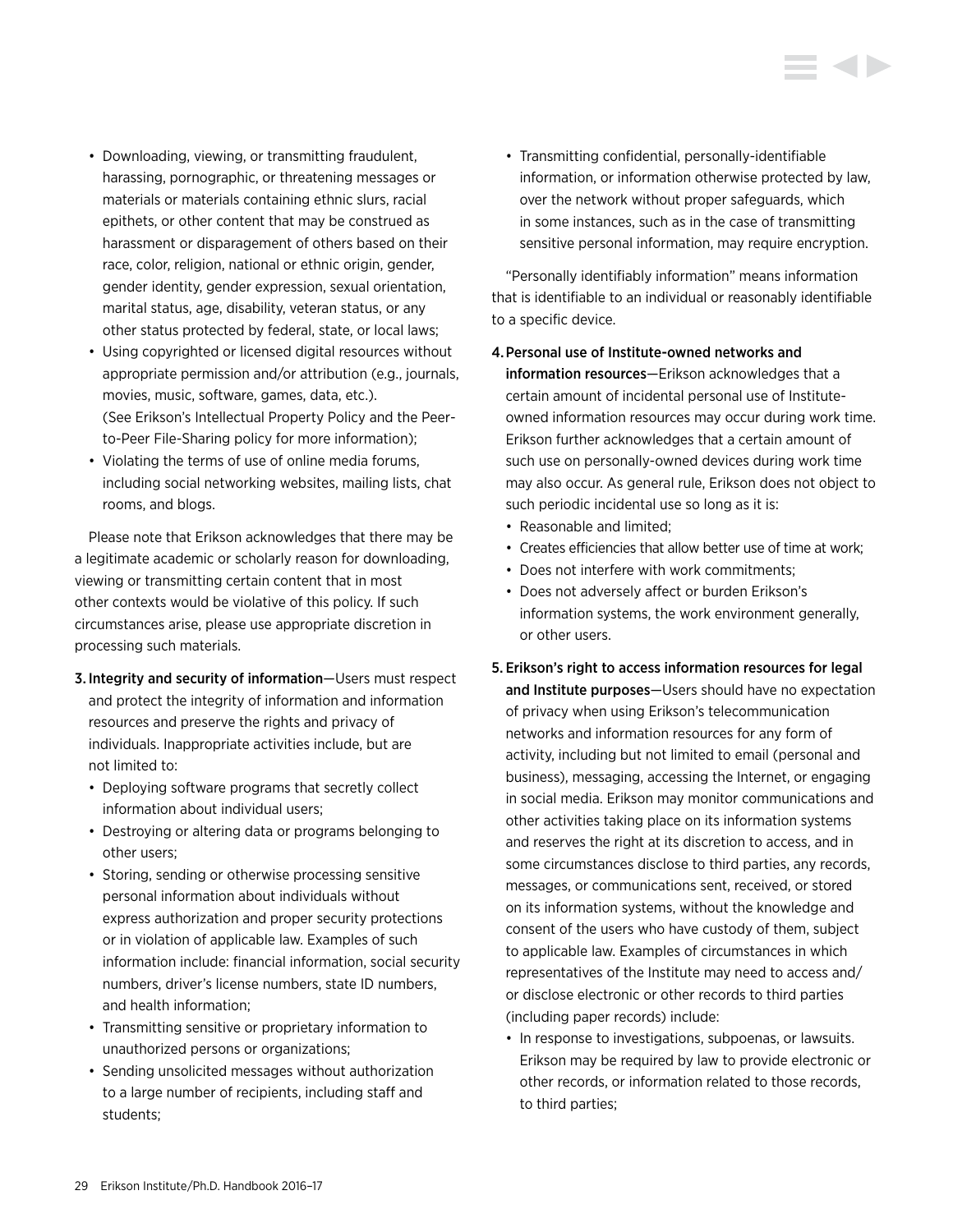- <span id="page-30-0"></span>• In connection with Erikson's own investigations;
- To ensure the proper functioning of the Institute;
- To protect the safety of individuals or the Erikson community;
- To provide, maintain, or improve services; and, in that connection Erikson may also permit reasonable access to data by third-party service providers.

#### **Procedures**

### *Reporting concerns about or possible misuse of information resources*

Users should report any system defects and concerns with system security to the Information Technology staff. If you receive "spam" or unsolicited email, you can forward it to SPAM REPORTING so that it can be blocked in future. To report suspected misuse of Erikson's computer telecommunications resources, users should follow the procedures outlined in the Whistleblower Policy.

#### *Consequences of misuse of information resources*

Inappropriate use of these resources may result in loss of access and disciplinary action, up to and including termination or dismissal or, in some cases, in civil or criminal prosecution.

### **Peer-to-peer file-sharing policy**

Peer-to-peer file-sharing software applications are defined as programs that allow computers to share content in the form of music, movies, games, computer files, or software over a local network and the Internet without accessing a centralized distribution server or set of servers. Erikson prohibits the use of peer-to-peer applications on its networks or IT resources to transmit or exchange any videos, music, software, images, or other copyright-protected content, unless the user has valid, written authorization to access and/or distribute such content. Any use of the IT resources in violation of this policy will be subject to discipline or sanctions in keeping with the applicable provisions of IT policies and other Erikson rules and policies. To avoid the risk of copyright infringement, as well as possible exposure to viruses, unexpected material, or spyware, users should obtain materials through the many authorized Internet services that legitimately distribute copyrighted works online, whether music, ebooks, or motion pictures. For a list of authorized services, please contact the library staff.

Erikson expects that any use of its network and IT resources will be consistent with Erikson's policies and compliant with applicable laws. Be aware that Erikson is required by the Department of Education and the 2008 Higher Education Opportunity Act to use a variety of technology-based methods to monitor and combat unauthorized use of its network and IT resources to distribute copyrighted materials in violation of the copyright owner's rights. Erikson is under no obligation to protect a user from a complaint or action arising from any violation, or alleged violation, of the law, including infringement of any intellectual property rights due to use of peer-to-peer, or any other type of "file-sharing," software applications. Users should understand that the fact that material is accessible through the Internet does not mean that accessing and distributing such material is authorized by copyrightholders. Even when users pay for that access, they do not necessarily acquire the right to distribute the material to others.

### **Privacy statement for Erikson websites**

This notice describes the Privacy Statement of Erikson Institute ("Erikson", "we" or "our"), a U.S. non-profit organization. Erikson is committed to protecting your privacy when you visit our website by restricting the use of collected information. This privacy policy outlines how we collect information when you visit our site and how we use that information. You will not be required to submit personally identifiable information, but if you choose to do so, you are accepting and consent to the practices described in this Privacy Statement.

Our business changes constantly and our Privacy Statement and Terms of Use will change also. Your continued use of our websites following the posting of any amendment shall indicate your acceptance of the revised Privacy Statement.

#### **1. Information we collect**

Anonymous information: Our websites automatically capture limited, non-personally identifiable information that your browser makes available. This information may include your Internet protocol (IP) address, browser type and computer operating system, time and date you visit, the pages you access, and the address of the page that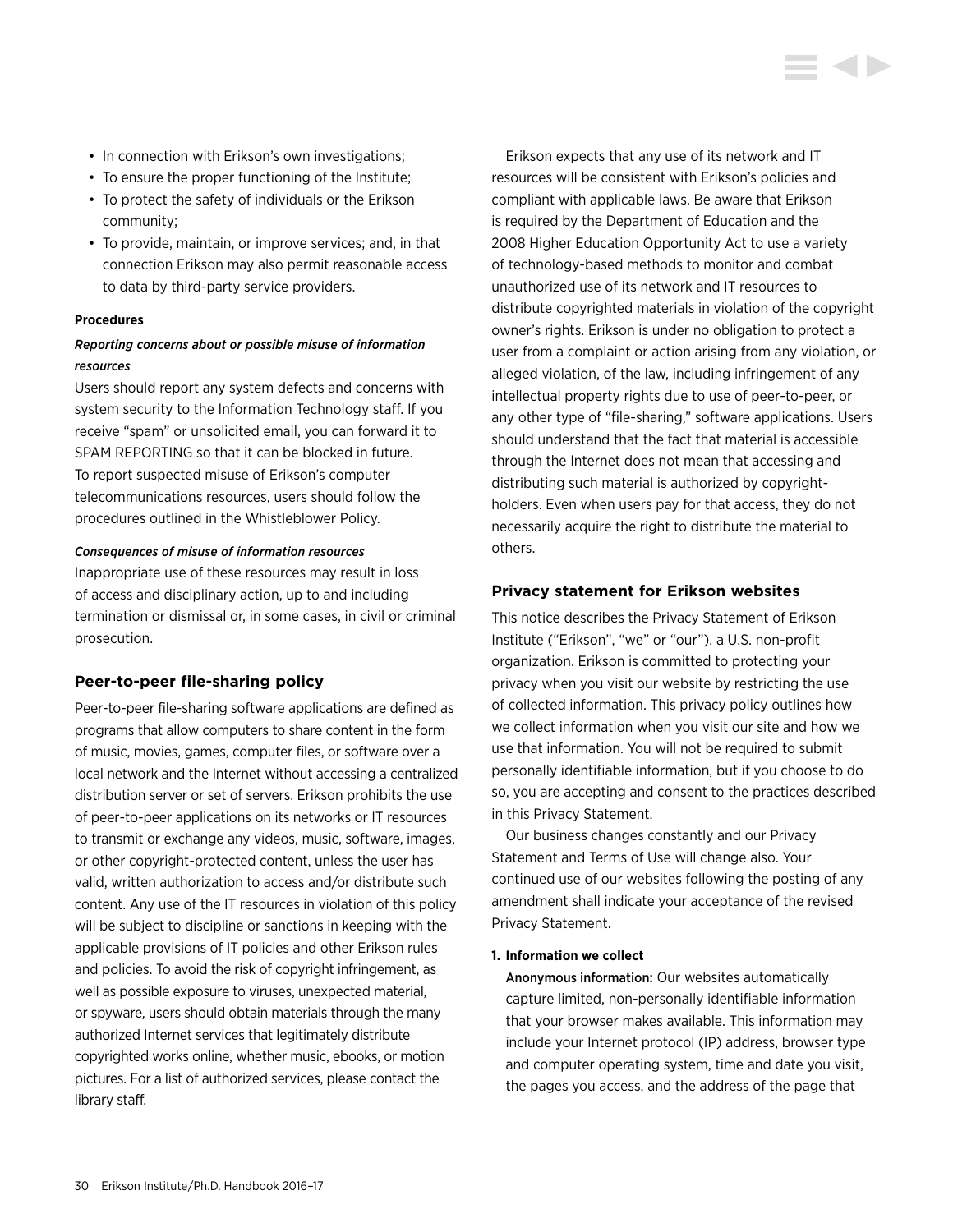directed you to our site. We use this data to understand patterns of site activity and to improve the site so it is more useful for you. This information is not linked in any way to your personal information. Although we cannot guarantee impenetrability of our servers, we have established reasonable physical, electronic, and procedural safeguards for all of the information we collect online.

Personal information: We do not collect personally identifiable information from you unless you supply it voluntarily. The types of personally-identifiable information that you may be prompted to consider providing include your name, mailing address, email address, telephone number, ethnic background, gender, marital status, GRE scores, program interests, date of birth, social security number, visa classification, armed forces affiliation, credit card number, citizenship, language spoken, academic experience, work experience, financial information, or other information relevant to an application for admission, request for information, or a transaction. If you reside in the European Union, upon providing your personally identifiable information to Erikson, you will be indicating your explicit consent that the personally identifiable information you have provided may be transferred to, processed, and stored in the United States, in accordance with this policy.

We request personally identifiable information only when necessary to provide a service or to complete a transaction. Examples include subscribing to electronic newsletters or listservs; completing online surveys; requesting program information; applying for admission to an academic program; registering and paying for events or courses; or making a donation.

Disclosure regarding Google display advertising: We have implemented Google Analytics features based on Display Advertising (e.g., Remarketing, Google Display Network Impression Reporting, the Doubleclick Campaign Manager integration, or Google Analytics Demographics and Interest Reporting).

We use remarketing with Google Adwords and analytics to display content-specific advertisements to visitors who have previously visited our site when those visitors go to other websites that have the Google Display Network implemented. We and other third-party vendors, including Google, use first-party cookies (such as the Google

Analytics cookies) and third-party cookies (such as the DoubleClick cookie) together to report how your ad impressions, other uses of ad services, and interactions with these ad impressions and ad services are related to visits to our site.

Google Analytics does not store any visitor specific data, and we will not use visitor-specific data in any way related to Google Analytics, Google Adwords, and Remarketing. We use aggregated behavioral information to refine our marketing efforts.

At any time, you may choose to opt-out of Google Analytics tracking with the Google Analytics opt-out browser add-on available at *[tools.google.com/dlpage/](tools.google.com/dlpage/gaoptout) [gaoptout](tools.google.com/dlpage/gaoptout)/.* You can also opt-out of Google Analytics for Display Advertising and customize Google Display Network ads using the Ads Settings at *[www.google.com/](www.google.com/settings/u/0/ads) [settings/u/0/ads](www.google.com/settings/u/0/ads)/.*

# **2. What we do with the personal information we collect** Some of our websites have chat rooms, forums, and message boards. Please remember that any information that is disclosed in these areas becomes public information, and you should exercise caution when deciding to disclose your personal information.

We will not sell, trade, or otherwise transfer to third parties your personally identifiable information, except that we may share this data with subsidiaries, affiliates, and vendors we retain to provide services necessary to our operations. Such third parties could include website hosting companies, mail delivery service companies, payment processors, and institutional research companies. We also reserve the right to release personally identifiable information (i) when we are under legal compulsion to do so (e.g. we have received a subpoena) or we otherwise believe that the law requires us to do so; (ii) when we believe it is necessary to protect and/or enforce the rights, property interests, or safety of Erikson, our users or others; or (iii) as we deem necessary to resolve disputes, troubleshoot problems, prevent fraud, and otherwise enforce the Privacy Statement and our Websites Terms of Use. Additionally, in the event that Erikson is merged with or becomes part of another organization, or in the event that Erikson is sold or it sells all or substantially all of its assets or is otherwise reorganized, the information you provide will be one of the transferred assets to the acquiring or reorganized entity.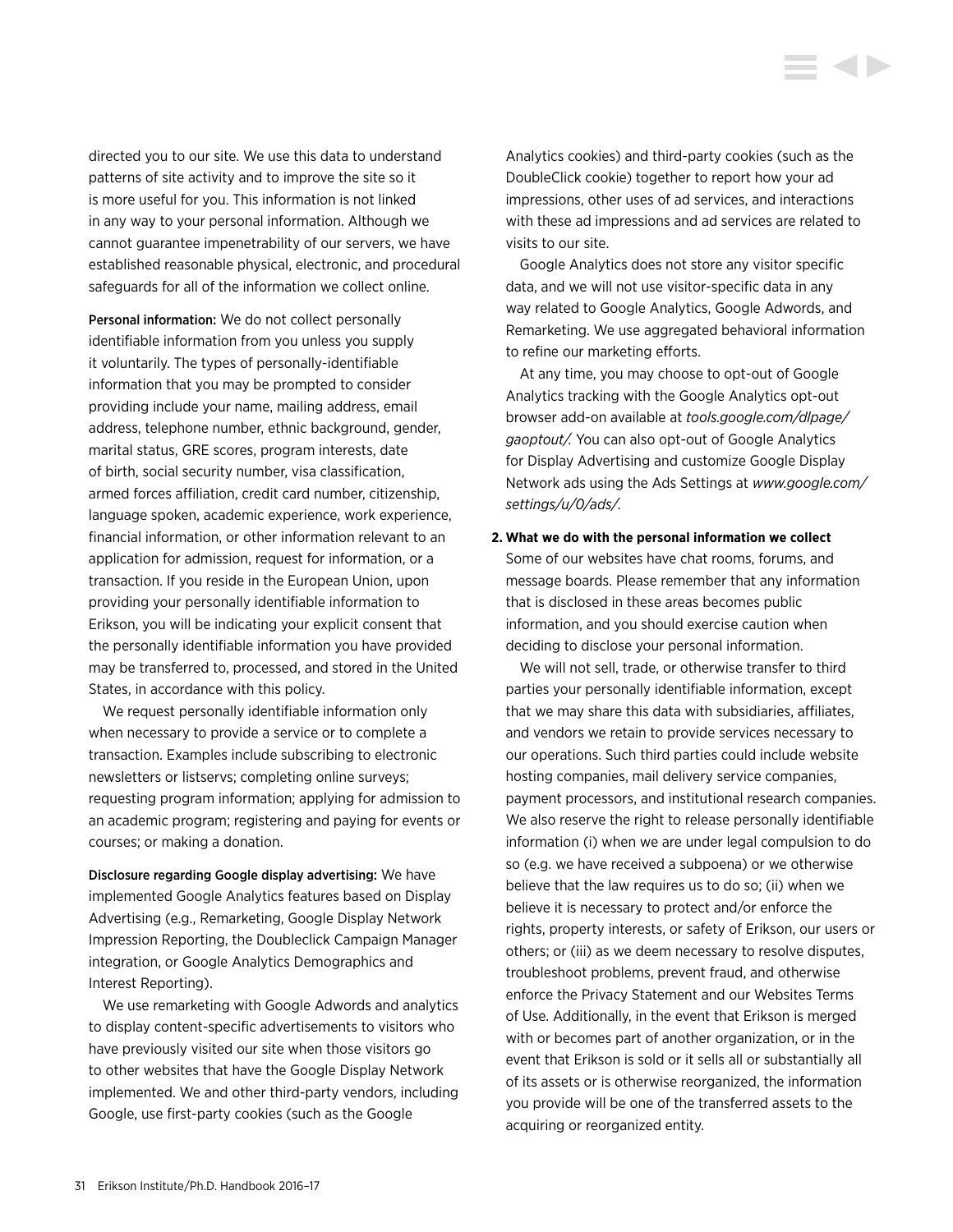#### <span id="page-32-0"></span>**3. Opt-out rights**

Student directory information. Aside from directory information that may be disclosed under FERPA, we will not post personally identifiable information about students or graduates without prior permission or as otherwise set out herein. Students who wish to withhold the disclosure of some or all directory information should notify the Registration and Student Records office by October 1 of the academic year concerned.

Alumni directory information. Personal and professional contact information for alumni is collected through various methods and is published online in a searchable, passwordprotected alumni directory. We restrict directory access to alumni and persons connected to the Erikson community and use all appropriate technology to prevent misuse of the data by unauthorized parties. Alumni can request that their contact information be withheld from the directory by contacting us at: alumniservices@erikson.edu.

Emails and direct mail. You can opt out of receiving future promotional electronic mailings from us by following the unsubscribe procedures indicated in each mailing. You can opt out of receiving printed promotional mail in the future as well by contacting us at: unsubscribe@erikson.edu. Cookies. We use cookies to keep track of and enhance certain user activities on our websites such as logging into your account, accessing your courses or your grades, and other user-specific features. You may block or restrict cookies on your computer or purge them from your browser by adjusting your web browser preferences. You should consult the operating instructions that apply to your browser for instructions on how to configure your browser setting to meet your preferences.

However, because cookies allow you to take advantage of some features or functions of our websites, we recommend that you leave them turned on. For example, EriksonOnline uses Blackboard Learn™, which requires the acceptance of a cookie by your browser to access information in the courses. If you block or otherwise reject our cookies, you will not be able to use this feature.

#### **4.How you can access and update your personal information**

If you have a My.Erikson account, you may access and update your information by clicking on Personal Info. Additionally, you may contact the Associate Registrar at registrar@erikson.edu to request updates to your personal information.

#### **5. What about links to other websites?**

This statement applies only to Erikson websites. Our websites may contain links to third party sites. We are not responsible for the content or policies of such sites and recommend that you check the third party privacy statements posted on their websites.

### **6. How do I ask questions and provide feedback regarding privacy?**

We welcome your questions, comments and concerns about privacy. Erikson is committed to the resolution of concerns or complaints about your privacy and our collection or use of your personally identifiable information. If you have any questions regarding this privacy statement or how we protect your personal data, please contact us at:

Erikson Institute ATTN: Privacy Practices 451 North LaSalle Street Chicago, Illinois 60654-4510 or webprivacy@erikson.edu

#### **Smoking policy**

Smoking is not permitted anywhere inside the building. Per City of Chicago ordinance, smoking is not allowed within 25 feet of any building entrance.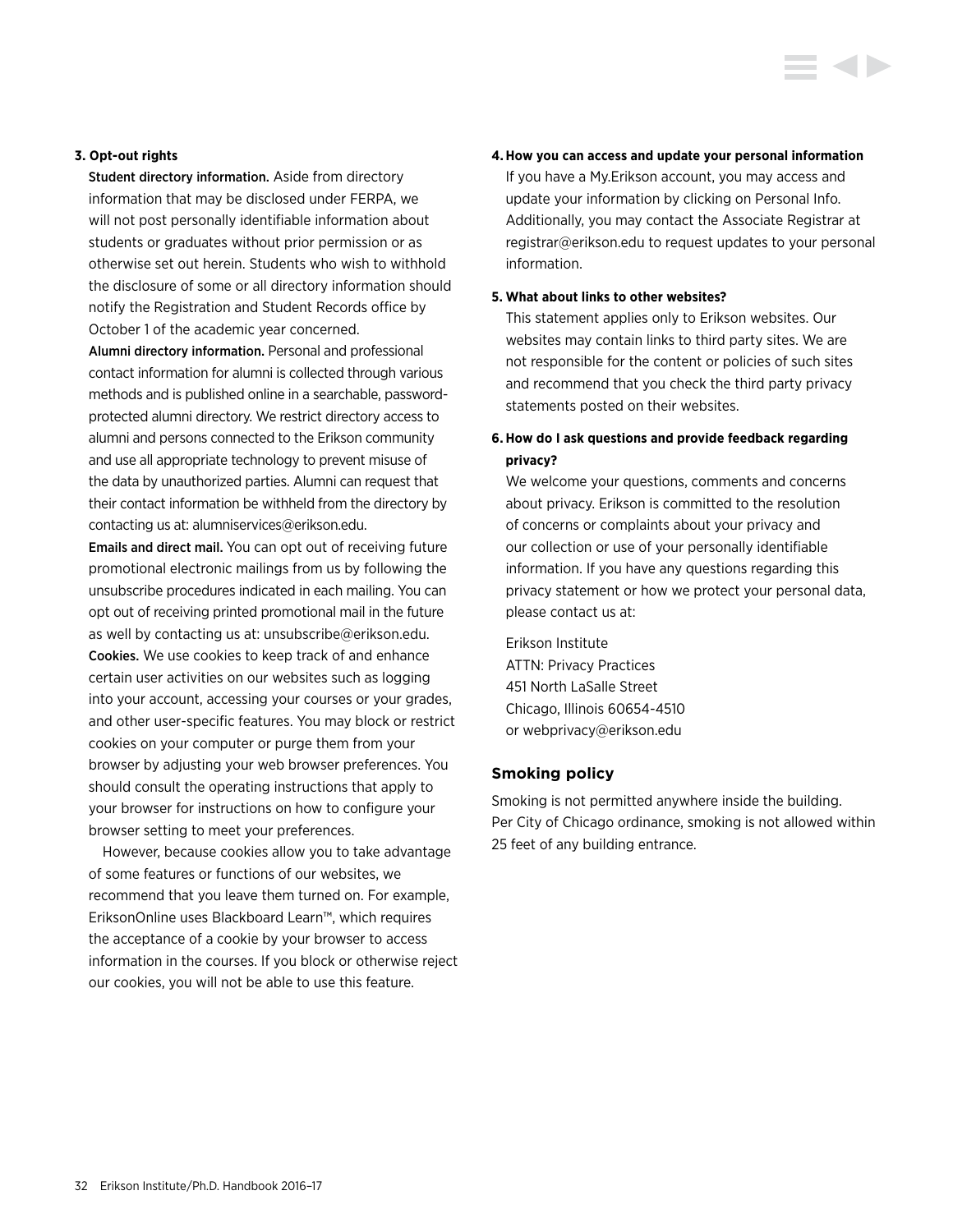# <span id="page-33-0"></span>Registration/student records policies and procedures

#### **Academic records**

The official records for doctoral students are housed at Loyola University Chicago in the Graduate School office and Loyola's Registration and Records office. The Graduate School maintains the documents pertaining to a student's admission, course work, financial documents, change of status, and dissertation materials, among other items. Loyola's Registration and Records Office maintains anything pertaining to the official academic record, such as the transcript, name documentation, and diplomas, among other items. While Erikson's Registration and Student Records maintains academic records pertaining to your admission, course work, and dissertation, Loyola is the official record bearer for the doctoral program.

### **Add / drop procedures**

The following add / drop procedures applies to Erikson courses only. For information on Loyola add/drop procedures, go the Graduate School's website at *www.luc.edu/gradschool.*

The official add/drop period for each term is published in the academic calendar. Students may add or drop courses through *my.erikson.edu* during this period. If needed, a revised tuition statement will be issued and you will be informed of any changes in your eligibility for financial aid.

#### **Registering for a course after the add/drop period**

Students who wish to register for a course after the add/ drop period must submit a Change of Registration form, available through *my.erikson.edu,* to the Registration and Student Records Office. In some cases students may be asked to seek written approval from the course instructor before a Change of Registration will be considered. If approved, you will be informed of any adjustment to your tuition statement. A revised tuition statement will be issued and you will be informed of any changes in your eligibility for financial aid. It is your responsibility to make up any missed course work.

#### **Withdrawal from a course after the add/drop period**

Students who wish to withdraw from a course after the add/drop period must submit a Change of Registration form, available through *my.erikson.edu,* to the Registration and Student Records Office. Your request to withdraw from a course will be considered official on the date you submit the completed Change of Registration form to the Registration and Student Records Office.

Once you have withdrawn from the course(s), you will be informed of any adjustment to your tuition statement for the term. Students who withdraw from a course after the end of the add/drop period may be eligible for a refund according to the Institute's Tuition Refund Policy (see page 51). The official date of your request will determine the amount of tuition that will be refunded to you, in accordance with the refund policy. A revised statement will be issued and you will also be informed of any changes to your eligibility for financial aid. If you are eligible to receive a refund of tuition, Erikson will issue a check to your current address within three weeks from the date we receive the Change of Registration Form.

Students who withdraw from a course up to four weeks before the end of the term will receive a grade of W, withdrawal. Students who withdraw from a course during the last four weeks of the term will receive a grade of WF, withdrawal, fail. No student will be eligible to withdraw from a course while an issue regarding the student's possible academic dishonesty or other misconduct is pending with respect to that course.

#### **Audited courses**

Students wishing to audit an Erikson course must officially register for the course and submit a written request to the Registration and Student Records Office. A course that is audited does not count as hours attempted, and therefore is not included in the calculation of a student's GPA or progress toward degree completion. Auditors are not required to complete course assignments, including examinations and term papers. Class attendance is required, and auditors have a right to participate in class discussions. A grade of AU indicates satisfactory attendance; students who do not meet the attendance requirement will receive a grade of W. Tuition for audited courses will be two-thirds the tuition charged for courses taken for academic credit.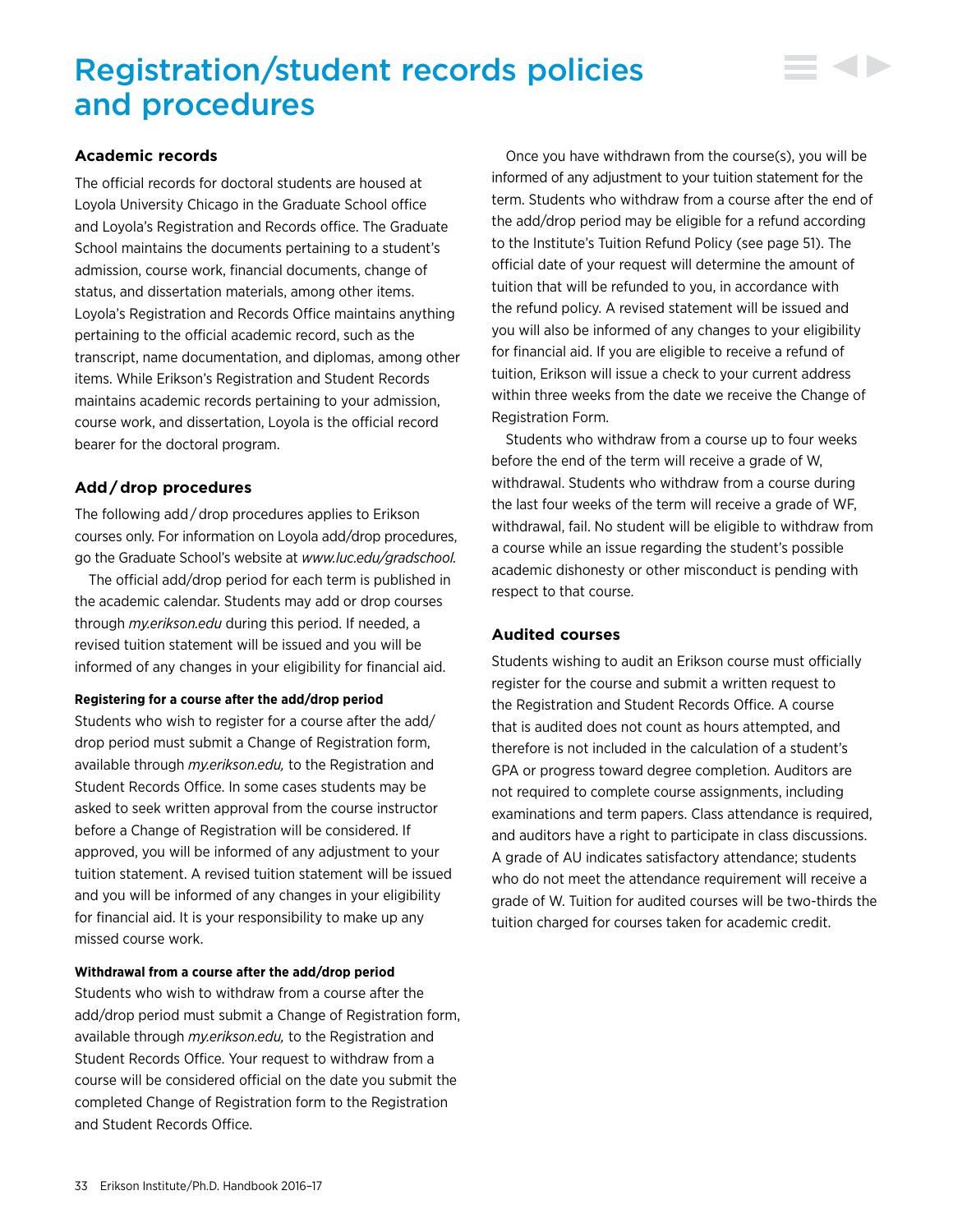#### <span id="page-34-0"></span>**Change of address**

Students need to change their address at both Erikson and Loyola. Erikson Institute can be notified of a change of address once students submit the change through *my.erikson.edu.* Loyola can be notified by changing the address in LOCUS. Be sure to include any change in phone number and external email. Students are responsible for notifying Erikson and Loyola of any change in contact information. Returned mail because of incorrect address, including billing, is the responsibility of the student.

#### **Change of name**

Students are responsible for notifying both the Registration and Student Records Office of Erikson and the Registration and Records Office at Loyola of any changes to their name.

For Loyola, students must submit the Name Change Request form found on the Registration and Records website at *www.luc.edu/regrec.* The form requires copies of accompanying legal documentation, such as a driver's license, state ID, passport, court order, or similar legal documentation, with the new name. The form and all accompanying documentation must be notarized. The form may be sent by mail, fax, or in person. PDFs will be accepted if electronically signed and certified.

For Erikson, students must complete the Change of Name form. Copies of supporting documentation must also be submitted, including but not limited to driver's license, marriage license, passport, or divorce decree. The form and supporting documentation must be notarized if mailed or faxed to Erikson. If the form and originals of supporting documentation are brought in person to the Registration and Student Records office, we will make photocopies of the originals without the notary requirement.

Name changes apply to permanent student files (but not their contents) and computer records. Mentions of your previous name as it appears throughout your narrative evaluations, which are part of your official transcript record, are not changed.

#### **Extension of time**

If doctoral students exceed six years to complete their degree requirements, a Dean's Time Limit block will be placed on their account by the Graduate School barring them from registering for classes. Students must request an extension of the time limit for completion of degree requirements due to special circumstances (e.g., medical, personal, professional, or research related reasons) in order to remove this hold. A student requesting an extension shall complete an Extension of Time Limit for Completion of Degree Requirements form located in GSPS, attach required information, and must be approved by the dissertation/ thesis chair (if applicable) and the graduate program director. These faculty members make a recommendation on the student's behalf to the Graduate School. Decisions regarding the approval of extensions rest with the Graduate School. When reviewing extension requests, the Graduate School may require additional documentation from the student or the graduate program. In cases where the graduate program recommends that the extension not be granted, the student may petition the Graduate School to consider her/his request.

Extensions are ordinarily limited in duration to one full academic year. If a student has not completed all degree requirements by the extended deadline, the student may request an additional extension for a period of up to one year. In such cases, the graduate program and the Graduate School will review the student's record and future plans to determine whether an additional extension is in the best interests of the student, the program and the Graduate School. Students who do not complete all degree requirements within the required time limit are subject to dismissal from the program.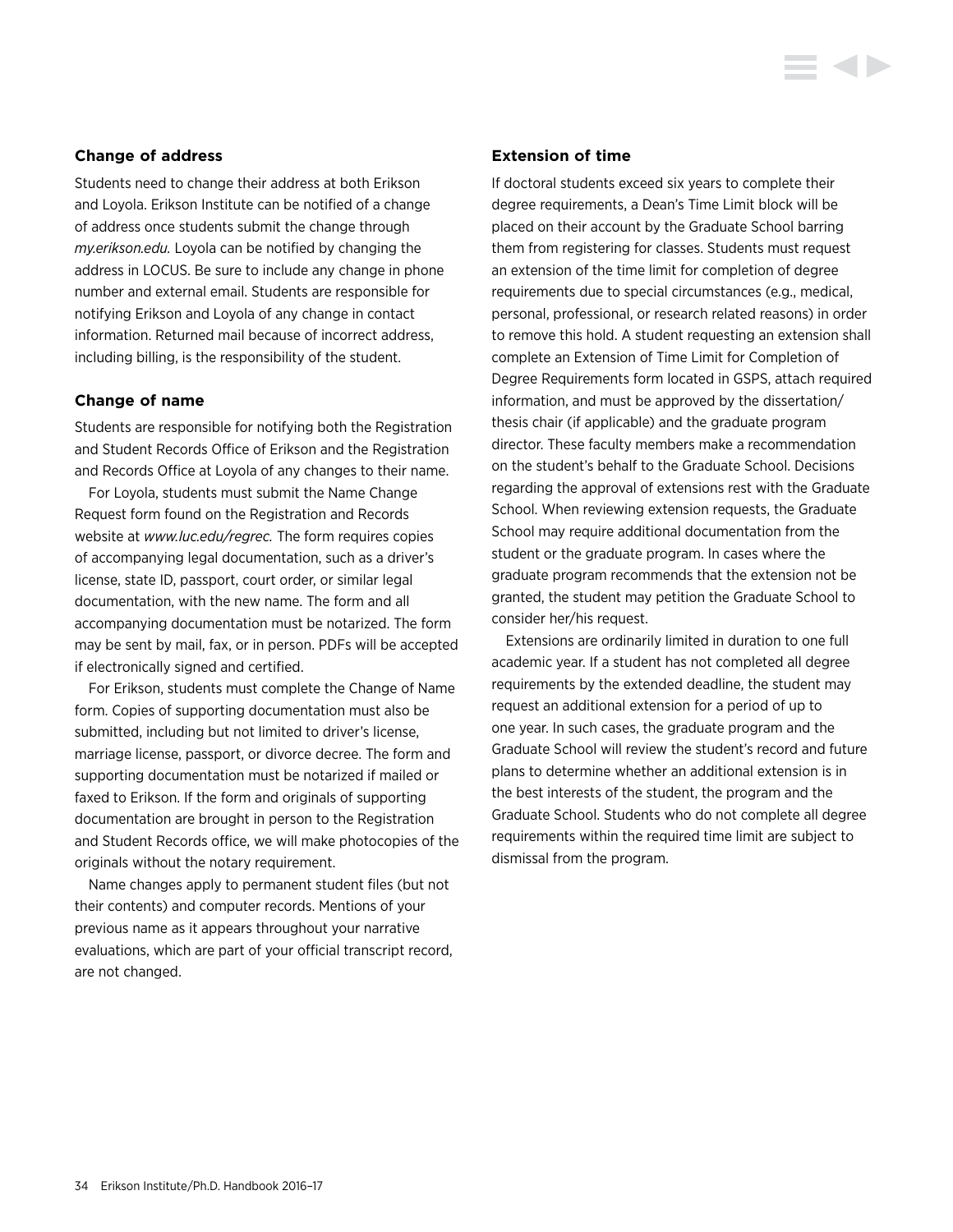#### <span id="page-35-0"></span>**Holds on registration**

A hold may be placed on a student's registration for a variety of reasons, including but not limited to:

- Failure to pay tuition bills by specified deadlines at either Loyola or Erikson
- Failure to submit complete immunization record to Loyola
- Incompletes from prior term course work
- Unpaid library fines at either Loyola or Erikson
- Surpassing the time limit of six years to complete the degree requirements at Loyola

Students who have a hold on registration:

- Will not be allowed to attend classes at institution where hold is placed
- Cannot access course materials on Erikson Online at Erikson or Sakai at Loyola
- Cannot use library resources at Erikson or Loyola
- Cannot register for future semesters
- Will not have current year financial aid (loans and scholarships) disbursed to them at either Loyola or Erikson
- Will not be eligible to receive an official transcript, or the diploma if applicable, from Loyola

A hold may be placed at Erikson and Loyola either concurrently or separately. However, it is the student's responsibility to take immediate steps to resolve any holds on their registration at either institution. Students who fail to do so by the end of the published add/drop period will incur a late registration fee. Please be aware that instructors may bar late registrants from their classes, resulting in delayed completion of degree requirements and extended time to degree completion.

#### **Immunization records**

All doctoral students are required by the State of Illinois to submit immunization records proving immunity to measles, mumps, rubella, tetanus, and diphtheria. This information must be submitted to, and will be housed by, the Wellness Center of Loyola University Chicago.

Proof of immunity is to be entered in LOCUS first. Proof must contain month, day, and year that vaccinations or boosters were administered. Students then must submit originals of the immunization records to the Wellness Center by fax at (773) 508-2505, by mail, or in person at the Granada Center on the Lake Shore campus or the Terry Student Center on the Water Tower campus. No emailed or scanned copies are accepted.

If immunization records are not submitted in a timely manner, a hold will be placed on the students' account barring them from registering in future semesters.

Students that have medical conditions, have religious objections, were born before January 1, 1957, are registered off-campus, or are enrolled half-time or below are exempt from this requirement. Documentation may still be required for this exemption, subject to the Wellness Center's discretion.

#### **Incomplete policy**

All doctoral students are subject to the incomplete policy of both Erikson Institute and Loyola University Chicago. The applicable policy is dependent on the location in which the course was taken.

#### **Erikson Institute**

For all courses taken at Erikson Institute, all course work is due the last day of class unless otherwise stated on the individual course syllabus. If you anticipate that you will not meet the deadline, you should arrange to take an incomplete in the course prior to the last day of class. Students must have completed most of the course requirements, including regular attendance, in order to be approved for an incomplete. Incompletes are faculty prerogative and are not guaranteed. An incomplete is considered an exception, not a rule.

To request an incomplete, students submit an Incomplete Request form, which is available from *my.erikson.edu.* You and your instructor will establish a deadline for the completion of your course requirements. Faculty make the final decision about the due date for any work. The deadline can be any date after the end of the semester but no later than the following:

| For fall term courses   | January 30   |  |
|-------------------------|--------------|--|
| For spring term courses | June 30      |  |
| For summer term courses | September 30 |  |

All incomplete requests must be approved in writing by your instructor(s) and the form must be turned in to the Assistant Director, Registration and Student Records, no later than the last day of class. The Incomplete Request is not officially accepted until it is reviewed and approved by the Assistant Director, Registration and Student Records.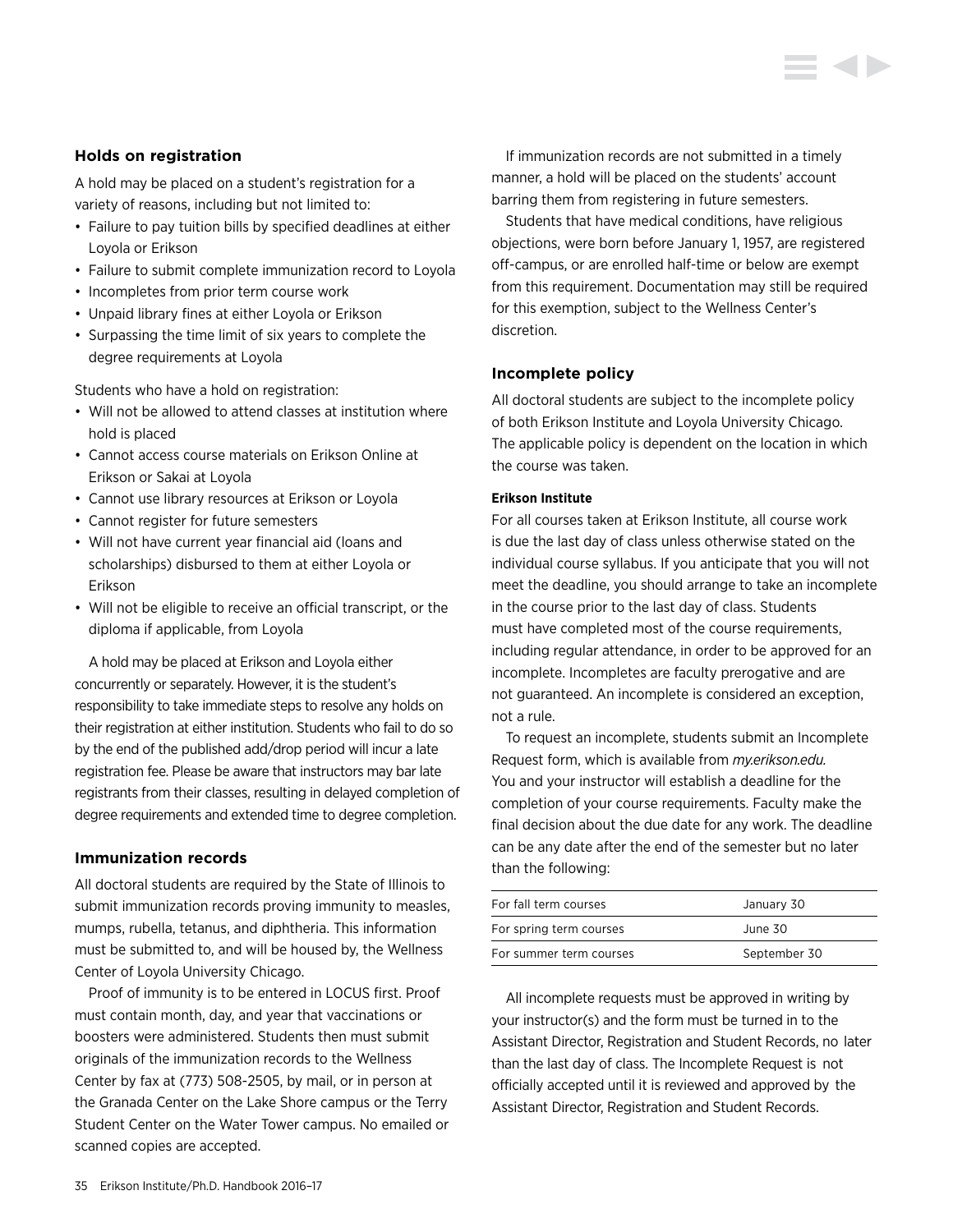A student who does not complete a course, fails to turn in an Incomplete Request form by the last day of class, and is not given a grade by the instructor, will receive a grade of NG, no grade submitted. Grades of I and NG become an FR, failure by rule, if the student has not completed the course requirements by the deadlines established in the academic calendar.

Doctoral students are allowed a maximum of one incomplete to carry in any one year.

Once you have reached the maximum number of incompletes in a given year, you must complete one of the courses for which you have an incomplete before requesting another incomplete for that academic year. The Registration and Student Records Office will not approve an additional request without serious extenuating circumstances.

Incompletes from a prior academic year (excluding summer semester) may not be carried into the next academic year. Please note: Students with incompletes will not be allowed to do an internship. Students may request a leave of absence or be required by the faculty to take a leave of absence to complete incomplete courses.

#### **Loyola University Chicago**

For all courses taken solely at Loyola, The Graduate School expects students to complete all course work by the end of the term during which the course was taken. However, if a student and the instructor make arrangements in advance, a student may receive a grade of "I" (Incomplete) at the end of the term. The student is to complete the outstanding work and submit it to the instructor according to a schedule approved by the instructor, subject to the following Graduate School policies.

For all incompletes assigned, the student must complete and submit all outstanding work to the instructor by the last day of the semester following the term in which the "I" grade was assigned. For example, if a student has an incomplete from a Fall term, they will have until the final day of the subsequent Spring term to complete requirements for the incomplete. For purposes of incomplete grades, the summer sessions are counted together as one term. If the student does not turn in the work by the deadline, the "I" will automatically become an "F." The Graduate School will not approve a change of grade if the student does not complete and submit the work to the instructor within one term of the assignment of an "I" grade.

#### **Independent study**

It is possible that you have interests that go beyond the material covered in the classes or that you may want to pursue questions raised in the course of study. This can be pursued as an independent study course through the Special Topics elective course requirement. All independent study projects must be arranged with a doctoral faculty member and approved by the program director before registering. An independent study should be used as a substantive literature review or research study into a topic closely related to the dissertation.

### **Leave of absence**

Doctoral students looking to take a leave of absence must do so with Loyola. An official leave of absence is intended for students who wish to discontinue temporarily their graduate studies due to special circumstances (e.g., medical, personal or professional reasons). A leave of absence postpones all deadlines concerning completion of degree requirements and blocks the student from using University resources, including faculty time, for the duration of the approved leave.

The Leave of Absence form is available through GSPS at *gsps.luc.edu.* Decisions regarding the approval of leaves of absence rest with Loyola's Graduate School. If approved, students must also notify the Associate Director, Registration and Student Records, that they are on leave after receiving an approval correspondence from the Graduate School.

The Graduate School may require additional information or documentation from the student and the graduate program director when reviewing requests for a leave of absence. If the graduate program director recommends that the leave of absence not be granted, the student may petition the Graduate School to consider her/his request. International students admitted to the United States on temporary visas must also receive approval from the university's Office of International Programs for information regarding eligibility for a leave of absence.

Leaves of absence are limited to a period of one full academic year. In rare cases, the student may request a renewal of the leave of absence for an additional academic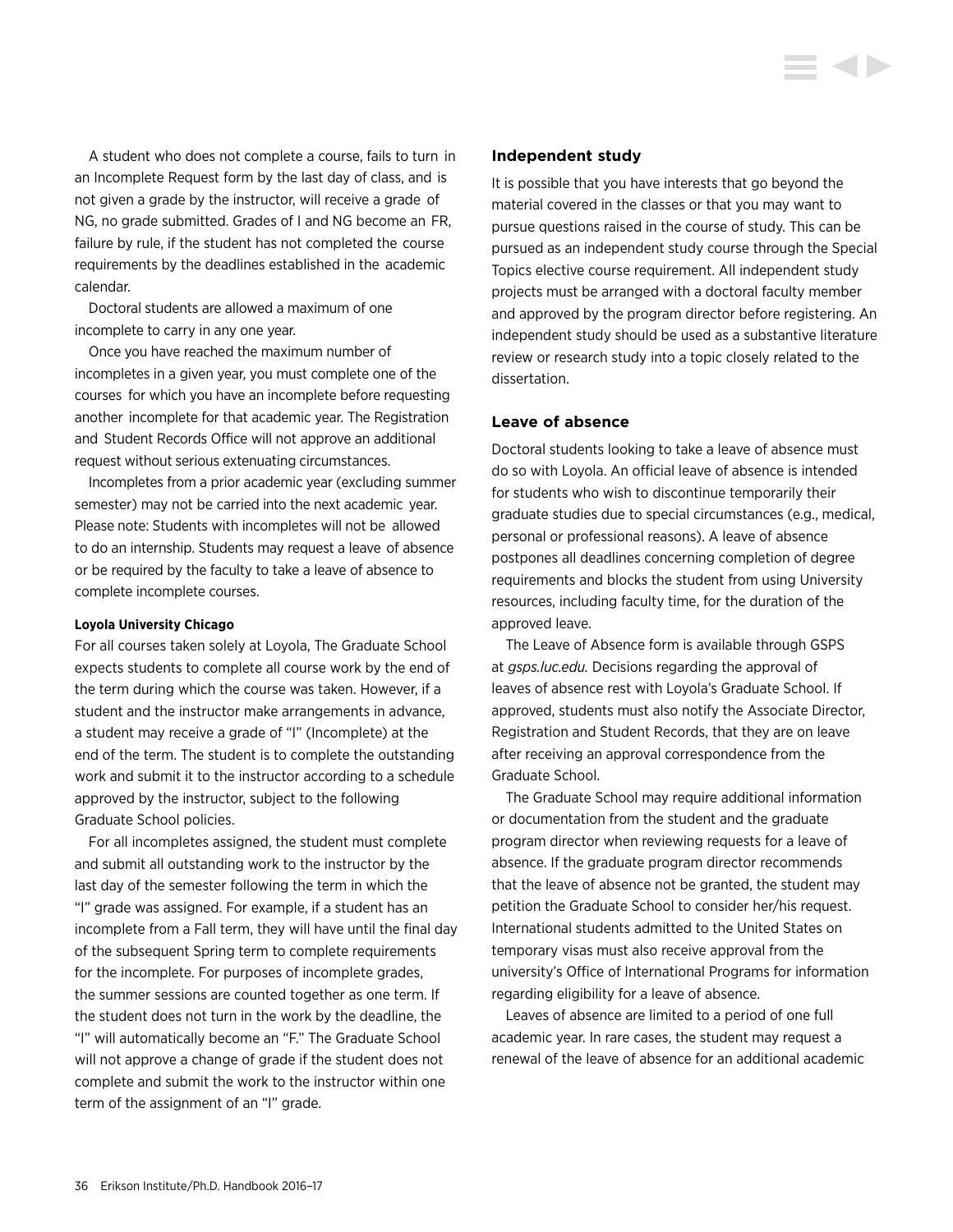year. For renewals, the graduate program director and the Graduate School will review the student's record and future plans to determine whether an additional leave is in the best interests of the student, the program and the Graduate School.

In order to be reinstated to active status, the student must notify the Graduate School in writing upon returning from a leave of absence. The student must return to active status in the semester following the expiration of a leave of absence. Failure to do so may result in dismissal from the program. If a student does not return from a leave of absence after two consecutive years, s/he must complete an *Application for Re-Admission* to the program.

# **Official communication**

Erikson Institute, recognizing the increasing need for electronic communication with students, has established email as an official means of communication with its students. In order to ensure consistent and effective communication, an official Erikson email address is required for all students. Erikson will send official communications to the Erikson email account, which is uniquely assigned to each student upon official matriculation at the Institute.

Loyola has a similar policy in regards to their official communication. Students will be expected to check both Loyola and Erikson accounts for any official correspondence from the respective institution. Loyola does offer the option of re-routing their official email correspondence to another account. It is suggested, but not required, that doctoral students route their Loyola email to their Erikson email account. For more information of this process, contact Loyola's IT Help Desk at (773) 508-4ITS.

Erikson Institute expects that every student will receive email at her or his Erikson email account and will read email on a frequent and consistent basis. A student's failure to receive and read Institute communications in a timely manner does not absolve that student from knowing and complying with the content of such communications. All use of email is expected to be consistent with other Erikson Institute policies including the "Information Technology Telecommunication Networks and Information Resources."

Information concerning Erikson emergencies or school closing is published through the following ways: • *my.erikson.edu*

- the Erikson Institute homepage at *www.erikson.edu*
- the main telephone number, (312) 755-2250
- Erikson email accounts
- text message via the Emergency Notification System

Loyola's Loyola Alert system is available to students for notification of any emergencies or closings on Loyola's Lake Shore campus. Students can register at *www.luc.edu/alert* and receive voice messages, text messages, and email alerts.

# **Readmission**

Students who have withdrawn from Erikson or exceeded the term of their leave of absence must reapply for admission, with both Erikson and Loyola, if they wish to resume their studies at a later time. The admission committee will determine whether or not to readmit a candidate. Readmitted students are subject to all new degree requirements in effect at the time of readmission.

# **Registration**

New and continuing students are required to register for courses during the priority registration period before the beginning of each term in which they are taking courses, doing an internship, doctoral study, dissertation supervision or otherwise engaging in graduate study. All doctoral students are required by Loyola policy to maintain continuous enrollment until the dissertation has been defended. Failure to maintain continuous enrollment may result in dismissal from the program. Only registered students have access to Institute resources, including electronic course materials and syllabi.

For registration purposes, all Erikson requirements need to be registered for at both Erikson and Loyola, even though the courses are taken at Erikson's campus. All Loyola requirements are registered for and taken at Loyola's campus only.

Students are responsible for registering in a timely manner. Registration information will be provided to students well in advance of registration deadlines.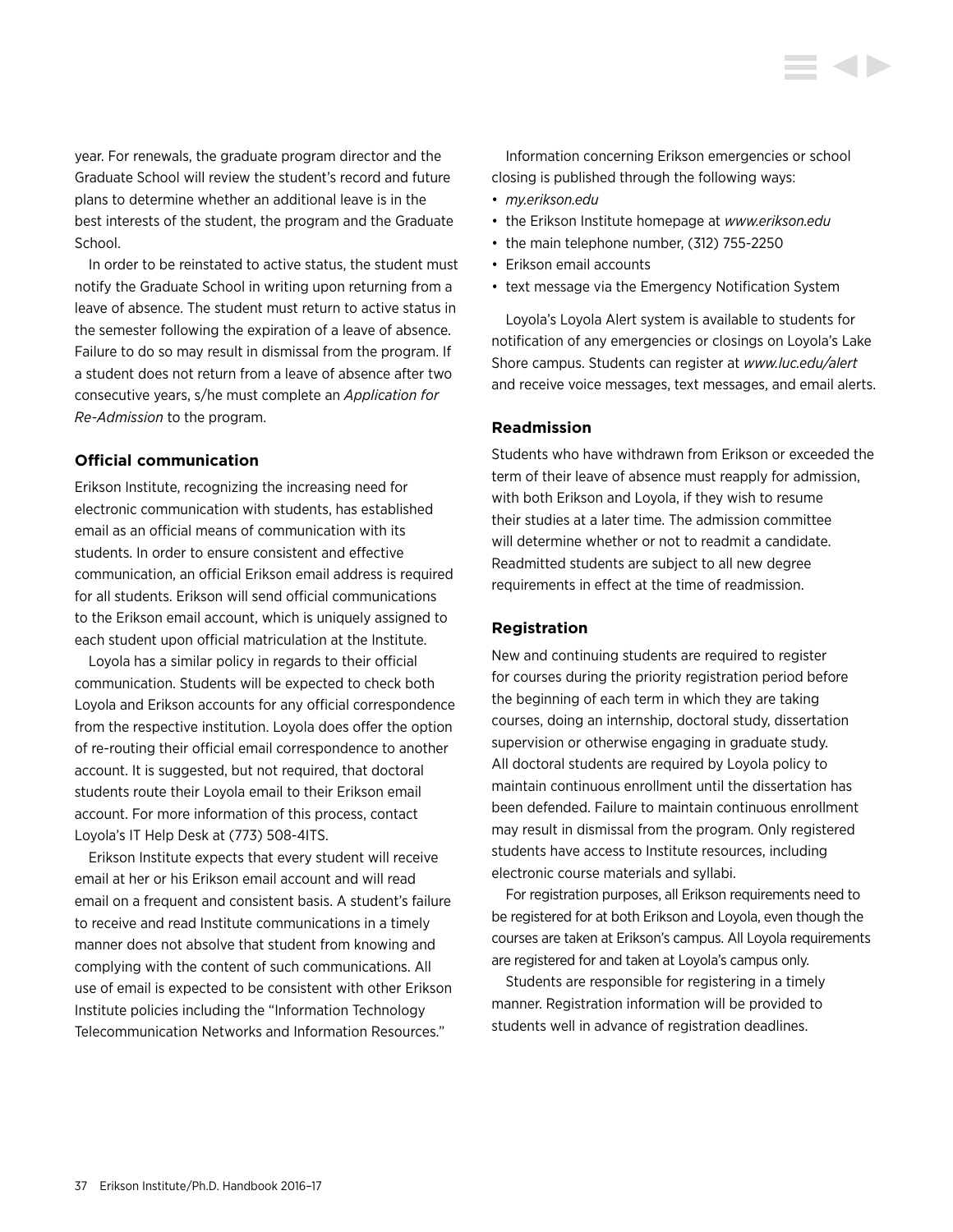# **Repeated courses**

Occasionally students may be required to repeat a course due to poor performance, low cumulative grade point average, or failure to complete an Incomplete in a timely manner. All attempted courses appear on the student's official academic transcript, and repeated courses are assigned an "R" notation to indicate that the course has been repeated. Only the grade earned in the most recent repeated course is used in the calculation of the grade point average.

Students who are required to repeat a course must pay the full cost of tuition for the course. Students will not receive Erikson or Loyola fellowship or scholarship funds for repeated courses. Federal and alternative loans may be available for students who are eligible for the loan programs.

# **Review of records — Erikson Institute**

The Family Educational Rights and Privacy Act (FERPA) affords any individual who is or has been a student at Erikson Institute certain rights with respect to their educational records. "Education records" are records maintained by the Institute via documents, computer files, or other materials that contain information directly related to a student.

A student's rights under FERPA include:

1. The right to limit or allow access to personally identifiable information contained in the student's education records. FERPA authorizes disclosure of what is considered directory information for all student records without consent if no modifications to access are made.

#### *Directory Information*

Directory information includes name, telephone, email, degree or certificate program, class, participation in activities, dates of attendances, degrees and awards received, photograph, and the most recent previous educational agency or institution attended. An annual notification of FERPA policies shall be made available to students and shall include the types of education records and information designated by Erikson Institute as directory information.

 Directory information may be released to the following person(s) or for the following reason(s) without consent:

• School officials who has a legitimate educational interest if the official needs to review an education record in order to fulfill his or her professional responsibility;

- Other schools to which a student is transferring;
- Specified officials for audit or evaluation purposes;
- Appropriate parties in connection with financial aid to a student;
- Organizations conducting certain studies for or on behalf of the school;
- Accrediting organizations;
- To comply with a judicial order or lawfully issued subpoena;
- To military recruiters under the Solomon Act;
- Appropriate officials in cases of health and safety emergencies; and
- State and local authorities, within a juvenile justice system, pursuant to specific State law.

Any student who does not desire inclusion of some or all of directory information in the Institute Directories or other dissemination of the information by the Institute should notify the Registration and Student Records Office in writing no later than October 1 of each academic year concerned. Students may not prohibit the verification of attendance or of the awarding or lack of awarding of a degree or certificate, nor may they prohibit Erikson school officials from gaining access to information used in a professional capacity.

#### *Allowing Access*

Educational records, excluding directory information, are only accessible to third-parties with the written permission of the student, with the exception of Erikson school officials. However, the following documents are not educational records for the purposes of FERPA:

- Records kept in the possession of the maker that are used only as a personal memory aid and not accessible to any other person;
- Employment records related solely to a student's capacity as an employee of the Institute, except where a current student is employed based on student status (e.g., work-study, graduate assistantship, etc.);
- Records maintained for compliance with local law enforcement;
- Medical and mental health records made, maintained, or used by professionals in connection with the treatment of a student that are available only to persons providing treatment; and
- Records with information about an individual created after she/he is no longer a student at the Institute.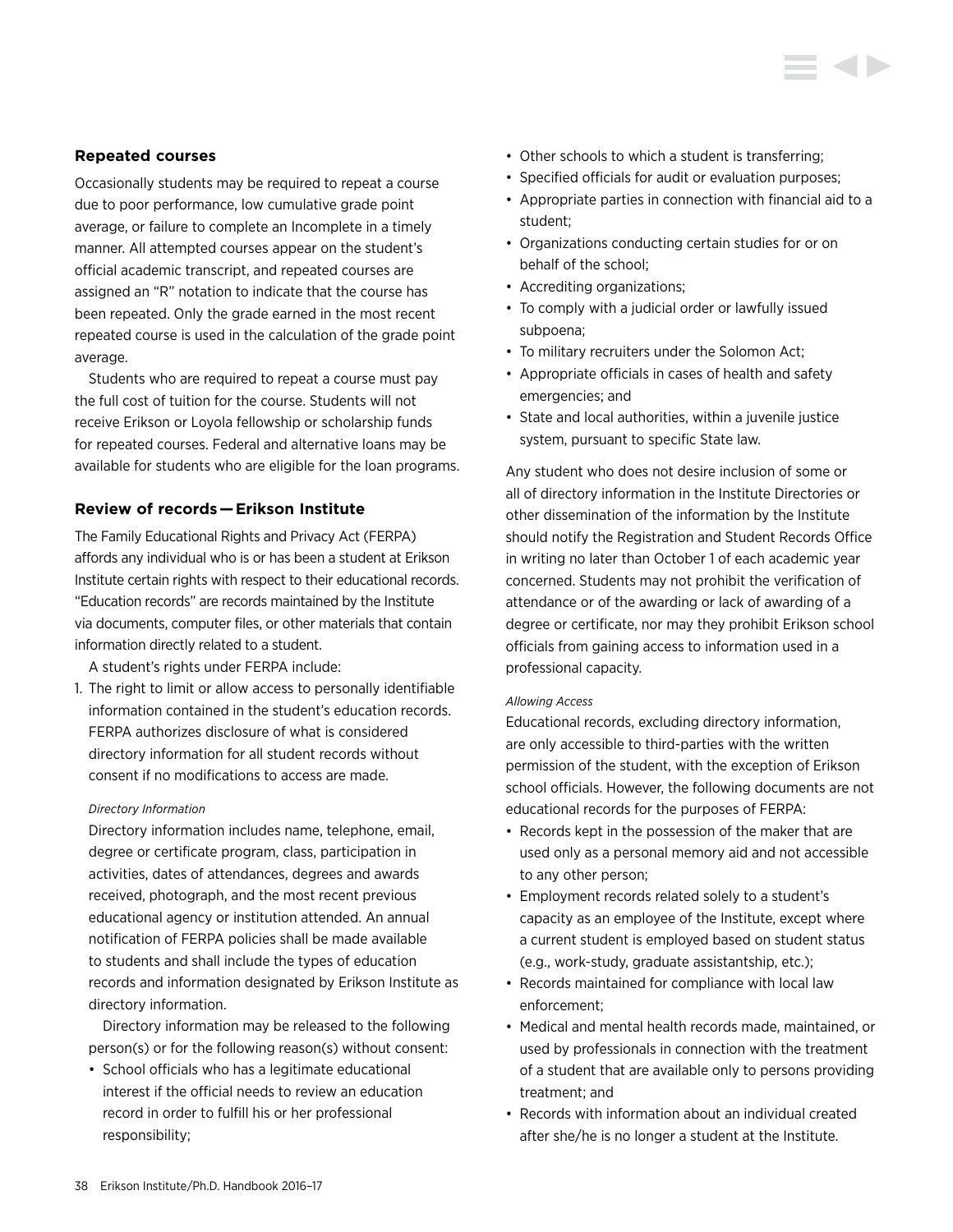2. The right to inspect and review the student's education records.

 Students should submit to the Dean of Enrollment Management a written request that identifies the record(s) they wish to inspect. The appropriate official will make arrangements within 45 days of the receipt of request for access and notify the student of the time and place where the records may be inspected. If the official to whom the request was submitted does not maintain the records, the student will be advised of the correct official to whom the request should be addressed. Copies of any records or portions of records may be provided to the student on request for a fee that covers the Institute's costs of copying.

 Note: Letters of recommendation written for students' files prior to January 1, 1975, will remain confidential, and under no circumstances will be revealed to students. Students may have access to letters written after January 1, 1975, unless they have signed a waiver of their right to read confidential recommendations

3. The right to request the amendment of the student's education record(s) if believed to be inaccurate or misleading.

 A student may ask Erikson Institute to amend a record that she/he believes is inaccurate or misleading. The student should write to the Erikson Institute official responsible for the record, clearly identify the part of the record she/he wants changed, and specify why it is inaccurate or misleading.

 If Erikson Institute decides not to amend the record as requested by the student, the student will be notified of the decision and advised of his or her right to a hearing regarding the request for amendment. Additional information regarding the hearing procedures will be provided to the student when notified of the right to a hearing.

 Notwithstanding the outcome of such a hearing, if the student wishes to insert a written explanation respecting the content of the disputed record into the record, such written explanation will be accepted and included in the record.

4. The right to file a formal complaint with the U.S. Department of Education concerning alleged failures by Erikson Institute in FERPA compliance.

 Complaints regarding alleged FERPA violations should be addressed to:

Family Policy Compliance Office U.S. Department of Education 400 Maryland Avenue, SW Washington, DC 20202-4605

# **Review of records — Loyola University Chicago**

The Family Educational Rights and Privacy Act of 1974, as amended, (FERPA), as amended, specifically addresses the rights of students as they pertain to their education records. Education records are those records which directly relate to the individual student currently or formerly in attendance and are maintained by Loyola University Chicago (Loyola). The following information serves as Loyola's annual notification of the students' rights and provides links to valuable resources to help members of the Loyola community better understand their responsibilities under FERPA. Important Notice: As of January 3, 2012, the U.S. Department of Education's FERPA regulations expand the circumstances under which your education records and personally identifiable information (PII) contained in such records—including your Social Security Number, grades, or other private information—may be accessed without your consent. First, the U.S. Comptroller General, the U.S. Attorney General, the U.S. Secretary of Education, or state and local education authorities ("Federal and State Authorities") may allow access to your records and PII without your consent to any third party designated by a Federal or State Authority to evaluate a federal- or statesupported education program. The evaluation may relate to any program that is "principally engaged in the provision of education," such as early childhood education and job training, as well as any program that is administered by an education agency or institution. Second, Federal and State Authorities may allow access to your education records and PII without your consent to researchers performing certain types of studies, in certain cases even when we object to or do not request such research. Federal and State Authorities must obtain certain use-restriction and data security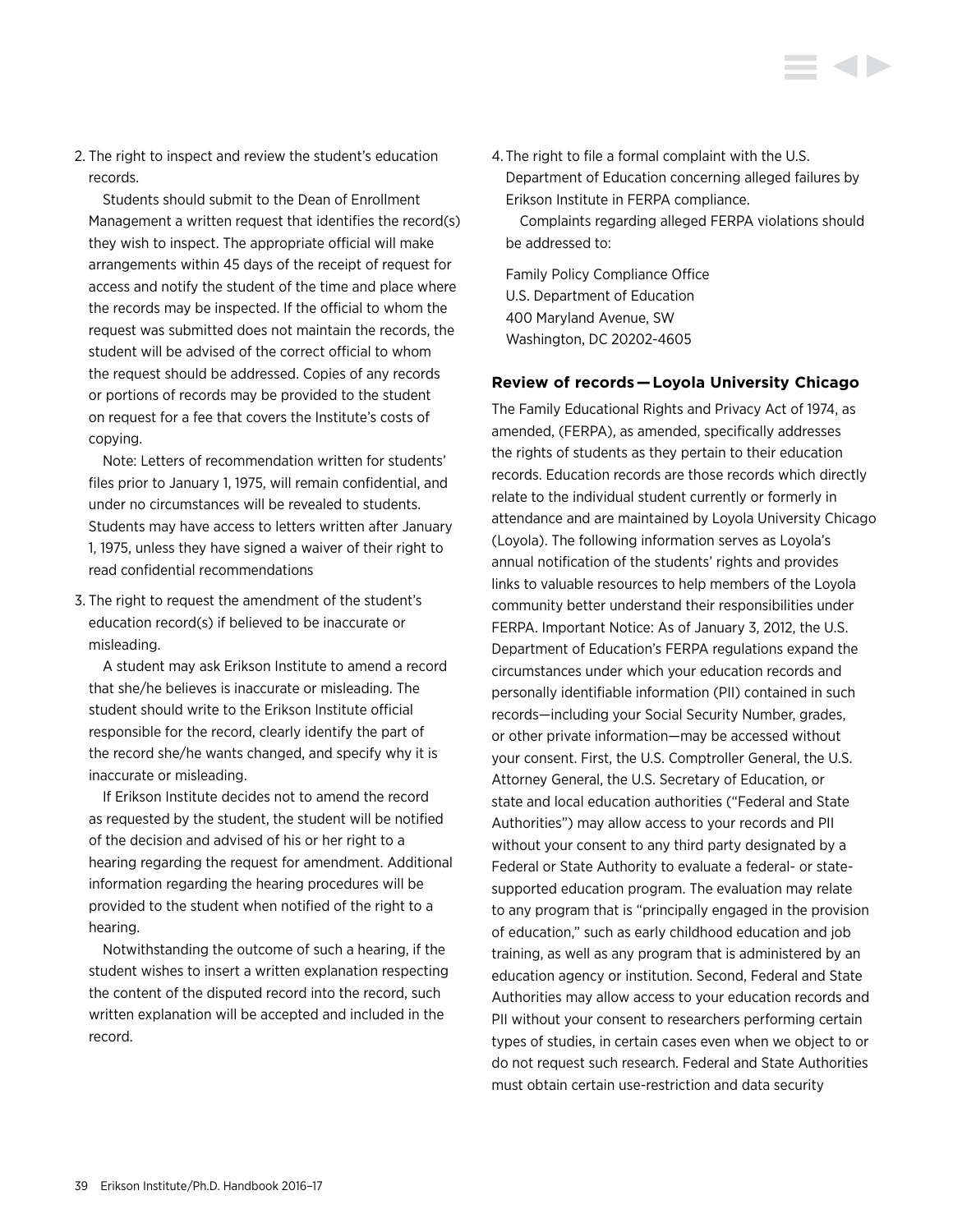promises from the entities that they authorize to receive your PII, but the Authorities need not maintain direct control over such entities. In addition, in connection with Statewide Longitudinal Data Systems, State Authorities may collect, compile, permanently retain, and share without your consent PII from your education records, and they may track your participation in education and other programs by linking such PII to other personal information about you that they obtain from other Federal or State data sources, including workforce development, unemployment insurance, child welfare, juvenile justice, military service, and migrant student records systems.

# 1. Loyola students have the right to inspect and review their education records within 45 days from the day the University receives a request for access.

Students of Loyola University Chicago have the right to inspect and review their education records within 45 days from the day the Loyola receives the student's request for access. If a student wishes to review parts of their education record that are not directly available to them through LOCUS (the student portal in to the student information system), the following procedures should be followed:

- 1. submit a written, signed request to the director of the department maintaining the record being requested
- 2. identify the record(s) to be inspected
- 3. state to whom the record is to be released, and
- 4. indicate the purpose of the request

The university official will make arrangements for access and notify the student of the time and place where the records may be inspected. If the records are not maintained by the University official to whom the request was submitted, that official will advise the student of the correct official to whom the request should be addressed.

The academic and administrative offices of the university maintain records that are unique to their relationship with individual students. These offices and records maintained by these offices include, but are not necessarily limited to the following:

- Bursar's Office: Student account files and Perkins loan information.
- Departments and Colleges: Academic advising records, admission files, including ACT, SAT and TOEFL scores, and high school and college transcripts and other scholastic records.
- Financial Assistance: Financial assistance application files, student federal work-study information, scholarships and Stafford loan information.
- Intercollegiate Athletics: Injury reports, scholarship contacts, performance records, height and weight information.
- Registration and Records: Permanent record of academic performance (grades, transcript, including supporting documents), course schedules, transfer credit articulation.
- Residence Life: Residential life and housing services files.
- Student Life: Student activity files, student disciplinary files, multi-cultural programs and services files, and intramural sports files
- Student Services: Career planning and placement files, international program files, services files, and learning assistance services files.
- Undergraduate Admission and other admission offices: Admission files on prospective students.
- University Library: Circulation records.

Please note that the Stritch School of Medicine and the School of Law maintain their own admissions, registrar, financial, and student affairs offices and keep records similar to those listed for the same central university offices.

2. Loyola students have right to request the amendment of their education records that they believe are inaccurate or misleading. A student may request, in writing, that Loyola amend a record that he or she believes is inaccurate, misleading, or otherwise in violation of the student's privacy under FERPA. The student should write the university official responsible for the record (see above), clearly identify the part of the record the student wants changed, and specify why the record should be changed. If the University decides not to amend the record the student will be notified in writing of the decision. The student will be advised of the right to a hearing regarding the request for amendment. Additional information regarding the hearing procedures will be provided to the student when he or she is notified of the right to a hearing.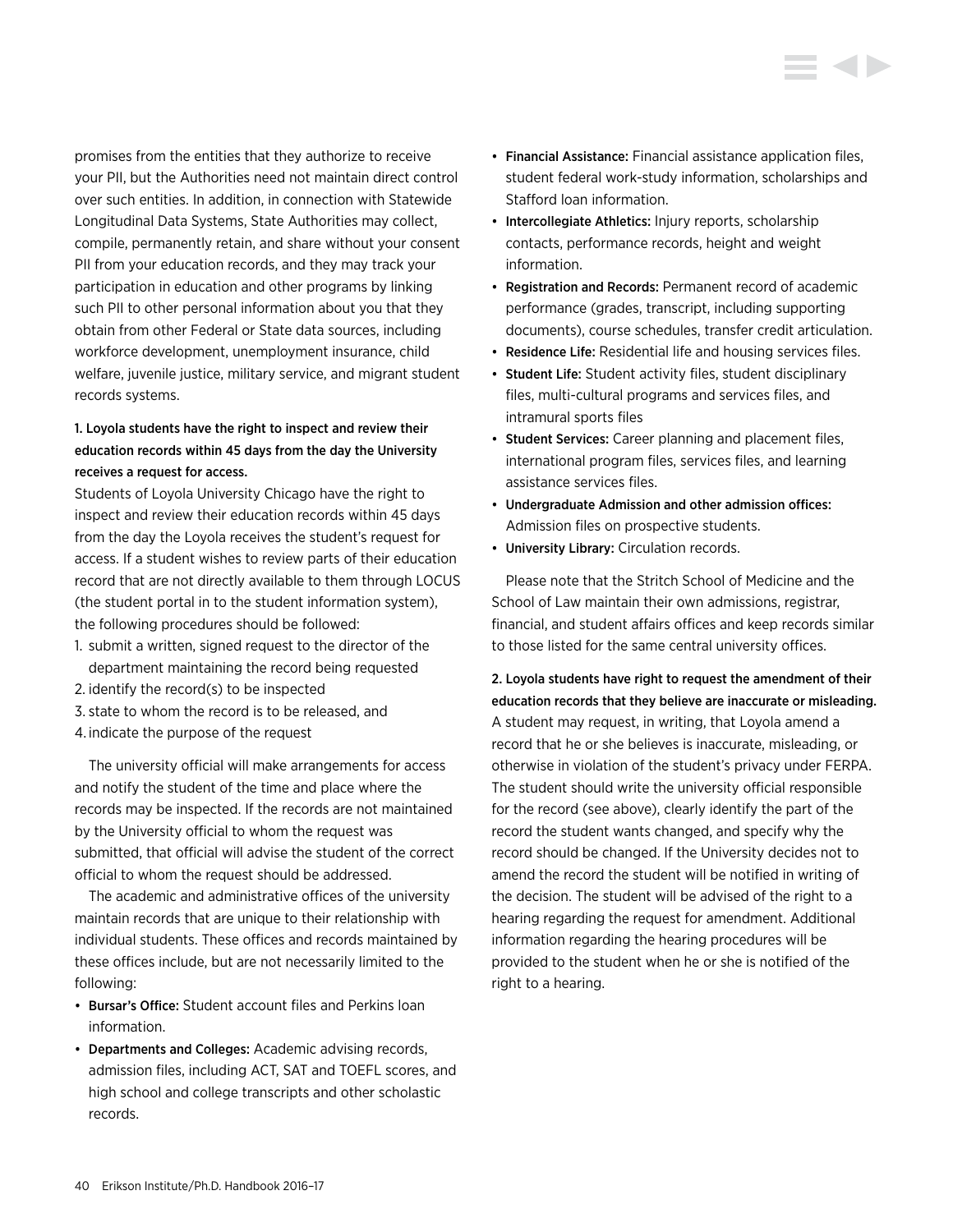3. Loyola students have the right to consent to disclosures of personally identifiable information contained in their education records, except to the extent that FERPA authorizes disclosure without consent.

Consent to disclose personally identifiable information must contain the following information:

- 1. the specific information to be released;
- 2. The purpose for the release;
- 3. The Identity of the person to whom the information is being released; and
- 4. Signed and dated by the student.

Permission to release may also be granted electronically through LOCUS in the form of a transcript or verification of education request.

One exception which permits disclosure of personally identifiable information contained in your education records without your consent is disclosure to school officials with legitimate educational interests. A school official is a:

- Person employed by the university in an administrative,. supervisory, academic or research, or support staff position (including campus police and security personnel and health staff), acting in the student's educational interest within the limitations of their "need to know."
- Person or company with whom the university has contracted as its agent to provide a service in lieu of using university employees or officials (such as an attorney, auditor, or collection agent,.temporary staffing agencies and outsourced vendors)
- Person serving on the Board of Trustees.
- Student serving on an official committee, such as a disciplinary or grievance committee, or assisting another school official in performing his or her tasks.

Outsourced vendors are those parties helping the university provide students access to services relating to their education. For example, the bookstore will be provided with course schedules to assist students with procuring textbooks and other course materials.

The university may disclose a Loyola University student's education records, without consent, to officials of another postsecondary education institution in which the student has applied or seeks to enroll.

4. Loyola students have the right to refuse to permit Loyola University from disclosing "Directory Information." Directory Information is information contained in an education record that would not generally be considered harmful or an invasion of privacy if disclosed. Loyola has designated the following personally identifiable information as public ("directory") information; the student's:

- Name
- Address(es)
- Telephone number(s)
- e-mail address(es)
- Photograph
- Major and minor field(s) of study, including the college, division, department, institute or program in which the student is enrolled
- Dates of attendance
- Grade level, e.g., freshman, sophomore, junior, senior or graduate level
- Enrollment status, e.g., undergraduate or graduate, full-time or part-time
- Date of graduation
- Degree(s) received
- Honors or awards received, including selection to a dean's list or honorary organization
- Participation in officially recognized activities and sports
- Weight and height where the student is a member of athletic teams
- Directory Information will never include the following:
- Race
- Gender
- Social Security Number (or a part thereof)
- Grades
- GPA
- Country of Citizenship
- Religion

Loyola students have the right to have the release of their Directory Information blocked. Students may apply and remove a block by simply going through their student page in LOCUS. The *Directory Information Non-Disclosure Form* (PDF) is also available to make this request of the Office of Registration and Records. A FERPA Block remains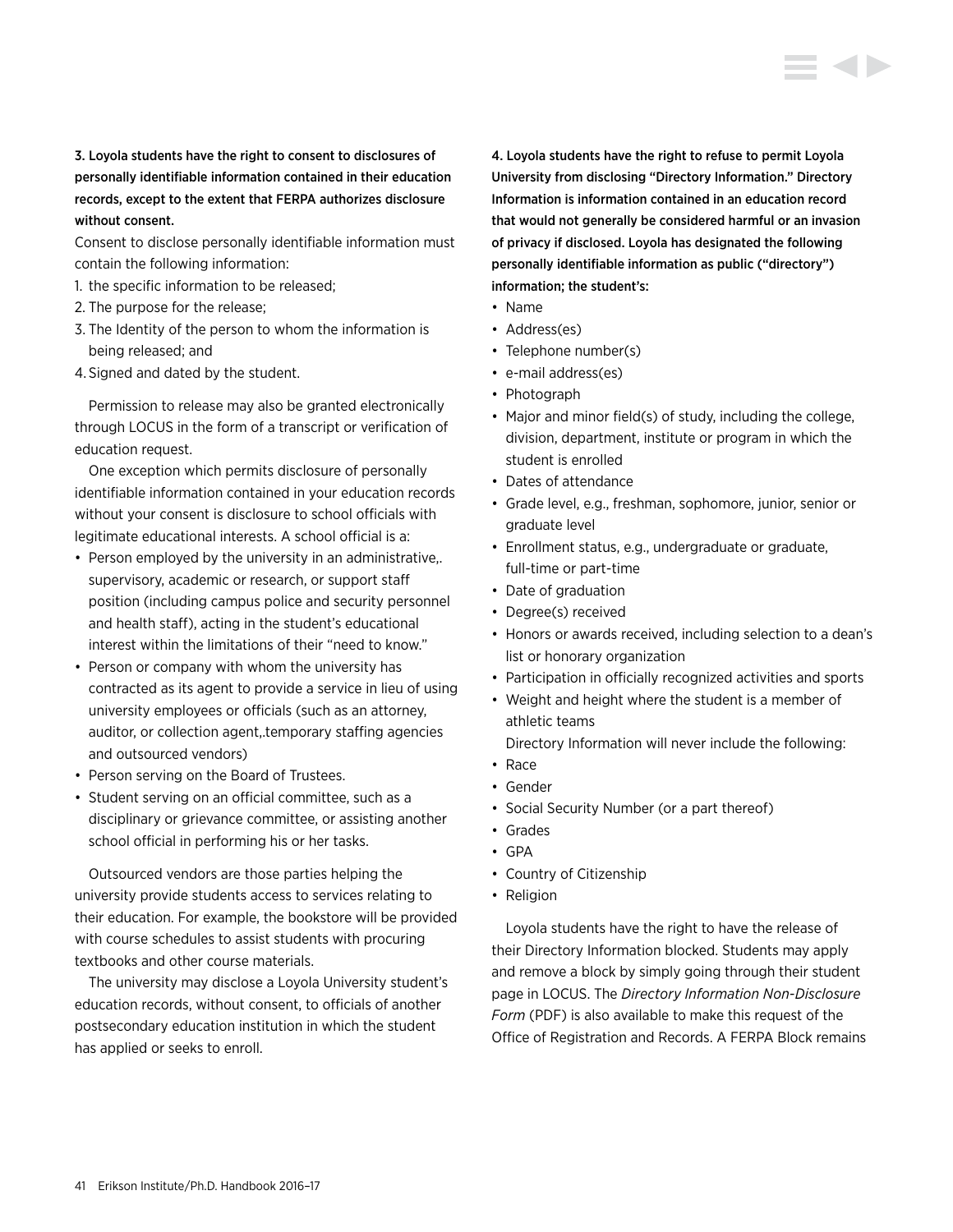in effect until the student removes it or notifies the Office of Registration and Records, in writing, that the Directory Information block is to be removed.

Please note the following impact of placing a Directory Information Hold on your record:

- Loyola receives many inquiries for Directory Information from a variety of sources outside the institution, including friends, parents, relatives, prospective employers, the news media and honor societies. Having a Directory Information Block on one's student record will preclude release of such information, even to those people.
- Loyola officials must inform the enquiring third party that, "Loyola University Chicago has no record of the named individual being a student at our institution."
- A non-disclosure block applies to all elements of directory information. Loyola does not selectively apply nondisclosure blocks to directory information items.
- The University assumes no liability as a result of honoring your request. Loyola assume assumes no responsibility to contact you for subsequent permission to release the hold.

# 5. Loyola students have right to file a complaint with the U.S. Department of Education, Family Policy Compliance Office, concerning alleged failures by the university to comply with the requirements of FERPA.

Family Policy Compliance Office U.S. Department of Education 400 Maryland Avenue, SW Washington, DC 20202-5901

Inquiries about the use of directory information or any other FERPA related matter should be directed to Eric C. Pittenger, Associate Registrar, Office of Registration and Records, Loyola University Chicago, by phone (312-915-7234) or by e-mail (*FERPA@luc.edu*).

# **Transcript requests**

Transcript requests are made with Loyola's Registration and Records office. An official academic transcript is issued only upon written approval of the student. All students will be required to make the request through LOCUS. Current students can log into LOCUS and choose Request Official Transcript on the main page. Former students will also be required to order through LOCUS, but must first be re-routed to it through a link at Registration and Record's website, *www.luc.edu/regrec.* No fee is charged for transcripts sent by regular mail. There are fees charged for expedited mailing services. Allow one to two business days for transcript to be processed and mailed.

Please note that Loyola will not issue transcripts for students who have a financial or other type of "hold" on their accounts. The hold must be removed by the office applying the hold before a request will be processed.

# **Transfer credit**

It is expected that all work for the doctoral program will be completed at Erikson and Loyola. Transfer credit is not accepted for previous graduate level work, as is standard to programs at a doctoral level. The only exception to this policy is if a student earned his or her master's degree at Erikson Institute. This would do away with the following requirements for the program: Human Development I at Erikson, Cognitive Development at Loyola, and one of the internship requirements.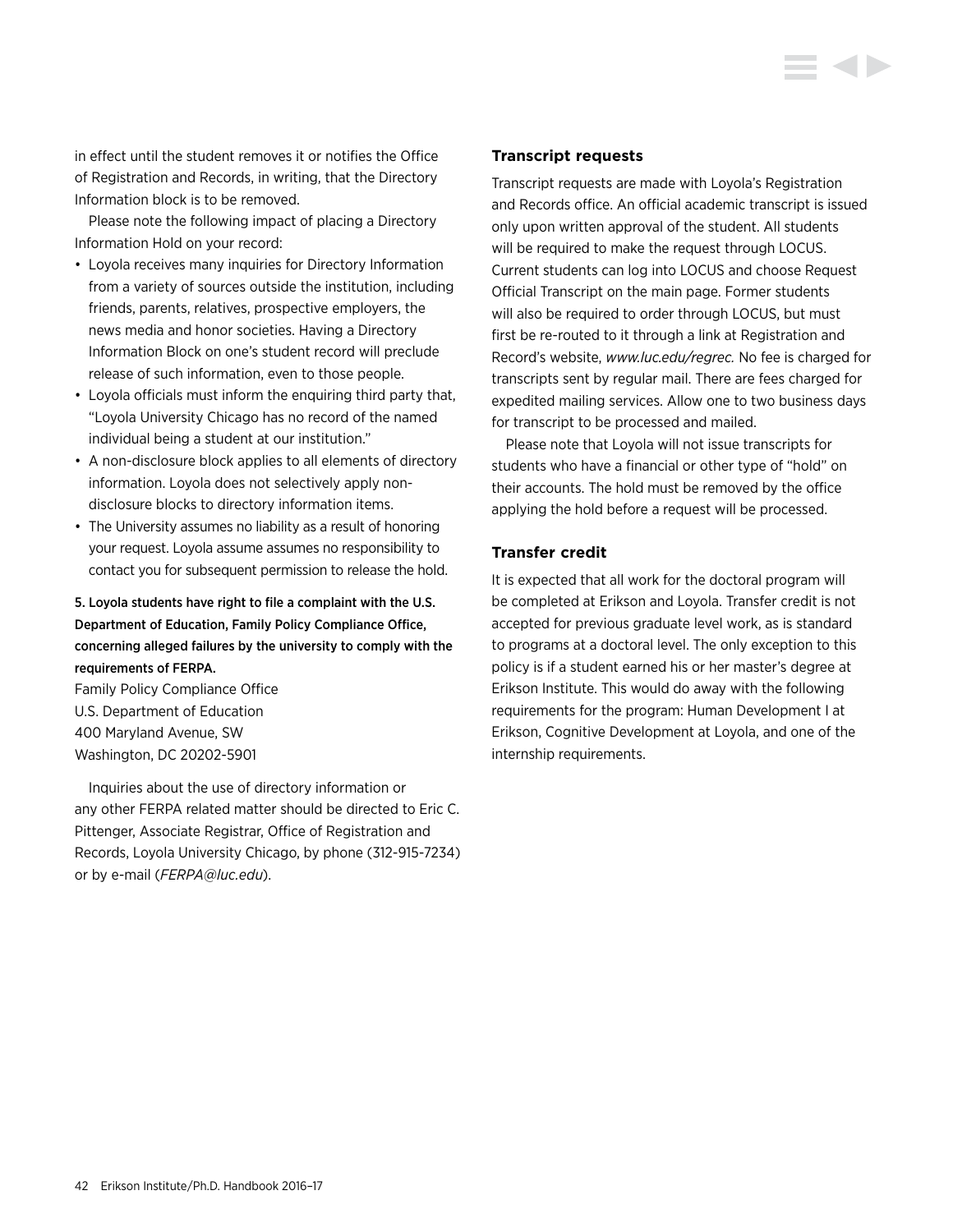# **Withdrawing from the doctoral program**

An enrolled student who wishes to withdraw from the doctoral program during any semester must notify the Interim Dean, Dr. Mooney-Melvin, of the Graduate School as well as the program director, Dr. Korfmacher, in writing. An email is sufficient. A student is considered to be in attendance until such notice has been received by the Graduate School and the program director. It is the student's obligation to inform the Graduate School promptly of the intention to withdraw. Telephone messages or nonattendance in class are not considered official notification.

A student may be required to withdraw from the university because of academic deficiency, lack of sufficient progress toward completion of degree requirements, failure to adhere to university requirements, degree requirements and/or regulations for conduct or failure to meet financial obligations to the university.

For courses at Erikson, you will receive a grade of WF or "Withdrawal, Fail" in the courses you failed to complete if you stop attending classes and do not complete courses

without officially withdrawing from the doctoral program or requesting a leave of absence. This may jeopardize your chance at readmission at a later date, if you wish to resume your studies.

All financial refunds or obligations are dated from the date of formal notice of withdrawal and not from the date of the last class attended. For Loyola's refund policy, go to *www.luc.edu/bursar* for more information.

#### **Erikson refund policy**

It is in your best interest to notify Erikson of your decision to withdraw as soon as possible. The date of your official withdrawal will determine the amount of tuition that may be refunded to you. See Erikson's Refund Policy on page 51.

If you are eligible to receive a refund of tuition, Erikson will issue a check to your current address within three weeks from the date the student is officially withdrawn.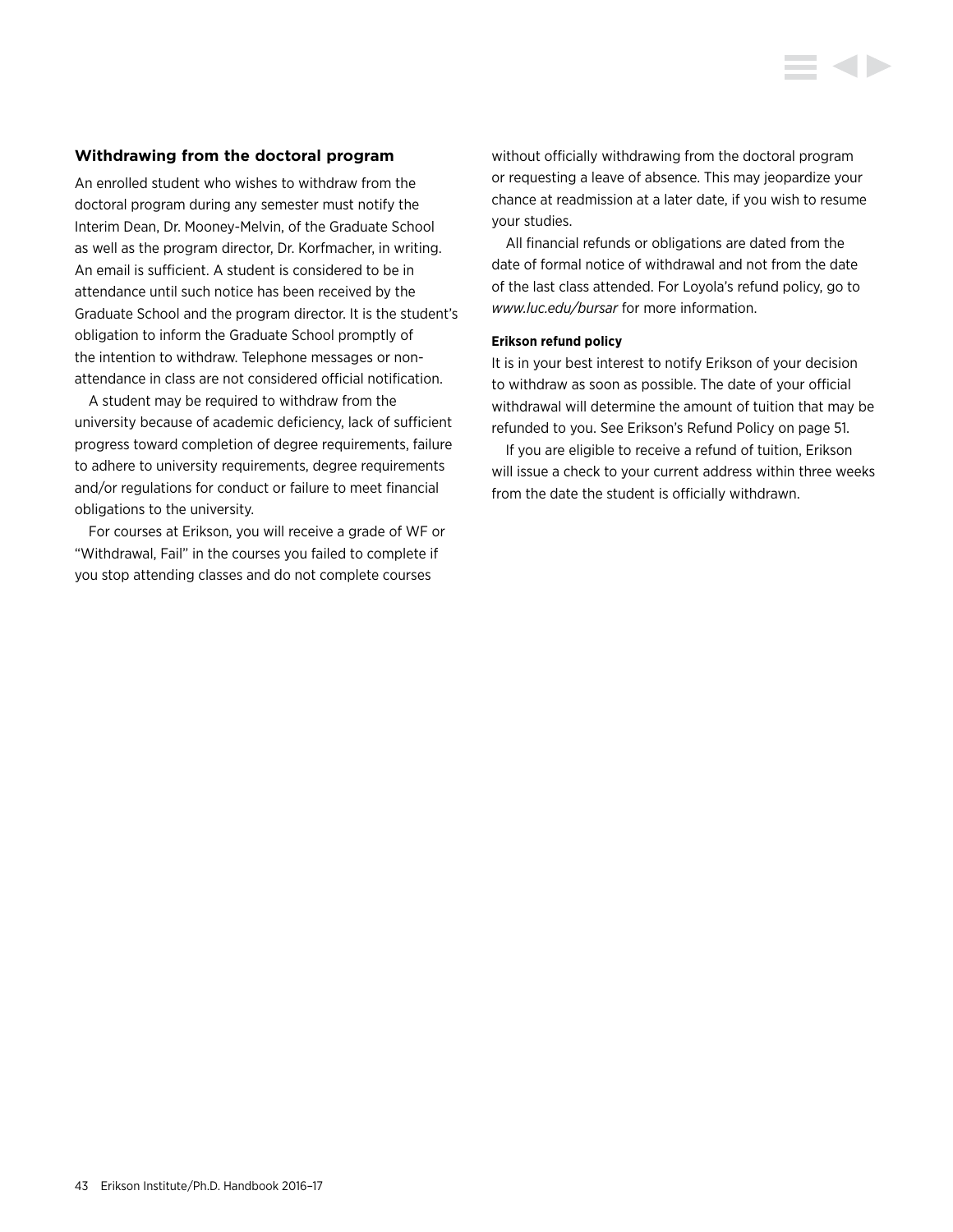# Erikson student rights and responsibilities

# Rights

At Erikson Institute, students are encouraged to engage in free discussion, inquiry, and expression. Student academic performance is evaluated solely on academic achievement, including adherence to the traditional canons of scholarly honesty and integrity, and not on unrelated opinions or conduct.

It is Erikson's policy to provide an educational environment free of sexual harassment or other discrimination. Erikson fully supports the rights and opportunities of its students to seek and obtain an education without subjugation to sexual harassment or discrimination of any kind. All employees, faculty, supervisors and students are required to uphold the Institute's policy.

# Responsibilities

Each student is responsible for the following:

# **General**

- 1. When you matriculate at Erikson, you agree to comply with all policies and procedures that apply to students as described in this Handbook and other sources, including but not limited to course syllabi, *my.erikson,* EriksonOnline, emails, mailing, etc. You also agree to fulfill all understandings and agreements with the student services offices and faculty. If you have questions or concerns, ask the appropriate faculty member or staff person. It is also your responsibility to understand and abide by the academic integrity policies of the Institute and all basic tenets of academic integrity within the higher education community, as well as all other policies and rules set forth in this Handbook and in other procedures adopted by the Institute from time to time.
- 2. Students who believe they have followed directions, have met deadlines, and who still have a grievance with one or more student services offices, should contact the Dean of Enrollment Management, who will act as a facilitator in resolving the problem.
- 3. Students who believe they have followed directions, have met deadlines, and who still have a grievance with one or more instructors, should contact the Dean of Students, who will act as a facilitator in resolving the problem.
- 4. Keep copies of all transactions, records, and receipts. These copies will verify transactions in the event a document has been misplaced or if there is a disagreement.
- 5. Each student is responsible for checking her/his mailbox and the Institute email at regular intervals.

# **Finance**

- 1. If applying for financial aid, follow the written procedures issued by the Financial Aid Office and submit the necessary materials as early as possible.
- 2. Pay tuition and fees in full by the end of the add/drop period or develop a payment plan before the beginning of the academic year. If you have made no financial arrangements, you will be asked to withdraw from class(es).
- 3. Meet all payment deadlines. If you do not, you incur substantial finance charges until a satisfactory payment plan is arranged and maintained. Further payment delay will result in being asked to withdraw from current class(es) and being unable to obtain transcripts, diplomas, or certificates as well as incurring legal fees.

# **Registration**

- 1. Confirm your degree requirements and schedule by reviewing this Handbook, degree planning worksheets, and by consulting your advisor. These materials contain most of the information needed to facilitate smooth planning.
- 2. Register for classes during the published priority registration period.
- 3. Complete drops, adds, and changes of class by the published deadlines.
- 4. For exceptions, make an appointment to see your advisor. Students unsure about who advises them should contact the Associate Director, Registration and Student Records.

# **Student conduct**

1. Erikson's anti-bias commitment applies to all areas of discrimination, including those based on race, color, religion, national origin, sex, sexual orientation, gender identity, gender expression, marital status, age, disability, or veteran status. Respect is expected to be shown toward persons in all categories, both generally, and as individuals. It is each student's responsibility to approach interactions and diversity openly, and to act from one's centered, adult compassionate self.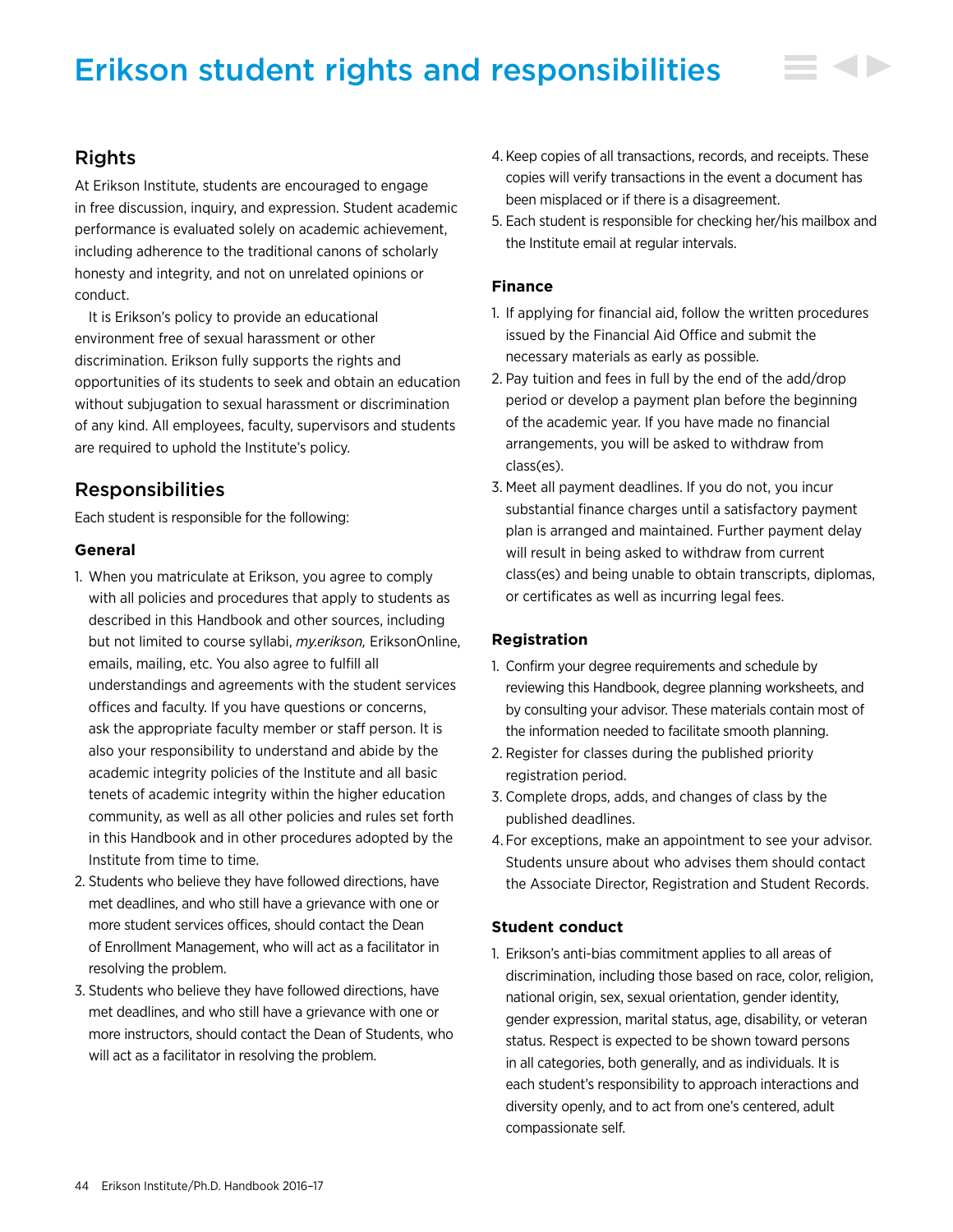- 2. Students are expected to conduct themselves in a manner compatible with the Institute's function as an educational institution. Behavior that is disruptive and/or interferes with the educational process is disrespectful of the rights of others and is not acceptable and, if continued, may result in discipline as summarized in paragraph 4 below, up to and including dismissal from the program.
- 3. Erikson Institute adheres to the laws of the State of Illinois and the federal government with respect to its substance abuse policy. The use, possession, or distribution of illegal drugs by students or employees is prohibited. The consumption or possession of alcoholic beverages for all students and employees under the age of 21 is strictly forbidden. Alcohol is prohibited from being on-campus at any time except during special events and in such instances is only to be consumed by those over the age of 21 in designated areas.
- 4. Erikson Institute reserves the right to address the following student conduct as disciplinary matters: failure to attend classes regularly, make satisfactory progress toward a degree, or neglect of academic work or requirements; violation of the rules of Erikson Institute; lying to an officer of the Institute; cheating, plagiarism, forgery, or other forms of academic dishonesty; theft of or damage to property of the Institute or others; violation of Erikson Institute computer policy; possession of stolen goods; physical violence (including assault and sexual assault), discrimination, intimidation, harassment or disorderly conduct; violation of law (including unlawful use or possession of controlled substances, firearms, or hazardous materials); and other conduct that departs from generally accepted standards of integrity, professional conduct, and ethical behavior, whether committed on or off campus. Depending upon the circumstances of the offense, discipline can include, but is not limited to, some or all of the following actions: admonition, probation, requirement of adherence to a conduct contract, requirement to take a leave of absence or withdraw, dismissal, and expulsion.

#### **Student disciplinary process**

Complaints relating to potential student misconduct, other than in situations raising issues of academic integrity and discrimination on the basis of sex under Title IX of the Education Amendment of 1972, shall generally be handled using the procedures set forth below. Where circumstances raise a combination of issues that might be addressed under one or more procedures, or where the unique facts of a dispute warrant, the Institute reserves the right to modify or combine procedures, or fashion a new procedure, to address a particular case fully and fairly.

Reports or complaints about alleged student misconduct or violation of Institute rules should be made in the first instance to the Dean of Students and/or the Dean of Enrollment Management. The Dean of Students and Dean of Enrollment Management shall make a threshold determination whether the circumstances warrant investigation. Criminal misconduct may also be reported to the appropriate civil authorities. In such circumstances, the Institute may proceed with its own disciplinary process or, in its discretion, stay internal proceedings pending outside investigation.

If the Dean of Students and/or Dean of Enrollment Management threshold evaluation indicates that a violation of Institute rules or standards may have occurred, the accused student will be interviewed, at which time he or she is informed of the investigation, questioned regarding the allegations, and asked to discuss his or her alleged involvement. On the basis of this interview and any other initial investigation considered appropriate by the Institute, the Dean of Students and/or Dean of Enrollment Management shall make an initial determination whether the Institute's disciplinary standards appear to have been violated. If the Dean of Students and/or Dean of Enrollment Management determines at any time that no misconduct appears to have occurred, the matter shall be closed.

If the Dean of Students and/or Dean of Enrollment Management believes after initial investigation that misconduct has occurred, the Deans will discuss this initial conclusion with the student. If there is no disagreement as to the facts or the appropriate sanction, the matter shall be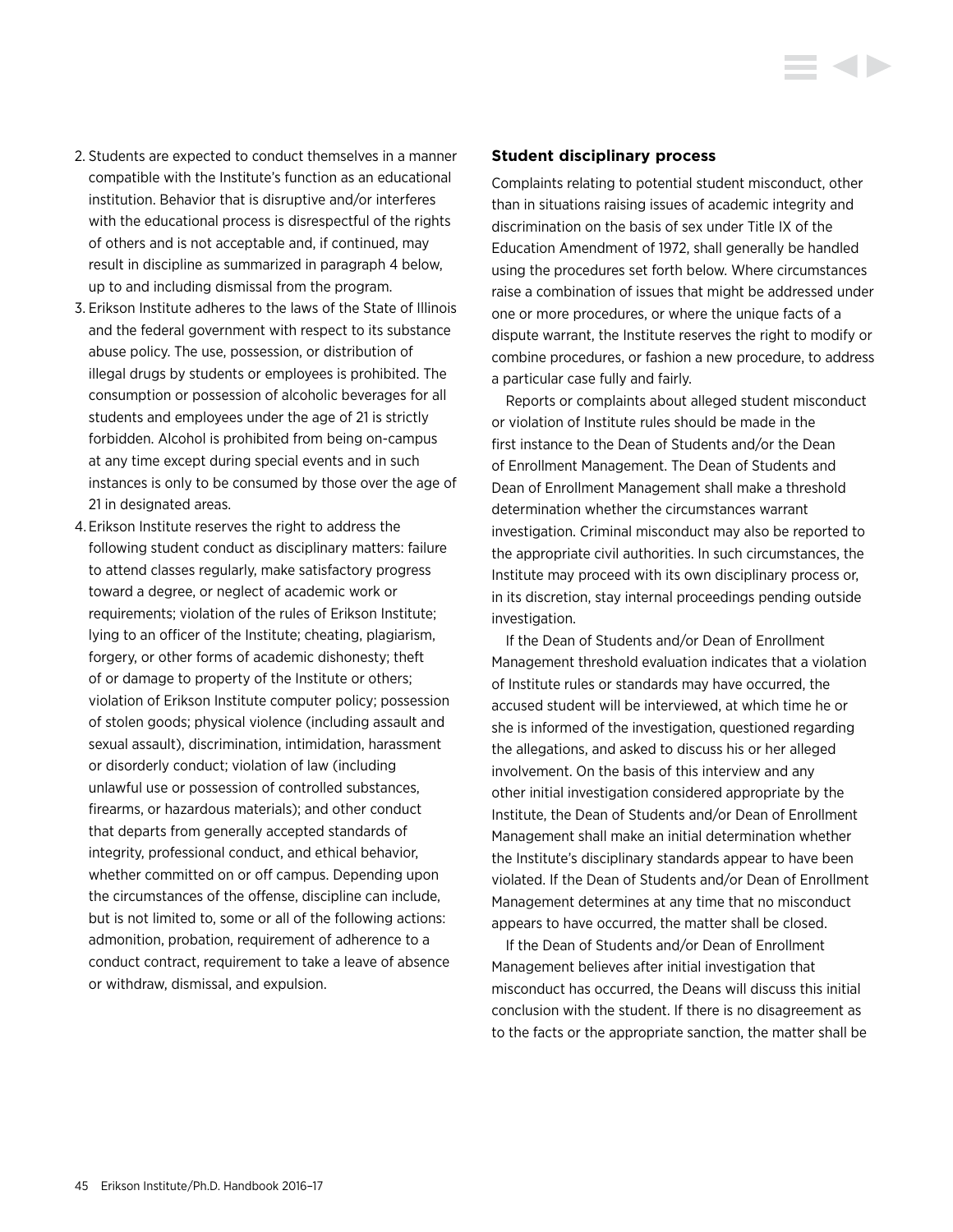resolved by a written agreement, signed by both the Deans and student, stating the agreed facts and sanction, with a copy of the agreement to be maintained by the Institute. Such an agreement shall constitute the final decision upon the misconduct allegation.

If the Dean of Students and/or Dean of Enrollment Management believes after initial investigation that misconduct has occurred but the student disagrees with either this conclusion or the proposed sanction, the Dean of Students and/or Dean of Enrollment Management shall prepare a memorandum summarizing the results of the initial investigation, discussions to date with the student, and sanction being proposed. This memorandum shall be delivered to the Senior Vice President for Academic Affairs/Dean of Faculty or delegate for further proceedings. Depending upon the circumstances of the allegation, the Senior Vice President for Academic Affairs/Dean of Faculty or delegate shall implement either an administrative or committee review process, the choice of which shall be made at the discretion of the Senior Vice President for Academic Affairs/Dean of Faculty or delegate.

If an administrative review is chosen, that review shall be delegated to a member of the Institute administration (other than the Dean of Students and/or Dean of Enrollment Management) or to an outside investigator chosen by the Institute. The administrative investigator shall investigate the circumstances of the complaint by interviewing the student, the complainant (if any), and witnesses, as well as by reviewing documents and conducting other investigation deemed appropriate. The student shall be afforded an opportunity to meet with the administrative investigator and supply written materials and documents justifying the student's position. This administrative review is a factfinding and dispute resolution process, not an evidentiary hearing, and no witness or party to the complaint has the right to personally confront other witnesses/parties or to question them directly. Attorney involvement in interviews or in the administrative investigative process may, but need not, be permitted at the discretion of the Institute. After concluding the administrative investigation, the administrative investigator shall prepare a written recommendation discussing the alleged misconduct and

sanction proposed by the Dean of Students and/or Dean of Enrollment Management and the facts that the investigator has found. This recommendation shall be made to the Senior Vice President for Academic Affairs/Dean of Faculty or delegate for final resolution of the matter. The decision of the Senior Vice President for Academic Affairs/Dean of Faculty or delegate is final.

If a committee review is chosen, the Institute, through its Senior Vice President for Academic Affairs/Dean of Faculty or delegate, shall appoint an *ad hoc* committee of three members to investigate the complaint. The committee members should include Institute faculty members or administrators and may, but need not, include a current student; one of the committee members should be designated by the Institute as chair. The committee should investigate the circumstances of the complaint by interviewing the student, any complainant, and witnesses, as well as by reviewing documents and conducting other investigation deemed appropriate. The accused student shall be afforded an opportunity to meet with the committee and supply written materials and documents justifying the student's position. The committee review contemplated is a fact-finding and dispute resolution process, not an evidentiary hearing, and no witness or party to the complaint has the right to personally confront other witnesses/parties or to question them directly. Attorney involvement in committee interviews or the investigative process may, but need not, be permitted at the discretion of the Institute. After concluding the investigation, the committee shall prepare a written recommendation discussing the alleged misconduct and sanction originally proposed by the Dean of Students and/or Dean of Enrollment Management and the facts that the committee has found; this recommendation shall be made to the Senior Vice President for Academic Affairs/Dean of Faculty or delegate for final resolution of the matter. The decision of the Senior Vice President for Academic Affairs/Dean of Faculty is final.

At any point during the disciplinary process, the process may be ended by agreement of the student and Institute, with any such resolution to be memorialized in a written agreement signed by the student and Institute.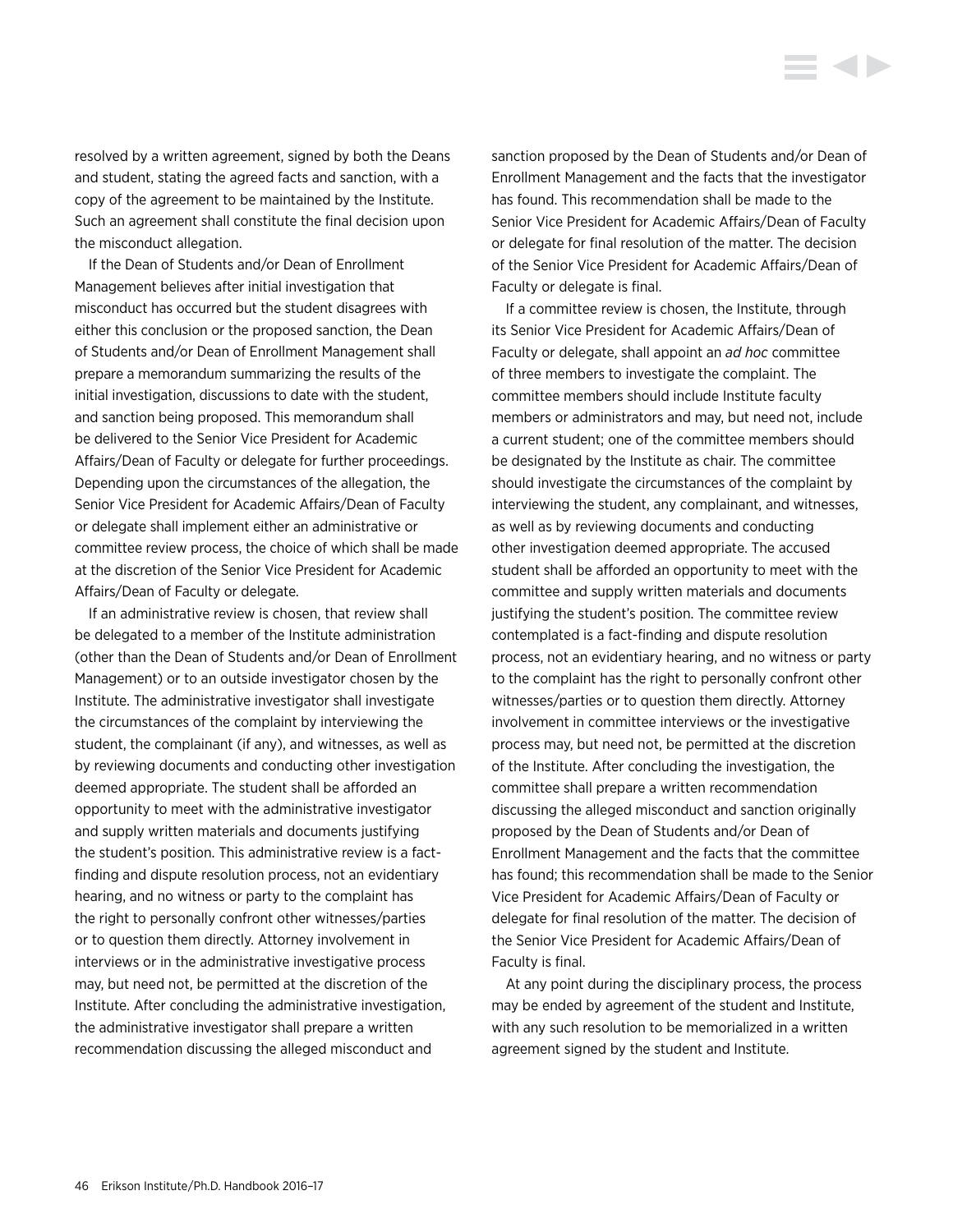# Financial assistance and funding from Erikson Institute

Students entering the Erikson-Loyola Ph.D. program in Child Development are automatically considered for Erikson doctoral funding awards at the time of admission. The doctoral admission committee determines the recipients of all doctoral awards.

Erikson awards a limited number of competitive fellowships and assistantships each year. These are awarded to entering students at the time of admission to the program on the basis of academic promise, experience, and research interest. The value and length of the awards vary, and no separate application is needed for consideration.

# **Doctoral fellowships**

Depending on funding available during each doctoral admission cycle, Erikson awards a limited number of doctoral fellowships to students admitted to the Ph.D. in Child Development program. Doctoral fellowships provide tuition scholarships for up to 24 credit hours, the number of credits required for the Erikson courses in the doctoral program. Doctoral fellowships do not have a service requirement on the part of the student s receiving the awards. Continued funding for subsequent years beyond the first year is contingent upon maintaining a positive academic standing in the program.

# **Doctoral assistantships**

Doctoral assistantships are awarded to doctoral students contingent upon available funding through faculty research and community engagement projects. Assistantships provide for a stipend in exchange for research assistance or performance of duties relevant to the respective project. Assistantship duties are meant to provide doctoral students with educational and professional benefits while enhancing their pedagogical, research, and/or administrative skills. Assistantship duties cannot exceed 20 hours per week and typically pay between \$15,000–22,000 per appointment year. Doctoral assistantship appointment periods may range from 9–12 months and are renewable contingent upon available funding and satisfactory work performance.

# Financial assistance and from Loyola University Chicago

# **Assistantships**

Graduate assistantships are awarded to students with excellent academic records and scholarly promise. The awards ordinarily include a stipend, tuition scholarship, and health insurance coverage and are renewable. Stipend amounts for Ph.D. students ranged from \$14,000 to a maximum of \$25,000.

Assistantships are divided into teaching assistantships, research assistantships and program assistantships. Accordingly, a student who accepts an assistantship is required to provide teaching or research assistance, or to engage in other duties relevant to the discipline and program. Assistantship duties should provide students with educational and professional benefits while enhancing their pedagogical, research, and/or administrative skills. Assistantship duties cannot exceed 20 hours per week and students are not allowed to hold additional employment while holding an assistantship. Students should contact their graduate program director for details regarding eligibility, application procedures and deadlines, stipend levels, and specific expectations required of recipients.

# **Applying for Loyola University Chicago assistantships**

Awardees are chosen from among applicants for admission and no additional application material is required. Indicate your desire to be considered for a merit award by marking the appropriate box on the application for admission. Admission does not guarantee funding.

Unless otherwise noted, the deadline for consideration for merit awards is February 1 or earlier if the department requires. The application for admission as well as all supporting documents (e.g., transcripts and letters of recommendation) must be on file by the award deadline.

# **Fellowships**

Fellowships are similar to assistantships in that they provide stipends, tuition scholarships, and health insurance however most fellowships do not require service on the part of the student. Recipients of fellowships administered through Loyola University Chicago must adhere to the merit award policies in addition to the requirements of the fellowship.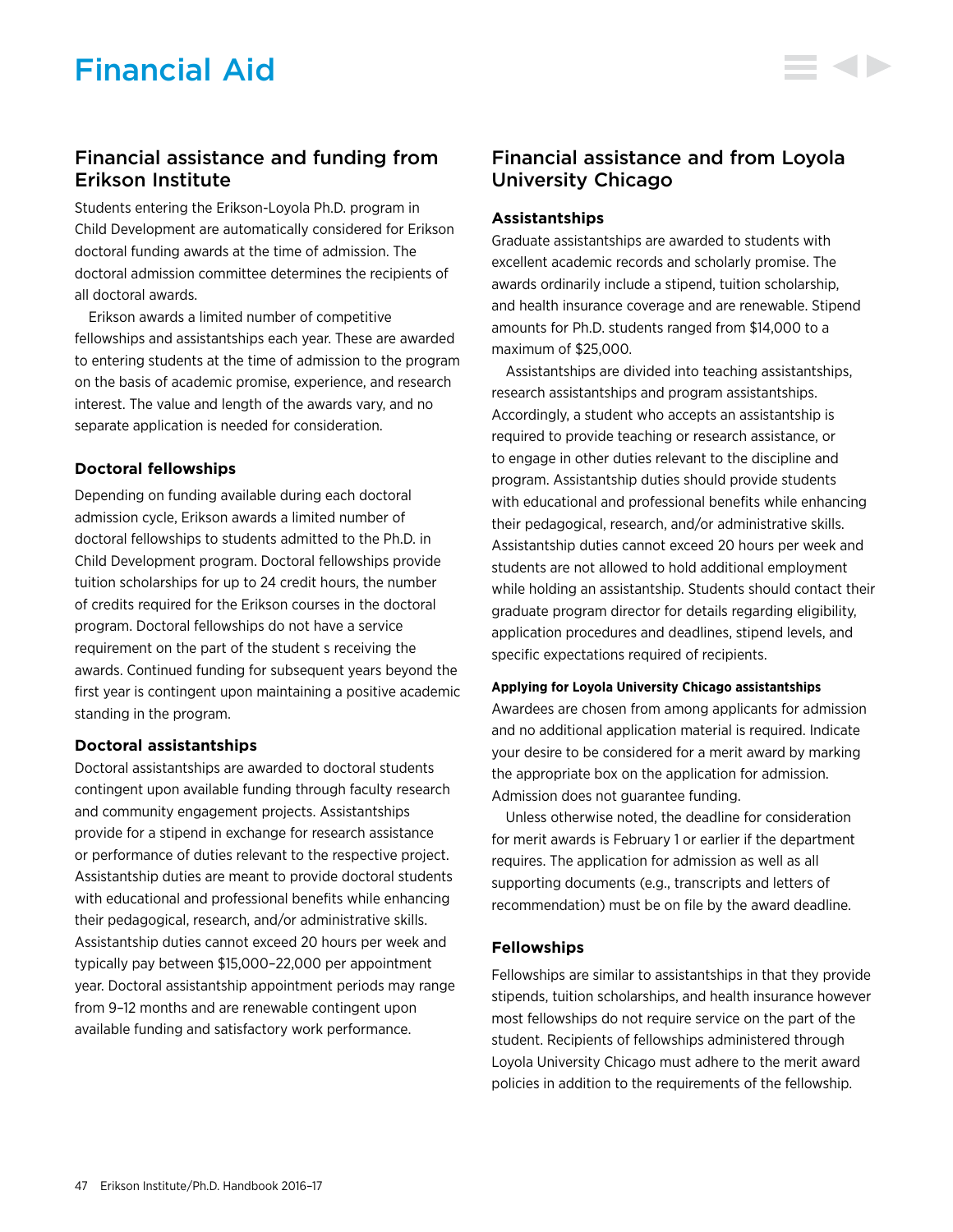#### **Applying for Loyola University Chicago fellowships**

Each fellowship has unique application requirements so it is important to carefully read the guidelines and deadlines for each award. Please visit *www.luc.edu/ gradschool/FundingGrad.Education.shtml* for the most recent information about each of the fellowship awards. Fellowships are open only to current students. Below is a partial list of Loyola University fellowships.

- Schmitt Dissertation Fellowship
- Pre-Doctoral Teaching Fellowship
- Advanced Doctoral Fellowship
- Research Experience for Master's Programs Project
- Child and Family Research Assistantships
- Community and Global Stewards Fellowship

# **Diversifying Higher Education Faculty in Illinois (DFI)**

The purpose of DFI is to increase the number of underrepresented faculty and staff in Illinois institutions of higher education and higher education governing boards. DFI is a statutorily authorized program that directly addresses educational disparities. A DFI Fellow must be an Illinois resident and U.S. citizen or lawful permanent resident alien who is a member of a traditionally underrepresented minority group: Black/African American, Hispanic American, Asian American, American Indian, or Alaskan Native. "Traditionally underrepresented minority group" means any of the minority groups designated in the Public Act which are represented in Illinois post-baccalaureate enrollment at a percentage rate less than the minority group's representation in the total Illinois population. The Public Act further specifies that to be classified as an Illinois resident, an applicant must possess a high school diploma or postsecondary degree from an accredited Illinois educational institution or have lived in Illinois for at least three years.

#### **To apply:**

- Step 1 Contact the Institutional Representative for the institution you plan to attend to receive a special access code to be entered into the intent to apply/eligibility determination online screen. Loyola's DFI Institutional Representative is Marcela Gallegos, M.Ed.
- Step 2 Complete the DFI Eligibility Section to see if you are an eligible applicant.

Applicants who have not passed the online eligibility requirement and received an application number will not be accepted. Please do not send in hardcopy applications without completing the online eligibility process.

# **Loyola University Chicago merit award policies**

Merit awards (i.e., assistantships, fellowships, and tuition scholarships) are guided by policies set forth by each specific award, general merit award rules and regulations, and the academic policies found on the Graduate School website at *www.luc.edu/gradschool/FundingGrad. Education.shtml*.

- Deadline for acceptance of an award: Each merit award letter includes a deadline by which the student is to formally notify the Graduate School of his/her decision regarding the acceptance of the award. The award acceptance deadline for incoming students admitted for fall is April 15, which conforms to the notification deadline set forth in the "Resolution Regarding Graduate Scholars, Fellows, Trainees, and Assistants'' published by the Council of Graduate Schools.
- Formal notification of acceptance: In order to notify the Graduate School formally regarding acceptance of the award, the student must complete and return the notification form to the Graduate School by the appropriate deadline.
- Eligibility to hold a merit award: To be eligible to receive and continue to hold a merit award, the student must: (a) be in good academic standing and maintain a cumulative GPA of 3.0 (b) comply with the Graduate School's standards of academic honesty and the university code of conduct, and (c) perform satisfactorily assigned assistantship duties. Additionally, assistantships, Advanced Doctoral Fellowships, Crown Fellowships, Dean's Fellowships, Pre-Doctoral Scholars Award, and the Schmitt Fellowships are all considered full-time. Accordingly, recipients cannot hold outside employment during the academic year or, in the case of students holding a 12-month appointment, during the calendar year. Students holding an academic year appointment are free to pursue employment opportunities during the summer months. Failure to fulfill these requirements may result in the immediate termination of the merit award.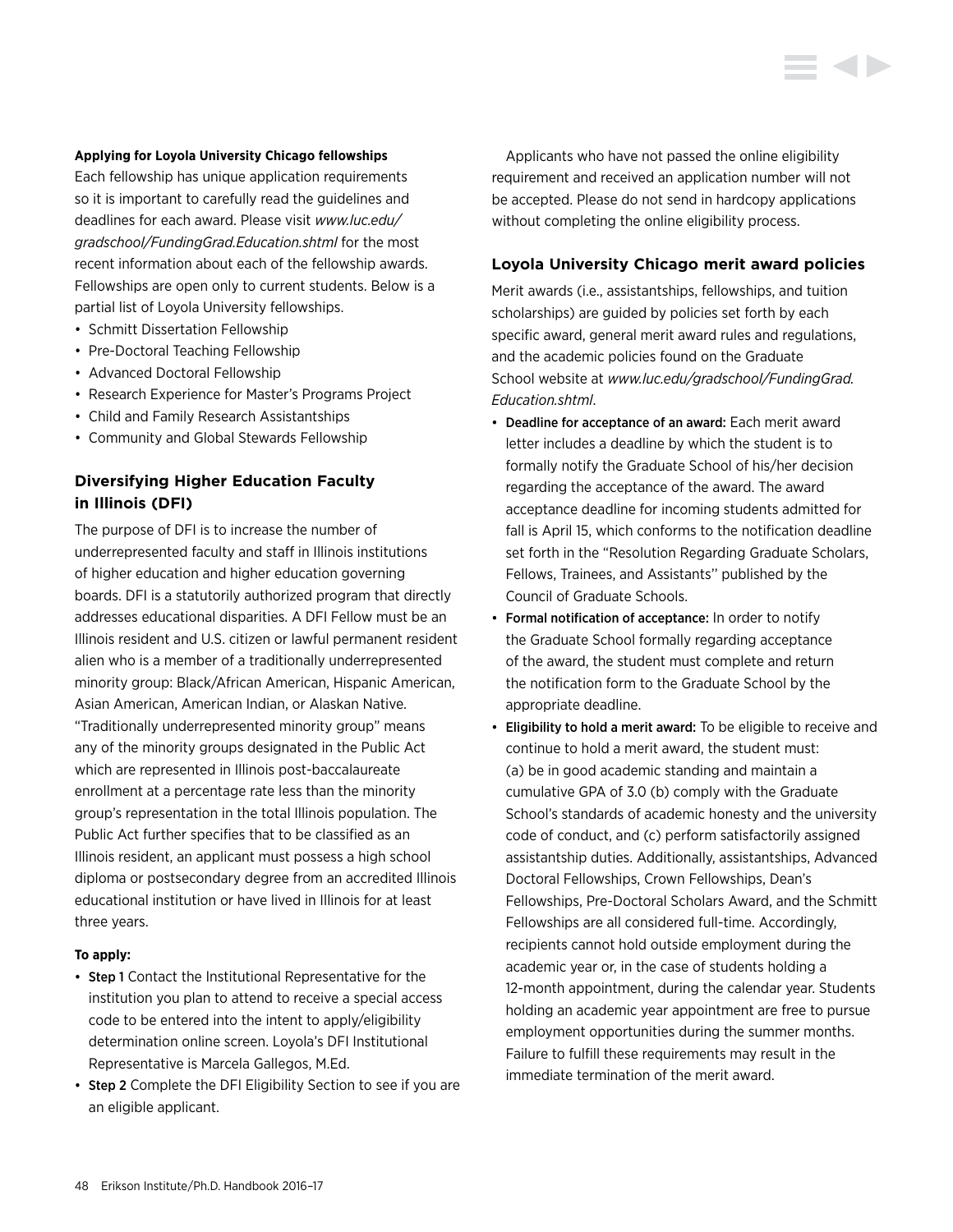- Assistantship responsibilities: Assistantship duties are assigned by departmental, college, or school administrators. Assistantships are to provide students with educational and professional benefits, enhancing their pedagogical, research, and/or administrative skills. All assistantship activities must be supervised by appropriate faculty or staff. Assistantship duties cannot exceed 20 hours per week.
- 12-Month appointments: Students on 12-month assistantship appointments must register for an appropriate course during the first summer session. Without summer enrollment, the stipends become pay and are no longer protected from FICA deductions.
- Restriction on multiple awards: The Graduate School does not permit students to hold simultaneously more than one full assistantship or fellowship.
- Renewal of merit awards: Merit awards are for one academic year only. Contact your graduate program director for detail information regarding renewal of awards.

# **RamblerLink job and assistantship postings**

Many departments at Loyola University Chicago hire graduate students on a part-time basis. Listings for these opportunities can be found on RamblerLink. Please visit Loyola's Career Development Center website for more information about RamblerLink in addition to other job search services the Center offers.

# Federal Student Loans

# **Stafford Loans**

The maximum Federal Stafford Loan amount per academic year (Loyola's academic year begins Fall Term, ends after the following Summer Term) is \$20,500 for a graduate student.

To be considered for a Stafford Loan, you must file a Free Application for Federal Student Aid (FAFSA) each year with the U.S. Department of Education. For timely processing, file your FAFSA early (between January 1 and March 1) and be sure to include Loyola University Chicago's school code: 001710. You can complete a FAFSA application online at *www.fafsa.ed.gov*. Keep a copy for your records!

Eligibility: To receive a Federal Stafford Loan, a student must:

- Be a U.S. citizen or eligible non-citizen
- Not be in default on existing Federal Student Loans
- Be at least a half-time student in an eligible degreeseeking program

The U.S. Department of Education will process your FAFSA and mail you a Student Aid Report (SAR), normally within 4-6 weeks of receipt. Read the SAR cover letter to find out if you must make corrections. Review your SAR for errors. Submit corrections to the U.S. Department of Education or contact the Office of Student Financial Assistance to inquire if the school can make corrections.

# **Graduate PLUS Loans**

Some graduate students need additional loan funding to finance their Loyola University Chicago educations, beyond the annual maximums permitted through the Federal Stafford Loan program. Students may also borrow funds through the Federal PLUS Loan Program. Graduate PLUS Loans, like alternative student loans, may be borrowed to the cost of attendance less any financial aid (e.g., assistantships, fellowships or Federal Stafford Loans).

When comparing Graduate PLUS Loans to alternative loans, consider these key points:

- Qualifications: If a student has limited or no credit history, he/she may find it difficult to qualify for an alternative student loan. Graduate PLUS Loans accept borrowers with limited or no credit history.
- Interest Rate: The interest rates for many alternative loans may be lower than the Graduate PLUS Loan fixed interest rate of 6.31%. Rates on alternative loans are not fixed rates and generally do not have maximums. The prime rate or LIBOR rates on which alternative loans are typically based may go higher or lower than the fixed rate. Fixed rate loans can be easier to pay at repayment.
- Fees: Graduate PLUS Loans charge 4.272% of the original loan amount in fees. Alternative loans can have lower fees, based on the borrower's credit history and income.

For more information about graduate student federal loans offered through Loyola University Chicago, contact a graduate financial assistance counselor at (773) 508-2984 or via e-mail at gradfinaid@luc.edu.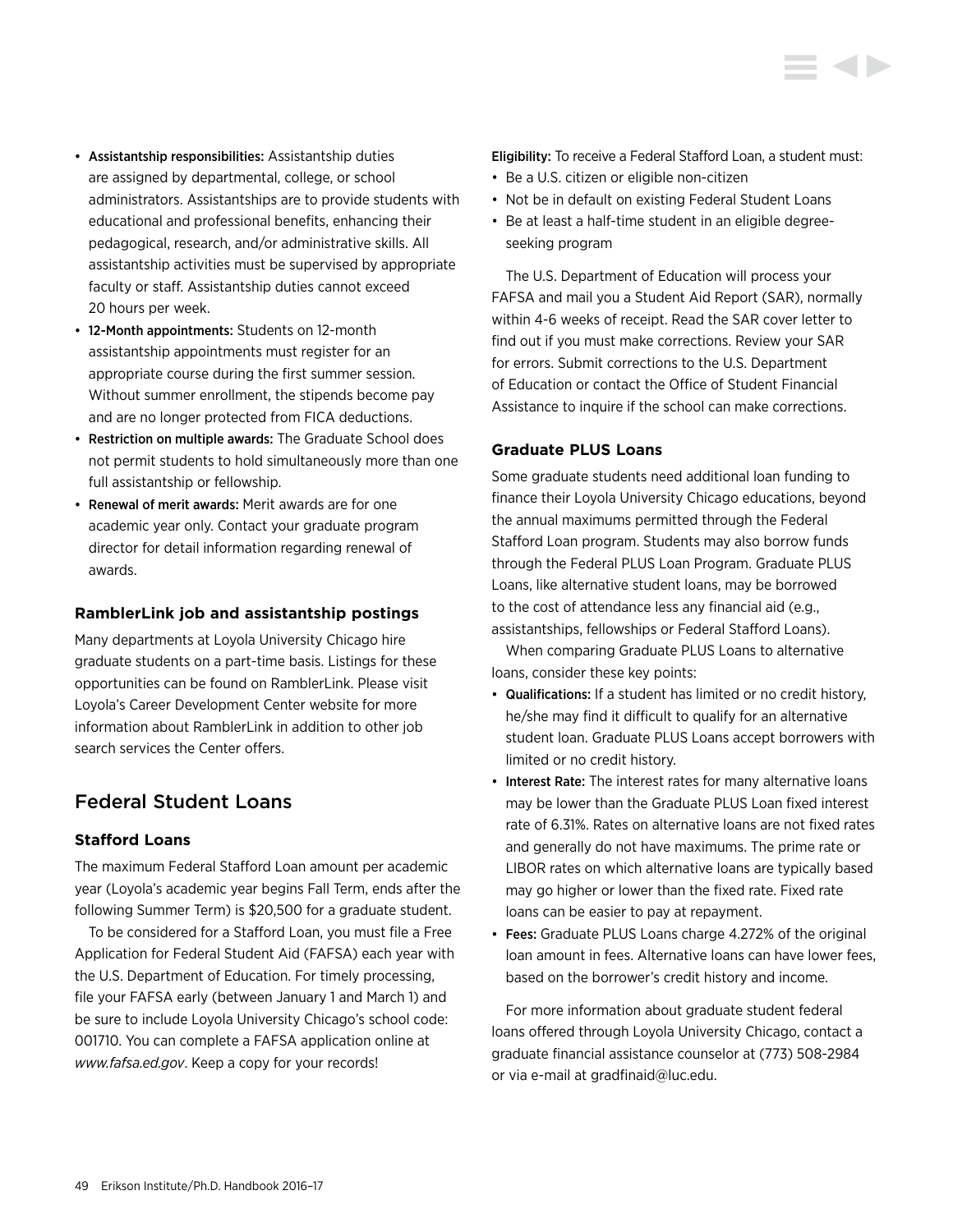# Erikson student financial accounts

# **Tuition**

Erikson degree students are charged by the credit hour. The credit hour cost is \$1,000 for Summer 2016, Fall 2016, and Spring 2017.

Please note that for all courses designated as ERIK courses, the tuition will be paid to Erikson Institute. The following information is specific to ERIK designated courses taken at Erikson.

Any courses specific to Loyola University Chicago must be paid with their Bursar's Office. More information about cost and payment schedules can be found at their website at *www.luc.edu/bursar.*

# **Fees**

Ph.D. students are responsible for the following fees.

#### *One time fee*

| <b>Matriculation fee</b>                                                                                                                                  |       |
|-----------------------------------------------------------------------------------------------------------------------------------------------------------|-------|
| <b>Recurring fee</b>                                                                                                                                      |       |
| Student services fee                                                                                                                                      | \$600 |
| The student services fee covers library, technology, and activity costs. Students<br>are assessed this fee in equal amounts in fall and spring semesters. |       |
| <b>Other fees</b>                                                                                                                                         |       |

| Late registration    | \$100 per course |
|----------------------|------------------|
| Tuition payment plan | \$15 per term    |

# **Making payments**

Unless otherwise noted, tuition is due on the last day of the add/drop period for each term. Online credit card payments can be made through *my.erikson.edu.* Payments may also be mailed to the tuition payment lock box:

Erikson Institute 3755 Paysphere Circle Chicago, IL 60674

If by the end of the add/drop period a student has failed to pay in full, submit a payment plan with fee and first payment, or submit all necessary paperwork to receive a

Department of Education loan, she/he will incur a \$100 late payment fee. Failure to make payment within three weeks of a late fee being applied may result in being de-registered from classes. If a student makes payment in full after being de-registered, the faculty will review the case before she/he will be allowed to re-enroll and return to class.

Erikson Institute accepts any of the following: personal checks, money orders, Discover, MasterCard, or Visa. There will be a \$25 fee for all returned checks. If a student incurs two insufficient funds fees, personal checks will no longer be accepted from that student and future payments must be made with a certified or cashier's check.

#### **Payment plans**

Students have the option of enrolling in a payment plan. The fee for this service is \$15 per semester. Payment plan worksheets are available through *my.erikson.edu.* Signed worksheets and first payment are due on the last day of the add/drop period for the given term. Thereafter, payments are due on the 15th of the month with the last payment due before the end of classes. Payment plans are an excellent alternative for students who cannot afford to pay an entire semester's tuition at once or do not want to take out student loans. However, it is very important that students analyze their financial situation before agreeing to make monthly payments. Students will incur a \$25 late fee for each late payment.

### **Employer payments**

If an employer is reimbursing a student directly for tuition, the student is responsible for all Erikson tuition costs, which are due on the last day of the add/drop period for the term. If an employer is paying Erikson directly for a student's tuition, the student is responsible for providing the Financial Analyst with a typed statement on business stationery stating what portion of the tuition is covered and when Erikson Institute will receive payment. This statement and any uncovered portion of tuition are due on the last day of the add/drop period for the term.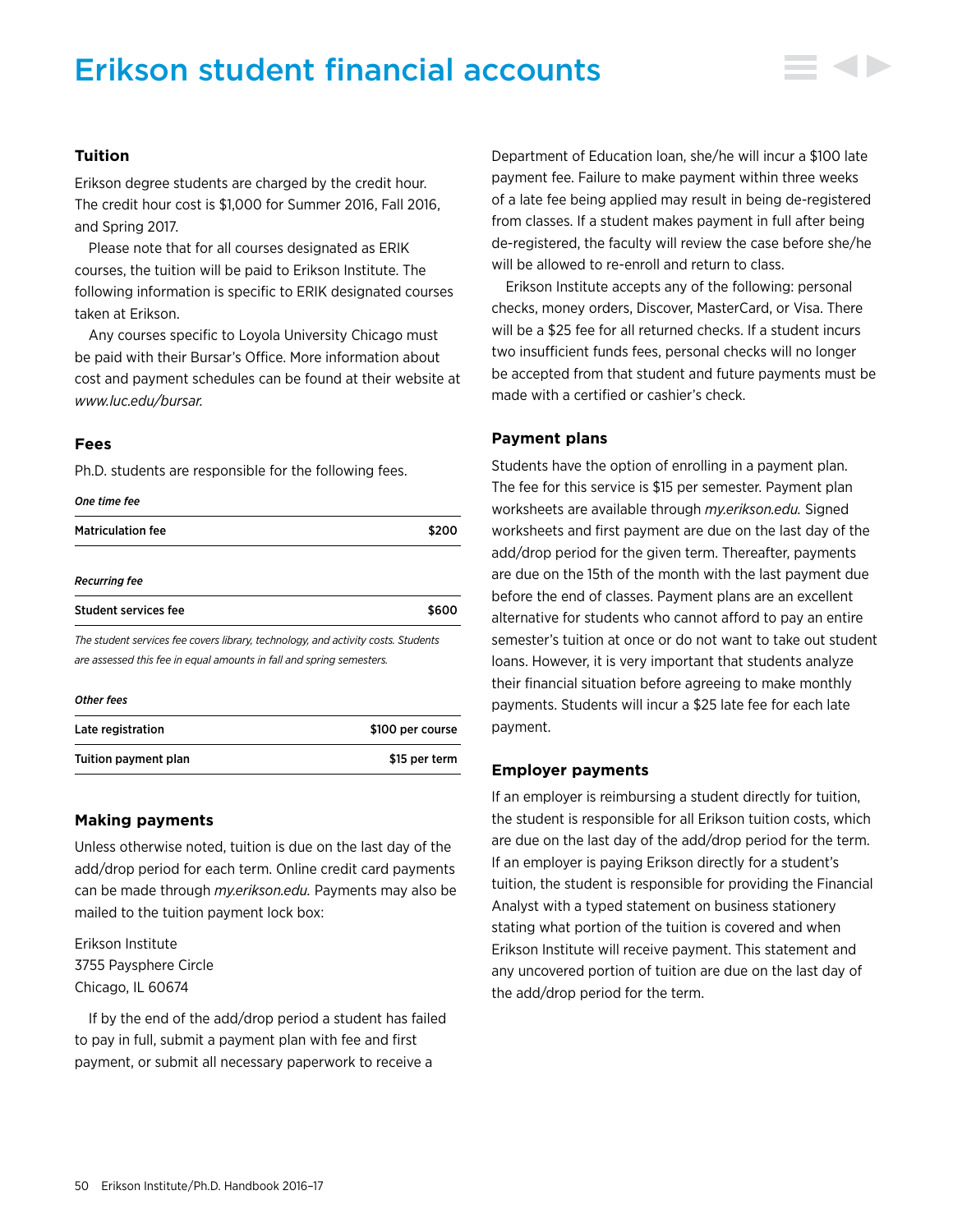# **Collections**

Erikson Institute makes every attempt to assist students with financing their education. In instances where an account becomes delinquent, Erikson Institute will send the student's account to a collection agency. Students are responsible for any and all legal fees or collection agency fees related to their delinquent accounts. To avoid this, we encourage students to pay on time and notify the Financial Analyst immediately if she/he is unable to make a payment due to extenuating circumstances so other arrangements can be made.

# **Tuition refund policy**

Students who withdraw from classes may be entitled to a refund of a portion of tuition according to the policy and refund schedule described below. Only tuition may be refunded; all fees will be due as charged regardless of when refund requests are submitted. In order to obtain a refund, students must officially withdraw from classes through the Registration and Student Records Office. Students must officially withdraw from a class or classes for which they seek a refund; the Institute does not automatically withdraw students from classes even if a student fails to attend the class. Refunds will be calculated based on the date the required paperwork was submitted to the Associate Director, Registration and Student Records, not on the last day of class attended. Therefore, it is imperative that students see the Associate Director, Registration and Student Records immediately upon dropping a class, dropping the program, or changing programs. Meeting with your advisor does not constitute meeting with the Associate Director, Registration and Student Records. Refunds will be calculated according to the following schedule:

| <b>Effective Date of Withdrawal</b> | Percentage of Refund |
|-------------------------------------|----------------------|
| End of add/drop period              | 100%                 |
| Second week of term                 | 75%                  |
| Third week of term                  | 50%                  |
| Fourth week of term                 | 25%                  |
| Fifth week of term or later         | $0\%$                |

If a student withdraws and is on a payment plan, the balance of the tuition becomes due immediately. The Institute will not grant a refund if a student withdraws or is forced to withdraw from a course for disciplinary reasons, including violation of the Institute's academic dishonesty policy.

# **Release of financial information**

It is Erikson Institute's policy not to release any financial information to any third party. If you would like a third party to have access to your financial information, please provide the Financial Analyst with written permission. Your written permission must clearly designate each third party to whom you wish to permit release of your financial information. The Institute will honor your written permission for the remainder of the academic year in which you submit the request. If you wish to grant permission for access to your financial information for a subsequent academic year, you must submit an additional written request for the subsequent year. You may withdraw permission at any time by submitting a request for withdrawal in writing to the Financial Analyst, who will make every effort revoke the permission as soon as possible but may require until the end of the academic year to do so.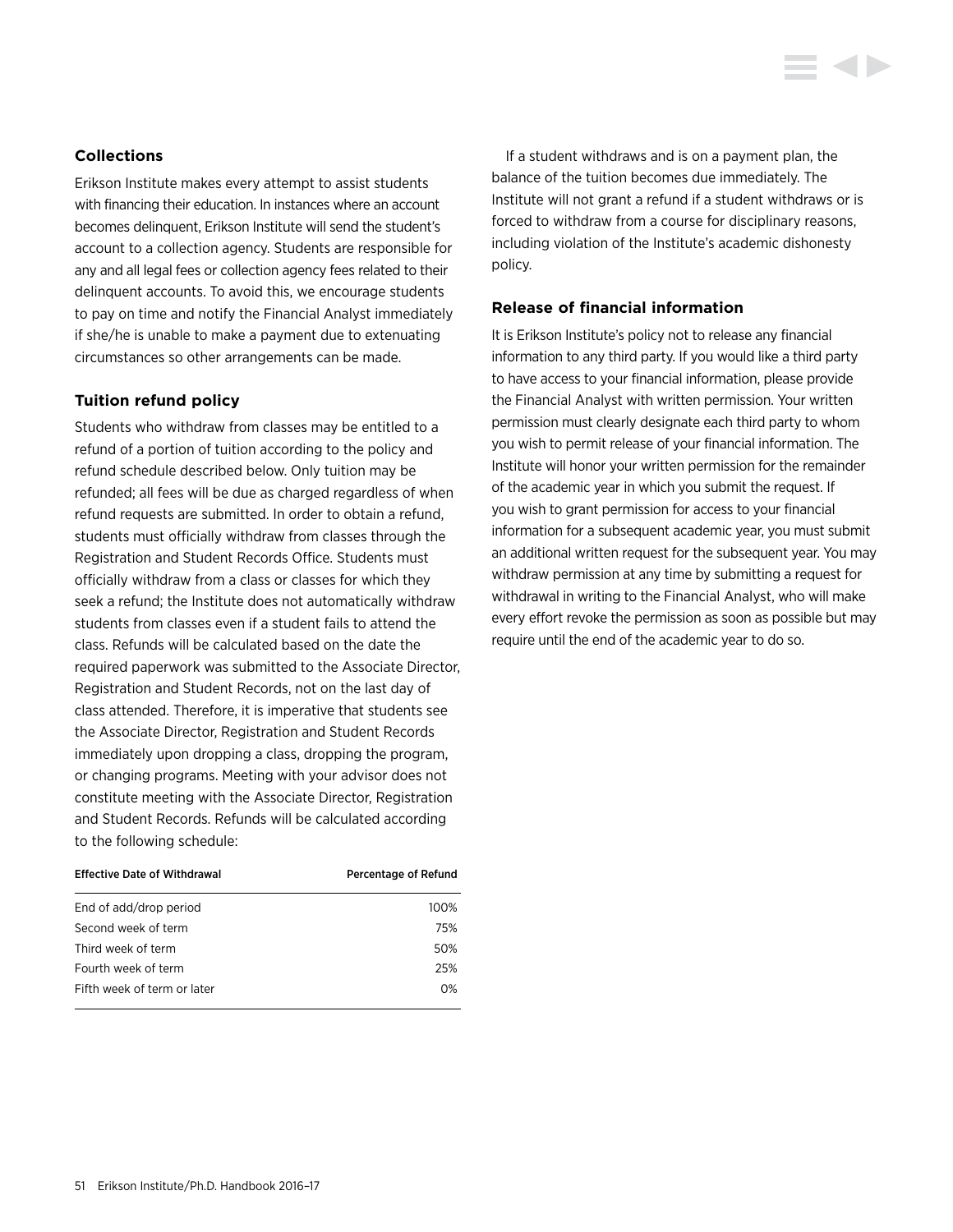# Student resources at Erikson



# **Advising**

#### **Faculty advising**

All students work closely with a faculty member for individual advising throughout their course of study. The program director is also available to advise students in their progress to completion.

#### **Enrollment management support**

The Enrollment Management office also works closely with students to ensure that their needs are met.

# **Campus safety and security**

Erikson Institute is committed to promoting the safety of all members of its campus community, including staff, students, and visitors. Toward this end, we post information related to campus safety and security on the campus portal, my.erikson (click on "Campus Safety and Security") and on the Erikson website (see "Consumer Information," *[www.erikson.edu/consumer-information](http://www.erikson.edu/consumer-information)*. You will find four documents related to safety and security.

The *Annual Security Report* includes information concerning current policies and procedures for campus security in compliance with the Clery Act of 1998, as amended. These policies and procedures cover important topics such as reporting criminal activity, responding to emergencies, and communicating potential threats to the safety of the campus community. It describes procedures related to access to campus and security awareness. It also includes policies and procedures regarding harassment, including sexual harassment and the use of alcoholic beverages and controlled substances. The report presents crime statistics for the preceding three calendar years. We also provide consumer information about community resources related to promoting the safety of individuals, including resources for drug and alcohol abuse prevention.

The *Fire and Life Safety Manual* describes emergency procedures related to life/safety events, such as fire, bomb threats, severe weather, nuclear threats, evacuations, and other serious events.

The *Emergency Procedures Quick Reference* provides a one-page summary of the emergency procedures described in the *Fire and Life Safety Manual.* It also includes floor plans for floors two, three, and four, showing evacuation routes.

*Tips on Public Safety* offers practical advice on how to avoid becoming a victim of crime.

# **Career services**

The Field Education and Career Counseling Department assists students with several aspects of career services including resume/CV review, interviewing skill development, and part- or full-time employment search assistance. Erikson maintains an electronic job board and employment search resources, as well as resources on resume writing and interviewing, on *my.erikson.edu*. In addition, Erikson has an extensive network of alumni and professional contacts, whom students can contact as they seek jobs. Alumni networking events are held at various times during the academic year.

# **Computer and internet access**

The computer lab is located on the 3rd floor near the student lounge, seminar rooms and classrooms. During regular term, lab hours are 8:30 a.m. until 8:00 p.m. Staff members are available to assist students during the hours of 8:30 a.m. until 6:00 p.m. Most computers are Windows based and students have access to network printers.

In addition to the computer lab, workstations in the Edward Neisser Library are available to students during the Library's operating hours.

Network resources include full access to the Internet via a secure network, as well as online library services, printing, career resources, and online course areas.

Students requiring tutoring in computer skills and online resources should refer to the section on the library.

User IDs and passwords are obtained from the Network Administrator.

# **Doctoral Student Association**

The Doctoral Student Association (DSA) is a student group working to promote intellectual and social community for Erikson doctoral students. Closely working with the program director, the co-chairs of the Association organize the Applied Child Development seminar series and host meetings to build a supportive learning community among all doctoral students.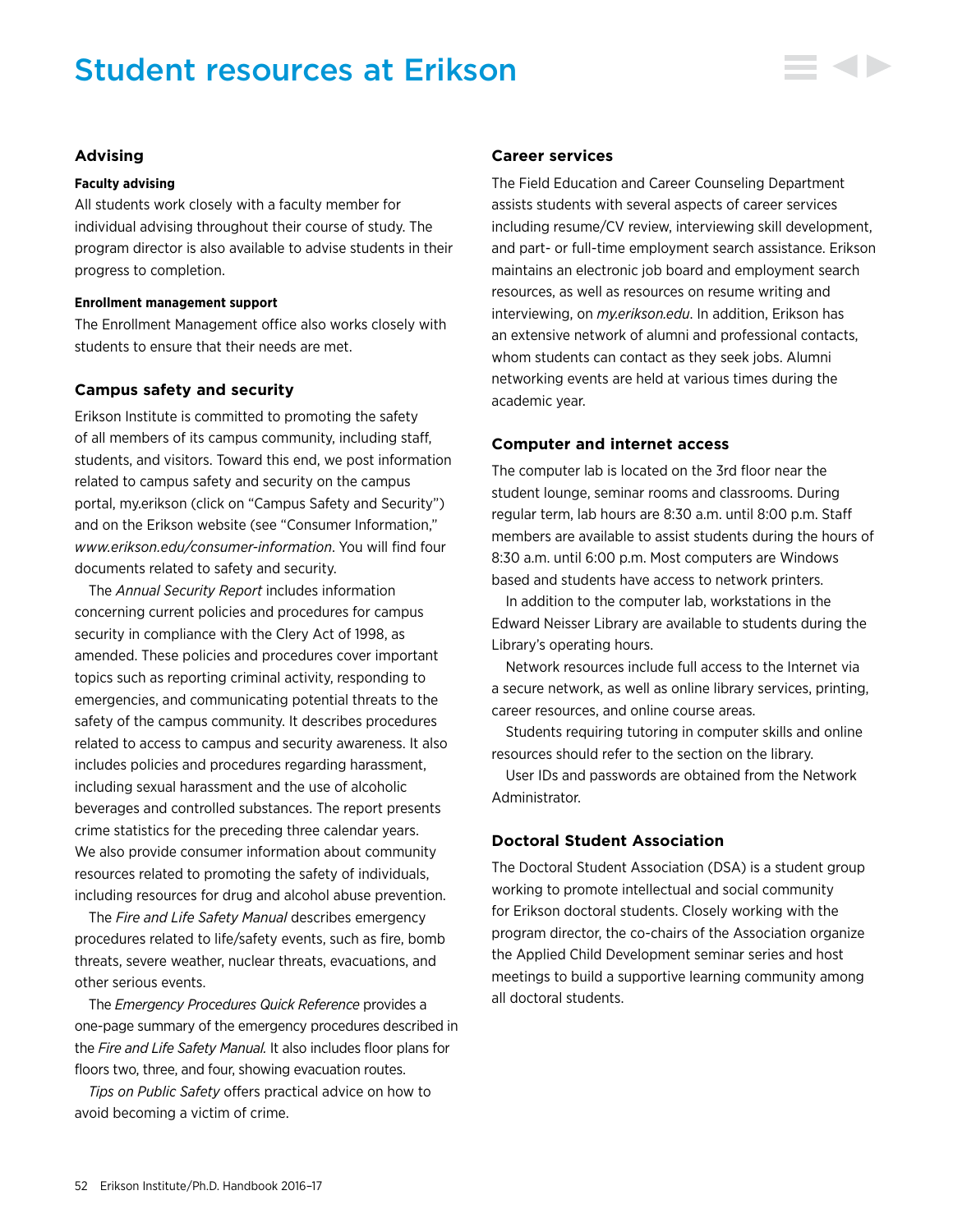# **Library**

The Edward Neisser Library provides multifaceted information services that support the education, information, research, and service programs of Erikson Institute. Its specialized collection is a valuable resource. Information about journals, assessment kits and other materials can be found at *library.erikson.edu.*

Students are allowed to check out circulating materials, as well as audio-visual equipment, laptops, and assessment kits. In the event of loss of or damage to library materials, the library will request that the Student Accounts Office place a hold on the student's account until such time as the materials are returned or replaced, or the library is reimbursed for their loss or damage. Such a hold will render the student unable to register for classes, receive transcripts, or access online resources.

Materials not available in the Edward Neisser Library can be requested from other libraries through the library's interlibrary loan system. The library regularly offers workshops aimed at assisting students to develop and expand their information seeking skills. Individual guidance is also provided as necessary.

#### **Library hours**

#### Regular hours

| Monday-Thursday                 | 8 a.m. - 9:30 p.m. |  |
|---------------------------------|--------------------|--|
| Friday                          | 10 a.m. - 4 p.m.   |  |
| Saturday                        | Hours vary         |  |
| When classes are not in session |                    |  |
| Monday-Thursday                 | 9 a.m. - 5 p.m.    |  |
| Friday                          | 9 a.m. - 4 p.m.    |  |

For information or assistance, please contact the library staff at (312) 893-7210 or through email at libraryhelp@erikson.edu.

# **Lost and found**

The lost and found is located at the main lobby security desk on the first floor.

# **Online resources**

Erikson has four important online services for student use: Erikson Library, Erikson webmail, My.Erikson and EriksonOnline. Each of these resources is available to students from any location with Internet access.

Erikson Library: The Edward Neisser Library subscribes to many resources that are available online through its website: *library.erikson.edu.* These include online subscriptions to scholarly journals, databases of journal articles, interlibrary loan, and electronic books. Students may access most of these resources from off-campus by using the same username and password used for Erikson webmail.

Erikson webmail: Students can access their Erikson email accounts at *mail.erikson.edu*.

My.Erikson: My.Erikson is the web-based campus portal that provides students access to their course schedule, academic records (grades, unofficial transcripts, degree audit worksheets, etc.), and a wide range of academic and student services such as online bill-payment, student discussion boards and career services information. My.Erikson can be accessed at *my.erikson.edu*.

EriksonOnline: EriksonOnline is the environment for online teaching and learning at Erikson. It provides students with remote access to course materials, online research and library resources, as well as communication and collaboration tools for each course at Erikson. Within each course site students are able to view, save and print course syllabi, assignments, readings, presentations and resources, view video clips, and listen to narrated presentations. Discussion areas allow students to communicate with the course instructor and other students enrolled in the respective course. Journals, blogs, wikis, course mail and online meetings are other tools for online teaching and learning in EriksonOnline. In addition, all Erikson students (on-campus and online) have access to the Academic Success Center, the Library and links to Student Services through EriksonOnline. The Academic Success Center includes information, resources, links, and contact information related to writing resources, writing support, and library services. EriksonOnline also provides a wide range of technical assistance resources and support services to online learners to encourage and enable successful online learning experiences and positive outcomes at Erikson. EriksonOnline can be accessed at *courses.erikson.edu.*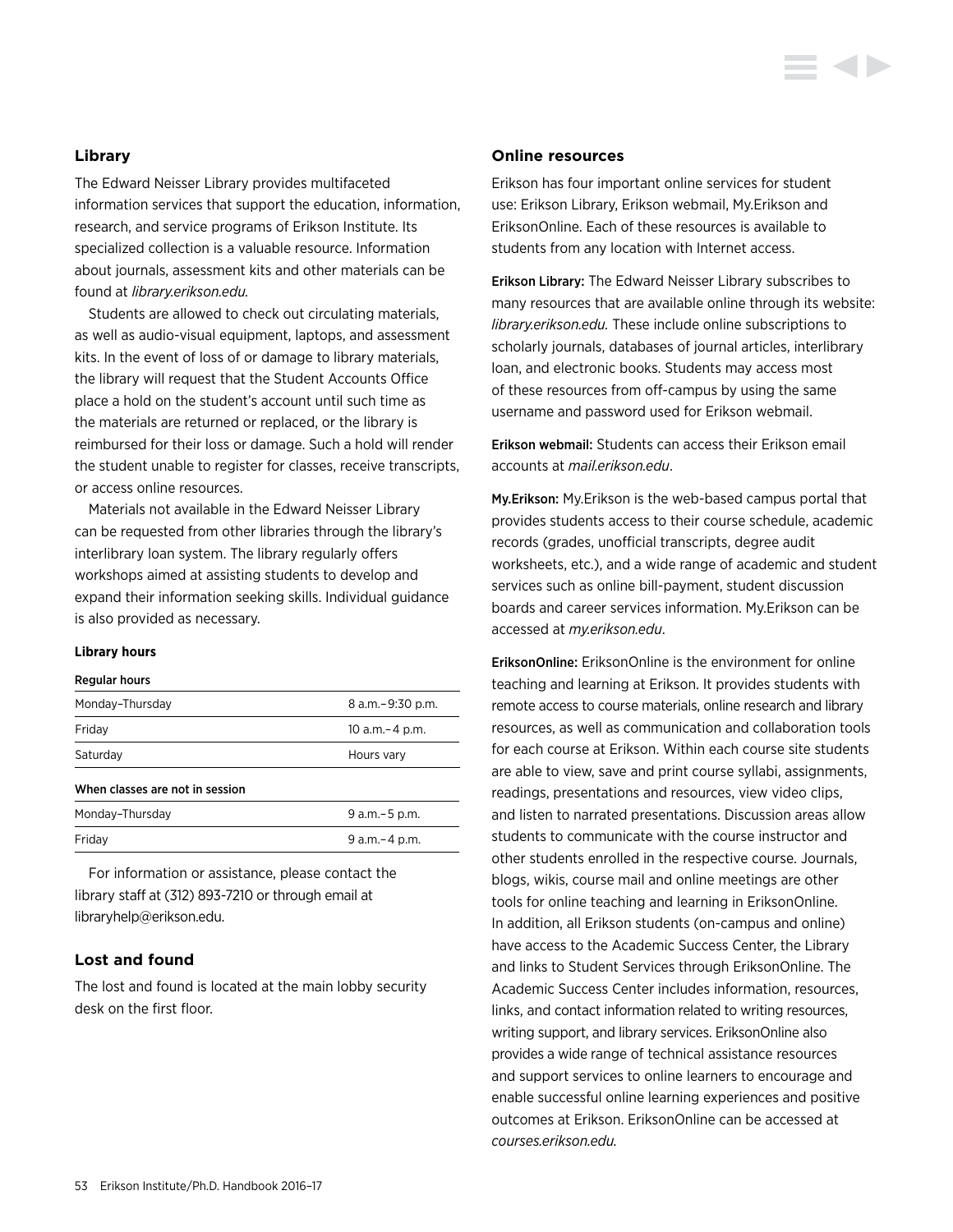# **Parking and transportation**

Discounted parking is available at three locations.

Greenway Self-Park, 60 W. Kinzie St., entrance on Kinzie. 2 blocks from Erikson. Rates: \$18 if you park before 3 p.m. and \$2 after 3 p.m., Monday through Saturday (no discount on Sunday). All rates are for up to 12 hours.

MartParc Orleans, 437 N. Orleans St., entrances on Orleans and Hubbard. 3.5 blocks from Erikson. Rates: \$14 if you enter before 3 p.m. (blue ticket) and \$10 after 3 p.m. and on weekends (green ticket), for up to 12 hours.

MartParc Wells (only weekdays after 3 p.m.), 401 N. Wells St., entrances on Kinzie and Wells. 2.5 blocks from Erikson. Rates: \$10 after 3 p.m. Discounted parking is available only after 3 p.m., Monday through Friday. No discount is available on weekends.

Note: To receive discounted rates, request validation from the security desk in the main lobby. Please make sure to note the garage where you parked to receive the correct validation.

There is limited free and metered parking in the vicinity of the campus. Erikson Institute does not provide change for parking meters. Students who commute by car are encouraged to allow extra time to find parking.

The closest El stops to Erikson Institute is the Grand stop (State and Grand) on the Red Line and the Merchandise Mart stop (Kinzie and Wells) for the Brown and Purple lines. You may also locate numerous bus

stops near Erikson. For more information, please check *www.transitchicago.com*.

There are several Metra train stations within one mile of Erikson Institute. For Metra fare and schedules, contact the RTA at (312) 322-6777 or *www.metrarail.com*.

# **Printing and photocopying**

Three all-in-one printer/copier machines are available for student use. Two machines are located in the library and one in the computer lab. Each printer will have instructions on how to use the printer/copiers. Money for copies can be added to your account on my.erikson. Each machine has the ability to photocopy, print, collate, staple, hole-punch, and more.

# **Student ID cards**

Erikson Institute provides each student with a photo ID card. This card will also serve as your library card and building access card. Photos for ID cards are taken during your program orientation. Ph.D. students can take their picture at any time with the Security desk once they have begun classes. Students will be emailed when the card is available.

#### **Student mailboxes**

Mailboxes are provided for all students enrolled in one of the on-campus degree programs. Mailboxes are located in the Student Lounge on the 3rd floor. Students are expected to check their mailboxes on a regular basis, as they are utilized by Erikson faculty and staff as a means of communicating important information.

# **Students with disabilities**

#### **ADA policy**

Erikson Institute is committed to complying with the Americans with Disabilities Act, the Rehabilitation Act of 1973, Section 504, which states: "No otherwise qualified person with a disability in the United States…shall, solely on the basis of disability, be denied access to, or the benefits of, or be subjected to discrimination under any program or activity provided by any institution receiving federal financial assistance." Erikson will also comply with other federal, state, and local laws regarding accommodations for any person with a disability. Erikson will neither discriminate against, nor decline to reasonably accommodate, a qualified student or staff member with a disability.

#### **Disability-related definitions**

Person with a disability: Someone with a physical or mental impairment that substantially limits one or more major life activities; who has a record of such an impairment; or who is regarded as having such an impairment. (Americans with Disabilities Act of 1990).

Major Life Activity: A function such as caring for one's self, performing manual tasks, walking, seeing, hearing, speaking, breathing, learning, and working.

Qualified person with a disability: A qualified person with a disability is an individual with a disability who, with reasonable accommodation, meets the essential eligibility requirements for participation in academic programs or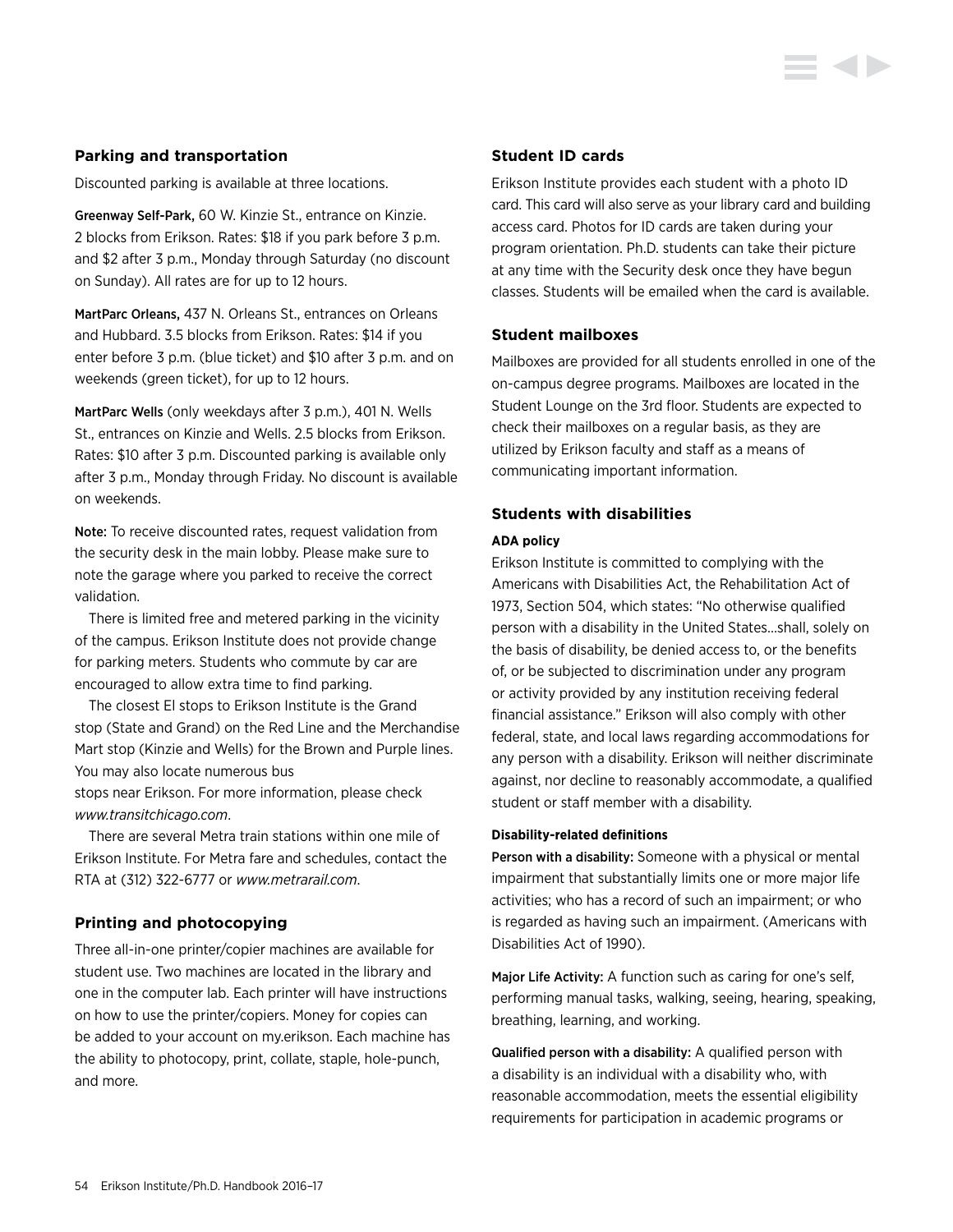activities provided by the Institute or who, with reasonable accommodation, can perform the essential functions of the job for which he or she has applied or been hired to perform.

Reasonable accommodation: In the case of students, a reasonable accommodation is a modification or adjustment to a course, program, service, or activity that enables a qualified student with a disability to obtain equal access. "Equal access" means an opportunity to attain the same level of performance or to enjoy equal benefits and privileges as are available to a similarly situated student without a disability. Reasonable accommodations are individualized and flexible and are based on the nature of the disability and the academic environment. They provide equal access, not an unfair advantage. The ADA requires an institution of higher education to provide reasonable accommodation to a qualified individual with a documented disability, provided that the accommodation does not create undue hardship. An "undue hardship" refers to any accommodation that would be unduly costly, substantially disruptive, or that would fundamentally alter the nature of the program. Only the peripheral requirements of courses, programs, and activities are subject to modification to accommodate a disability. Essential elements of courses, programs, and activities must remain intact (Section 504 of the Vocational Rehabilitation Act and the Americans with Disabilities Act)

#### **Disability services coordinator**

Erikson's disability services coordinator is responsible for serving the needs of students with disabilities. The coordinator is Colette Davison, Dean of students, fourth floor, Room 414, (312) 893-7173 or cdavison@erikson.edu.

#### **ADA compliance committee**

The ADA compliance committee works to meet the needs of our students and staff with disabilities, inform the Institute of disability issues, and acquaint our faculty and staff with the available services and process for receiving services. This committee has two student-related goals: 1) to ensure that students with disabilities enjoy educational opportunities equal to those of their non-disabled peers; and 2) to increase access by students with disability to valued experiences, activities, and roles.

#### **Procedure for applying for accommodation**

Any student with a disability wishing to request an accommodation should begin the process as early as possible by contacting the disability services coordinator to arrange a meeting. The student should also download and complete the form for requesting accommodations available in the Student Services section of my.erikson. New students should initiate the process before the beginning of classes or early in the semester. Remember that it may take several weeks to process a request for accommodation. Students seeking accommodation for the comprehensive examination should apply no later than the registration deadline for the exam.

Requests for accommodation will be considered on a case-by-case basis. What constitutes a "disability" or a "reasonable accommodation" may vary from individual to individual.

The Institute requires appropriate documentation of the disability and of the need for the requested accommodation. The coordinator will provide guidelines for appropriate documentation. In most cases, such documentation and/or assessments should be no more than three years old. In rare cases, additional documentation or second opinions may be requested. Students who already have documentation should send it to the disability services coordinator at the time they make the accommodation request. Referrals to diagnosticians may be obtained from the disability services coordinator.

The documentation should be original, signed, and on official letterhead from a certifying professional in the area of the student's disability. The documentation must address:

- Identification of the specific disability and functional limitation(s);
- Prognosis (permanent or temporary and, if temporary, the anticipated duration); and
- Recommendations for specific accommodations.

Once the appropriate documentation is received, the coordinator, in confidential consultation with consultants or faculty as appropriate, will review the documentation to clarify the existence and extent of the disability and the reasonableness of the requested accommodation. The student and the coordinator will then meet and work together to determine appropriate accommodations. If modifications to the curriculum or academic matters are at issue, faculty may also become involved in these discussions.

Students who receive an accommodation for Erikson courses will be provided with a letter explaining all approved accommodations. It is the responsibility of the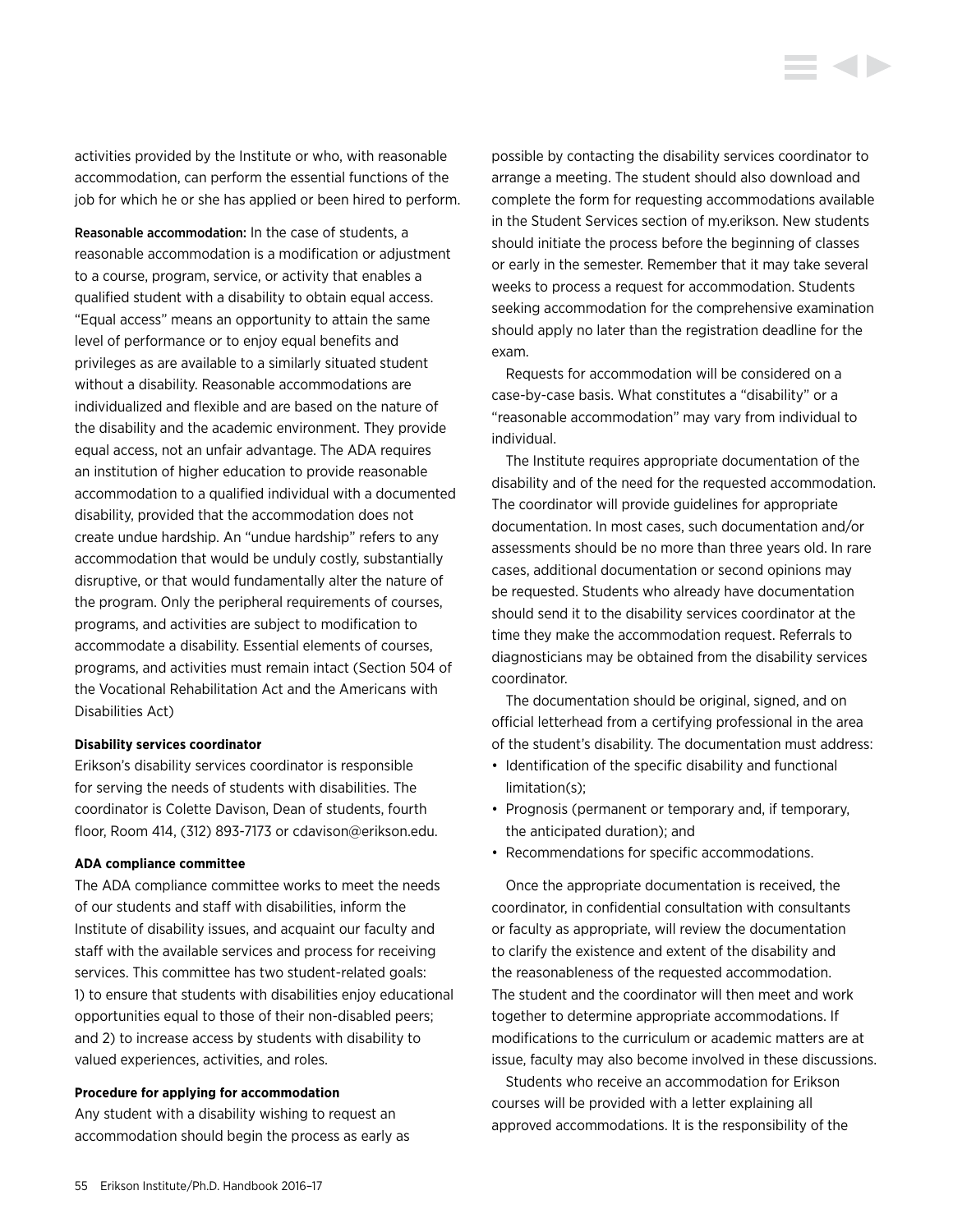student to forward the letter to each instructor as soon as possible after receiving it. The letter does not disclose any information about the nature of the student's disability. That information is kept confidential. The student and the coordinator will maintain contact as appropriate for ongoing efforts to accommodate the student.

#### **Grievance procedure**

In rare instances, the Institute may not grant a student's request for the accommodation.

If a student believes that she or he has been discriminated against or denied a reasonable accommodation in violation of this policy, the student may file a written appeal, setting forth the circumstances of the grievance, to the Senior Vice President for Academic Affairs/Dean of Faculty, who will investigate the matter and resolve the appeal in his or her sole discretion.

A written appeal should be made within 45 days of notice of denial of the accommodation request. The student may request a conference with the Dean of Faculty, or the dean's designee, to discuss the appeal. The student may be assisted during such conference by an appropriate professional with knowledge of the student's disability, functional limitation(s), and/or the availability of appropriate accommodations. The dean will provide the student with a written copy of her/his determination within 45 days of the date of receipt of the written appeal.

#### **Accessibility of campus facilities**

Erikson Institute's campus is housed in a new facility, completed in August, 2008. The campus was designed to meet the stringent ADA and Illinois requirements for accessibility by persons with disabilities in effect at the time of the building's completion. The space was designed to comply with the following laws and guidelines:

- Americans with Disabilities Act (ADA) of 1990, as updated through 2004;
- Illinois Accessibility Code (IAC) of 1997;
- International Code Council/ANSI A117.1-2003, Accessible and Usable Buildings and Facilities (as referenced and amended by City of Chicago Building Code Chapter 18-11); and
- City of Chicago Building Code 2007, specifically Chapter 18-11.

As such, the entire campus is fully-accessible to the persons with disabilities. The entrance to the ground floor, which is at street level, includes an ADA standard manual

door that opens automatically at the push of a button. The three upper floors are served by elevators; all bathrooms are equipped with ADA standard stalls in two designs; sinks and water fountains are at appropriate heights for persons in wheelchairs; hallways are wide and uncluttered; wayfinding signage is at an appropriate height for persons in wheelchairs and available in Braille for persons with visual impairment; classrooms, seminar rooms, and hallways are equipped with strobe lights to alert persons with hearing impairment of an emergency; and each floor has an area of rescue assistance for people who are unable to exit by stairs in an emergency. ADA accessible parking is available within two blocks of our front entrance.

# **Notice of the availability of services for students with disabilities**

The disability services coordinator contacts all students a month prior to the beginning of fall semester, reminding them of the availability of services and encouraging students with documented disabilities to set up an appointment to review their eligibility for accommodation. In addition, each course syllabus includes a prominent statement for students with disabilities in the "front matter." The coordinator meets with the faculty, enrollment management staff, academic success center staff, and tutors each September to review the process by which students with disabilities are approved for accommodations. Faculty are encouraged to refer any student who self-identifies as needing an accommodation to the coordinator. During the orientation to the comprehensive examination, faculty remind students that anyone needing accommodation for the exam need to request it no later than the deadline for registration. Policies and procedures for obtaining services are included in the *Handbook*, which is posted on the Erikson portal as well as public website.

#### **Management of student information**

The disability services coordinator receives and retains all inquiries and requests for accommodation, as well as the required documentation. To preserve student confidentiality, all information regarding requests for or delivery of reasonable accommodation is housed in a secure file cabinet in a locked office and/or on a password-protected computer. Access is restricted to the coordinator. Access by others to the information is on a "need to know" basis consistent with the requirements of HIPAA. Student files are retained for a period of three years following a student's exit from the Institute and then destroyed in a secure manner.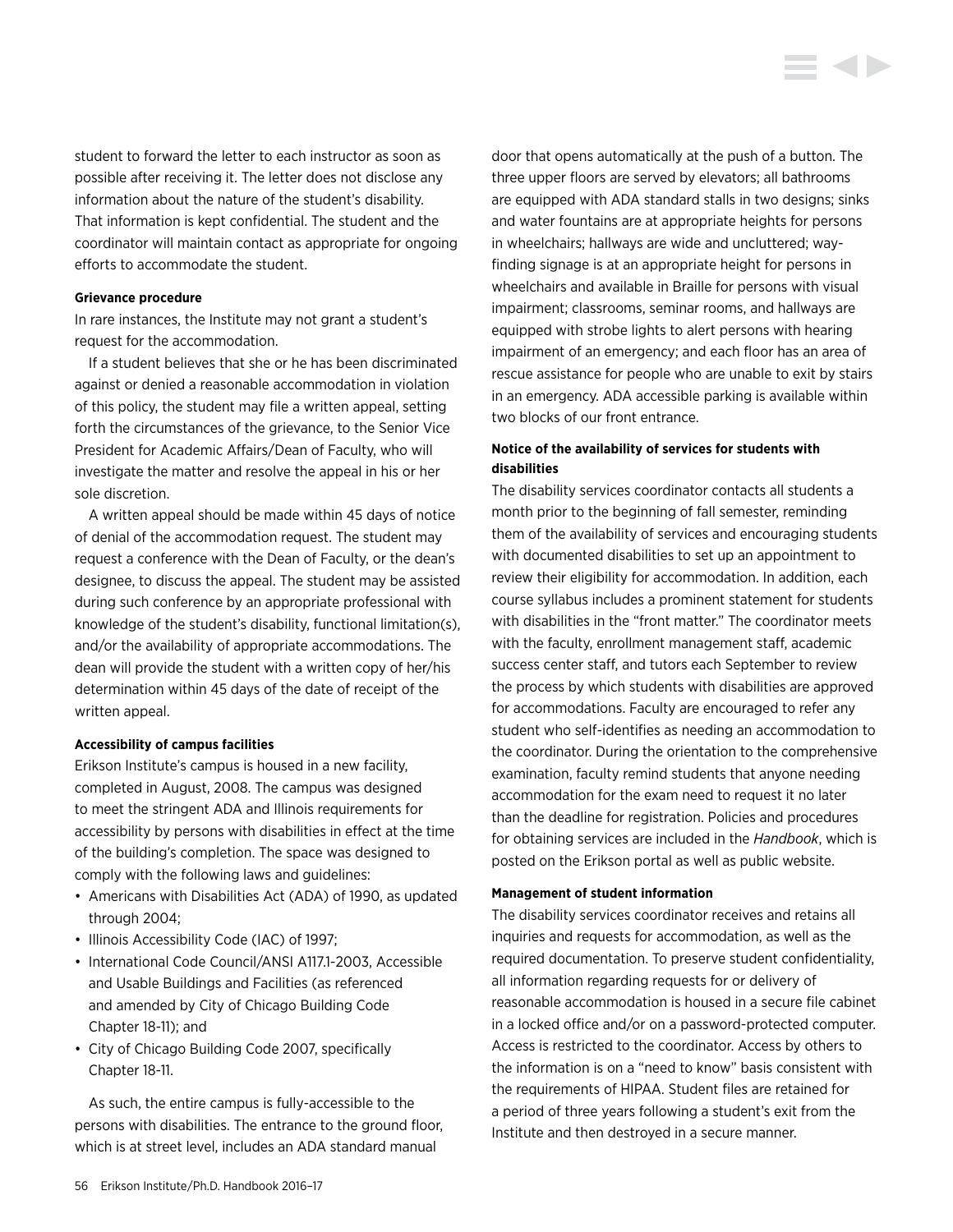# Student resources at Loyola



There are two campus bookstores for students: one at the Lake Shore Campus located in the Granada Center on Sheridan Road and one at the Water Tower Campus in Baumhart Hall. Each bookstore offers a selection of merchandise, snacks, and books, on top of textbooks and graduation regalia. Students enrolled in courses at a specific campus must pick up their books at that campus' respective bookstore.

## **Bookstore hours**

| Lake Shore Campus         |                       |
|---------------------------|-----------------------|
| Monday-Thursday           | $8:30$ a.m. $-6$ p.m. |
| Fridav                    | $8:30$ a.m. $-5$ p.m. |
| Saturday                  | 10 a.m. - 3 p.m.      |
| <b>Water Tower Campus</b> |                       |
| Monday-Thursday           | $9$ a.m. $-6:30$ p.m. |
| Friday                    | $9 a.m - 5 p.m.$      |
| Saturdav                  | 10 a.m.–3 p.m.        |

# **Campus housing**

Graduate housing is available to Loyola graduate students on a first-come, first-serve basis. It is located on the Water Tower campus in Baumhart Hall. There are laundry services and a fitness center in the hall. Interested students apply in LOCUS by using the Residence Life link.

# **Campus recreation**

# **Halas Recreation Center**

Available on the Water Tower Campus, the Halas Recreation Center is a full-fledged gym offering the latest equipment, a pool, and a schedule of group fitness courses. Students pay a discounted rate per semester or annually to be granted access with the Rambler ID. Halas is open from 6 a.m. to midnight Monday to Friday and 8 a.m. to midnight on Saturday and Sunday during the semester with hours available during semester breaks.

# **Water Tower Campus fitness studio**

Located in the Terry Student Center, the WTC Fitness Center has the latest equipment as well as group fitness courses. The space is free to all Baumhart Hall residents. Students may also elect to pay a discounted rate per semester for access with the Rambler ID. The WTC Fitness Studio is open

from 6:30 a.m. to 11 p.m. on Monday through Thursday, 6:30 a.m. to 9 p.m. on Friday, and 8 a.m. to 9 p.m. on Saturday and Sunday.

#### **Campus safety and security**

The Loyola University Department of Campus Safety promotes and maintains a safe and secure environment in which the University's educational mission can be successful. The Campus Safety team monitors Loyola's two campuses 24 hours a day, 365 days a year. The Campus Safety office can be located at 6427 N. Sheridan Road on the Lake Shore Campus or by visiting any front desk of any building on the Water Tower Campus. Also available on the Lake Shore campus are blue emergency boxes which can be used to call Campus Safety. For more information, go to *www.luc.edu/safety.*

# **Career Services**

The Career Development Center (CDC) at Loyola is available to all current students and alumni. One-on-one advising appointments are made using a liaison advising model, which means that you work with one specific career advisor. Through available workshops and classes, the CDC helps students determine their career path. The CDC is located in the Sullivan Center on Lake Shore Campus and Corboy Law Center on the Water Tower Campus. For more information, go to *www.luc.edu/career*.

# **Computer and internet access**

Loyola has over 35 computer labs available between both the Lake Shore and Water Tower campuses. Each lab is staffed with either professional staff or trained students to provide assistance. Most locations are open from 8:00 a.m. to midnight, with others offering hours beyond those times. For a list of lab locations and hours, go to *www.luc.edu/digitalmedia*.

# **CTA U-Pass**

Loyola University Chicago participates in the University Pass (U-Pass) program offered through the Chicago Transit Authority (CTA), which offers eligible students a discounted pass for unlimited rides on all CTA buses and trains. All students enrolled in the Ph.D. program are issued U-Pass cards by Loyola. The U-Pass is offered on a semester-by-semester basis. Eligible students must be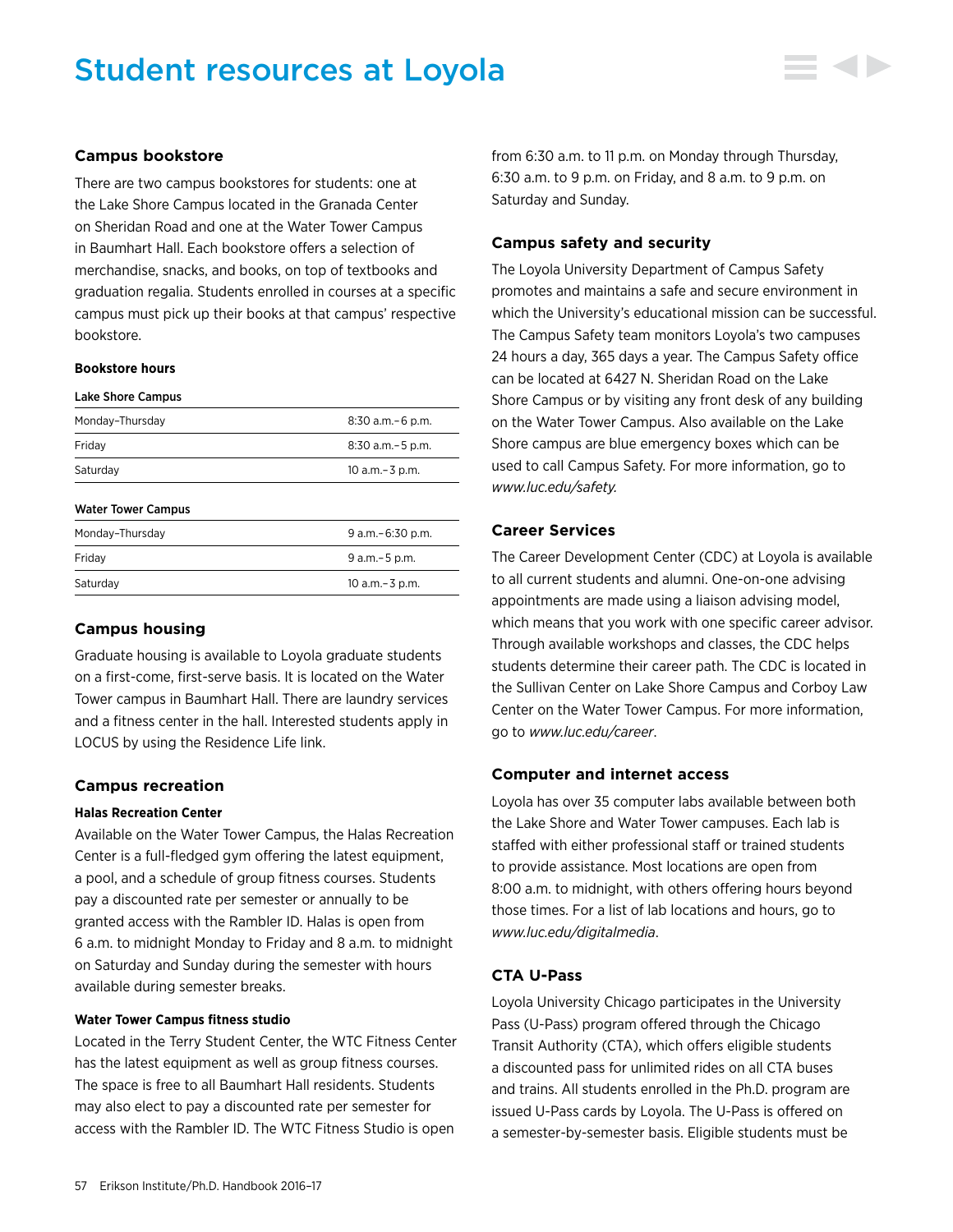enrolled in 8 or more credit hours during either the Fall or Spring semesters; it is not available during Summer semesters. Students receiving the U-Pass benefit for the first time will be issued a Ventra U-Pass card by Loyola. Subsequent U-Pass benefits will be added to the same card in semester where the student qualifies. Students who qualify for the U-Pass benefit will be charged during a given semester regardless of whether or not they utilize the pass. If a student who was eligible at the beginning of a semester subsequently drops below the required credit hours during the add/drop period, the student's U-Pass benefit will be deactivated and the fee may be refunded on a prorated basis. The U-Pass includes the student's name, picture, and school name, and is not transferable. Additional information about the U-Pass program is available on Loyola's website at *www.luc.edu/upass* or at the CTA website at *www.transitchicago.com/upass.*

If a doctoral student does not qualify for a U-Pass through Loyola, but meets the minimum 5 hours that Erikson Institute requires, it is possible to request a U-Pass from Erikson. The student must contact the Assistant Director, Registration and Student Records, and complete a co-enrollment form to request the Ventra U-Pass card. The student would be responsible for all fees associated with the card and the U-Pass benefit.

Lost or stolen U-Pass card: You may apply for a replacement U-Pass by contacting the Loyola's U-Pass Coordinator. You will need to present your Loyola student ID and pay the \$50 replacement fee with your Rambler Bucks account at Terry Student Center or Damen Student Center Information Desk. A replacement U-Pass will be issued and sent to Loyola within 5–7 business days. CTA will replace lost or stolen U-Pass cards only once per academic term. Upon receipt of the replacement card, you will be notified via email to pick up the U-Pass.

Defective, damaged or demagnetized U-Pass card: If the CTA fare equipment on a bus or train cannot read a U-Pass, take the Ventra U-Pass card to Ventra Customer Service at 165 N. Jefferson, Mon-Fri 8:00 a.m.–4:30 p.m. If Ventra deems that the card is defective, they will issue a 7-day pass and a Ventra Defective Card Replacement Form. Take the form to the Terry Student Center or Damen Student Center Information Desk, who will work with CTA to issue a replacement. A replacement U-Pass will be sent to Erikson within 5–7 business days. Upon receipt of the replacement card, you will be notified via email to pick up the pass.

Fraudulent Use of U-Pass: Any U-Pass presented by a person other than the student whose name and photograph appears on it will be confiscated, and the person may be subject to arrest. Fraudulent cards will be confiscated and a replacement card will not be issued for one year after the date of misuse. Students should carry their student ID with them at all times when they are planning to use the CTA U-Pass.

U-Pass Customer Service: Visit *www.ventrachicago.com* or call (877) 669-8368 Monday–Friday from 8 a.m.–4:30 p.m. for any questions about Ventra U-Pass.

CTA General Offices: Chicago Transit Authority 567 W. Lake Street, 2nd floor Chicago, IL 60661

You can also visit *www.transitchicago.com/upass*

# **Dissertation bootcamp**

The Graduate School offers doctoral students a week-long intensive writing program. The inter-disciplinary bootcamp primarily allots time to the actual writing of the dissertation, as well as offering strategy sessions on writing success and how other doctoral students made time to complete the dissertation. The Graduate School also continues to monitor student progress upon completion of the program. Students apply to participate in January of any given year, and the bootcamp is offered during the summer of any given year.

# **Graduate research support and funding**

# **Research Incentive Funding**

The Research Incentive Award for Graduate Students (RIAGS) program, administered by the Office of Research Services and the Graduate School, consists of an award of \$200 for any Loyola graduate student submitting a proposal for external funding to a Federal or private agency, as well as a bonus award of \$1000 for any proposal subsequently approved for funding.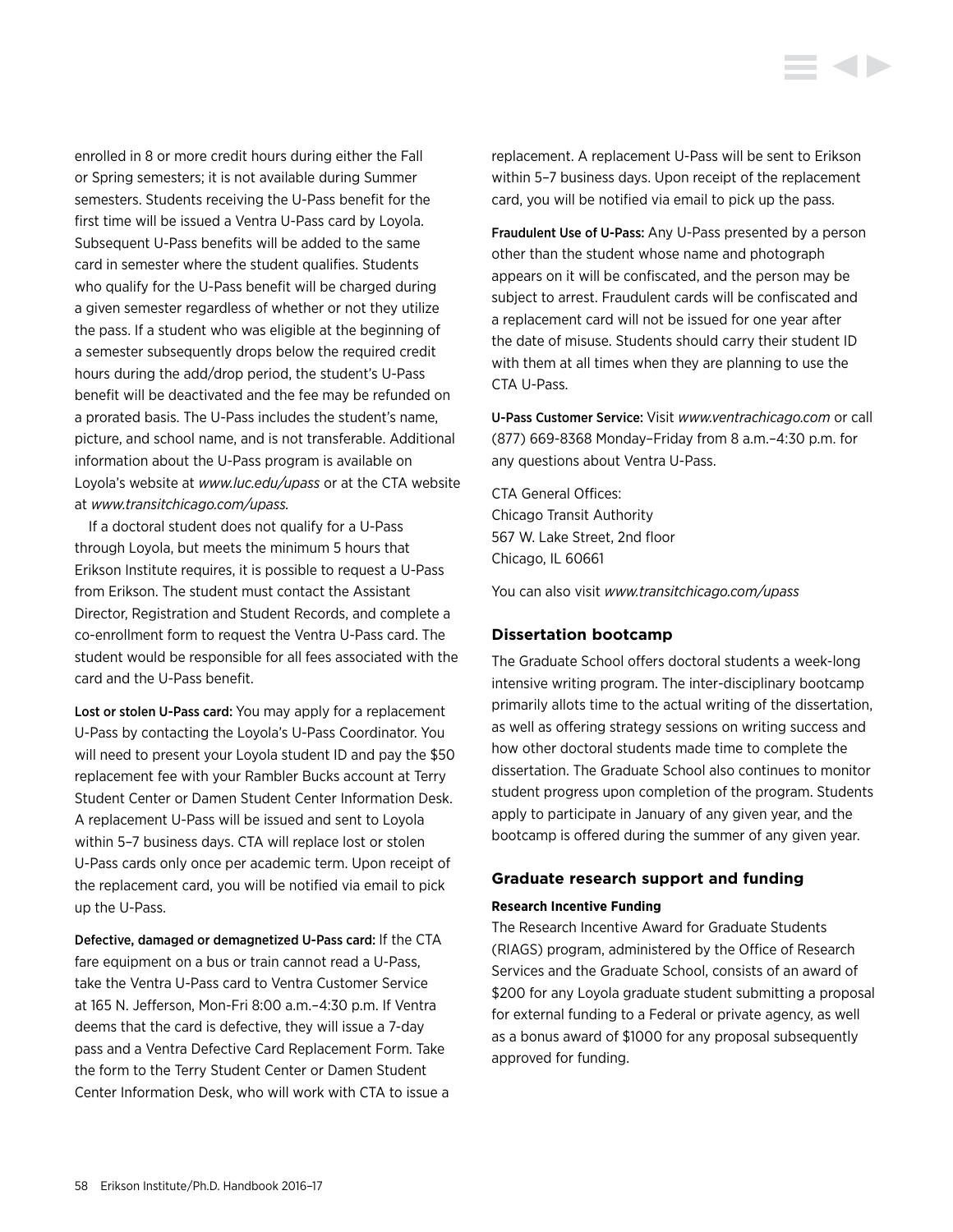#### **Research Funding Requests**

Students who are approved in advance for a Research Funding Request may receive reimbursement of up to \$400 for expenses related to the research and preparation of a dissertation, thesis, or major research paper in programs that do not already include a thesis. Once the approved activities are finished, original receipts and a completed Reimbursement Form must be submitted to the Awards Coordinator in the Graduate School to receive reimbursement for expenditures. The Graduate School will only grant one research funding award per student. Funds reimbursement must be claimed within the same academic year.

#### **Conference travel**

Students may apply for up to \$400 in travel costs associated with presenting at one conference only per academic year. Conferences must be outside a 30 mile radius of Chicago to be considered for full funding. Conferences within range of the city may be eligible for reimbursement of conference fees only. Students must apply for funding before travel to be considered. The application can be found on GSPS at *gsps.luc.edu.* Once travel has been completed, original receipts, conference documents and a completed Reimbursement Form must be submitted to the Awards Coordinator in the Graduate School. The award money is allocated to students on a first-come, first-serve basis, so students should apply as soon as they have confirmation of acceptance to participate in a conference. Applications will stop being accepted once travel funds have been exhausted.

#### **Research Mentoring Program**

The Research Mentoring Program (RMP) is designed to partner graduate students who are working on their dissertation research with undergraduates who are interested in participating in research. The graduate student application deadline for this competitive summer fellowship is mid-December. Once the approved activities are finished, submit original receipts and a completed Reimbursement Form to the Awards Coordinator in the Graduate School to receive reimbursement for expenditures.

#### **Responsible conduct in research and scholarship**

Loyola University Chicago is committed to ensuring that all its faculty and students have the opportunity to be properly trained in the ethical and responsible conduct of research

and scholarly integrity and are held to the highest possible ethical standards. All lakeside campus researchers and students receiving eternal funding from NSF or NIH or other federal agencies requiring training must complete this twoday course. In addition, the Graduate School is requiring RCRS training for all matriculating Ph.D. students.

# **External funding resources**

The Graduate School and The Office of Research Services (ORS) offer guidance with external funding. ORS, in particular, assists faculty and students at both campuses with securing external funding for research. Through workshops and different databases such as the Pivot system, they assist students with external funding options. For more information, go to *www.luc.edu/ors.*

#### **Insurance**

#### **Dental insurance**

Loyola offers an optional student dental PPO insurance plan administered by United Healthcare. Enrollment in the plan is voluntary, however students must be enrolled in Loyola's student health insurance to qualify for dental. Highlights and benefits include:

- Periodic oral evaluation
- Exams, Cleanings, X-Rays
- Preventative fluoride treatment
- Restorative services

Rates, terms of coverage, and enrollment deadlines are available at *www.luc.edu/bursar*.

#### **Purchase dental insurance coverage**

Insurance coverage for yourself, a spouse, domestic partner, or child(ren) can be purchased directly from Academic Health Plans by those enrolled in Loyola's Student Health Insurance Plan. For additional benefit information visit, *www.uhcsr.com/luc* or call 1-800-767-0700.

#### **Health insurance**

Loyola's student health insurance is United Healthcare Student Resources. Students may visit the plan website at *www.uhcsr.com/luc* to view a full plan description, plan benefits, exclusions, limitations, and terms of coverage.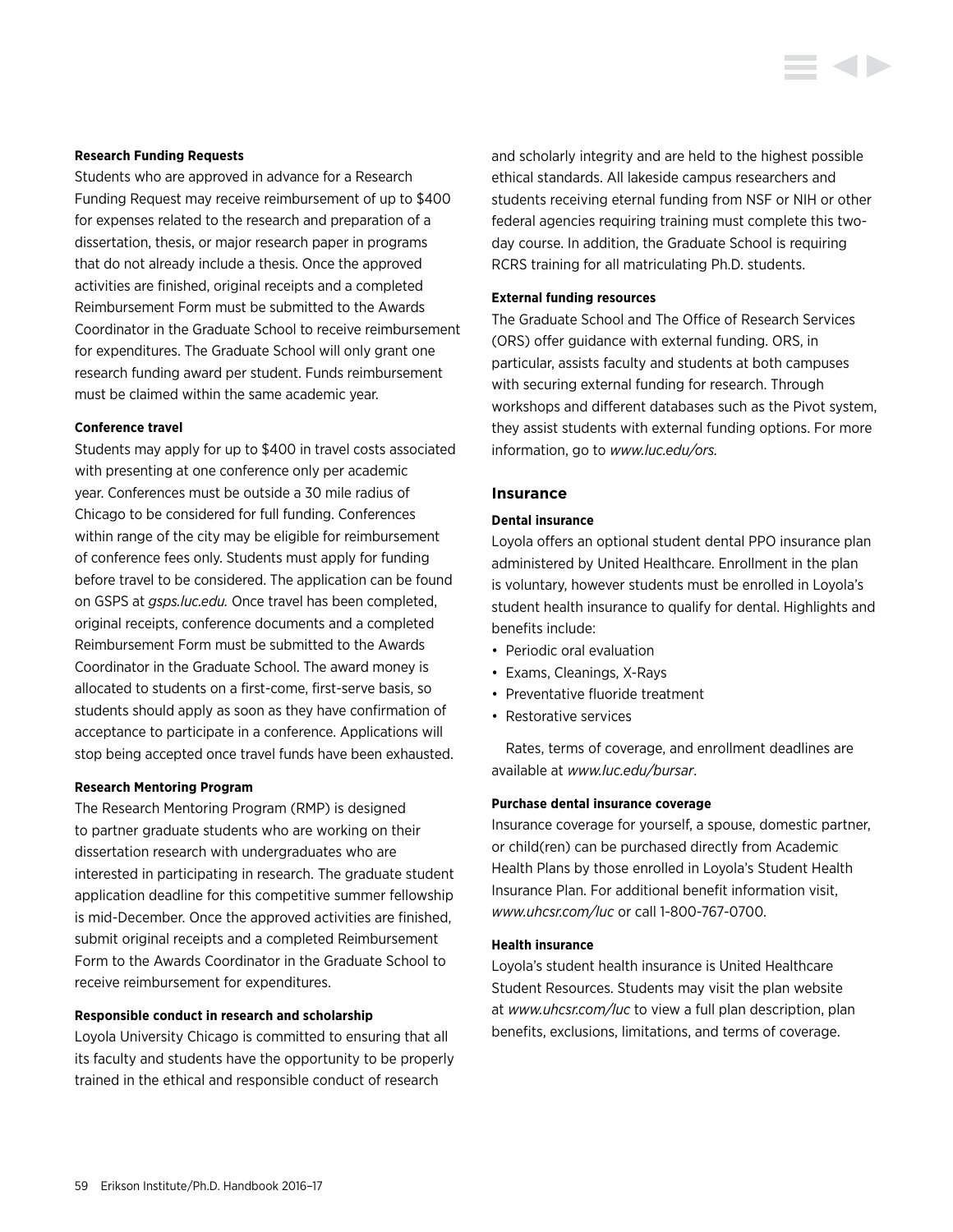#### **2016–17 rates and terms of coverage**

The rates listed below are for the entire cost during the given time frames.

- Fall: August 1, 2016 – July 31, 2017
- Spring: January 1, 2017 – July 31, 2017
- Summer: May 1, 2017 – July 31, 2017

|                               | Annual (Fall) | Spring     | Summer     |
|-------------------------------|---------------|------------|------------|
| Student                       | \$2.950.00    | \$1,738,00 | \$729.00   |
| Spouse/domestic partner       | \$2.950.00    | \$1,738,00 | \$729.00   |
| One child                     | \$2.950.00    | \$1,738,00 | \$729.00   |
| Two or more children          | \$5,900.00    | \$3.476.00 | \$1,458,00 |
| Spouse + two or more children | \$8,850.00    | \$5.214.00 | \$2,187,00 |

#### **Eligibility requirements**

Loyola University Chicago's Board of Trustees requires that all graduate students enrolled for 8 or more credit hours or students registered for Thesis or Dissertation Supervision at the start of the Fall and Spring terms have health care insurance.

All students meeting the above eligibility requirements will automatically be billed for the Student Health Insurance by the University on their student account and enrolled in the plan, if a waiver is not submitted before the deadline date.

In the event that a student does not meet the eligibility requirements to be automatically billed by the University for Loyola's Student Health Insurance, but would still like to purchase coverage, he or she can do so by visiting United Healthcare Student Resources' website at *www.uhcsr.com/luc.*

Students receiving a fellowship have their insurance costs covered under the parameters of the fellowship.

# **Coverage options**

Waive Out of Loyola's Student Health Insurance: If you have your own insurance already or are covered under your parent's plan, you may waive out of Loyola's Student Health Insurance by providing proof of other coverage.

- 1. Log into LOCUS and select "Campus Finances," then "Student Health Insurance"
- 2. Select the "Waive out" button and submit your insurance information
- 3. The insurance fee will be credited to your student account within 48 hours

For waiver deadlines, go to *www.luc.edu/bursar/insurance.*

Fast-Track Into Loyola's Student Health Insurance: If you want to enroll in Loyola's Health Insurance and already have the insurance charge on your student account, it is highly recommended that you take the following action:

- 1. Log into LOCUS and select "Campus Finances"
- 2. Select "Student Health Insurance"
- 3. Click on the "Fast Track" button and follow the prompts

Fast Tracking confirms that you have accepted Loyola's student health insurance coverage, activates your enrollment into the plan, and allows an insurance card to be generated within 7–10 business days by BCBS.

Purchase Supplemental Insurance Coverage: You may purchase supplemental coverage to add your spouse, domestic partner or child(ren) to your insurance plan by paying and enrolling directly with United Healthcare by completing the enrollment form at *www.uhcsr.com/luc.*

#### **Tuition insurance**

#### *Dewar Tuition Refund Plan*

Loyola partners with A.W.G. Dewar, Inc., to offer tuition insurance for students and their families to supplement Loyola's refund policy. This is a private insurance program that provides a refund of up to 75% of tuition and mandatory fees if a withdrawal occurs, due to accident or illness, after the beginning of a semester or quarter.

This Tuition Refund Plan (TRP) extends and works in concert with the published Loyola University Chicago refund and withdrawal policy. Subscribers are provided a 75% refund throughout the semester or quarter even though Loyola's own refund policy may have expired at the time of withdrawal. The proceeds may be used to pay any educational loan in the event the student withdraws. The money may simply be refunded to the family by Loyola if the student's account is paid in full. More information on qualifying conditions can be found at Dewar's website at *www.collegerefund.com.* Participation in the Dewar TRP is entirely optional. Loyola University Chicago does not endorse this or any other private tuition insurance program.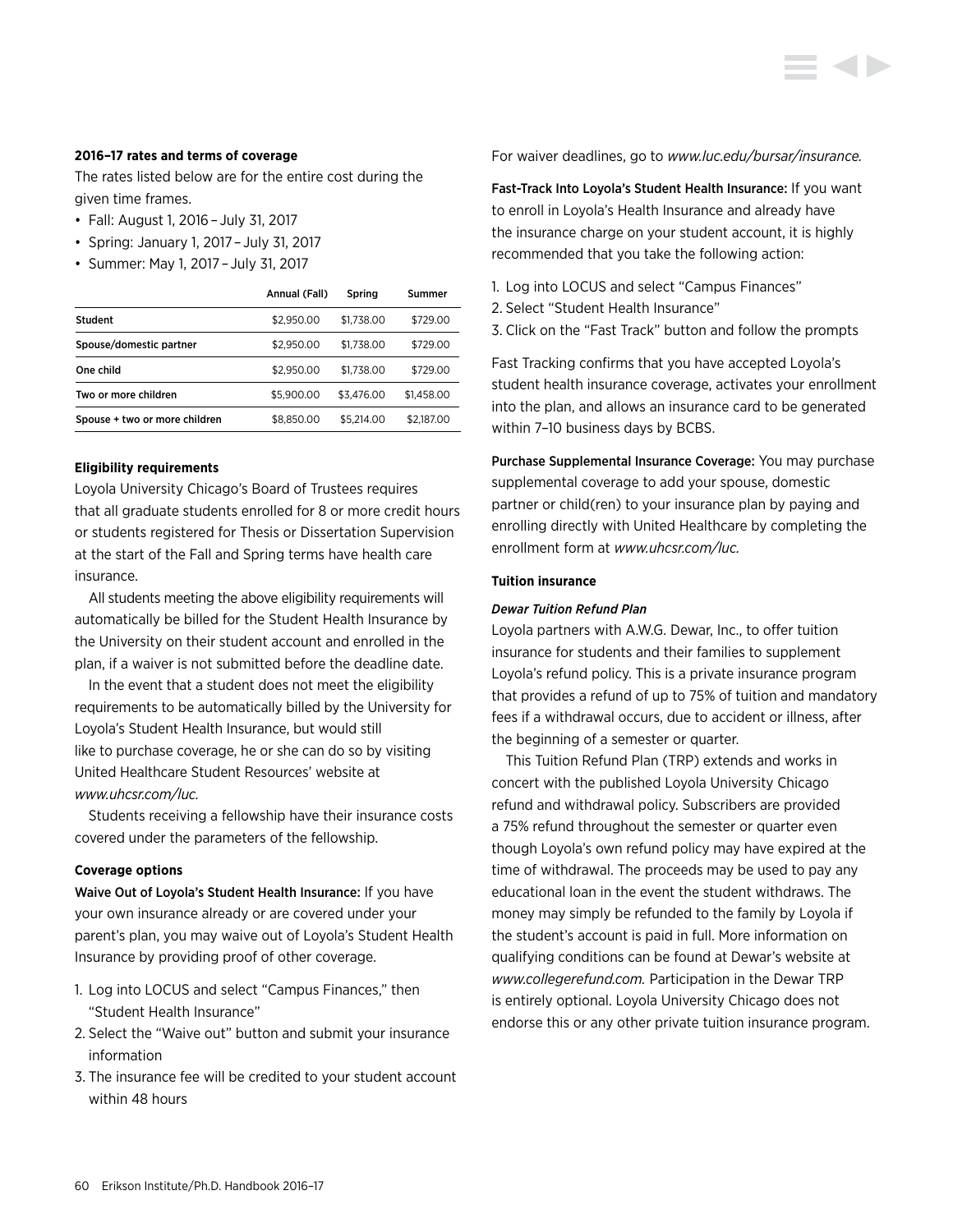#### 2016 –17 school year

| Fall and Spring semesters: tuition and fees                           | \$378.00            |
|-----------------------------------------------------------------------|---------------------|
| Fall and Spring semesters: tuition, fees,<br>on-campus room and board | \$500.00            |
| Single Semesters or Quarters                                          | Visit Dewar website |

To enroll for 2016–17, please complete the Dewar Tuition Application and return to Loyola's Office of the Bursar before August 24, 2016. Applications cannot be accepted after this date. Questions about the plan, find more information at Dewar's website, *www.collegerefund.com*, or by calling (617) 774-1555.

# **International student services**

Loyola has approval from the Department of Homeland Security (DHS) to enroll non-immigrant international students in its degree programs. The Office for International Programs serves as Loyola's point of contact for DHS and is available to international students to answer any questions regarding to their studies. Students are assigned an international student advisor, who they work with oneon-one during the duration of their studies at Loyola. The OIP has locations on both the Lake Shore campus at the Sullivan Center and the Water Tower campus at the Corboy Law Center. All international students will be required to attend an orientation before classes begin, separate of the orientation required of the Graduate School. Information about this orientation is sent to students with their Certificate of Eligibility.

Given the complicated and constantly changing nature of immigration regulations, international students are encouraged to meet with the international student advisor regularly. Typical issues that require consultation or authorization from the international student advisor include, but are not limited to, the following:

- Travel authorization signatures for travel outside the United States
- Extension of degree program
- CPT authorization for students beginning their internship
- Application to receive authorization for Optional Practical Training following the completion of the degree program
- International student health insurance
- Enrollment verification documents needed for loans, visa renewals, etc.
- Application to change non-immigrant status
- Updating of contact information in the SEVIS database

For more information about the OIP, visit their website at *www.luc.edu/iss.*

#### **Library services**

Loyola has two main libraries: The Elizabeth M. Cudahy Memorial Library on the Lake Shore Campus and the Lewis Library on the Water Tower Campus.

The Cudahy Library is the main library of Loyola University Chicago, and houses the university's fine arts, humanities, science and social sciences collections as well as the University Archives and government document depository collections. The Cudahy physical collections comprise more than 900,000 volumes and 3,200 periodical subscriptions; online resources include hundreds of research databases, thousands of e-books, and over 35,000 journal titles.

The Lewis Library houses the university's business, criminal justice, economics, education, and social work collections. The Lewis physical collections comprise more than 250,000 volumes and 1,500 periodical subscriptions; online resources include hundreds of research databases, thousands of e-books, and over 35,000 journal titles.

Most sources can be accessed online at *libraries.luc.edu* with your universal Loyola login and password. Resources are also available through interlibrary loan if the libraries do not have the book or article. Students also have access to audio-visual materials upon request.

#### **Library hours**

#### Cudahy Library

| Monday-Thursday | 7 a.m.-2 a.m.       |
|-----------------|---------------------|
| Friday          | 7 a.m.-9 p.m.       |
| Saturday        | 8 a.m. - 9 p.m.     |
| Sunday          | $10$ a.m. $-2$ a.m. |
|                 |                     |

#### Lewis Library, Corboy Law Center Floor 6–9

| Monday-Thursday | $7:30$ a.m. $-12$ a.m. |
|-----------------|------------------------|
| Friday          | 7:30 a.m.-9 p.m.       |
| Saturday        | 9 a.m. - 9 p.m.        |
| Sunday          | 12 p.m.-12 a.m.        |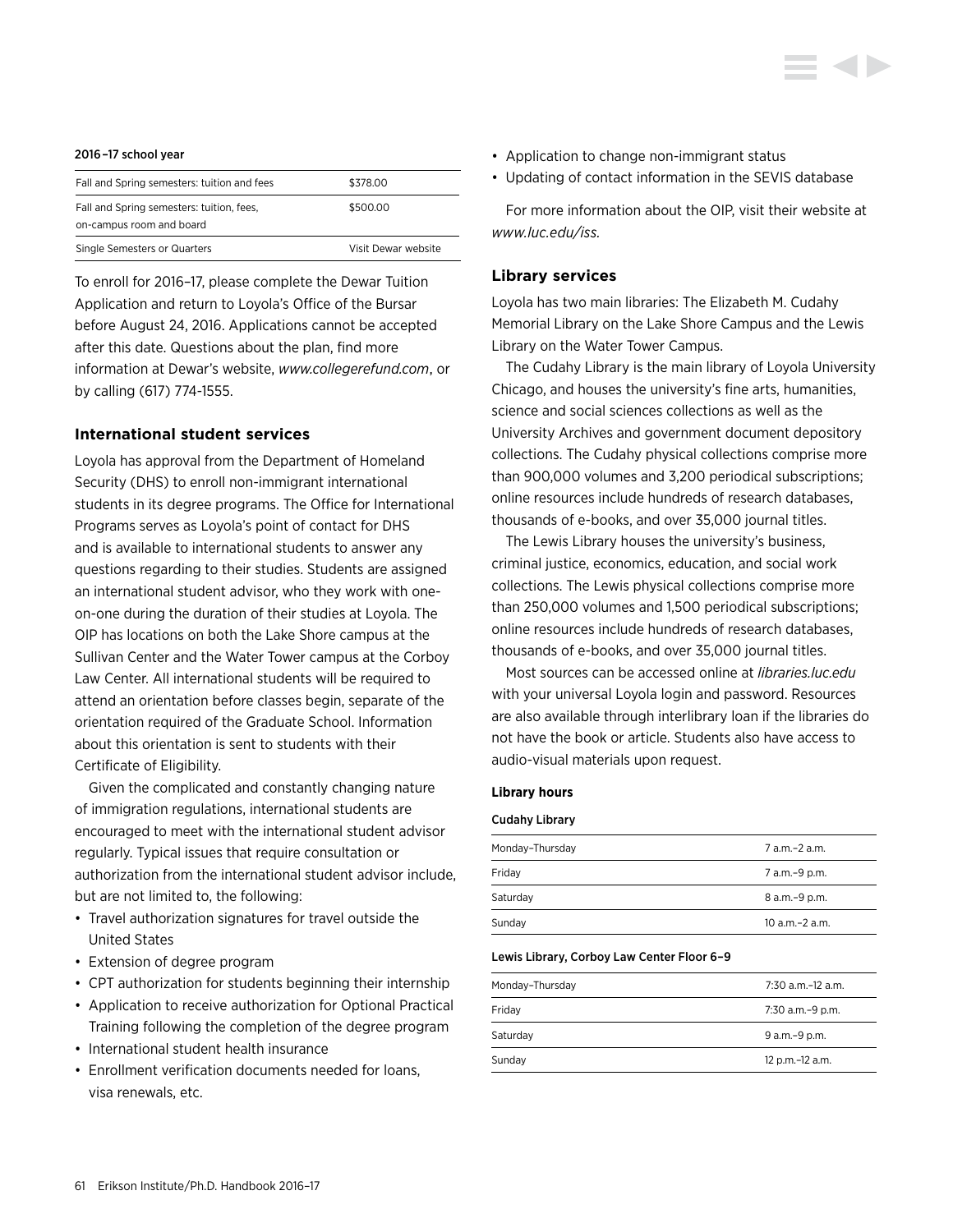#### **Graduate Student Lounge and Study Area**

The Graduate School has two dedicated spaces for graduate students in Cudahy Library. In a partnership between the Graduate School and the Library, a silent study room with carrels and a lounge/group space has been created and is now open for all graduate students enrolled at Loyola.

The Graduate Student Lounge is on the third floor in room 308 of Cudahy Library. Students who wish to use the lounge will need to retrieve the key from the Circulation Desk.

# **Lost and found**

Loyola's Campus Safety office has two official lost and found locations at the Campus Safety Office at 6427 N. Sheridan Road on the Lake Shore campus and at the Corboy Law Center's front desk on the Water Tower campus. Security will notify students at their Loyola email accounts if they are able to identify the owner of lost property. There are also places on campus that have unofficial lost and found locations such as the libraries, dining halls, and student unions.

### **Online resources**

Students are provided with many online capabilities and resources at Loyola. Once matriculated, students are given a universal username and create a password, which is used on all systems under Loyola's Information Technology Services infrastructure.

LOCUS: Loyola's Online Connection to University Services, or LOCUS, is available to all students as a means to register, view transcripts, communicate with offices on campus, pay bills, apply for graduation, and many other tasks. It is the main data entry system used by all Loyola students, faculty, and staff. Students can access the system with their universal log in information at *www.luc.edu/locus.*

GSPS: The Graduate Student Progress System, or GSPS, is used by the Graduate School as an electronic form repository. Students can find forms specific to the Graduate School, such as the Leave of Absence, publication or presentation information, and dissertation forms. You are granted access with your Loyola universal log in. All forms generated within the database are routed to the appropriate parties of either the program director or the Graduate School. Student receive email confirmations at their Loyola accounts when an item is approved. For information or assistance with GSPS, contact Elaine Goetz in the Graduate School.

Loyola email: Loyola students are provided their own unique email account, which can be accessed at *www.luc.edu/mail*. Loyola email accounts can be rerouted to an external account. For more information on that process, contact ITS at (773) 508-4ITS.

Library Services: The libraries at Loyola provide access to many online journals and e-books. These can be accessed by visiting *libraries.luc.edu* and logging in with your Loyola universal log in information. You may also renew books and request interlibrary loans online as well.

Sakai: Sakai is used for online teaching and learning at Loyola. Its features provide students with remote access to course materials, online research and library resources, as well as communication and collaboration tools for each course at Loyola. Within each course site students are able to access course syllabi, assignments, readings, presentations and resources, view video clips, and listen to narrated presentations. Discussion areas allow students to communicate with the course instructor and other students enrolled in the respective course. Journals, blogs, wikis, course mail and online meetings are other tools for online teaching and learning in Sakai.

#### **Parking and transportation**

On the Lake Shore campus, Loyola has three parking garages: the Main Structure located at Sheridan and Winthrop, the Fordham garage next to the Granada Center, and the West Loyola lot located near the Loyola red line stop. Students must have a commuter permit to park at Loyola. Parking is on a first come, first serve basis. Students can apply for permits at *transportation.luc.edu* and pick them up from the Campus Transportation office. Permits can be purchased for the entire academic year at a rate of \$657. Permits do not include overnight parking at any time.

No parking structures are owned by Loyola on the Water Tower Campus. All students are responsible for any charges due to parking at any of the local garages. Rates for these structures are kept under the General Information section at *www.luc.edu/campustransportation*.

Loyola has an El stop located on each campus. The Loyola stop on the red line is located on the central west point of the Lake Shore campus. The Chicago stop on the red line is located southwest of the Water Tower campus. There are numerous bus routes with stops near or on Loyola's campuses, which can be located on CTA's website at *www.transitchicago.com*.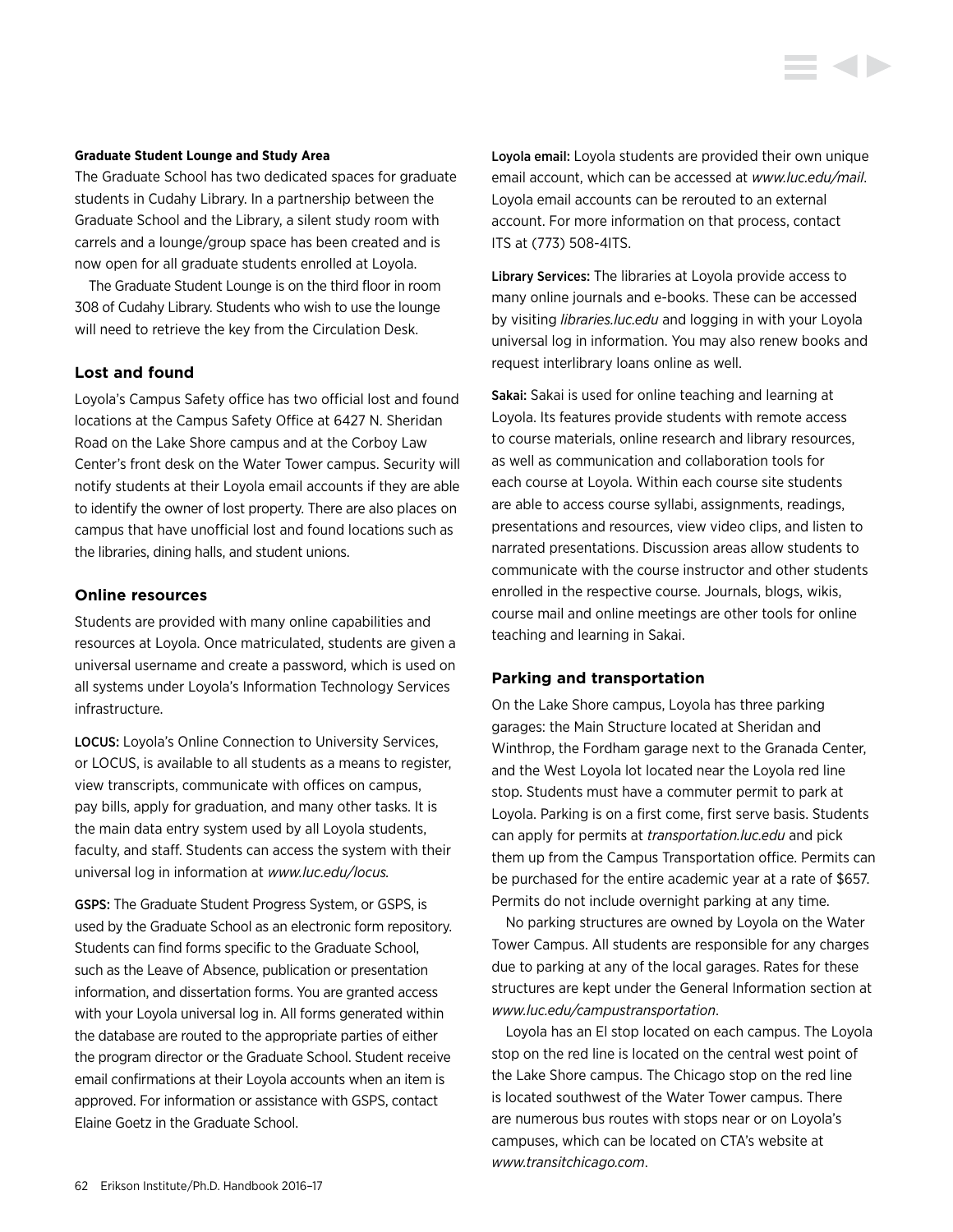# **Professional development workshops**

Every semester, the Graduate School offers professional development workshops to all students across all disciplines. Past workshop topics have included: Graduate Funding Opportunities, Life Beyond the Ivory Tower, Marketing Yourself Outside the Academy, Working with Institutional Review Board, among others. For more information on these workshops or to see an archive of past events, go to *www.luc.edu/gradschool/workshops*.

# **Printing and photocopying**

Loyola has over 35 computer labs available with full printing and photocopying services between both the Lake Shore and Water Tower campuses. Each lab is staffed with either professional staff or trained students to provide assistance. Most locations are open from 8:00 a.m. to midnight, with others offering hours beyond those times. For a list of lab locations and hours, go to *www.luc.edu/digitalservices.*

# **Research symposium**

The Graduate School, in association with the Graduate Student Advisory Committee, each year hosts the Graduate School Interdisciplinary Research Symposium. This event takes place annually during Loyola's Weekend of Excellence. All Graduate School students are encouraged to submit and present at this event. More information about the event is emailed to all Graduate School students at their Loyola email account. Interested students should submit appropriate materials to the Graduate School by any deadlines allotted in those email announcements.

# **Shuttle bus**

A shuttle bus is offered to all Loyola students and staff during the Fall and Spring semesters. The bus runs roundtrip directly from Lake Shore campus to the Water Tower campus. Service is offered weekdays only from 7 a.m. to midnight with a valid Loyola student ID. Busses run at 20 minute intervals if under normal traffic conditions. Pick up locations are on the south end of the West Quad at the Lake Shore campus and the east wall of the Corboy Law Center lobby at the Water Tower campus. The shuttle is offered as a supplemental service. It is suggested that students ride the Red Line if there are long lines for the shuttle.

# **Student affairs**

The Graduate School offers many programs geared toward Student Affairs. Throughout the year, social events are open to students across disciplines. Many are announced via email from the Graduate School. There are also resources available on the Graduate School's website, such as Graduate Student Finance materials, that assist with the betterment of students' lives outside of academia. The Graduate Student Life Coordinator works directly with students to plan events and workshops that assist student needs.

Also, resources are available to students through the Water Tower Campus Life office. They offer resources specific to graduate students across all schools at Loyola, such as graduate socials, engagement opportunities, ministry and spiritual growth support, and support groups. For more information about services under the Water Tower Campus Life office, contact Dana Bozeman at dbozeman@luc.edu.

# **Student ID cards**

Loyola provides a student ID card, which is known as a Rambler card. It is a photo identification card that allows access to buildings across all campuses, including libraries and the Halas Sports Center. It can be used to pay for items with Rambler Bucks. Cards are valid from a student's matriculation date until two months after graduation.

All students are able to obtain an ID card once they are registered for classes. Students should go to the Campus Card office to have their picture taken and card printed. The office is located at the Sullivan Center on the Lake Shore campus and the Corboy Law Center lobby on the Water Tower campus.

#### **Rambler bucks**

A key feature of the Rambler ID card is Rambler Bucks. These are used for costs relating to printing services and on campus dining, among other things. The Rambler Bucks can also be used off campus at participating businesses. Rambler Bucks can be added at any ValuePort location on either campus or online using a credit card.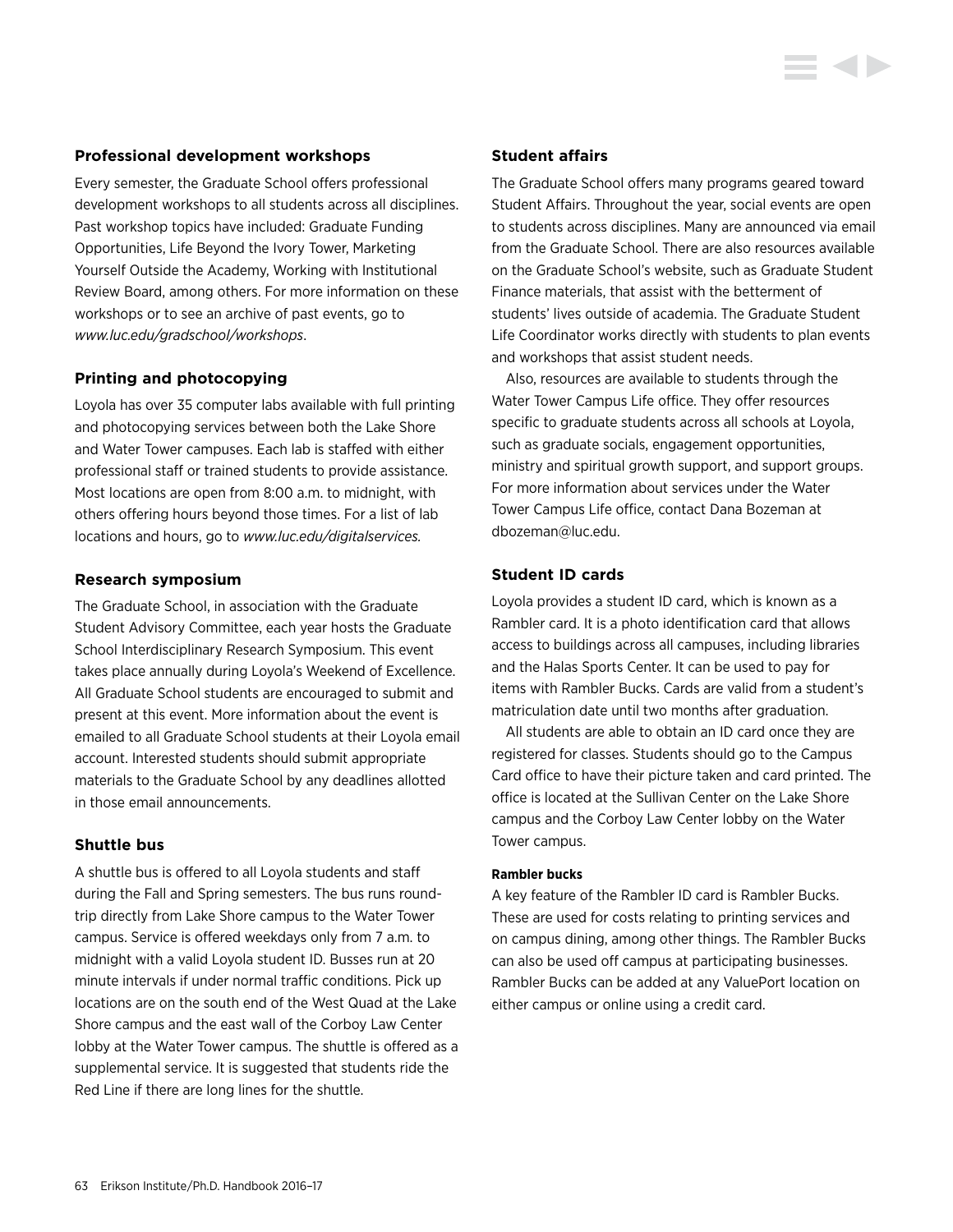# **Student Wellness Center**

Loyola offers health services to its students through the Student Wellness Center. Services include appointments for common illness diagnosis with a nurse practitioner or medical doctor, lab testing for illnesses, preventative services such as immunizations, referral services and procedures like allergy shots, ear irrigation, and wound care. Also, the Wellness Center has health education and nutrition resources, a therapy dog, counseling/therapy, and a Dial-a-Nurse service at (773) 508-8883. Care under the Wellness Center is covered by the Student Activities fee included in the student bill. Students not paying the fee can access services from the Wellness Center by paying \$80 a semester. More information can be found at *www.luc.edu/wellness.* 

# **Dissertation support group**

Loyola's Wellness Center recognizes that writing a dissertation can be stressful for the student and those surrounding them. With that in mind, they created the Dissertation Support Group for students to meet, discuss, and support each other as they continue their studies. The group is open to graduate students at any stage in the process of completing a doctoral dissertation.

# **Students with disabilities**

These policies are in effect for all Loyola only courses. If you are taking an Erikson course, please refer to Erikson's Disability policy on pages 54–56.

# **ADA policy**

Services for Students with Disabilities (SSWD) is committed to providing accommodations and services to students with disabilities in accordance to ADA and Section 504. SSWD promotes self-awareness, self-determination, and advocacy in an accessible learning environment while carefully respecting students' confidentiality.

# **SSWD locations**

The SSWD office is located on the Lake Shore campus in the Sullivan Center and on the Water Tower campus in the Corboy Law Center, 8th Floor. They can be contacted by calling (773) 508-3700 or emailing sswd@luc.edu.

For additional information, visit their website at *[www.luc.edu/sswd.](http://www.luc.edu/sswd)*

#### **Rights and responsibilities**

#### *Student rights and responsibilities*

According to the Americans with Disabilities Act and Section 504 of the Rehabilitation Act of 1973, a student with a documented disability is entitled to reasonable accommodations in order to compete on an equal basis with peers.

Students with disabilities who wish to receive services and accommodations at the start of the semester must do the following:

- Contact the SSWD Staff at the beginning of the semester to request accommodations.
	- New students: Contact SSWD at least 4 weeks before your first term at Loyola
	- Returning students: Contact SSWD during the first 2 weeks of each semester to determine appropriate accommodations
- Provide appropriate documentation of their disability in order to receive the requested accommodations
- Provide faculty the accommodation forms within a week of the date on the forms to ensure timely provision of the accommodations
- Contact SSWD if reasonable services and accommodations are not implemented in an effective or timely manner

#### *University rights*

- Identify and establish essential functions, abilities, skills, knowledge, standards and criteria for courses, programs, services and activities
- Request and receive, through Services for Students with Disabilities (SSWD), current documentation from an appropriate licensed professional source that supports accommodation requests as well as requests for academic adjustments and/or auxiliary aids and services
- Deny a request for accommodations, academic adjustment and/or auxiliary aids and services in consultation with a student with a documented disability if:
	- Documentation does not meet the university's guidelines and demonstrate that the request is warranted
	- The student fails to provide appropriate documentation
- Refuse to provide an accommodation, adjustment and/or auxiliary aid or service that is ineffective or unreasonable, including any that:
	- Pose a direct threat to the health and safety of others
	- Fundamentally alter the courses, programs, services or activities
	- Pose undue financial or administrative burden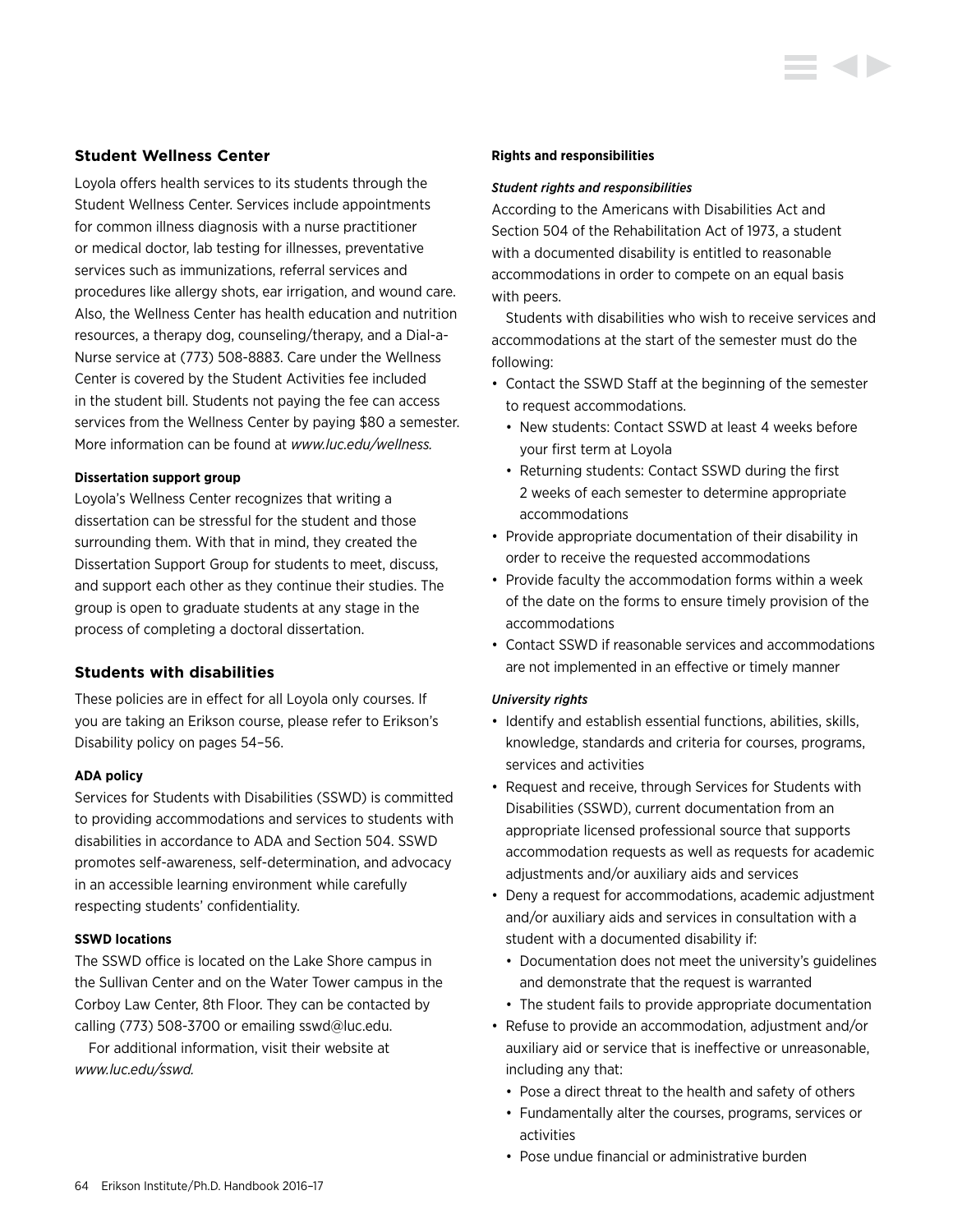#### *University responsibilities*

- Provide information regarding policies and procedures to faculty, staff, students and guests with disabilities and assure that this information be provided in accessible formats upon request
- Ensure that courses, programs, services and activities, when viewed in their entirety, are available and usable in the most integrated and appropriate settings
- Evaluate students and applicants on their abilities and potentials, not their disabilities
- Provide or arrange for effective, appropriate and reasonable accommodations, academic adjustments and/ or auxiliary aids and services for students with identified disabilities in courses, programs, services and activities
- Maintain appropriate confidentiality of records and communication concerning students with disabilities

# *Confidentiality*

Confidentiality is extremely important in all matters pertaining to students with disabilities. Information regarding a student's disability is only shared with other university personnel if there is a legitimate reason to do so and with the student's written permission.

Faculty members are not told the specific nature of a student's disability, unless the student provides SSWD with written permission. Faculty may not identify students as having a disability nor disclose their accommodations without the student's written permission. Students are encouraged to communicate openly with faculty regarding their accommodations.

#### *SSWD policies and procedures*

In order to provide appropriate and reasonable accommodations to students with disabilities, SSWD:

- Keeps confidential and private all information regarding a student's disability
- Determines the accommodations and services to be provided to a student, taking into consideration the student's documentation, preferences, available resources and course requirements
- Explains the process for the provision of accommodations and services to the student verbally and in writing
- With student consent, notifies the student's instructors in writing, certifying that a student has a disability and stating recommended academic accommodations

• With student consent, notifies appropriate university staff and administrators of non-academic accommodations and services such as housing, recreation, safety, counseling, financial aid, transportation, health services, employment, insurance and other co-curricular activities

More SSWD Policies and Procedures can be found on their website at *www.luc.edu/sswd.*

#### *Commitment to diversity and disability awareness*

SSWD serves students with disabilities by creating and fostering an accessible learning environment. We aim to empower students with diverse needs by enhancing their self-awareness, self-determination and self-advocacy. We promote awareness of the needs of students with disabilities and encourage the Loyola community to respect and care for each individual. Following in the steps of Loyola's Jesuit mission, SSWD is committed to serving all students no matter their gender, race, ethnicity, age, socio-economic status, sexual orientation, or disability. We work closely with campus partners, students, families, and the Chicago community to create a safe environment for students to succeed academically and personally.

#### *Reasonable accommodations*

According to Section 504 of the Vocational Rehabilitation Act and the Americans with Disabilities Act, a *reasonable accommodation* is:

"a modification or adjustment to a course, program, service, or activity that enables a qualified student with a disability to obtain equal access. Equal access means an opportunity to attain the same level of performance or to enjoy equal benefits and privileges as are available to a similarly situated student without a disability. Only the peripheral requirements of courses, programs, and activities are subject to modification; essential elements of courses, programs, and activities must remain intact."

In order to provide appropriate and reasonable accommodations to students with disabilities, SSWD:

- Keeps confidential and private all information regarding a student's disability
- Determines the accommodations and services to be provided to a student, taking into consideration the student's documentation, preferences, available resources and course requirements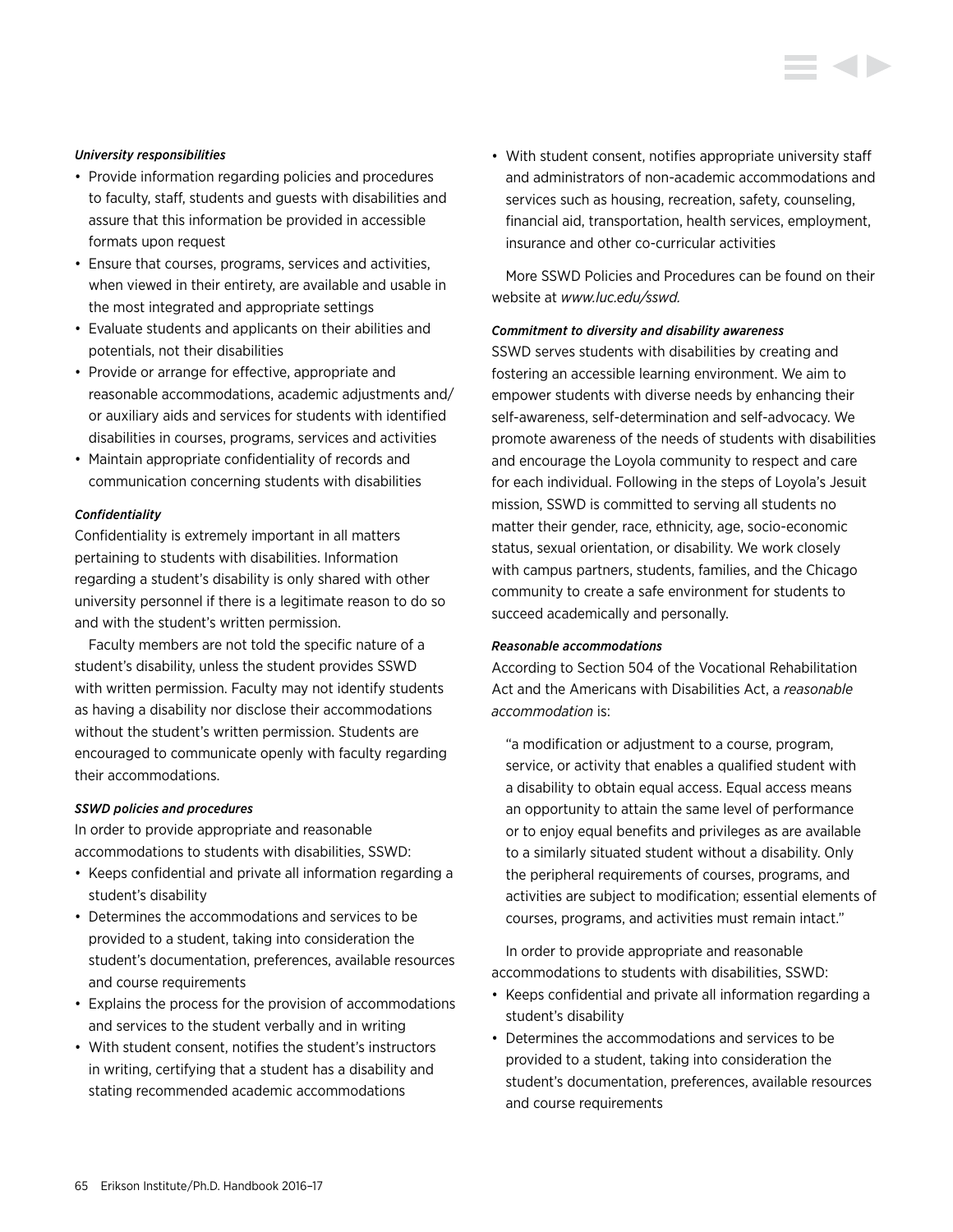- Explains the process for the provision of accommodations and services to the student verbally and in writing
- With student consent, notifies the student's instructors in writing, certifying that a student has a disability and stating recommended academic accommodations
- With student consent, notifies appropriate university staff and administrators of non-academic accommodations and services such as housing, recreation, safety, counseling, financial aid, transportation, health services, employment, insurance and other co-curricular activities

# *Common academic accommodations*

Common academic accommodations include:

- Extended time on exams (50% is most common)
- Use of our Testing Center
- Use of a private room within the Testing Center
- Use of a computer during exams
- Audiobooks and/or PDFs
- Note taking
- 1:1 Tutoring
- Enlarged font
- Readers or Scribes for exams
- Priority registration
- American Sign Language Interpreters

This is not an exhaustive list of available accommodations. Students are not guaranteed approval for any or all of the accommodations listed above. Students are required to follow our registration protocol to receive accommodations.

Please note: Loyola does not provide aides, services or devices for personal use or study. Accommodations that fundamentally alter the nature of the course work, or the materials assigned, or are unduly burdensome financially or administratively will not be provided.

# **Auxiliary services**

#### *Alternative text and document conversion*

The Alternative Text service is available through SSWD for students with visual or other print-related disabilities. SSWD can assist qualified students with obtaining their texts in alternative format, such as audio or e-text. SSWD has established the following process to ensure that your required readings are received in a timely manner.

#### *Student responsibilities:*

- 1. Students must meet with SSWD Staff to determine if they are eligible for alternative text services.
- 2. If eligible, students will complete Alternative Text Agreement to be kept on file.
- 3. Students must provide SSWD with the list of required books for each class, preferably before the start of the semester.
- 4. Students are required to purchase their own copy of the text, and must provide proof of purchase for SSWD to keep on file.
- 5. Students are required to provide SSWD a copy of their class syllabus. SSWD will attempt to obtain syllabi directly from faculty; however this is not always possible.

### **Interpreter and CART services**

Sign Interpreters or CART interpreters will be arranged for students who are deaf or hard of hearing and have provided required disability documentation, including a current audiogram, and have requested interpreter accommodations. Interpreters will be provided for academic programs and college sponsored activities. .

#### **Note taker program**

SSWD's Note Taking Program is committed to helping students who need supplemental notes in their classes by providing them with clear, concise, and complete notes to review. We seek to hire students as note takers who are highly motivated, organized, and dependable. Note takers should have good listening, communication, and writing skills, as well as a respect for the note taking process. By being conscious of your note taking, you are not only helping the student for whom you are taking notes, but yourself as well!

#### *Process for SSWD students*

- Complete and return the Note Taker Request Form to SSWD at least 3 weeks before the first day of class.
- You wil be notified by email when a Note Taker is hired for your class.
- You will receive notes from SSWDNoteTaking@luc.edu within 48 hours after each class session.
- You must attend your classes in order to receive a note taking accommodation. Frequent non-disability related absences from class may result in a suspension of this accommodation.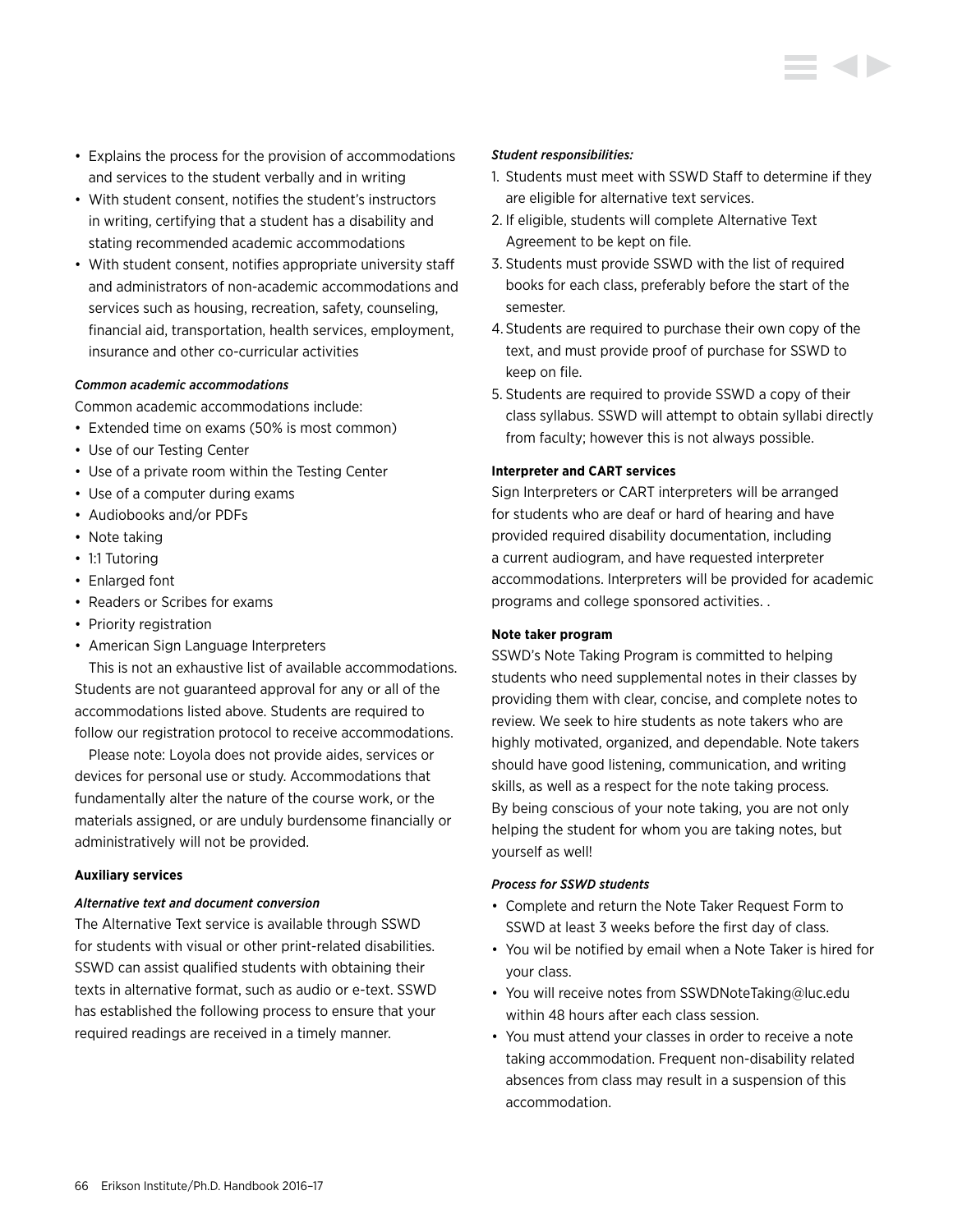# *Process for students hired as note takers*

- You will be contacted via email by the Note Taker Coordinator that a student in your course has a requested a Note Taker.
- Email the Coordinator if you are interested in being hired as a Note Taker and meet the requirements.
- If hired, you will need to fill out a few forms so you can be paid.
- You will email notes to SSWDNoteTaking@luc.edu within 24 hours after each class session.
- You will receive a notification at the end of the semester that your check is ready to be picked up.

To ensure confidentiality for the students who use our services, Note Takers will not be given the identity of the student for whom they are taking notes. All notes will be sent to SSWDNoteTaking@luc.edu and will then be forwarded to the appropriate student by SSWD staff. If you have concerns about confidentiality or feel your confidentiality has not been honored, please notify our office.

#### *Testing center*

The SSWD Testing Center is be available at the Lake Shore campus in Sullivan Center Monday through Friday from 9:00 a.m. to 5 p.m. Testing space in Sullivan Center will be available on a first come, first serve basis. We ask that students and faculty members coordinate their testing needs with SSWD staff in a timely manner.

Please note: Students who are eligible for extended time only and *not* a private testing site are expected to take their tests with the class. These students should coordinate their extended test time with their instructors. Please reference the student's SSWD accommodation letter, which will indicate their specific testing needs.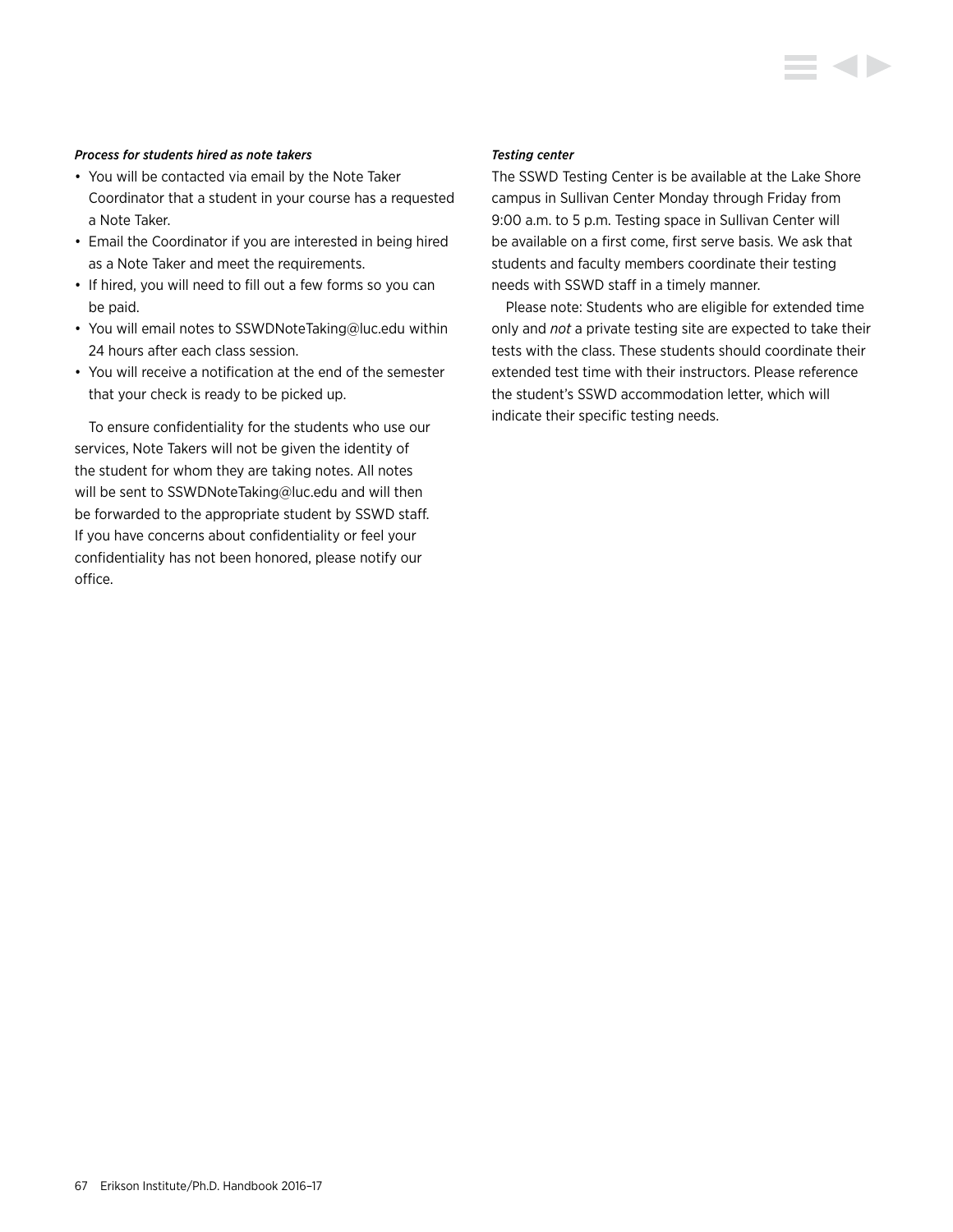# Erikson Institute doctoral faculty



# **Tonya Bibbs, Assistant Professor**

B.A., University of Iowa; M.S.W., University of Illinois at Chicago; Ph.D. in child development, Erikson Institute–Loyola University Chicago

# **Jie-Qi Chen, Senior Vice President for Academic Affairs/Dean of Faculty and Professor**

B.A., Beijing Normal University; M.S. in early childhood education, University of Northern Iowa; Ph.D. in applied child development, Tufts University

#### **Ashley Curry, Clinical Assistant Professor**

B.S.W., Central Missouri State University; M.S.W. in mental health, Loyola University Chicago; Ph.D. in social work, University of Chicago

#### **Pamela Epley, Clinical Associate Professor**

B.S., Rockhurst College; M.A. in education, Rockhurst University; Ph.D. in special education, University of Kansas

# **Linda Gilkerson, Professor**

B.S., University of Kansas; M.Ed. in special education, University of Missouri; Ph.D. in early childhood special education, University of Illinois at Champaign-Urbana

# **Florence Kimondo, Assistant Clinical Professor**

B.B.A., Catholic University of Eastern Africa; M.S.W., Loyola University Chicago; Ph.D. in child development, Erikson Institute-Loyola University Chicago

#### **Jon Korfmacher, Program Director and Associate Professor**

B.A., Stanford University; Ph.D. in clinical psychology and child development, University of Minnesota

#### **Gillian Dowley McNamee, Professor**

B.A., Hampshire College; M.S.T., University of Chicago; Ph.D. in reading and language, Northwestern University

# **Luisiana Melendez, Clinical Associate Professor**

B.A., Universidad Nacional Pedro Henríquez Ureña; M.Ed. in Child Development, Erikson Institute–Loyola University Chicago; Ph.D. in Child Development, Erikson Institute–Loyola University Chicago

#### **Amanda Moreno, Assistant Professor**

B.A., Tufts University; M.A. in Child Development, Tufts University; Ph.D. in Developmental Psychology, University of Denver

#### **Mark Nagasawa, Assistant Professor**

B.A., University of Arizona; M.S.W., Arizona State University; Ph.D. in Curriculum and Instruction and Early Childhood Education, Arizona State University

# **Sharon Syc, Clinical Associate Professor**

B.A., University of Illinois at Chicago; M.A. in Special Education, Northeastern Illinois University; Ph.D. in Educational Psychology with Infant/Child Development and Developmental Psychology Specialization, University of Chicago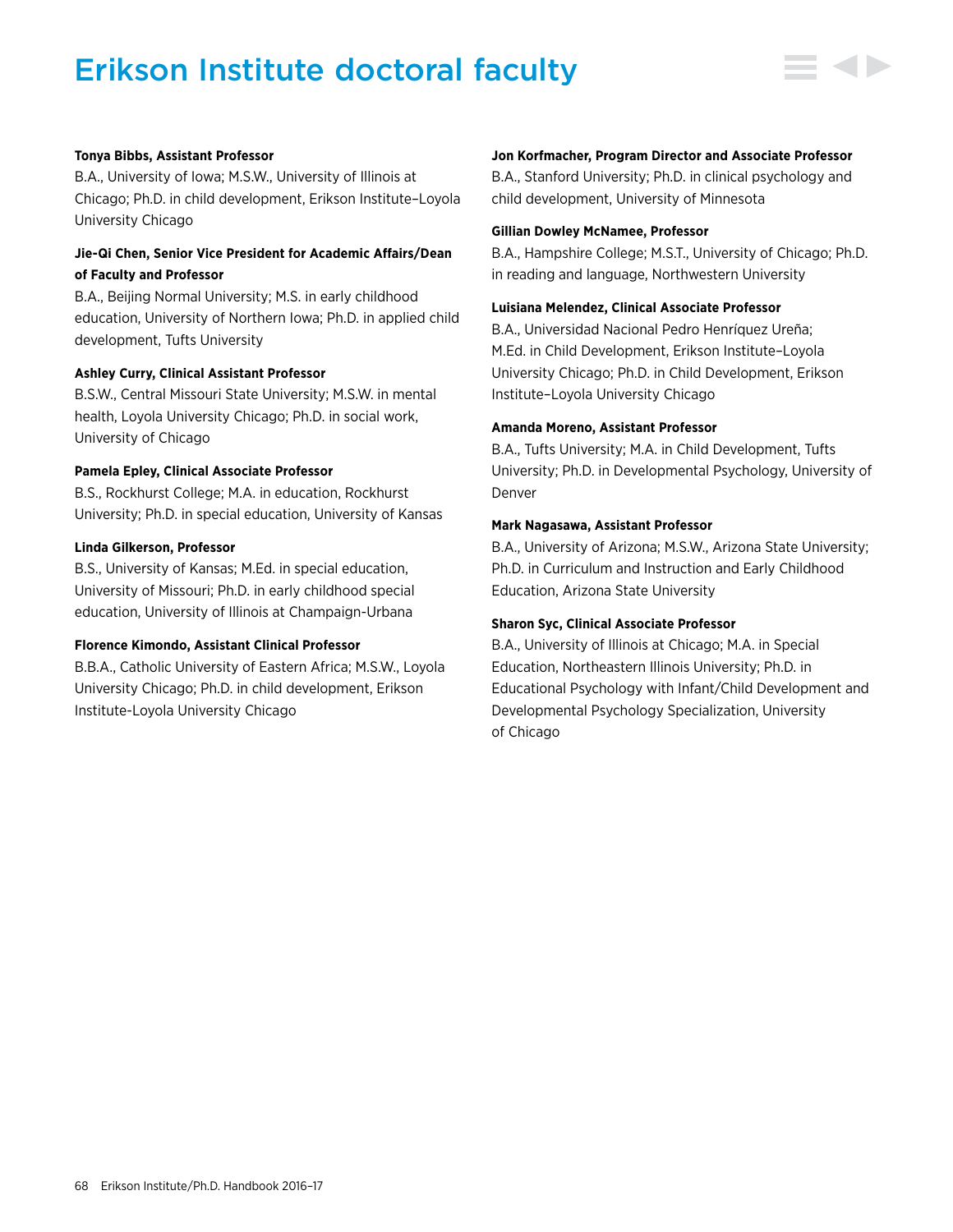# Erikson Institute teaching affiliates



# **Juliet Bromer, Assistant Research Scientist**

B.A., Columbia University in the City of New York; M.S.E., Bank Street College of Education; Ph.D. in human development, University of Chicago

# **Colette Davison, Dean of Students**

B.A., University of Manchester; M.S. in developmental and educational psychology, The Queen's University; Ph.D. in clinical psychology, Northwestern University Medical School

# **Chip Donohue, Dean of Distance Learning and Continuing Education**

B.A., University of Wisconsin-Madison; M.S. in higher education, Iowa State University; Ph.D. in child and family studies, University of Wisconsin-Madison

# **Lisa Ginet, Assistant Director of Instructor, Early Math Collaborative**

B.A., Harvard and Radcliffe Colleges; M.S.Ed. in early childhood and elementary education, Bank Street College of Education; Ed.D. in early childhood education, Concordia University Chicago

#### **Mary Hynes-Berry, Senior Instructor**

B.A., Trinity College; M.A. in English, University of Wisconsin-Madison; Ph.D. in English, University of Wisconsin-Madison

#### **Jennifer McCray, Director, Early Math Collaborative**

B.A., University of North Carolina at Chapel Hill; M.S. in child development, Erikson Institute; Ph.D. in child development, Erikson Institute-Loyola University Chicago

# **Margaret Nickels, Clinical Director, Center for Children and Families**

M.A., Gutenberg University; M.A. in educational psychology, University of Chicago; Ph.D. in clinical psychology, Northwestern University

# **Erin Reid, Assistant Director for Research, Early Math Collaborative**

B.S., Mansfield University; M.Ed. The Pennsylvania State University; Ph.D. The Pennsylvania State University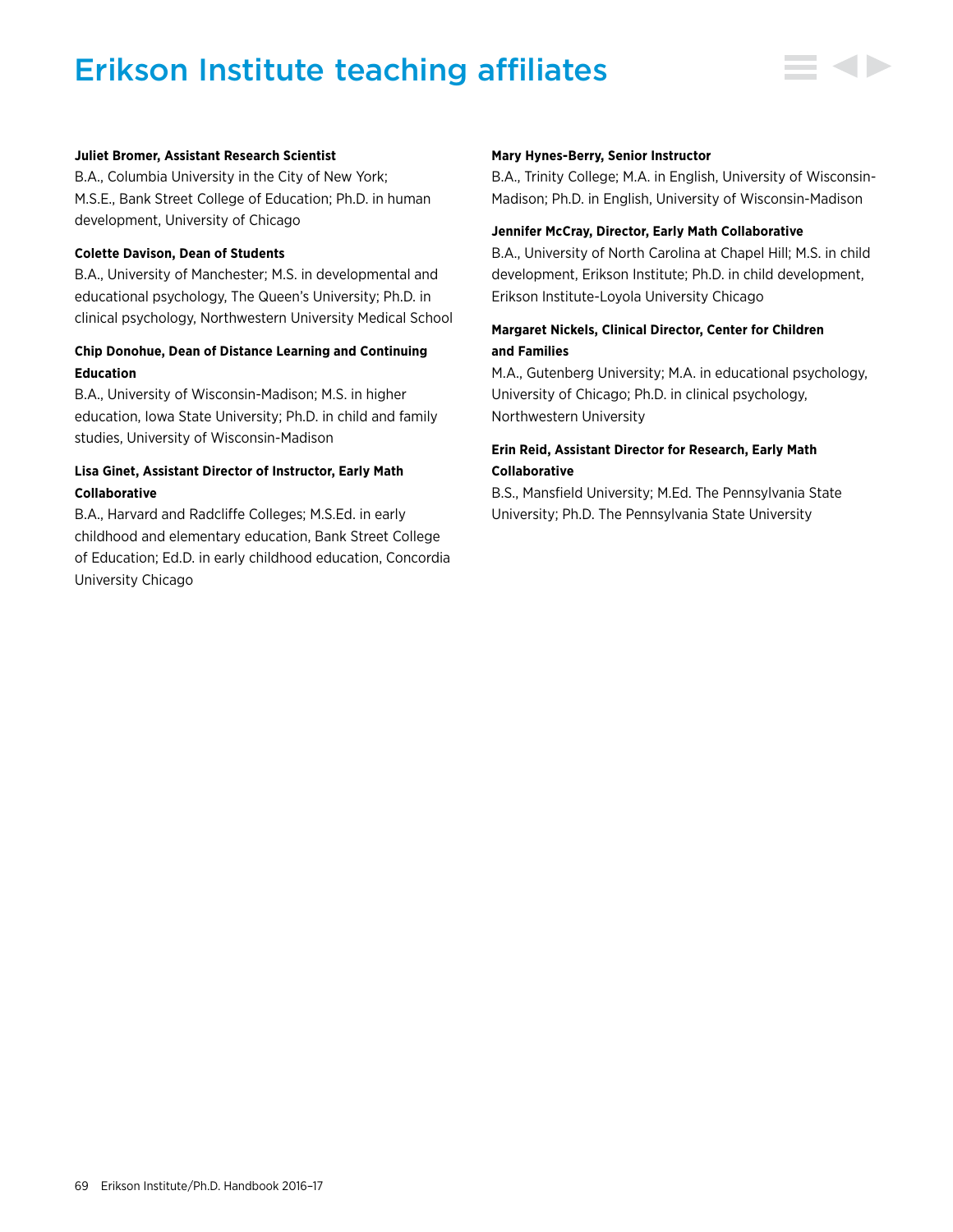# Erikson student services directory



Stripe Gandara sgandara@erikson.edu (312) 893-7184

#### **Admission Office, Room 312 / 313 / 314**

Maggie Murphy mmurphy@erikson.edu (312) 893-7143

Candace Williams cwilliams@erikson.edu (312) 893-7144

Valerie Williams vwilliams@erikson.edu (312) 893-7142

### **Computer Lab, Room 303**

Chip AuCoin techhelp@erikson.edu (312) 893-7196

#### **Dean of Students, Room 414**

Colette Davison cdavison@erikson.edu (312) 893-7173

# **Director of Ph.D. Program, Room 424**

Jon Korfmacher jkorfmacher@erikson.edu (312) 893-7133

# **Field Education and Career Counseling, Room 312 / 316**

Maggie Brett mbrett@erikson.edu (312) 893-7221

Candace Williams cwilliams@erikson.edu (312) 893-7144

#### **Financial Aid, Room 311**

Alex Yang ayang@erikson.edu (312) 893-7154

# **International Student Services, Room 313**

Maggie Murphy mmurphy@erikson.edu (312) 893-7143

#### **IT Help**

techhelp@erikson.edu

#### **Library, Room 210**

Karen Janke library@erikson.edu (312) 893-7210

Brittany Jones library@erikson.edu (312) 893-7210

Diana Sykes library@erikson.edu (312) 893-7210

# **Multicultural Student Affairs, Room 314**

Valerie Williams vwilliams@erikson.edu (312) 893-7142

# **Registration and Student Records, Room 310 / 312**

Aaron Barker abarker@erikson.edu (312) 893-7141

Stacy Branch sbranch@erikson.edu (312) 893-7153

#### **Student Accounts, Room 457**

Bruce Myers bmyers@erikson.edu (312) 893-7122

#### **Students with Disabilities, Room 414**

Colette Davison cdavison@erikson.edu (312) 893-7173

70 Erikson Institute/Ph.D. Handbook 2016–17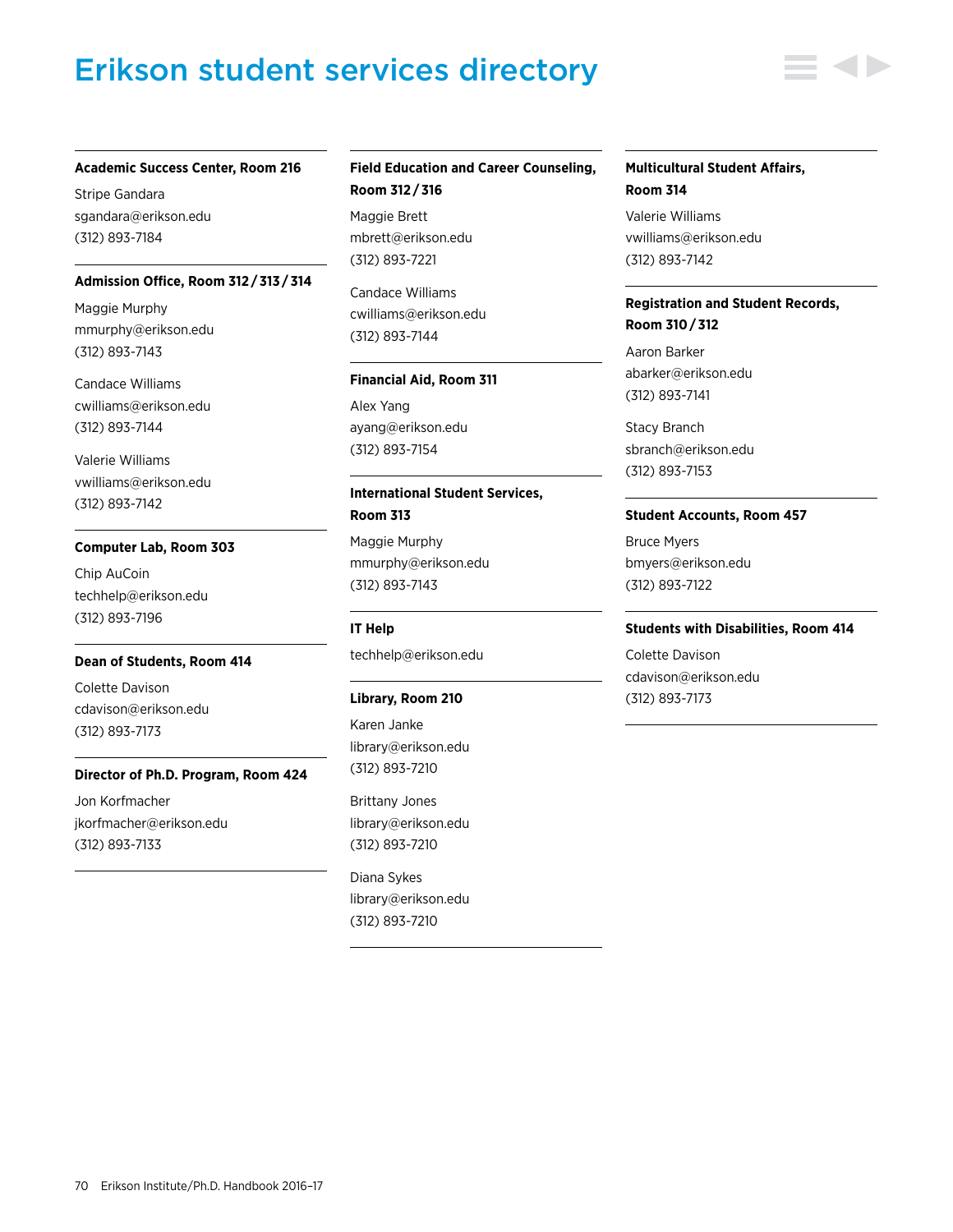# Loyola Graduate School directory

#### **Awards Coordinator**

(773) 508-7479

#### **Sylvia Brown-Hood**

Office Assistant sbrown3@luc.edu (773) 508-6044

**Missy Coleman** Graduate Assistant for Formatting formathelp@luc.edu (773) 508-2976

#### **Marcela Gallegos**

Director, McNair Scholarship Program mgalle2@luc.edu (773) 508-3403

### **Elaine Goetz**

Office Assistant egoetz@luc.edu (773) 508-8945

# **Jessica Horowitz**

Associate Dean for Student Services jhorow@luc.edu (773) 508-2476

#### **Patricia Mooney-Melvin**

Interim Dean pmooney@luc.edu (773) 508-8949

# **Dianne Zazycki**

Executive Secretary dzazycki@luc.edu (773) 508-8948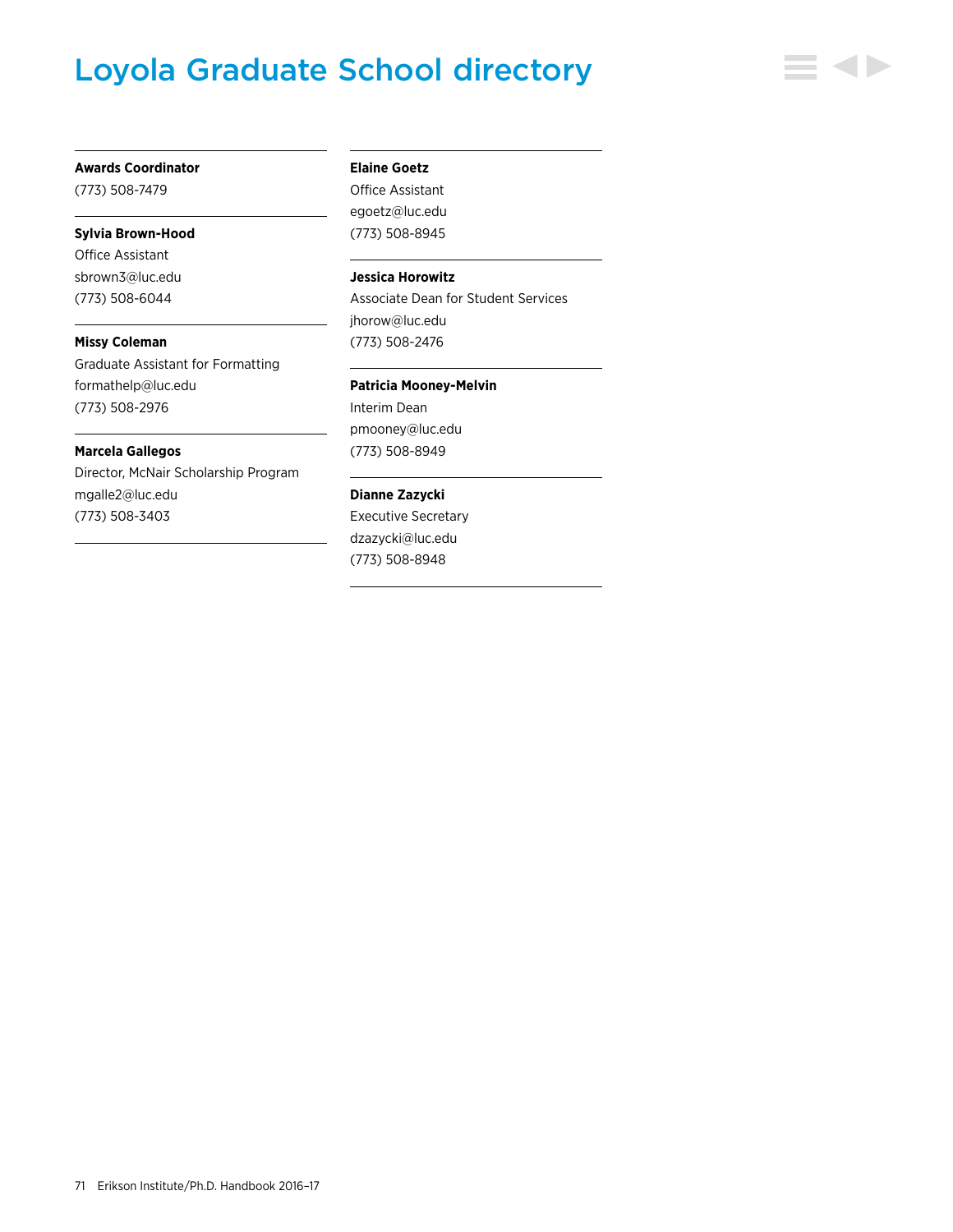# Erikson faculty and staff

# **Faculty**

Jie-Qi Chen, Ph.D., Senior Vice President for Academic Affairs/Dean of Faculty Tonya Bibbs, Ph.D. Barbara T. Bowman, M.A. Ashley Curry, Ph.D. Pamela Epley, Ph.D. Linda Gilkerson, Ph.D. Laura Grandau, Ph.D. Nucha Isarowong, Ph.D. Florence Kimondo, Ph.D. Jon Korfmacher, Ph.D. Gillian Dowley McNamee, Ph.D. Luisiana Melendez, Ph.D. Amanda Moreno, Ph.D. Mark Nagasawa, Ph.D. Sharon Syc, Ph.D.

# **Senior Instructors**

Colette Davison, Ph.D. Mary Hynes-Berry, Ph.D. Rebeca Itzkowich, M.A.

# **Instructors**

Theresa Atchley, M.Ed. Jill Barbre, M.S.Ed., LCSW Jennifer Kemp Berchtold, M.S., CCLS, DT Margaret Brett, A.M., LCSW Sandy Carrillo, M.S. Patricia Chamberlain, M.S. Charles Chang, M.A. Amy Clark, M.A. Terra Ellingson, M.A. Andria Goss, M.S., M.S.W. Saima Gowani, Ed.M. Rebecca Halperin, M.S. Carey Halsey, M.S. Robyn Hart, M.Ed. Mary Claire Heffron, Ph.D. Carri Hill, Ph.D. Sherry Kaufman, J.D. Margaret Lane, M.Ed. Michelle Lee, M.Ed., LPC Isabela Marchi, M.Ed., M.S. Mary Marovich, M.Ed. Sarah Martinez, M.Ed., M.A., LCPC Jennifer McCray, Ph.D. Rebecca Mermelstein, Ph.D. Christine Morrison, M.S. Mariana Osoria, M.A. Patricia Perez, Ph.D.

Mary Quest, M.A. Ruth Reinl, M.S.E. Saskia Rombouts, M.A. Jennifer Rosinia, Ph.D. Angela Searcy, M.S. Charlene Slezak, Psy. D. Sue Stolzer, Ph.D. Robin York, M.S.

# **Staff**

# Office of the President

Geoffrey Nagle, Ph.D., President

## Academic Programs

Margaret Brett, A.M., LCSW, Director of Field Instruction and Career Services Jie-Qi Chen, Ph.D., Senior Vice President for Academic Affairs/Dean of Faculty Colette Davison, Ph.D., Dean of Students Rhonda Gillis, M.A. Executive Assistant Chris Simons, B.A., Faculty Administrative Assistant Candace Williams, M.S., M.S.W., Associate Director of Field Education and Career Services

# Center for Children and Families

Sara Anderson, B.A., Staff Clinician Stacey Austin, B.A., Staff Clinician Michele Belanski, M.S.W., Staff Clinician Laura Brock, Psy.D., Staff Clinician Lauren Cooper, M.S., Transition Manager Aleida Jaimes Correa, B.S., Disabilities **Consultant** Monica Dirr, M.S.W., Staff Clinician Fraeda Friedman, Ph.D., Disabilities **Consultant** Yvette Gonzalez, Ph.D., Clinical Psychologist Ruchira Gulati, M.S., Staff Clinician Zachary Kulhan, B.A., Administrative Coordinator Amy Labb, M.A., Transition Case Manager Margret Nickels, Ph.D., Director Nicole Polash, M.S., Disabilities **Consultant** Anne Powers, M.Ed., Coordinator of Intervention Services Emma Retzlaff, B.A., Billing Coordinator Jean Rounds, M.S.W., Staff Clinician Marian Slahor, B.A., Business Manager Cassandra Ward, M.S., Staff Clinician

## Communications

Bonita Brodt, B.A., Chief Communications **Officer** Jeffrey Danna, B.A., Director of Storytelling and Content Strategy Kate Schott, B.A., Director of Media Relations and Content Strategy

# Distance Learning and Continuing Education

Chip Donohue, Ph.D., Dean of Distance Learning and Continuing Education Angela Fowler, M.A., Project Director Gabriele Frahm, B.S., Instructional Designer Dorothy Jagonase, B.S., Instructional Designer Tamara Kaldor, M.S., Assistant Director, TEC Center Mike Maxse, B.S., Associate Director of Distance Learning

Michael Paulucci, M.F.A., Manager of Video and Multimedia

Matthew Zaradich, B.A., Assistant Director of Continuing Education

## Early Math Collaborative

Jeanine Brownell, M.S., Assistant Director of Programming Suzanne Budak, B.S., Research Coordinator Lisa Ginet, Ed.D., Assistant Director of Instruction Donna Johnson, M.S., Assistant Director of School Support Services Jennifer McCray, Ph.D., Director, Early Math Collaborative Cody Meirick, M.A., Program Manager Gala Pierce, M.S.Ed., Administrative Coordinator Erin Reid, Ph.D., Assistant Director of Research Enrollment Management Aaron Barker, M.A., Associate Director, Registration and Student Records Stacy Branch, B.S., Assistant Director,

Registration and Student Records Michel Frendian, Ed.M., Dean of Enrollment Management

Maggie Murphy, B.A., Enrollment Events and Communications Manager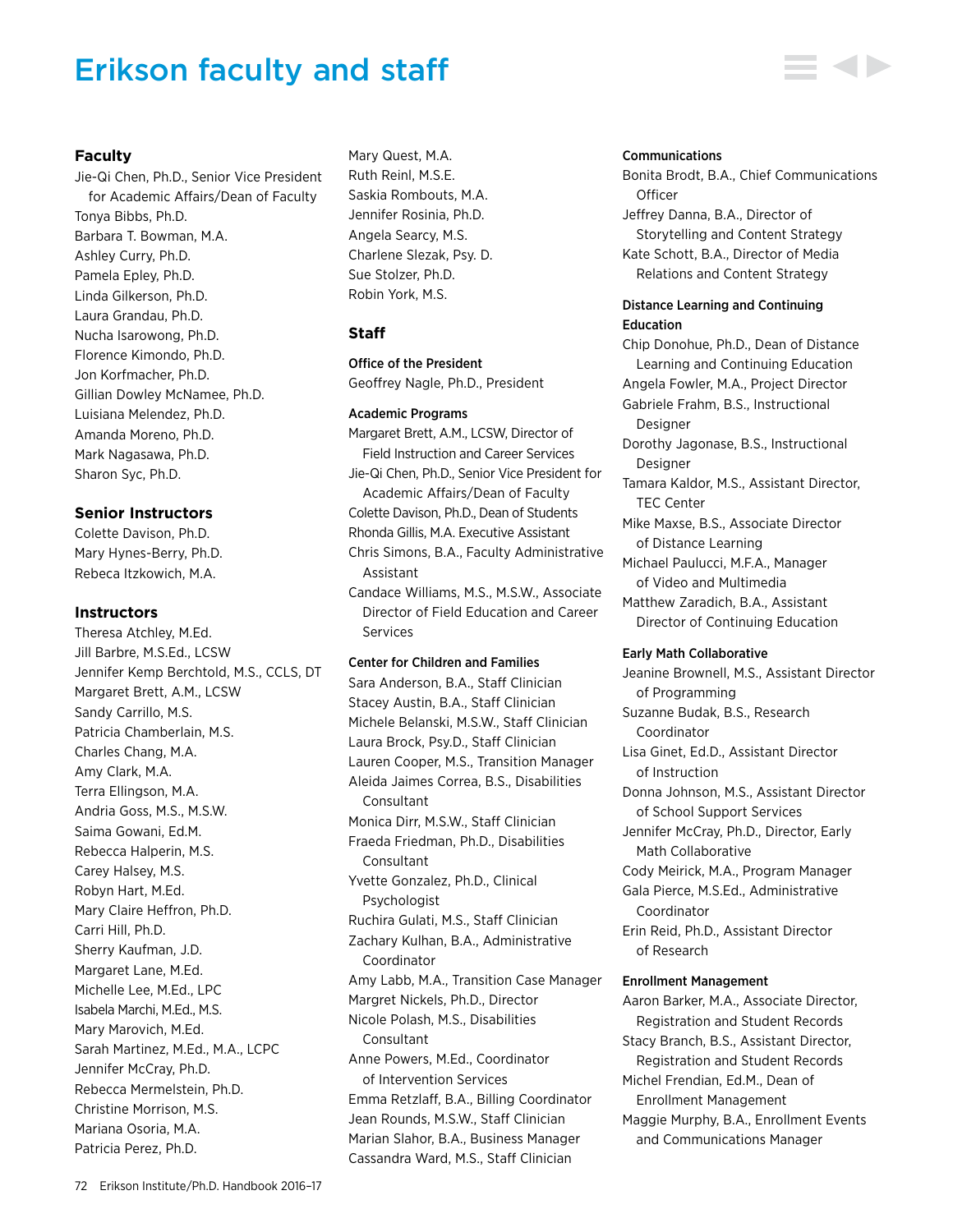Valerie Williams, M.Ed., Associate Director, Admission and Multicultural Student Affairs

Alex Yang, M.A., Associate Director, Financial Aid and Enrollment Services

## Finance

Christine Frankhauser, B.Comm., Controller Myrna Guadarrama, B.S., Senior Grant and Contract Accountant Patricia Lawson, B.S., Vice President for Finance and Operations/CFO Bruce Myers, Financial Analyst/Student Billing Coordinator Sarah Roberson, Accounts Payable Coordinator

Fussy Baby

Catalina Ariza, M.Ed., Fussy Baby Home Visitor Hannah Jones-Lewis, M.S.W., Program Manager Michelle Lee, M.Ed., LPC, Infant Mental Health Specialist Nancy Mork, M.S.W., Senior Infant Mental Health Specialist Tori Torrence, M.S.W., Field Trainer

## Herr Research Center

Laura Abbruzzese, M.S. Program Monitor Leanne Beaudoin-Ryan, Ph.D., Associate Director of Research Juliet Bromer, Ph.D., Assistant Research Scientist Saima Gowani, Ed.M., Project Director Cristina Pacione-Zayas, Ph.D., Director of Policy Jessica Ruiz, M.S., Site Coordinator Penquaet Smith, B.S., Manager, Illinois Early Childhood Fellows Program Lenoy Thottappilly, B.S., Web Applications Developer Tori Torrence, M.S.W., Field Trainer Yinna Zhang, Ph.D., Project Director, China Initiative

# Human Resources

David Wilson, B.S., Chief Human Resources and Facilities Officer

#### Infant Studies

Jennifer Kemp, M.S., Program Manager, Infant Studies Certificate Program Sarah Martinez, M.Ed., M.A., LCPC, Master's Infant Specialization Coordinator and IMH Field Educator

## Information Technology

Chip AuCoin, B.A., Technical Support Specialist Eric Cormack, B.S., B.A., Technical Support Specialist Jonathan Frank, B.A., Chief Information **Officer** Cathi Odtohan, B.A., Systems Administrator

# Institutional Advancement

Anna Akers-Pecht, B.A., Coordinator, Annual Fund and Alumni Relations Joan Claffey, B.A., Director, Individual Giving

Madeleine Holdsworth, M.B.A., Assistant Director, Data Systems and Donor Services

Randy Holgate, M.A., Vice President for Institutional Advancement

Michelle Smith, Executive Assistant

Anne Volz, B.A., Director, Corporate and Foundation Relations and Grant Management

#### Institutional Research

Charles Chang, M.A., Chief Research and Strategy Officer

## Library

Karen Janke, M.S.L.I.S., Director, Edward Neisser Library

Brittany Jones, M.S., Circulation Desk Coordinator

Diana Sykes, M.S., Public Services Librarian

## New Schools Project

Valencia Burney, M.S., Professional Development Facilitator Linda Hamburg, M.S., Professional

Development Coordinator

Nathan Hanak, B. Mus., Administrative Coordinator

Anna Jerabek, M.Ed., Professional Development Facilitator Sue Mitra, Ed.D., Professional Development Coordinator Linda Ponce de Leon, Ed.M., Director, New Schools Project

# **Senior Research Associates**

Toby Herr, M.Ed.

# **Research/Project Associates**

## Calm Classroom K-2

Adenia Linker, M.Ed. Kimberly Hanes, M.S. Maria Kontoudakis, M.S. Lisa Wartemberg

Erikson/Illinois Department of Children and Family Services Project Kelsey Crick, B.A. Andria Goss, M.S., M.S.W.

Erikson/Illinois State Board of Education Prevention Initiative Monitoring Project Cristina Gonzalez del Riego, M.S. Rebecca Harles, Ed.M. Margaret Reardon, B.S.

# Illinois Home Visiting Quality Monitoring Project

Jennifer Baquedano, B.S. Helen Jacobsen, B.S.

## Project Match

Toby Herr, M.Ed. Warrine Tidwell, B.S.

# **Writing tutors**

Stripe Gandara, Ph.D., Assistant Director of Writing and Academic Support Kristen Borgmeyer, M.S. Dawn Craan, M.S. Katherine Gleason, M.S. Cristina Gonzalez del Riego, M.S. Emma Iverson, M.S. Grazyna Jakubowska, M.S. Erin James, M.S., M.S.W. Shira Miller, M.S. Megan Sexton, M.S. Candace Williams, M.S., M.S.W.